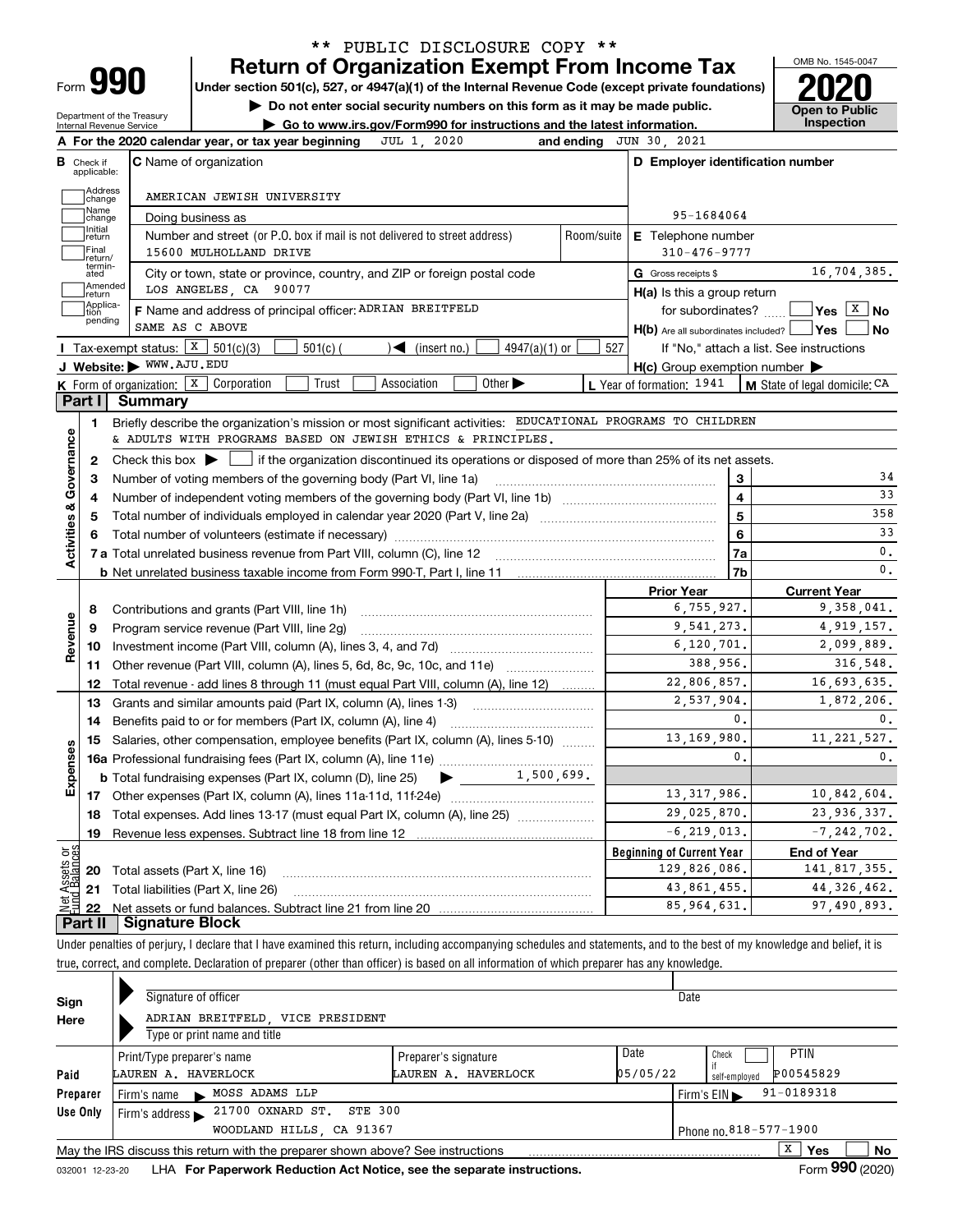| Briefly describe the organization's mission:<br>1<br>SEE SCHEDULE O<br>Did the organization undertake any significant program services during the year which were not listed on the<br>$\mathbf{2}$<br>If "Yes," describe these new services on Schedule O.<br>Did the organization cease conducting, or make significant changes in how it conducts, any program services?<br>3<br>If "Yes," describe these changes on Schedule O.<br>Describe the organization's program service accomplishments for each of its three largest program services, as measured by expenses.<br>4<br>Section 501(c)(3) and 501(c)(4) organizations are required to report the amount of grants and allocations to others, the total expenses, and<br>revenue, if any, for each program service reported.<br>4a<br>ACADEMIC:<br>COLLEGE OF ARTS AND SCIENCES: THE COLLEGE HAS TRADITIONALLY PROVIDED<br>A SMALL NUMBER OF STUDENTS WITH AN INTENSIVE INTRODUCTION TO SELECT<br>LIBERAL ARTS MAJORS. THE BOARD OF DIRECTORS VOTED IN OCTOBER 2018 TO<br>SUSPEND ADMISSION TO THE COLLEGE.<br>NONPROFIT MANAGEMENT PROGRAM (MBA)<br>CENTER FOR JEWISH EDUCATION - MASTER OF ARTS IN EDUCATION<br>ZIEGLER SCHOOL OF RABBINIC STUDIES - TRAINING OF CONSERVATIVE RABBIS<br>$\frac{1}{2}$ (Code: $\frac{1}{2}$ ) (Expenses \$ $\frac{2}{195}$ , 549. including grants of \$<br>$0.$ ) (Revenue \$<br>4b<br>CONFERENCE CENTER:<br>THE AMERICAN JEWISH UNIVERSITY CONFERENCE PROGRAM CONSISTS OF TWO<br>CONFERENCE CENTERS; ONE AT THE FAMILIAN CAMPUS AND THE OTHER AT THE<br>BRANDEIS-BARDIN CAMPUS.<br>THE CONFERENCE CENTER AT THE FAMILIAN CAMPUS CAN ACCOMMODATE<br>FACILITATES, CONVENTIONS, SEMINARS AND OTHER EDUCATIONAL AND CULTURAL<br>MEETINGS.<br>THE CONFERENCE CENTER AT THE BRANDEIS-BARDIN CAMPUS IS NATIONALLY<br>RECOGNIZED AS A CENTER DEVOTED TO JEWISH LEARNING AND CULTURE. THIS<br>LOCATION IS EQUIPPED FOR CELEBRATING JEWISH LIFECYCLE EVENTS AND AN<br>IDEAL ENVIRONMENT FOR CREATIVE THINKING AND PRODUCTIVE COLLABORATION.<br>$0.$ ) (Revenue \$ 588, 183.)<br>$\left(\text{Code:}\begin{array}{c}\text{________}\end{array}\right)$ (Expenses \$ $\frac{1,520,638.}{2}$ including grants of \$<br>4с<br>CAMP ALONIM:<br>CAMP ALONIM STRIVES TO SPARK A LOVE FOR JEWISH CULTURE, TRADITION, AND<br>COMMUNITY IN OUR CAMPERS BY EXPOSING THEM TO A MULTITUDE OF WAYS TO BE<br>JEWISH. WE SEE EVERY ACTIVITY WE OFFER AS A "GATEWAY"- A MEANS BY WHICH<br>THEY MIGHT ENGAGE WITH BEING JEWISH. JEWISH CAMPING HAS BEEN FOUND TO<br>BE ONE OF THE MOST EFFECTIVE METHODS OF JEWISH EDUCATION, ENSURING A<br>JEWISH IDENTITY IN ADULTHOOD.<br>GAN ALONIM- DESIGNED FOR CHILDREN ENTERING KINDERGARTEN THROUGH 6TH<br>GRADE. IT IS A NURTURING AND LOVING ENVIRONMENT WHERE CHILDREN FEEL<br>FREE TO EXPLORE THEIR WORLD AND BE ADVENTUROUS IN A SAFE SETTING.<br><b>4d</b> Other program services (Describe on Schedule O.)<br>(Expenses \$ 1,731,823. including grants of \$ 261,000.) (Revenue \$ 769,945.)<br>4e Total program service expenses 15,607,975.<br>032002 12-23-20 | AMERICAN JEWISH UNIVERSITY<br>Form 990 (2020)<br><b>Part III Statement of Program Service Accomplishments</b> | 95-1684064 | $Page$ 2                 |
|------------------------------------------------------------------------------------------------------------------------------------------------------------------------------------------------------------------------------------------------------------------------------------------------------------------------------------------------------------------------------------------------------------------------------------------------------------------------------------------------------------------------------------------------------------------------------------------------------------------------------------------------------------------------------------------------------------------------------------------------------------------------------------------------------------------------------------------------------------------------------------------------------------------------------------------------------------------------------------------------------------------------------------------------------------------------------------------------------------------------------------------------------------------------------------------------------------------------------------------------------------------------------------------------------------------------------------------------------------------------------------------------------------------------------------------------------------------------------------------------------------------------------------------------------------------------------------------------------------------------------------------------------------------------------------------------------------------------------------------------------------------------------------------------------------------------------------------------------------------------------------------------------------------------------------------------------------------------------------------------------------------------------------------------------------------------------------------------------------------------------------------------------------------------------------------------------------------------------------------------------------------------------------------------------------------------------------------------------------------------------------------------------------------------------------------------------------------------------------------------------------------------------------------------------------------------------------------------------------------------------------------------------------------------------------------------------------------------------------------------------------------------------------------------------------------------------------------------------------------------------------------------------------------------------------------------------------------------------------------------------------------------------------------------------------------------------------|---------------------------------------------------------------------------------------------------------------|------------|--------------------------|
|                                                                                                                                                                                                                                                                                                                                                                                                                                                                                                                                                                                                                                                                                                                                                                                                                                                                                                                                                                                                                                                                                                                                                                                                                                                                                                                                                                                                                                                                                                                                                                                                                                                                                                                                                                                                                                                                                                                                                                                                                                                                                                                                                                                                                                                                                                                                                                                                                                                                                                                                                                                                                                                                                                                                                                                                                                                                                                                                                                                                                                                                                    |                                                                                                               |            | $\overline{X}$           |
|                                                                                                                                                                                                                                                                                                                                                                                                                                                                                                                                                                                                                                                                                                                                                                                                                                                                                                                                                                                                                                                                                                                                                                                                                                                                                                                                                                                                                                                                                                                                                                                                                                                                                                                                                                                                                                                                                                                                                                                                                                                                                                                                                                                                                                                                                                                                                                                                                                                                                                                                                                                                                                                                                                                                                                                                                                                                                                                                                                                                                                                                                    |                                                                                                               |            |                          |
|                                                                                                                                                                                                                                                                                                                                                                                                                                                                                                                                                                                                                                                                                                                                                                                                                                                                                                                                                                                                                                                                                                                                                                                                                                                                                                                                                                                                                                                                                                                                                                                                                                                                                                                                                                                                                                                                                                                                                                                                                                                                                                                                                                                                                                                                                                                                                                                                                                                                                                                                                                                                                                                                                                                                                                                                                                                                                                                                                                                                                                                                                    |                                                                                                               |            |                          |
|                                                                                                                                                                                                                                                                                                                                                                                                                                                                                                                                                                                                                                                                                                                                                                                                                                                                                                                                                                                                                                                                                                                                                                                                                                                                                                                                                                                                                                                                                                                                                                                                                                                                                                                                                                                                                                                                                                                                                                                                                                                                                                                                                                                                                                                                                                                                                                                                                                                                                                                                                                                                                                                                                                                                                                                                                                                                                                                                                                                                                                                                                    |                                                                                                               |            |                          |
|                                                                                                                                                                                                                                                                                                                                                                                                                                                                                                                                                                                                                                                                                                                                                                                                                                                                                                                                                                                                                                                                                                                                                                                                                                                                                                                                                                                                                                                                                                                                                                                                                                                                                                                                                                                                                                                                                                                                                                                                                                                                                                                                                                                                                                                                                                                                                                                                                                                                                                                                                                                                                                                                                                                                                                                                                                                                                                                                                                                                                                                                                    |                                                                                                               |            |                          |
|                                                                                                                                                                                                                                                                                                                                                                                                                                                                                                                                                                                                                                                                                                                                                                                                                                                                                                                                                                                                                                                                                                                                                                                                                                                                                                                                                                                                                                                                                                                                                                                                                                                                                                                                                                                                                                                                                                                                                                                                                                                                                                                                                                                                                                                                                                                                                                                                                                                                                                                                                                                                                                                                                                                                                                                                                                                                                                                                                                                                                                                                                    |                                                                                                               |            |                          |
|                                                                                                                                                                                                                                                                                                                                                                                                                                                                                                                                                                                                                                                                                                                                                                                                                                                                                                                                                                                                                                                                                                                                                                                                                                                                                                                                                                                                                                                                                                                                                                                                                                                                                                                                                                                                                                                                                                                                                                                                                                                                                                                                                                                                                                                                                                                                                                                                                                                                                                                                                                                                                                                                                                                                                                                                                                                                                                                                                                                                                                                                                    |                                                                                                               |            |                          |
|                                                                                                                                                                                                                                                                                                                                                                                                                                                                                                                                                                                                                                                                                                                                                                                                                                                                                                                                                                                                                                                                                                                                                                                                                                                                                                                                                                                                                                                                                                                                                                                                                                                                                                                                                                                                                                                                                                                                                                                                                                                                                                                                                                                                                                                                                                                                                                                                                                                                                                                                                                                                                                                                                                                                                                                                                                                                                                                                                                                                                                                                                    |                                                                                                               |            | $Yes \quad X \quad No$   |
|                                                                                                                                                                                                                                                                                                                                                                                                                                                                                                                                                                                                                                                                                                                                                                                                                                                                                                                                                                                                                                                                                                                                                                                                                                                                                                                                                                                                                                                                                                                                                                                                                                                                                                                                                                                                                                                                                                                                                                                                                                                                                                                                                                                                                                                                                                                                                                                                                                                                                                                                                                                                                                                                                                                                                                                                                                                                                                                                                                                                                                                                                    |                                                                                                               |            |                          |
|                                                                                                                                                                                                                                                                                                                                                                                                                                                                                                                                                                                                                                                                                                                                                                                                                                                                                                                                                                                                                                                                                                                                                                                                                                                                                                                                                                                                                                                                                                                                                                                                                                                                                                                                                                                                                                                                                                                                                                                                                                                                                                                                                                                                                                                                                                                                                                                                                                                                                                                                                                                                                                                                                                                                                                                                                                                                                                                                                                                                                                                                                    |                                                                                                               |            | $Yes \quad \boxed{X}$ No |
|                                                                                                                                                                                                                                                                                                                                                                                                                                                                                                                                                                                                                                                                                                                                                                                                                                                                                                                                                                                                                                                                                                                                                                                                                                                                                                                                                                                                                                                                                                                                                                                                                                                                                                                                                                                                                                                                                                                                                                                                                                                                                                                                                                                                                                                                                                                                                                                                                                                                                                                                                                                                                                                                                                                                                                                                                                                                                                                                                                                                                                                                                    |                                                                                                               |            |                          |
|                                                                                                                                                                                                                                                                                                                                                                                                                                                                                                                                                                                                                                                                                                                                                                                                                                                                                                                                                                                                                                                                                                                                                                                                                                                                                                                                                                                                                                                                                                                                                                                                                                                                                                                                                                                                                                                                                                                                                                                                                                                                                                                                                                                                                                                                                                                                                                                                                                                                                                                                                                                                                                                                                                                                                                                                                                                                                                                                                                                                                                                                                    |                                                                                                               |            |                          |
|                                                                                                                                                                                                                                                                                                                                                                                                                                                                                                                                                                                                                                                                                                                                                                                                                                                                                                                                                                                                                                                                                                                                                                                                                                                                                                                                                                                                                                                                                                                                                                                                                                                                                                                                                                                                                                                                                                                                                                                                                                                                                                                                                                                                                                                                                                                                                                                                                                                                                                                                                                                                                                                                                                                                                                                                                                                                                                                                                                                                                                                                                    |                                                                                                               |            |                          |
|                                                                                                                                                                                                                                                                                                                                                                                                                                                                                                                                                                                                                                                                                                                                                                                                                                                                                                                                                                                                                                                                                                                                                                                                                                                                                                                                                                                                                                                                                                                                                                                                                                                                                                                                                                                                                                                                                                                                                                                                                                                                                                                                                                                                                                                                                                                                                                                                                                                                                                                                                                                                                                                                                                                                                                                                                                                                                                                                                                                                                                                                                    |                                                                                                               |            |                          |
|                                                                                                                                                                                                                                                                                                                                                                                                                                                                                                                                                                                                                                                                                                                                                                                                                                                                                                                                                                                                                                                                                                                                                                                                                                                                                                                                                                                                                                                                                                                                                                                                                                                                                                                                                                                                                                                                                                                                                                                                                                                                                                                                                                                                                                                                                                                                                                                                                                                                                                                                                                                                                                                                                                                                                                                                                                                                                                                                                                                                                                                                                    |                                                                                                               |            |                          |
|                                                                                                                                                                                                                                                                                                                                                                                                                                                                                                                                                                                                                                                                                                                                                                                                                                                                                                                                                                                                                                                                                                                                                                                                                                                                                                                                                                                                                                                                                                                                                                                                                                                                                                                                                                                                                                                                                                                                                                                                                                                                                                                                                                                                                                                                                                                                                                                                                                                                                                                                                                                                                                                                                                                                                                                                                                                                                                                                                                                                                                                                                    |                                                                                                               |            |                          |
|                                                                                                                                                                                                                                                                                                                                                                                                                                                                                                                                                                                                                                                                                                                                                                                                                                                                                                                                                                                                                                                                                                                                                                                                                                                                                                                                                                                                                                                                                                                                                                                                                                                                                                                                                                                                                                                                                                                                                                                                                                                                                                                                                                                                                                                                                                                                                                                                                                                                                                                                                                                                                                                                                                                                                                                                                                                                                                                                                                                                                                                                                    |                                                                                                               |            |                          |
|                                                                                                                                                                                                                                                                                                                                                                                                                                                                                                                                                                                                                                                                                                                                                                                                                                                                                                                                                                                                                                                                                                                                                                                                                                                                                                                                                                                                                                                                                                                                                                                                                                                                                                                                                                                                                                                                                                                                                                                                                                                                                                                                                                                                                                                                                                                                                                                                                                                                                                                                                                                                                                                                                                                                                                                                                                                                                                                                                                                                                                                                                    |                                                                                                               |            |                          |
|                                                                                                                                                                                                                                                                                                                                                                                                                                                                                                                                                                                                                                                                                                                                                                                                                                                                                                                                                                                                                                                                                                                                                                                                                                                                                                                                                                                                                                                                                                                                                                                                                                                                                                                                                                                                                                                                                                                                                                                                                                                                                                                                                                                                                                                                                                                                                                                                                                                                                                                                                                                                                                                                                                                                                                                                                                                                                                                                                                                                                                                                                    |                                                                                                               |            |                          |
|                                                                                                                                                                                                                                                                                                                                                                                                                                                                                                                                                                                                                                                                                                                                                                                                                                                                                                                                                                                                                                                                                                                                                                                                                                                                                                                                                                                                                                                                                                                                                                                                                                                                                                                                                                                                                                                                                                                                                                                                                                                                                                                                                                                                                                                                                                                                                                                                                                                                                                                                                                                                                                                                                                                                                                                                                                                                                                                                                                                                                                                                                    |                                                                                                               |            |                          |
|                                                                                                                                                                                                                                                                                                                                                                                                                                                                                                                                                                                                                                                                                                                                                                                                                                                                                                                                                                                                                                                                                                                                                                                                                                                                                                                                                                                                                                                                                                                                                                                                                                                                                                                                                                                                                                                                                                                                                                                                                                                                                                                                                                                                                                                                                                                                                                                                                                                                                                                                                                                                                                                                                                                                                                                                                                                                                                                                                                                                                                                                                    |                                                                                                               |            |                          |
|                                                                                                                                                                                                                                                                                                                                                                                                                                                                                                                                                                                                                                                                                                                                                                                                                                                                                                                                                                                                                                                                                                                                                                                                                                                                                                                                                                                                                                                                                                                                                                                                                                                                                                                                                                                                                                                                                                                                                                                                                                                                                                                                                                                                                                                                                                                                                                                                                                                                                                                                                                                                                                                                                                                                                                                                                                                                                                                                                                                                                                                                                    |                                                                                                               |            |                          |
|                                                                                                                                                                                                                                                                                                                                                                                                                                                                                                                                                                                                                                                                                                                                                                                                                                                                                                                                                                                                                                                                                                                                                                                                                                                                                                                                                                                                                                                                                                                                                                                                                                                                                                                                                                                                                                                                                                                                                                                                                                                                                                                                                                                                                                                                                                                                                                                                                                                                                                                                                                                                                                                                                                                                                                                                                                                                                                                                                                                                                                                                                    |                                                                                                               |            |                          |
|                                                                                                                                                                                                                                                                                                                                                                                                                                                                                                                                                                                                                                                                                                                                                                                                                                                                                                                                                                                                                                                                                                                                                                                                                                                                                                                                                                                                                                                                                                                                                                                                                                                                                                                                                                                                                                                                                                                                                                                                                                                                                                                                                                                                                                                                                                                                                                                                                                                                                                                                                                                                                                                                                                                                                                                                                                                                                                                                                                                                                                                                                    |                                                                                                               |            |                          |
|                                                                                                                                                                                                                                                                                                                                                                                                                                                                                                                                                                                                                                                                                                                                                                                                                                                                                                                                                                                                                                                                                                                                                                                                                                                                                                                                                                                                                                                                                                                                                                                                                                                                                                                                                                                                                                                                                                                                                                                                                                                                                                                                                                                                                                                                                                                                                                                                                                                                                                                                                                                                                                                                                                                                                                                                                                                                                                                                                                                                                                                                                    |                                                                                                               |            |                          |
|                                                                                                                                                                                                                                                                                                                                                                                                                                                                                                                                                                                                                                                                                                                                                                                                                                                                                                                                                                                                                                                                                                                                                                                                                                                                                                                                                                                                                                                                                                                                                                                                                                                                                                                                                                                                                                                                                                                                                                                                                                                                                                                                                                                                                                                                                                                                                                                                                                                                                                                                                                                                                                                                                                                                                                                                                                                                                                                                                                                                                                                                                    |                                                                                                               |            |                          |
|                                                                                                                                                                                                                                                                                                                                                                                                                                                                                                                                                                                                                                                                                                                                                                                                                                                                                                                                                                                                                                                                                                                                                                                                                                                                                                                                                                                                                                                                                                                                                                                                                                                                                                                                                                                                                                                                                                                                                                                                                                                                                                                                                                                                                                                                                                                                                                                                                                                                                                                                                                                                                                                                                                                                                                                                                                                                                                                                                                                                                                                                                    |                                                                                                               |            |                          |
|                                                                                                                                                                                                                                                                                                                                                                                                                                                                                                                                                                                                                                                                                                                                                                                                                                                                                                                                                                                                                                                                                                                                                                                                                                                                                                                                                                                                                                                                                                                                                                                                                                                                                                                                                                                                                                                                                                                                                                                                                                                                                                                                                                                                                                                                                                                                                                                                                                                                                                                                                                                                                                                                                                                                                                                                                                                                                                                                                                                                                                                                                    |                                                                                                               |            | 807,982.                 |
|                                                                                                                                                                                                                                                                                                                                                                                                                                                                                                                                                                                                                                                                                                                                                                                                                                                                                                                                                                                                                                                                                                                                                                                                                                                                                                                                                                                                                                                                                                                                                                                                                                                                                                                                                                                                                                                                                                                                                                                                                                                                                                                                                                                                                                                                                                                                                                                                                                                                                                                                                                                                                                                                                                                                                                                                                                                                                                                                                                                                                                                                                    |                                                                                                               |            |                          |
|                                                                                                                                                                                                                                                                                                                                                                                                                                                                                                                                                                                                                                                                                                                                                                                                                                                                                                                                                                                                                                                                                                                                                                                                                                                                                                                                                                                                                                                                                                                                                                                                                                                                                                                                                                                                                                                                                                                                                                                                                                                                                                                                                                                                                                                                                                                                                                                                                                                                                                                                                                                                                                                                                                                                                                                                                                                                                                                                                                                                                                                                                    |                                                                                                               |            |                          |
|                                                                                                                                                                                                                                                                                                                                                                                                                                                                                                                                                                                                                                                                                                                                                                                                                                                                                                                                                                                                                                                                                                                                                                                                                                                                                                                                                                                                                                                                                                                                                                                                                                                                                                                                                                                                                                                                                                                                                                                                                                                                                                                                                                                                                                                                                                                                                                                                                                                                                                                                                                                                                                                                                                                                                                                                                                                                                                                                                                                                                                                                                    |                                                                                                               |            |                          |
|                                                                                                                                                                                                                                                                                                                                                                                                                                                                                                                                                                                                                                                                                                                                                                                                                                                                                                                                                                                                                                                                                                                                                                                                                                                                                                                                                                                                                                                                                                                                                                                                                                                                                                                                                                                                                                                                                                                                                                                                                                                                                                                                                                                                                                                                                                                                                                                                                                                                                                                                                                                                                                                                                                                                                                                                                                                                                                                                                                                                                                                                                    |                                                                                                               |            |                          |
|                                                                                                                                                                                                                                                                                                                                                                                                                                                                                                                                                                                                                                                                                                                                                                                                                                                                                                                                                                                                                                                                                                                                                                                                                                                                                                                                                                                                                                                                                                                                                                                                                                                                                                                                                                                                                                                                                                                                                                                                                                                                                                                                                                                                                                                                                                                                                                                                                                                                                                                                                                                                                                                                                                                                                                                                                                                                                                                                                                                                                                                                                    |                                                                                                               |            |                          |
|                                                                                                                                                                                                                                                                                                                                                                                                                                                                                                                                                                                                                                                                                                                                                                                                                                                                                                                                                                                                                                                                                                                                                                                                                                                                                                                                                                                                                                                                                                                                                                                                                                                                                                                                                                                                                                                                                                                                                                                                                                                                                                                                                                                                                                                                                                                                                                                                                                                                                                                                                                                                                                                                                                                                                                                                                                                                                                                                                                                                                                                                                    |                                                                                                               |            |                          |
|                                                                                                                                                                                                                                                                                                                                                                                                                                                                                                                                                                                                                                                                                                                                                                                                                                                                                                                                                                                                                                                                                                                                                                                                                                                                                                                                                                                                                                                                                                                                                                                                                                                                                                                                                                                                                                                                                                                                                                                                                                                                                                                                                                                                                                                                                                                                                                                                                                                                                                                                                                                                                                                                                                                                                                                                                                                                                                                                                                                                                                                                                    |                                                                                                               |            |                          |
|                                                                                                                                                                                                                                                                                                                                                                                                                                                                                                                                                                                                                                                                                                                                                                                                                                                                                                                                                                                                                                                                                                                                                                                                                                                                                                                                                                                                                                                                                                                                                                                                                                                                                                                                                                                                                                                                                                                                                                                                                                                                                                                                                                                                                                                                                                                                                                                                                                                                                                                                                                                                                                                                                                                                                                                                                                                                                                                                                                                                                                                                                    |                                                                                                               |            |                          |
|                                                                                                                                                                                                                                                                                                                                                                                                                                                                                                                                                                                                                                                                                                                                                                                                                                                                                                                                                                                                                                                                                                                                                                                                                                                                                                                                                                                                                                                                                                                                                                                                                                                                                                                                                                                                                                                                                                                                                                                                                                                                                                                                                                                                                                                                                                                                                                                                                                                                                                                                                                                                                                                                                                                                                                                                                                                                                                                                                                                                                                                                                    |                                                                                                               |            |                          |
|                                                                                                                                                                                                                                                                                                                                                                                                                                                                                                                                                                                                                                                                                                                                                                                                                                                                                                                                                                                                                                                                                                                                                                                                                                                                                                                                                                                                                                                                                                                                                                                                                                                                                                                                                                                                                                                                                                                                                                                                                                                                                                                                                                                                                                                                                                                                                                                                                                                                                                                                                                                                                                                                                                                                                                                                                                                                                                                                                                                                                                                                                    |                                                                                                               |            |                          |
|                                                                                                                                                                                                                                                                                                                                                                                                                                                                                                                                                                                                                                                                                                                                                                                                                                                                                                                                                                                                                                                                                                                                                                                                                                                                                                                                                                                                                                                                                                                                                                                                                                                                                                                                                                                                                                                                                                                                                                                                                                                                                                                                                                                                                                                                                                                                                                                                                                                                                                                                                                                                                                                                                                                                                                                                                                                                                                                                                                                                                                                                                    |                                                                                                               |            |                          |
|                                                                                                                                                                                                                                                                                                                                                                                                                                                                                                                                                                                                                                                                                                                                                                                                                                                                                                                                                                                                                                                                                                                                                                                                                                                                                                                                                                                                                                                                                                                                                                                                                                                                                                                                                                                                                                                                                                                                                                                                                                                                                                                                                                                                                                                                                                                                                                                                                                                                                                                                                                                                                                                                                                                                                                                                                                                                                                                                                                                                                                                                                    |                                                                                                               |            |                          |
|                                                                                                                                                                                                                                                                                                                                                                                                                                                                                                                                                                                                                                                                                                                                                                                                                                                                                                                                                                                                                                                                                                                                                                                                                                                                                                                                                                                                                                                                                                                                                                                                                                                                                                                                                                                                                                                                                                                                                                                                                                                                                                                                                                                                                                                                                                                                                                                                                                                                                                                                                                                                                                                                                                                                                                                                                                                                                                                                                                                                                                                                                    |                                                                                                               |            |                          |
|                                                                                                                                                                                                                                                                                                                                                                                                                                                                                                                                                                                                                                                                                                                                                                                                                                                                                                                                                                                                                                                                                                                                                                                                                                                                                                                                                                                                                                                                                                                                                                                                                                                                                                                                                                                                                                                                                                                                                                                                                                                                                                                                                                                                                                                                                                                                                                                                                                                                                                                                                                                                                                                                                                                                                                                                                                                                                                                                                                                                                                                                                    |                                                                                                               |            |                          |
|                                                                                                                                                                                                                                                                                                                                                                                                                                                                                                                                                                                                                                                                                                                                                                                                                                                                                                                                                                                                                                                                                                                                                                                                                                                                                                                                                                                                                                                                                                                                                                                                                                                                                                                                                                                                                                                                                                                                                                                                                                                                                                                                                                                                                                                                                                                                                                                                                                                                                                                                                                                                                                                                                                                                                                                                                                                                                                                                                                                                                                                                                    |                                                                                                               |            |                          |
|                                                                                                                                                                                                                                                                                                                                                                                                                                                                                                                                                                                                                                                                                                                                                                                                                                                                                                                                                                                                                                                                                                                                                                                                                                                                                                                                                                                                                                                                                                                                                                                                                                                                                                                                                                                                                                                                                                                                                                                                                                                                                                                                                                                                                                                                                                                                                                                                                                                                                                                                                                                                                                                                                                                                                                                                                                                                                                                                                                                                                                                                                    |                                                                                                               |            |                          |
|                                                                                                                                                                                                                                                                                                                                                                                                                                                                                                                                                                                                                                                                                                                                                                                                                                                                                                                                                                                                                                                                                                                                                                                                                                                                                                                                                                                                                                                                                                                                                                                                                                                                                                                                                                                                                                                                                                                                                                                                                                                                                                                                                                                                                                                                                                                                                                                                                                                                                                                                                                                                                                                                                                                                                                                                                                                                                                                                                                                                                                                                                    |                                                                                                               |            |                          |
|                                                                                                                                                                                                                                                                                                                                                                                                                                                                                                                                                                                                                                                                                                                                                                                                                                                                                                                                                                                                                                                                                                                                                                                                                                                                                                                                                                                                                                                                                                                                                                                                                                                                                                                                                                                                                                                                                                                                                                                                                                                                                                                                                                                                                                                                                                                                                                                                                                                                                                                                                                                                                                                                                                                                                                                                                                                                                                                                                                                                                                                                                    |                                                                                                               |            |                          |
|                                                                                                                                                                                                                                                                                                                                                                                                                                                                                                                                                                                                                                                                                                                                                                                                                                                                                                                                                                                                                                                                                                                                                                                                                                                                                                                                                                                                                                                                                                                                                                                                                                                                                                                                                                                                                                                                                                                                                                                                                                                                                                                                                                                                                                                                                                                                                                                                                                                                                                                                                                                                                                                                                                                                                                                                                                                                                                                                                                                                                                                                                    |                                                                                                               |            |                          |
|                                                                                                                                                                                                                                                                                                                                                                                                                                                                                                                                                                                                                                                                                                                                                                                                                                                                                                                                                                                                                                                                                                                                                                                                                                                                                                                                                                                                                                                                                                                                                                                                                                                                                                                                                                                                                                                                                                                                                                                                                                                                                                                                                                                                                                                                                                                                                                                                                                                                                                                                                                                                                                                                                                                                                                                                                                                                                                                                                                                                                                                                                    |                                                                                                               |            |                          |
|                                                                                                                                                                                                                                                                                                                                                                                                                                                                                                                                                                                                                                                                                                                                                                                                                                                                                                                                                                                                                                                                                                                                                                                                                                                                                                                                                                                                                                                                                                                                                                                                                                                                                                                                                                                                                                                                                                                                                                                                                                                                                                                                                                                                                                                                                                                                                                                                                                                                                                                                                                                                                                                                                                                                                                                                                                                                                                                                                                                                                                                                                    |                                                                                                               |            |                          |
|                                                                                                                                                                                                                                                                                                                                                                                                                                                                                                                                                                                                                                                                                                                                                                                                                                                                                                                                                                                                                                                                                                                                                                                                                                                                                                                                                                                                                                                                                                                                                                                                                                                                                                                                                                                                                                                                                                                                                                                                                                                                                                                                                                                                                                                                                                                                                                                                                                                                                                                                                                                                                                                                                                                                                                                                                                                                                                                                                                                                                                                                                    |                                                                                                               |            |                          |
|                                                                                                                                                                                                                                                                                                                                                                                                                                                                                                                                                                                                                                                                                                                                                                                                                                                                                                                                                                                                                                                                                                                                                                                                                                                                                                                                                                                                                                                                                                                                                                                                                                                                                                                                                                                                                                                                                                                                                                                                                                                                                                                                                                                                                                                                                                                                                                                                                                                                                                                                                                                                                                                                                                                                                                                                                                                                                                                                                                                                                                                                                    |                                                                                                               |            |                          |
|                                                                                                                                                                                                                                                                                                                                                                                                                                                                                                                                                                                                                                                                                                                                                                                                                                                                                                                                                                                                                                                                                                                                                                                                                                                                                                                                                                                                                                                                                                                                                                                                                                                                                                                                                                                                                                                                                                                                                                                                                                                                                                                                                                                                                                                                                                                                                                                                                                                                                                                                                                                                                                                                                                                                                                                                                                                                                                                                                                                                                                                                                    |                                                                                                               |            |                          |
|                                                                                                                                                                                                                                                                                                                                                                                                                                                                                                                                                                                                                                                                                                                                                                                                                                                                                                                                                                                                                                                                                                                                                                                                                                                                                                                                                                                                                                                                                                                                                                                                                                                                                                                                                                                                                                                                                                                                                                                                                                                                                                                                                                                                                                                                                                                                                                                                                                                                                                                                                                                                                                                                                                                                                                                                                                                                                                                                                                                                                                                                                    |                                                                                                               |            |                          |
|                                                                                                                                                                                                                                                                                                                                                                                                                                                                                                                                                                                                                                                                                                                                                                                                                                                                                                                                                                                                                                                                                                                                                                                                                                                                                                                                                                                                                                                                                                                                                                                                                                                                                                                                                                                                                                                                                                                                                                                                                                                                                                                                                                                                                                                                                                                                                                                                                                                                                                                                                                                                                                                                                                                                                                                                                                                                                                                                                                                                                                                                                    |                                                                                                               |            |                          |
|                                                                                                                                                                                                                                                                                                                                                                                                                                                                                                                                                                                                                                                                                                                                                                                                                                                                                                                                                                                                                                                                                                                                                                                                                                                                                                                                                                                                                                                                                                                                                                                                                                                                                                                                                                                                                                                                                                                                                                                                                                                                                                                                                                                                                                                                                                                                                                                                                                                                                                                                                                                                                                                                                                                                                                                                                                                                                                                                                                                                                                                                                    |                                                                                                               |            |                          |
|                                                                                                                                                                                                                                                                                                                                                                                                                                                                                                                                                                                                                                                                                                                                                                                                                                                                                                                                                                                                                                                                                                                                                                                                                                                                                                                                                                                                                                                                                                                                                                                                                                                                                                                                                                                                                                                                                                                                                                                                                                                                                                                                                                                                                                                                                                                                                                                                                                                                                                                                                                                                                                                                                                                                                                                                                                                                                                                                                                                                                                                                                    |                                                                                                               |            | Form 990 (2020)          |
|                                                                                                                                                                                                                                                                                                                                                                                                                                                                                                                                                                                                                                                                                                                                                                                                                                                                                                                                                                                                                                                                                                                                                                                                                                                                                                                                                                                                                                                                                                                                                                                                                                                                                                                                                                                                                                                                                                                                                                                                                                                                                                                                                                                                                                                                                                                                                                                                                                                                                                                                                                                                                                                                                                                                                                                                                                                                                                                                                                                                                                                                                    |                                                                                                               |            |                          |
|                                                                                                                                                                                                                                                                                                                                                                                                                                                                                                                                                                                                                                                                                                                                                                                                                                                                                                                                                                                                                                                                                                                                                                                                                                                                                                                                                                                                                                                                                                                                                                                                                                                                                                                                                                                                                                                                                                                                                                                                                                                                                                                                                                                                                                                                                                                                                                                                                                                                                                                                                                                                                                                                                                                                                                                                                                                                                                                                                                                                                                                                                    | 3                                                                                                             |            |                          |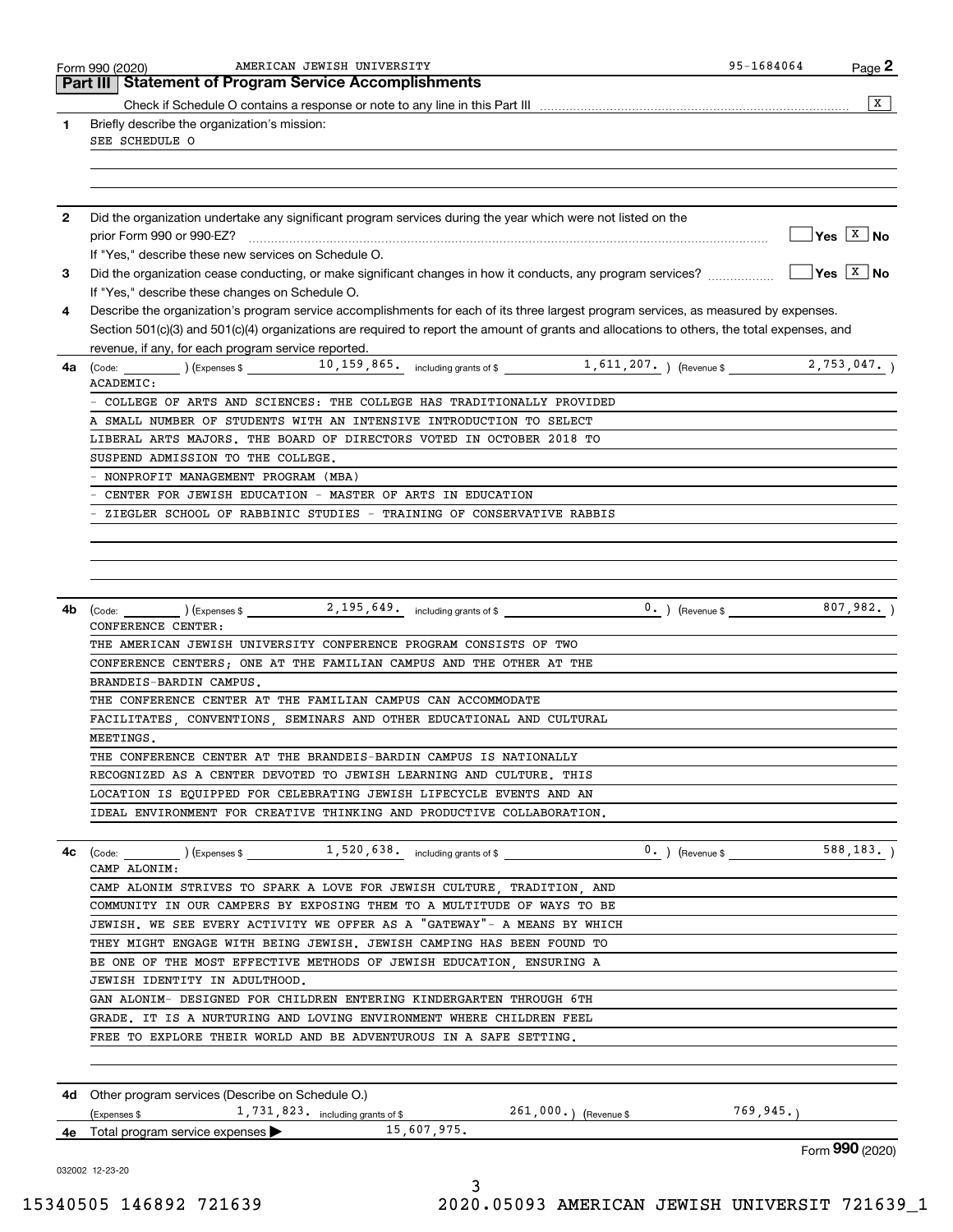| Form 990 (2020 |  |  |
|----------------|--|--|

Form 990 (2020) Page AMERICAN JEWISH UNIVERSITY 95-1684064 **3Part IV Checklist of Required Schedules**

|     |                                                                                                                                       |                 | Yes             | No |
|-----|---------------------------------------------------------------------------------------------------------------------------------------|-----------------|-----------------|----|
| 1.  | Is the organization described in section $501(c)(3)$ or $4947(a)(1)$ (other than a private foundation)?                               |                 |                 |    |
|     |                                                                                                                                       | 1               | х               |    |
| 2   |                                                                                                                                       | $\mathbf{2}$    | х               |    |
| 3   | Did the organization engage in direct or indirect political campaign activities on behalf of or in opposition to candidates for       |                 |                 |    |
|     |                                                                                                                                       | з               |                 | х  |
| 4   | Section 501(c)(3) organizations. Did the organization engage in lobbying activities, or have a section 501(h) election in effect      |                 |                 |    |
|     |                                                                                                                                       | 4               |                 | X  |
| 5   | Is the organization a section 501(c)(4), 501(c)(5), or 501(c)(6) organization that receives membership dues, assessments, or          |                 |                 |    |
|     |                                                                                                                                       | 5               |                 | х  |
| 6   | Did the organization maintain any donor advised funds or any similar funds or accounts for which donors have the right to             |                 |                 |    |
|     | provide advice on the distribution or investment of amounts in such funds or accounts? If "Yes," complete Schedule D, Part I          | 6               |                 | х  |
| 7   | Did the organization receive or hold a conservation easement, including easements to preserve open space,                             |                 |                 |    |
|     |                                                                                                                                       | $\overline{7}$  |                 | X  |
| 8   | Did the organization maintain collections of works of art, historical treasures, or other similar assets? If "Yes," complete          |                 |                 |    |
|     |                                                                                                                                       | 8               | х               |    |
| 9   | Did the organization report an amount in Part X, line 21, for escrow or custodial account liability, serve as a custodian for         |                 |                 |    |
|     | amounts not listed in Part X; or provide credit counseling, debt management, credit repair, or debt negotiation services?             |                 |                 |    |
|     |                                                                                                                                       | 9               |                 | X  |
| 10  | Did the organization, directly or through a related organization, hold assets in donor-restricted endowments                          |                 |                 |    |
|     |                                                                                                                                       | 10              | х               |    |
| 11  | If the organization's answer to any of the following questions is "Yes," then complete Schedule D, Parts VI, VII, VIII, IX, or X      |                 |                 |    |
|     | as applicable.                                                                                                                        |                 |                 |    |
|     | a Did the organization report an amount for land, buildings, and equipment in Part X, line 10? If "Yes," complete Schedule D,         |                 |                 |    |
|     |                                                                                                                                       | 11a l           | х               |    |
|     | <b>b</b> Did the organization report an amount for investments - other securities in Part X, line 12, that is 5% or more of its total |                 | х               |    |
|     |                                                                                                                                       | 11b             |                 |    |
|     | c Did the organization report an amount for investments - program related in Part X, line 13, that is 5% or more of its total         | 11c             |                 | х  |
|     | d Did the organization report an amount for other assets in Part X, line 15, that is 5% or more of its total assets reported in       |                 |                 |    |
|     |                                                                                                                                       | 11d             |                 | X  |
| е   | Did the organization report an amount for other liabilities in Part X, line 25? If "Yes," complete Schedule D, Part X                 | 11e             | х               |    |
| f   | Did the organization's separate or consolidated financial statements for the tax year include a footnote that addresses               |                 |                 |    |
|     | the organization's liability for uncertain tax positions under FIN 48 (ASC 740)? If "Yes," complete Schedule D, Part X                | 11f             |                 | X  |
|     | 12a Did the organization obtain separate, independent audited financial statements for the tax year? If "Yes," complete               |                 |                 |    |
|     |                                                                                                                                       | 12a             |                 | X  |
|     | <b>b</b> Was the organization included in consolidated, independent audited financial statements for the tax year?                    |                 |                 |    |
|     | If "Yes," and if the organization answered "No" to line 12a, then completing Schedule D, Parts XI and XII is optional                 | 12b             | x               |    |
| 13  |                                                                                                                                       | 13              | X               |    |
| 14a | Did the organization maintain an office, employees, or agents outside of the United States?                                           | 14a             |                 | х  |
|     | <b>b</b> Did the organization have aggregate revenues or expenses of more than \$10,000 from grantmaking, fundraising, business,      |                 |                 |    |
|     | investment, and program service activities outside the United States, or aggregate foreign investments valued at \$100,000            |                 |                 |    |
|     |                                                                                                                                       | 14b             | x               |    |
| 15  | Did the organization report on Part IX, column (A), line 3, more than \$5,000 of grants or other assistance to or for any             |                 |                 |    |
|     |                                                                                                                                       | 15              |                 | x  |
| 16  | Did the organization report on Part IX, column (A), line 3, more than \$5,000 of aggregate grants or other assistance to              |                 |                 |    |
|     |                                                                                                                                       | 16              |                 | x  |
| 17  | Did the organization report a total of more than \$15,000 of expenses for professional fundraising services on Part IX,               |                 |                 |    |
|     |                                                                                                                                       | 17              |                 | x  |
| 18  | Did the organization report more than \$15,000 total of fundraising event gross income and contributions on Part VIII, lines          |                 |                 |    |
|     |                                                                                                                                       | 18              | x               |    |
| 19  | Did the organization report more than \$15,000 of gross income from gaming activities on Part VIII, line 9a? If "Yes."                |                 |                 |    |
|     |                                                                                                                                       | 19              |                 | x  |
| 20a |                                                                                                                                       | <b>20a</b>      |                 | х  |
|     | <b>b</b> If "Yes" to line 20a, did the organization attach a copy of its audited financial statements to this return?                 | 20 <sub>b</sub> |                 |    |
| 21  | Did the organization report more than \$5,000 of grants or other assistance to any domestic organization or                           |                 |                 |    |
|     |                                                                                                                                       | 21              | х               |    |
|     | 032003 12-23-20                                                                                                                       |                 | Form 990 (2020) |    |

4

032003 12-23-20

15340505 146892 721639 2020.05093 AMERICAN JEWISH UNIVERSIT 721639\_1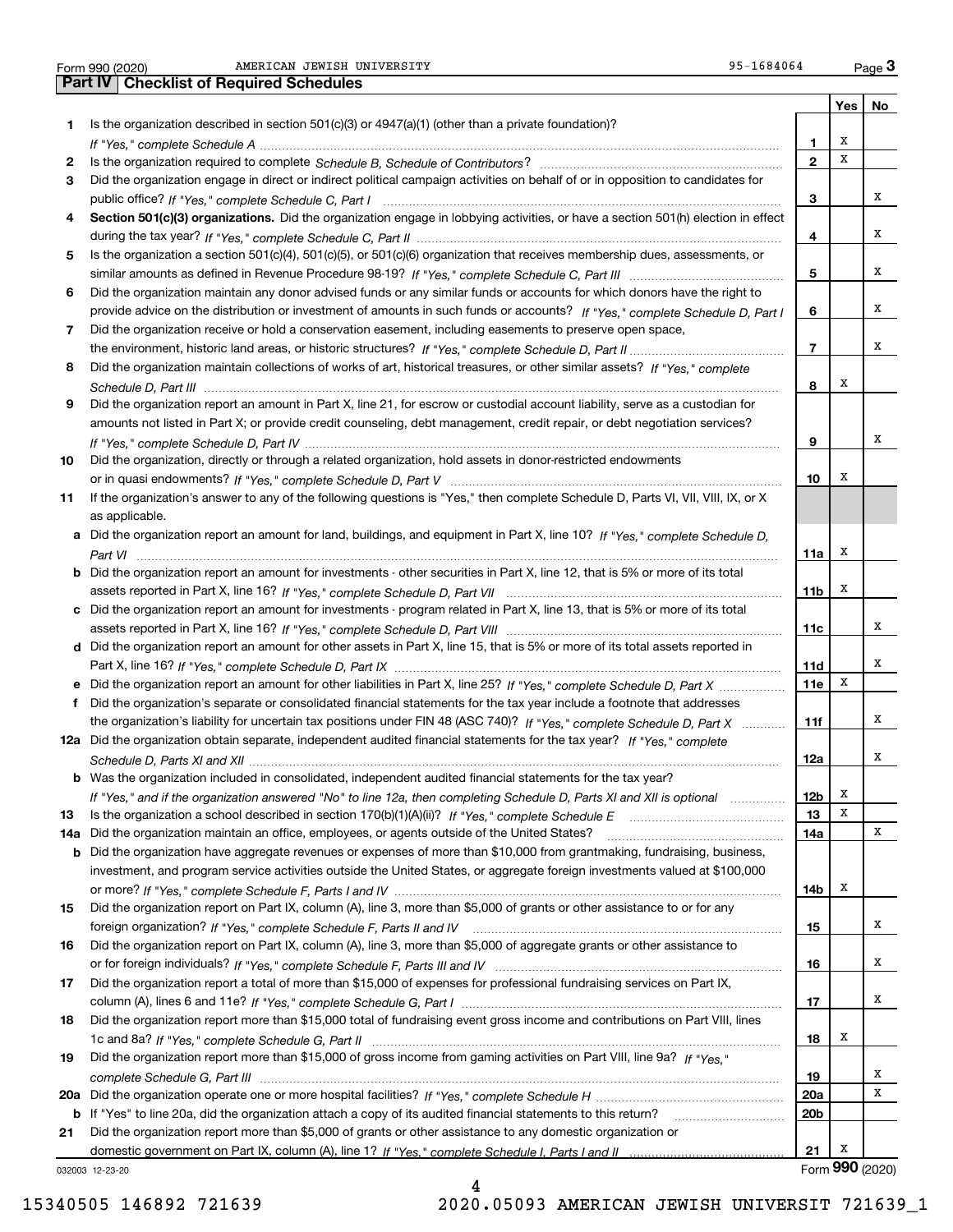|  | Form 990 (2020) |
|--|-----------------|
|  |                 |

Form 990 (2020) Page AMERICAN JEWISH UNIVERSITY 95-1684064

|        | 95-1684064<br>AMERICAN JEWISH UNIVERSITY<br>Form 990 (2020)                                                                 |            |     | Page 4          |
|--------|-----------------------------------------------------------------------------------------------------------------------------|------------|-----|-----------------|
|        | Part IV<br><b>Checklist of Required Schedules</b> (continued)                                                               |            |     |                 |
|        |                                                                                                                             |            | Yes | No              |
| 22     | Did the organization report more than \$5,000 of grants or other assistance to or for domestic individuals on               |            |     |                 |
|        |                                                                                                                             | 22         | Х   |                 |
| 23     | Did the organization answer "Yes" to Part VII, Section A, line 3, 4, or 5 about compensation of the organization's current  |            |     |                 |
|        | and former officers, directors, trustees, key employees, and highest compensated employees? If "Yes," complete              |            |     |                 |
|        |                                                                                                                             | 23         | X   |                 |
|        | 24a Did the organization have a tax-exempt bond issue with an outstanding principal amount of more than \$100,000 as of the |            |     |                 |
|        | last day of the year, that was issued after December 31, 2002? If "Yes," answer lines 24b through 24d and complete          |            |     |                 |
|        |                                                                                                                             | 24a        |     | х               |
|        | Did the organization invest any proceeds of tax-exempt bonds beyond a temporary period exception?                           | 24b        |     |                 |
|        | c Did the organization maintain an escrow account other than a refunding escrow at any time during the year to defease      |            |     |                 |
|        |                                                                                                                             | 24c        |     |                 |
|        |                                                                                                                             | 24d        |     |                 |
|        | 25a Section 501(c)(3), 501(c)(4), and 501(c)(29) organizations. Did the organization engage in an excess benefit            |            |     |                 |
|        |                                                                                                                             | 25a        |     | x               |
|        | Is the organization aware that it engaged in an excess benefit transaction with a disqualified person in a prior year, and  |            |     |                 |
|        | that the transaction has not been reported on any of the organization's prior Forms 990 or 990-EZ? If "Yes," complete       |            |     |                 |
|        | Schedule L, Part I                                                                                                          | 25b        |     | х               |
| 26     | Did the organization report any amount on Part X, line 5 or 22, for receivables from or payables to any current             |            |     |                 |
|        | or former officer, director, trustee, key employee, creator or founder, substantial contributor, or 35%                     |            |     |                 |
|        |                                                                                                                             | 26         | X   |                 |
| 27     | Did the organization provide a grant or other assistance to any current or former officer, director, trustee, key employee, |            |     |                 |
|        | creator or founder, substantial contributor or employee thereof, a grant selection committee member, or to a 35% controlled |            |     |                 |
|        | entity (including an employee thereof) or family member of any of these persons? If "Yes," complete Schedule L, Part III    | 27         |     | х               |
| 28     | Was the organization a party to a business transaction with one of the following parties (see Schedule L, Part IV           |            |     |                 |
|        | instructions, for applicable filing thresholds, conditions, and exceptions):                                                |            |     |                 |
| а      | A current or former officer, director, trustee, key employee, creator or founder, or substantial contributor? If            |            |     |                 |
|        |                                                                                                                             | 28a        |     | х               |
|        |                                                                                                                             | 28b        |     | x               |
|        | c A 35% controlled entity of one or more individuals and/or organizations described in lines 28a or 28b? If                 |            |     |                 |
|        |                                                                                                                             | 28c        |     | Х               |
| 29     |                                                                                                                             | 29         | х   |                 |
| 30     | Did the organization receive contributions of art, historical treasures, or other similar assets, or qualified conservation |            |     |                 |
|        |                                                                                                                             | 30         |     | х               |
| 31     | Did the organization liquidate, terminate, or dissolve and cease operations? If "Yes," complete Schedule N, Part I          | 31         |     | X               |
| 32     | Did the organization sell, exchange, dispose of, or transfer more than 25% of its net assets? If "Yes," complete            |            |     |                 |
|        |                                                                                                                             | 32         |     | x               |
| 33     | Did the organization own 100% of an entity disregarded as separate from the organization under Regulations                  |            |     |                 |
|        |                                                                                                                             | 33         | х   |                 |
| 34     | Was the organization related to any tax-exempt or taxable entity? If "Yes," complete Schedule R, Part II, III, or IV, and   |            |     |                 |
|        |                                                                                                                             | 34         | x   |                 |
|        | 35a Did the organization have a controlled entity within the meaning of section 512(b)(13)?                                 | <b>35a</b> | x   |                 |
|        | b If "Yes" to line 35a, did the organization receive any payment from or engage in any transaction with a controlled entity |            |     |                 |
|        |                                                                                                                             | 35b        |     | x               |
| 36     | Section 501(c)(3) organizations. Did the organization make any transfers to an exempt non-charitable related organization?  |            |     |                 |
|        |                                                                                                                             | 36         |     | x               |
| 37     | Did the organization conduct more than 5% of its activities through an entity that is not a related organization            |            |     |                 |
|        |                                                                                                                             | 37         |     | x               |
| 38     | Did the organization complete Schedule O and provide explanations in Schedule O for Part VI, lines 11b and 19?              |            |     |                 |
|        | Note: All Form 990 filers are required to complete Schedule O                                                               | 38         | x   |                 |
| Part V | <b>Statements Regarding Other IRS Filings and Tax Compliance</b>                                                            |            |     |                 |
|        | Check if Schedule O contains a response or note to any line in this Part V                                                  |            |     |                 |
|        |                                                                                                                             |            | Yes | No              |
|        | 96<br>1a                                                                                                                    |            |     |                 |
| b      | 0<br>Enter the number of Forms W-2G included in line 1a. Enter -0- if not applicable<br>1b                                  |            |     |                 |
| C.     | Did the organization comply with backup withholding rules for reportable payments to vendors and reportable gaming          |            |     |                 |
|        | (gambling) winnings to prize winners?                                                                                       | 1c         | x   |                 |
|        | 032004 12-23-20                                                                                                             |            |     | Form 990 (2020) |
|        | 5                                                                                                                           |            |     |                 |

15340505 146892 721639 2020.05093 AMERICAN JEWISH UNIVERSIT 721639\_1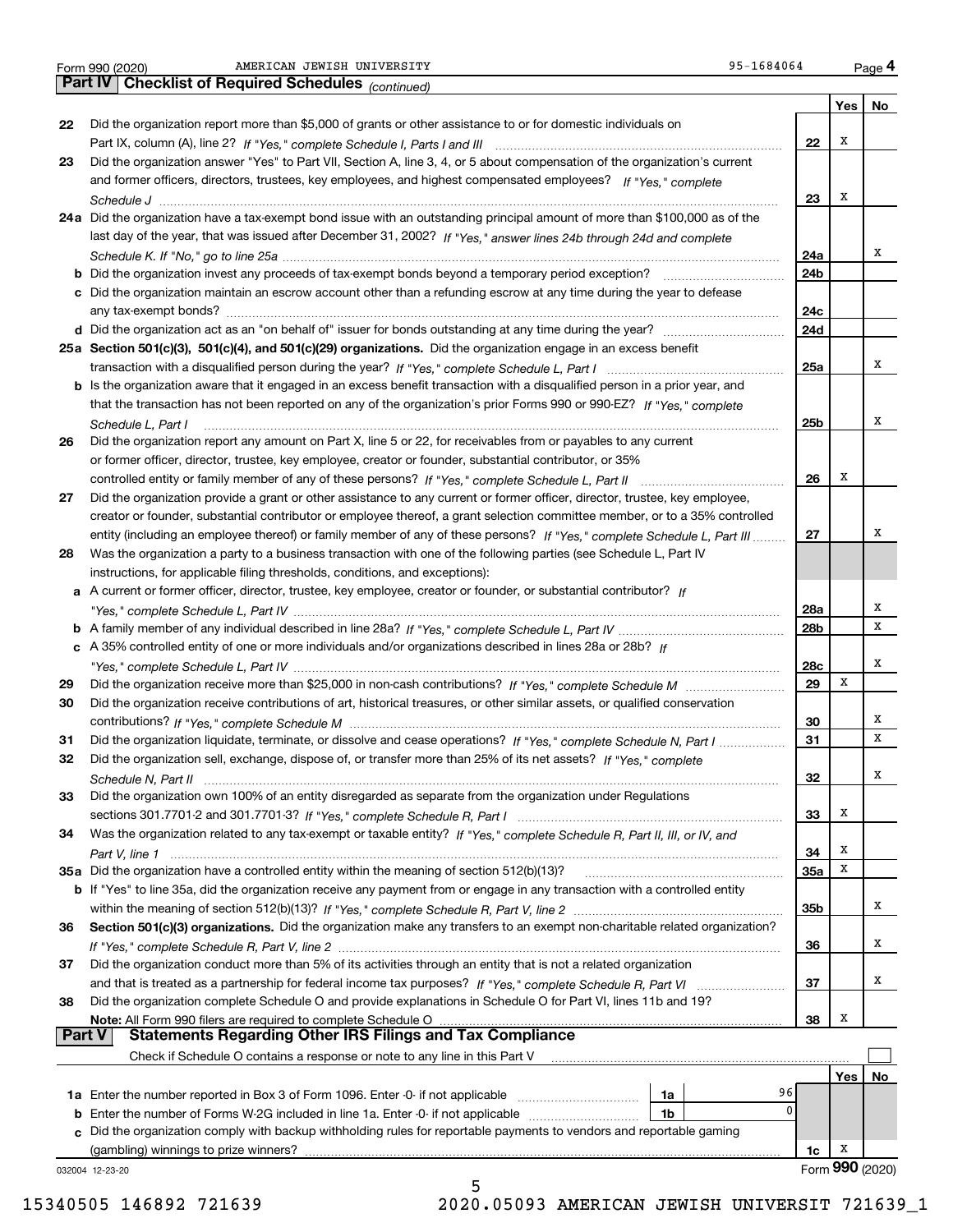|        | 95-1684064<br>AMERICAN JEWISH UNIVERSITY<br>Form 990 (2020)                                                                                                                                                                           |                |       | $_{\text{Page}}$ 5 |  |  |  |
|--------|---------------------------------------------------------------------------------------------------------------------------------------------------------------------------------------------------------------------------------------|----------------|-------|--------------------|--|--|--|
| Part V | Statements Regarding Other IRS Filings and Tax Compliance (continued)                                                                                                                                                                 |                |       |                    |  |  |  |
|        |                                                                                                                                                                                                                                       |                | Yes   | No                 |  |  |  |
|        | 2a Enter the number of employees reported on Form W-3, Transmittal of Wage and Tax Statements,                                                                                                                                        |                |       |                    |  |  |  |
|        | 358<br>filed for the calendar year ending with or within the year covered by this return<br>2a                                                                                                                                        |                |       |                    |  |  |  |
|        | <b>b</b> If at least one is reported on line 2a, did the organization file all required federal employment tax returns?                                                                                                               | 2 <sub>b</sub> | Х     |                    |  |  |  |
|        | <b>Note:</b> If the sum of lines 1a and 2a is greater than 250, you may be required to $e$ -file (see instructions) <i>manimummmmmm</i>                                                                                               |                |       |                    |  |  |  |
|        | 3a Did the organization have unrelated business gross income of \$1,000 or more during the year?                                                                                                                                      | 3a             |       | х                  |  |  |  |
|        | b If "Yes," has it filed a Form 990-T for this year? If "No" to line 3b, provide an explanation on Schedule O                                                                                                                         | 3 <sub>b</sub> |       |                    |  |  |  |
|        | 4a At any time during the calendar year, did the organization have an interest in, or a signature or other authority over, a                                                                                                          |                |       |                    |  |  |  |
|        | financial account in a foreign country (such as a bank account, securities account, or other financial account)?                                                                                                                      | 4a             |       | х                  |  |  |  |
|        | <b>b</b> If "Yes," enter the name of the foreign country $\triangleright$                                                                                                                                                             |                |       |                    |  |  |  |
|        | See instructions for filing requirements for FinCEN Form 114, Report of Foreign Bank and Financial Accounts (FBAR).                                                                                                                   |                |       |                    |  |  |  |
|        | 5a Was the organization a party to a prohibited tax shelter transaction at any time during the tax year?                                                                                                                              | 5a             |       | х                  |  |  |  |
|        |                                                                                                                                                                                                                                       | 5 <sub>b</sub> |       | х                  |  |  |  |
|        |                                                                                                                                                                                                                                       | 5c             |       |                    |  |  |  |
|        | 6a Does the organization have annual gross receipts that are normally greater than \$100,000, and did the organization solicit                                                                                                        |                |       |                    |  |  |  |
|        | any contributions that were not tax deductible as charitable contributions?                                                                                                                                                           | 6a             |       | x                  |  |  |  |
|        | <b>b</b> If "Yes," did the organization include with every solicitation an express statement that such contributions or gifts                                                                                                         |                |       |                    |  |  |  |
|        | were not tax deductible?                                                                                                                                                                                                              | 6b             |       |                    |  |  |  |
| 7      | Organizations that may receive deductible contributions under section 170(c).                                                                                                                                                         |                |       |                    |  |  |  |
| а      | Did the organization receive a payment in excess of \$75 made partly as a contribution and partly for goods and services provided to the payor?                                                                                       | 7a             | х     |                    |  |  |  |
|        | <b>b</b> If "Yes," did the organization notify the donor of the value of the goods or services provided?                                                                                                                              | 7b             | х     |                    |  |  |  |
|        | c Did the organization sell, exchange, or otherwise dispose of tangible personal property for which it was required                                                                                                                   |                |       |                    |  |  |  |
|        | to file Form 8282?                                                                                                                                                                                                                    | 7с             |       | x                  |  |  |  |
|        | 7d                                                                                                                                                                                                                                    |                |       |                    |  |  |  |
| е      | Did the organization receive any funds, directly or indirectly, to pay premiums on a personal benefit contract?                                                                                                                       | 7e             |       | х                  |  |  |  |
| Ť      | Did the organization, during the year, pay premiums, directly or indirectly, on a personal benefit contract?                                                                                                                          |                |       |                    |  |  |  |
| g      | If the organization received a contribution of qualified intellectual property, did the organization file Form 8899 as required?                                                                                                      | 7g             |       |                    |  |  |  |
| h.     | If the organization received a contribution of cars, boats, airplanes, or other vehicles, did the organization file a Form 1098-C?                                                                                                    | 7h             |       |                    |  |  |  |
| 8      | Sponsoring organizations maintaining donor advised funds. Did a donor advised fund maintained by the                                                                                                                                  |                |       |                    |  |  |  |
|        | sponsoring organization have excess business holdings at any time during the year?                                                                                                                                                    | 8              |       |                    |  |  |  |
| 9      | Sponsoring organizations maintaining donor advised funds.                                                                                                                                                                             |                |       |                    |  |  |  |
| а      | Did the sponsoring organization make any taxable distributions under section 4966?                                                                                                                                                    | 9а             |       |                    |  |  |  |
| b      | Did the sponsoring organization make a distribution to a donor, donor advisor, or related person?                                                                                                                                     | 9b             |       |                    |  |  |  |
| 10     | Section 501(c)(7) organizations. Enter:                                                                                                                                                                                               |                |       |                    |  |  |  |
|        | 10a                                                                                                                                                                                                                                   |                |       |                    |  |  |  |
|        | <b>b</b> Gross receipts, included on Form 990, Part VIII, line 12, for public use of club facilities <i>manument</i><br>10b                                                                                                           |                |       |                    |  |  |  |
| 11     | Section 501(c)(12) organizations. Enter:                                                                                                                                                                                              |                |       |                    |  |  |  |
| а      | 11a<br>Gross income from members or shareholders [111] [12] content to the state of the state of the state of the state of the state of the state of the state of the state of the state of the state of the state of the state of th |                |       |                    |  |  |  |
|        | <b>b</b> Gross income from other sources (Do not net amounts due or paid to other sources against                                                                                                                                     |                |       |                    |  |  |  |
|        | amounts due or received from them.)<br>11b                                                                                                                                                                                            |                |       |                    |  |  |  |
|        | 12a Section 4947(a)(1) non-exempt charitable trusts. Is the organization filing Form 990 in lieu of Form 1041?                                                                                                                        | 12a            |       |                    |  |  |  |
|        | <b>b</b> If "Yes," enter the amount of tax-exempt interest received or accrued during the year<br>12b                                                                                                                                 |                |       |                    |  |  |  |
| 13     | Section 501(c)(29) qualified nonprofit health insurance issuers.                                                                                                                                                                      |                |       |                    |  |  |  |
|        |                                                                                                                                                                                                                                       | 13а            |       |                    |  |  |  |
|        | Note: See the instructions for additional information the organization must report on Schedule O.                                                                                                                                     |                |       |                    |  |  |  |
|        | <b>b</b> Enter the amount of reserves the organization is required to maintain by the states in which the                                                                                                                             |                |       |                    |  |  |  |
|        | 13b                                                                                                                                                                                                                                   |                |       |                    |  |  |  |
|        | 13с                                                                                                                                                                                                                                   |                |       |                    |  |  |  |
| 14a    | Did the organization receive any payments for indoor tanning services during the tax year?                                                                                                                                            | 14a            |       | Χ                  |  |  |  |
|        |                                                                                                                                                                                                                                       | 14b            |       |                    |  |  |  |
| 15     | Is the organization subject to the section 4960 tax on payment(s) of more than \$1,000,000 in remuneration or                                                                                                                         |                |       |                    |  |  |  |
|        |                                                                                                                                                                                                                                       | 15             |       | Х                  |  |  |  |
|        | If "Yes," see instructions and file Form 4720, Schedule N.                                                                                                                                                                            |                |       |                    |  |  |  |
| 16     | Is the organization an educational institution subject to the section 4968 excise tax on net investment income?<br>.                                                                                                                  | 16             |       | х                  |  |  |  |
|        | If "Yes," complete Form 4720, Schedule O.                                                                                                                                                                                             |                |       |                    |  |  |  |
|        |                                                                                                                                                                                                                                       |                | ∴ ∩∩∩ |                    |  |  |  |

Form (2020) **990**

032005 12-23-20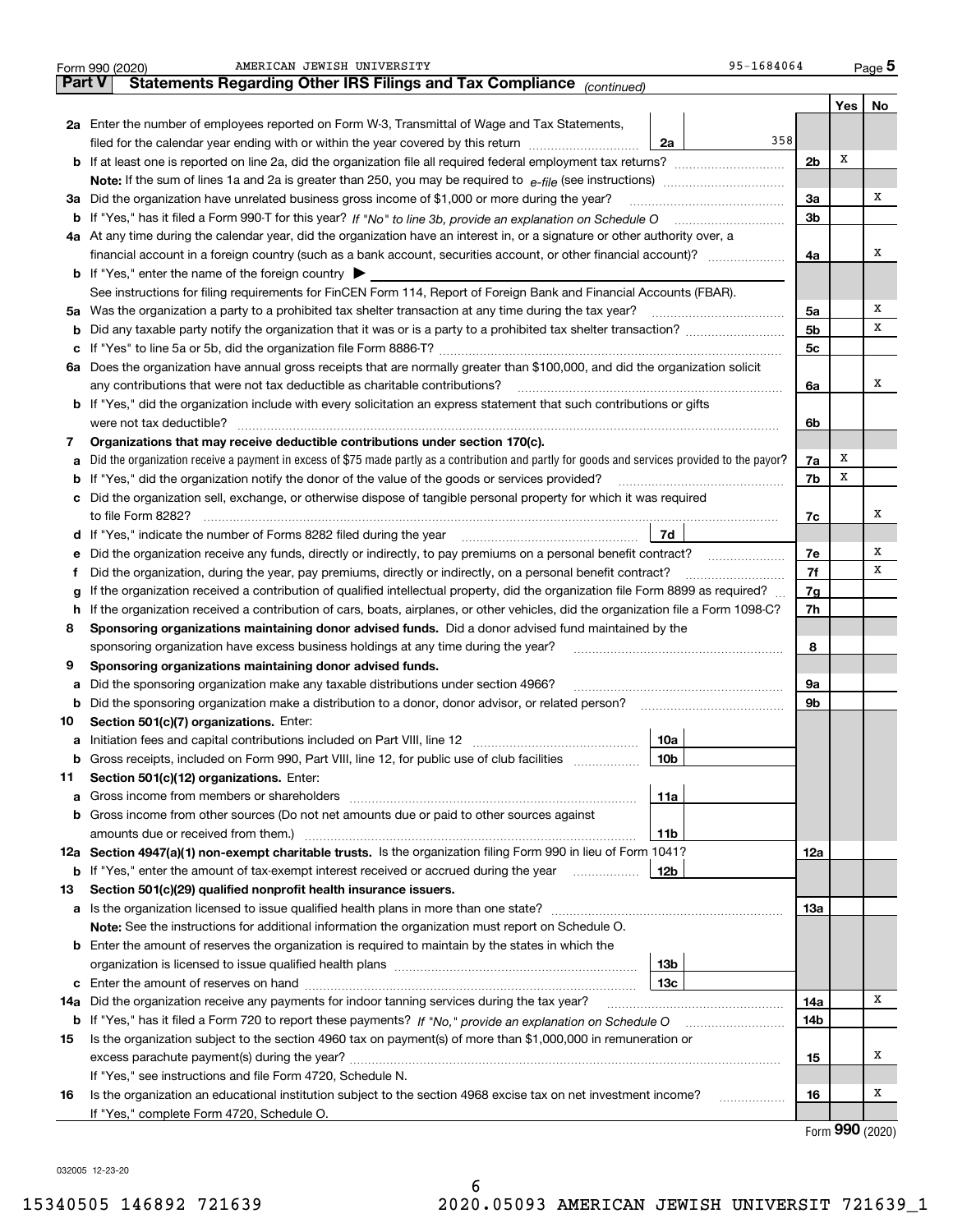|     | to line 8a, 8b, or 10b below, describe the circumstances, processes, or changes on Schedule O. See instructions.                                                                                                               |    |                 |     | $\overline{X}$ |
|-----|--------------------------------------------------------------------------------------------------------------------------------------------------------------------------------------------------------------------------------|----|-----------------|-----|----------------|
|     | <b>Section A. Governing Body and Management</b>                                                                                                                                                                                |    |                 |     |                |
|     |                                                                                                                                                                                                                                |    |                 | Yes | No             |
|     | 1a Enter the number of voting members of the governing body at the end of the tax year                                                                                                                                         | 1a | 34              |     |                |
|     | If there are material differences in voting rights among members of the governing body, or if the governing                                                                                                                    |    |                 |     |                |
|     | body delegated broad authority to an executive committee or similar committee, explain on Schedule O.                                                                                                                          |    |                 |     |                |
| b   | Enter the number of voting members included on line 1a, above, who are independent                                                                                                                                             | 1b | 33              |     |                |
| 2   | Did any officer, director, trustee, or key employee have a family relationship or a business relationship with any other                                                                                                       |    |                 |     |                |
|     | officer, director, trustee, or key employee?                                                                                                                                                                                   |    | $\mathbf{2}$    | Х   |                |
| 3   | Did the organization delegate control over management duties customarily performed by or under the direct supervision                                                                                                          |    |                 |     |                |
|     |                                                                                                                                                                                                                                |    | 3               |     | х              |
| 4   | Did the organization make any significant changes to its governing documents since the prior Form 990 was filed?                                                                                                               |    | 4               |     | X              |
| 5   |                                                                                                                                                                                                                                |    | 5               |     | x              |
| 6   | Did the organization have members or stockholders?                                                                                                                                                                             |    | 6               |     | x              |
| 7a  | Did the organization have members, stockholders, or other persons who had the power to elect or appoint one or                                                                                                                 |    |                 |     |                |
|     |                                                                                                                                                                                                                                |    | 7a              |     | х              |
|     | b Are any governance decisions of the organization reserved to (or subject to approval by) members, stockholders, or                                                                                                           |    |                 |     |                |
|     | persons other than the governing body?                                                                                                                                                                                         |    | 7b              |     | Х              |
| 8   | Did the organization contemporaneously document the meetings held or written actions undertaken during the year by the following:                                                                                              |    |                 |     |                |
| а   |                                                                                                                                                                                                                                |    | 8а              | x   |                |
| b   | Each committee with authority to act on behalf of the governing body? [11] manufactures manufactures with authority to act on behalf of the governing body? [11] manufactures manufactures with authority of the state with an |    | 8b              | X   |                |
| 9   | Is there any officer, director, trustee, or key employee listed in Part VII, Section A, who cannot be reached at the                                                                                                           |    |                 |     |                |
|     |                                                                                                                                                                                                                                |    | 9               |     | х              |
|     | Section B. Policies <i>(This Section B requests information about policies not required by the Internal Revenue Code.)</i>                                                                                                     |    |                 |     |                |
|     |                                                                                                                                                                                                                                |    |                 | Yes | No             |
|     |                                                                                                                                                                                                                                |    | <b>10a</b>      |     | х              |
|     | <b>b</b> If "Yes," did the organization have written policies and procedures governing the activities of such chapters, affiliates,                                                                                            |    |                 |     |                |
|     |                                                                                                                                                                                                                                |    | 10 <sub>b</sub> |     |                |
|     | 11a Has the organization provided a complete copy of this Form 990 to all members of its governing body before filing the form?                                                                                                |    | 11a             | х   |                |
| b   | Describe in Schedule O the process, if any, used by the organization to review this Form 990.                                                                                                                                  |    |                 |     |                |
| 12a |                                                                                                                                                                                                                                |    | 12a             | x   |                |
| b   | Were officers, directors, or trustees, and key employees required to disclose annually interests that could give rise to conflicts?                                                                                            |    | 12 <sub>b</sub> | х   |                |
|     | Did the organization regularly and consistently monitor and enforce compliance with the policy? If "Yes," describe                                                                                                             |    |                 |     |                |
|     | in Schedule O how this was done measurements and contained a state of the state of the state of the state of t                                                                                                                 |    | 12c             | х   |                |
| 13  | Did the organization have a written whistleblower policy?                                                                                                                                                                      |    | 13              | X   |                |
| 14  | Did the organization have a written document retention and destruction policy?                                                                                                                                                 |    | 14              | х   |                |
| 15  | Did the process for determining compensation of the following persons include a review and approval by independent                                                                                                             |    |                 |     |                |
|     | persons, comparability data, and contemporaneous substantiation of the deliberation and decision?                                                                                                                              |    |                 |     |                |
| a   | The organization's CEO, Executive Director, or top management official manufactured content content of the organization's CEO, Executive Director, or top management official manufactured manufactured and the original manuf |    | 15a             | х   |                |
|     | <b>b</b> Other officers or key employees of the organization                                                                                                                                                                   |    | 15 <sub>b</sub> | х   |                |
|     | If "Yes" to line 15a or 15b, describe the process in Schedule O (see instructions).                                                                                                                                            |    |                 |     |                |
|     | 16a Did the organization invest in, contribute assets to, or participate in a joint venture or similar arrangement with a                                                                                                      |    |                 |     |                |
|     | taxable entity during the year?                                                                                                                                                                                                |    | 16a             |     | Х              |
|     | b If "Yes," did the organization follow a written policy or procedure requiring the organization to evaluate its participation                                                                                                 |    |                 |     |                |
|     | in joint venture arrangements under applicable federal tax law, and take steps to safeguard the organization's                                                                                                                 |    |                 |     |                |
|     | exempt status with respect to such arrangements?                                                                                                                                                                               |    | 16b             |     |                |
|     | <b>Section C. Disclosure</b>                                                                                                                                                                                                   |    |                 |     |                |
| 17  | List the states with which a copy of this Form 990 is required to be filed $\blacktriangleright^{\mathsf{CA}}$                                                                                                                 |    |                 |     |                |
| 18  | Section 6104 requires an organization to make its Forms 1023 (1024 or 1024-A, if applicable), 990, and 990-T (Section 501(c)(3)s only) available                                                                               |    |                 |     |                |
|     | for public inspection. Indicate how you made these available. Check all that apply.                                                                                                                                            |    |                 |     |                |
|     | X   Own website<br>$X$ Upon request<br>Another's website<br>Other (explain on Schedule O)                                                                                                                                      |    |                 |     |                |
| 19  | Describe on Schedule O whether (and if so, how) the organization made its governing documents, conflict of interest policy, and financial                                                                                      |    |                 |     |                |
|     | statements available to the public during the tax year.                                                                                                                                                                        |    |                 |     |                |
|     | State the name, address, and telephone number of the person who possesses the organization's books and records                                                                                                                 |    |                 |     |                |
| 20  |                                                                                                                                                                                                                                |    |                 |     |                |
|     | ADRIAN BREITFELD - 310-476-9777<br>90077<br>15600 MULHOLLAND DRIVE, LOS ANGELES, CA                                                                                                                                            |    |                 |     |                |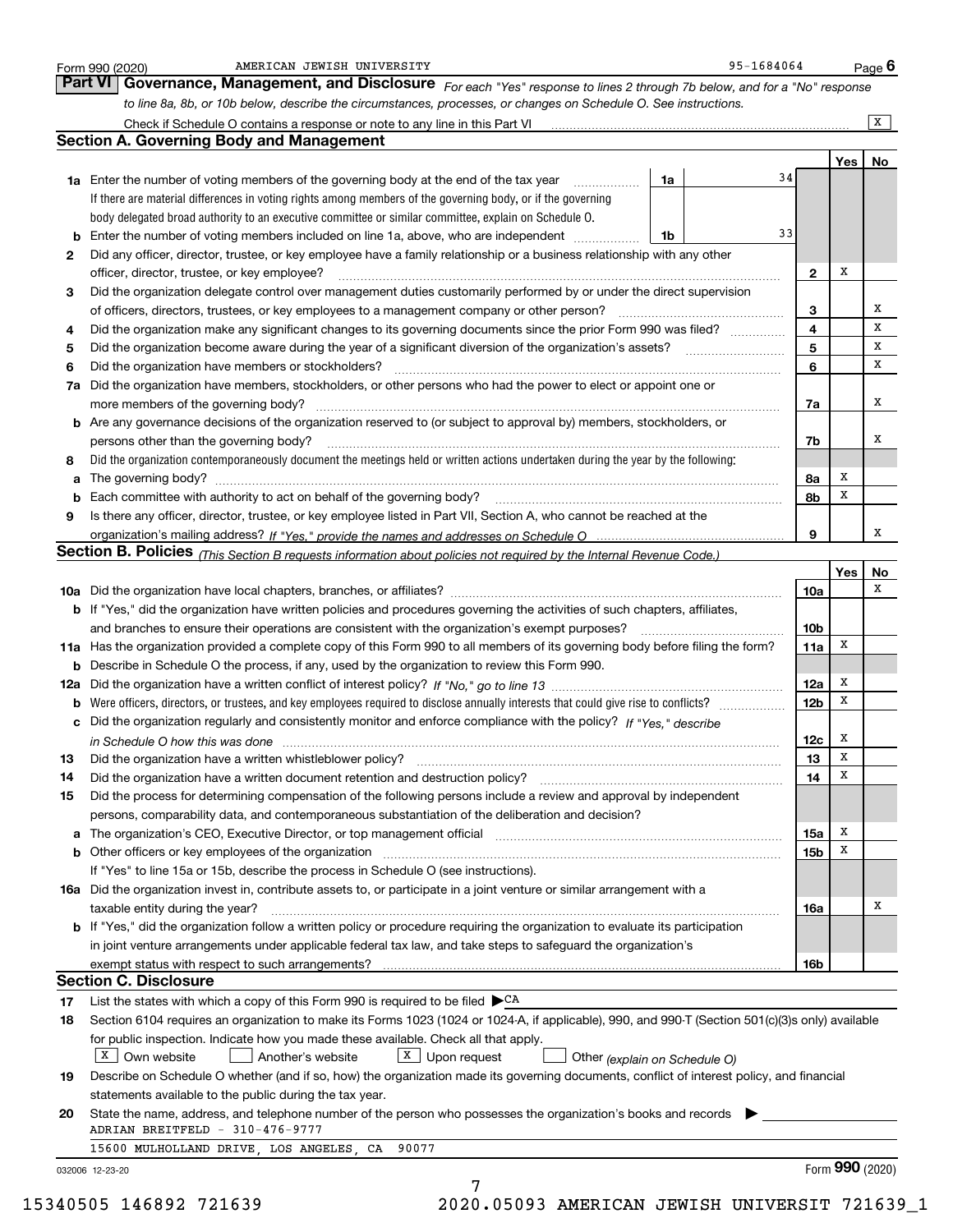| Form 990 (2020)                                                                            | AMERICAN JEWISH UNIVERSITY                                                                                                                                 | 95-1684064 | Page |  |  |  |  |  |
|--------------------------------------------------------------------------------------------|------------------------------------------------------------------------------------------------------------------------------------------------------------|------------|------|--|--|--|--|--|
| Part VII Compensation of Officers, Directors, Trustees, Key Employees, Highest Compensated |                                                                                                                                                            |            |      |  |  |  |  |  |
|                                                                                            | <b>Employees, and Independent Contractors</b>                                                                                                              |            |      |  |  |  |  |  |
|                                                                                            | Check if Schedule O contains a response or note to any line in this Part VII                                                                               |            |      |  |  |  |  |  |
| Section A.                                                                                 | Officers, Directors, Trustees, Key Employees, and Highest Compensated Employees                                                                            |            |      |  |  |  |  |  |
|                                                                                            | 1a Complete this table for all persons required to be listed. Report compensation for the calendar year ending with or within the organization's tax year. |            |      |  |  |  |  |  |

**•** List all of the organization's current officers, directors, trustees (whether individuals or organizations), regardless of amount of compensation. Enter -0- in columns (D), (E), and (F) if no compensation was paid.

 $\bullet$  List all of the organization's  $\,$ current key employees, if any. See instructions for definition of "key employee."

**•** List the organization's five current highest compensated employees (other than an officer, director, trustee, or key employee) who received reportable compensation (Box 5 of Form W-2 and/or Box 7 of Form 1099-MISC) of more than \$100,000 from the organization and any related organizations.

**•** List all of the organization's former officers, key employees, and highest compensated employees who received more than \$100,000 of reportable compensation from the organization and any related organizations.

**former directors or trustees**  ¥ List all of the organization's that received, in the capacity as a former director or trustee of the organization, more than \$10,000 of reportable compensation from the organization and any related organizations.

See instructions for the order in which to list the persons above.

Check this box if neither the organization nor any related organization compensated any current officer, director, or trustee.  $\mathcal{L}^{\text{max}}$ 

| (A)                                | (B)                    |                               |                                                                  |             | (C)          |                                 |        | (D)             | (E)                              | (F)                      |
|------------------------------------|------------------------|-------------------------------|------------------------------------------------------------------|-------------|--------------|---------------------------------|--------|-----------------|----------------------------------|--------------------------|
| Name and title                     | Average                |                               | (do not check more than one                                      |             | Position     |                                 |        | Reportable      | Reportable                       | Estimated                |
|                                    | hours per              |                               | box, unless person is both an<br>officer and a director/trustee) |             |              |                                 |        | compensation    | compensation                     | amount of                |
|                                    | week                   |                               |                                                                  |             |              |                                 |        | from<br>the     | from related                     | other                    |
|                                    | (list any<br>hours for |                               |                                                                  |             |              |                                 |        | organization    | organizations<br>(W-2/1099-MISC) | compensation<br>from the |
|                                    | related                |                               | trustee                                                          |             |              |                                 |        | (W-2/1099-MISC) |                                  | organization             |
|                                    | organizations          |                               |                                                                  |             |              |                                 |        |                 |                                  | and related              |
|                                    | below                  | ndividual trustee or director | Institutional t                                                  |             | Key employee | Highest compensated<br>employee |        |                 |                                  | organizations            |
|                                    | line)                  |                               |                                                                  | Officer     |              |                                 | Former |                 |                                  |                          |
| (1)<br><b>JEFFREY HERBST</b>       | 35.00                  |                               |                                                                  |             |              |                                 |        |                 |                                  |                          |
| PRESIDENT                          | 1,00                   | x                             |                                                                  | X           |              |                                 |        | 435,482.        | $\mathbf{0}$ .                   | 20,752.                  |
| ROBERT WEXLER<br>(2)               | 35.00                  |                               |                                                                  |             |              |                                 |        |                 |                                  |                          |
| PRESIDENT EMERITUS                 |                        |                               |                                                                  |             |              |                                 | X      | 330,626.        | $\mathbf{0}$ .                   | 106,591.                 |
| CATHERINE S. SCHNEIDER<br>(3)      | 35.00                  |                               |                                                                  |             |              |                                 |        |                 |                                  |                          |
| VP - ADVANCEMENT                   |                        |                               |                                                                  | X           |              |                                 |        | 268,637.        | 0.                               | 2,979.                   |
| ADRIAN BREITFELD BEDER<br>(4)      | 35.00                  |                               |                                                                  |             |              |                                 |        |                 |                                  |                          |
| VP - FINANCE, ADMIN & TECH         |                        |                               |                                                                  | $\mathbf x$ |              |                                 |        | 229,218.        | $\mathbf{0}$ .                   | 16,257.                  |
| (5)<br>SHERRE HIRSCH               | 35.00                  |                               |                                                                  |             |              |                                 |        |                 |                                  |                          |
| CHIEF INNOVATION OFFICER           |                        |                               |                                                                  | $\mathbf x$ |              |                                 |        | 86,992.         | $\mathbf{0}$ .                   | 152,420.                 |
| BRADLEY S. ARTSON<br>(6)           | 35.00                  |                               |                                                                  |             |              |                                 |        |                 |                                  |                          |
| $VP$ - $ZSRS$                      |                        |                               |                                                                  | X           |              |                                 |        | 147,005.        | $\mathbf{0}$ .                   | 77,258.                  |
| DAVID A. GROSHOFF<br>(7)           | 35.00                  |                               |                                                                  |             |              |                                 |        |                 |                                  |                          |
| PROFESSOR OF BUSINESS AND LAW      |                        |                               |                                                                  |             |              | X                               |        | 188,281.        | 0.                               | 15,212.                  |
| ADAM R GREENWALD<br>(8)            | 35.00                  |                               |                                                                  |             |              |                                 |        |                 |                                  |                          |
| DIR OF THE MILLER INTRO TO JUDAISM |                        |                               |                                                                  |             |              | X                               |        | 103,811.        | $\mathbf{0}$ .                   | 64,909.                  |
| (9)<br>RACHEL LERNER               | 35.00                  |                               |                                                                  |             |              |                                 |        |                 |                                  |                          |
| <b>DEAN</b>                        |                        |                               |                                                                  |             |              | X                               |        | 143,592.        | 0.                               | 13,595.                  |
| (11) JUDITH DIANE FELDMAN          | 35,00                  |                               |                                                                  |             |              |                                 |        |                 |                                  |                          |
| SR DIRECTOR OF ADVANCEMENT         |                        |                               |                                                                  |             |              | X                               |        | 137,132.        | $\mathbf{0}$ .                   | 13,838.                  |
| (12) VIRGINIA MAAS                 | 0.50                   |                               |                                                                  |             |              |                                 |        |                 |                                  |                          |
| <b>CHAIR</b>                       |                        | x                             |                                                                  | X           |              |                                 |        | $\mathbf{0}$ .  | $\mathbf{0}$ .                   | 0.                       |
| (13) RODNEY FREEMAN                | 0.50                   |                               |                                                                  |             |              |                                 |        |                 |                                  |                          |
| VICE CHAIR                         |                        | x                             |                                                                  | X           |              |                                 |        | $\mathbf{0}$ .  | $\mathbf{0}$ .                   | $\mathfrak{o}$ .         |
| (14) HAROLD MASOR                  | 0.50                   |                               |                                                                  |             |              |                                 |        |                 |                                  |                          |
| VICE CHAIR                         |                        | x                             |                                                                  | X           |              |                                 |        | 0.              | 0.                               | $0$ .                    |
| (15) LAWRENCE PLATT                | 0.50                   |                               |                                                                  |             |              |                                 |        |                 |                                  |                          |
| VICE CHAIR                         |                        | х                             |                                                                  | X           |              |                                 |        | $\mathbf 0$ .   | $\mathbf{0}$ .                   | 0.                       |
| (16) DAVID WEINER                  | 0.50                   |                               |                                                                  |             |              |                                 |        |                 |                                  |                          |
| <b>SECRETARY</b>                   |                        | x                             |                                                                  | X           |              |                                 |        | 0.              | $\mathbf{0}$ .                   | 0.                       |
| (17) MELISSA BORDY                 | 0.50                   |                               |                                                                  |             |              |                                 |        |                 |                                  |                          |
| TREASURER                          |                        | x                             |                                                                  | X           |              |                                 |        | $\mathbf 0$ .   | $\mathbf{0}$ .                   | 0.                       |
| (18) PETER BENUDIZ                 | 0.50                   |                               |                                                                  |             |              |                                 |        |                 |                                  |                          |
| BOARD MEMBER UNTIL MAR 2021        |                        | x                             |                                                                  |             |              |                                 |        | 0.              | 0.                               | $\mathbf 0$ .            |

032007 12-23-20

Form (2020) **990**

8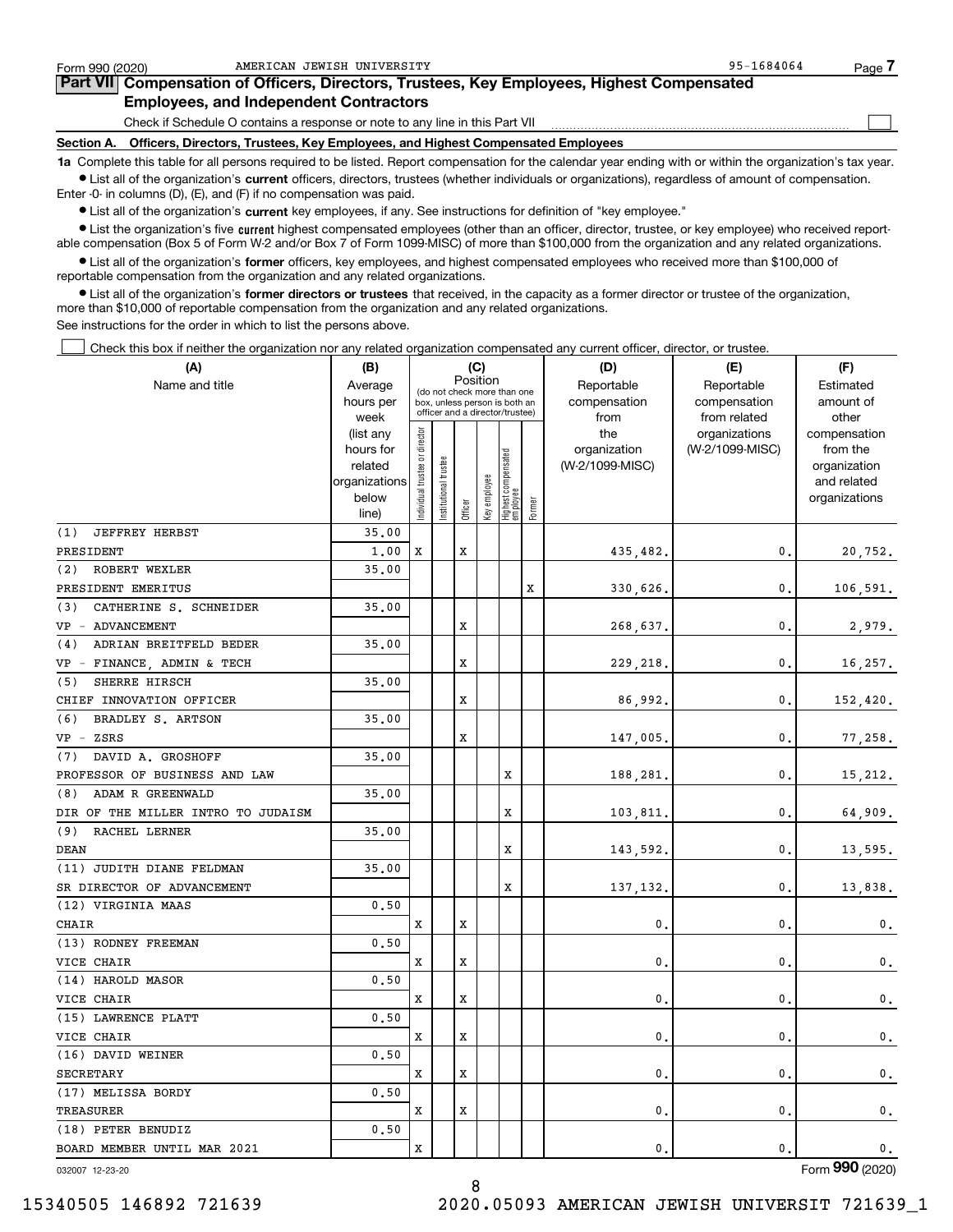| Form 990 (2020 |  |
|----------------|--|
|                |  |

95-1684064

**8**

| $\vert$ Part VII $\vert$ Section A. Officers, Directors, Trustees, Key Employees, and Highest Compensated Employees $\vert$ $_{\rm {Continued)}}$ |                      |                                |                                 |          |              |                                   |        |                               |                 |                |              |                              |                |
|---------------------------------------------------------------------------------------------------------------------------------------------------|----------------------|--------------------------------|---------------------------------|----------|--------------|-----------------------------------|--------|-------------------------------|-----------------|----------------|--------------|------------------------------|----------------|
| (A)                                                                                                                                               | (B)                  |                                |                                 |          | (C)          |                                   |        | (D)                           | (E)             |                |              | (F)                          |                |
| Name and title                                                                                                                                    | Average              |                                | (do not check more than one     | Position |              |                                   |        | Reportable                    | Reportable      |                |              | Estimated                    |                |
|                                                                                                                                                   | hours per            |                                | box, unless person is both an   |          |              |                                   |        | compensation                  | compensation    |                |              | amount of                    |                |
|                                                                                                                                                   | week                 |                                | officer and a director/trustee) |          |              |                                   |        | from                          | from related    |                |              | other                        |                |
|                                                                                                                                                   | (list any            |                                |                                 |          |              |                                   |        | the                           | organizations   |                |              | compensation                 |                |
|                                                                                                                                                   | hours for<br>related |                                |                                 |          |              |                                   |        | organization                  | (W-2/1099-MISC) |                |              | from the                     |                |
|                                                                                                                                                   | organizations        |                                |                                 |          |              |                                   |        | (W-2/1099-MISC)               |                 |                |              | organization                 |                |
|                                                                                                                                                   | below                |                                |                                 |          |              |                                   |        |                               |                 |                |              | and related<br>organizations |                |
|                                                                                                                                                   | line)                | Individual trustee or director | Institutional trustee           | Officer  | key employee | Highest compensated<br>  employee | Former |                               |                 |                |              |                              |                |
| (19) BENJAMIN BRESLAUER                                                                                                                           | 0.50                 |                                |                                 |          |              |                                   |        |                               |                 |                |              |                              |                |
| <b>BOARD MEMBER</b>                                                                                                                               |                      | X                              |                                 |          |              |                                   |        | 0.                            |                 | 0.             |              |                              | 0.             |
| (20) JEROME COBEN                                                                                                                                 | 0.50                 |                                |                                 |          |              |                                   |        |                               |                 |                |              |                              |                |
| BOARD MEMBER                                                                                                                                      |                      | x                              |                                 |          |              |                                   |        | 0.                            |                 | 0.             |              |                              | $\mathbf 0$ .  |
| (21) LIANA KADISHA COHN                                                                                                                           | 0.50                 |                                |                                 |          |              |                                   |        |                               |                 |                |              |                              |                |
| <b>BOARD MEMBER</b>                                                                                                                               |                      | X                              |                                 |          |              |                                   |        | 0.                            |                 | 0.             |              |                              | $\mathbf 0$ .  |
| (22) HERBERT GLASER                                                                                                                               | 0.50                 |                                |                                 |          |              |                                   |        |                               |                 |                |              |                              |                |
| BOARD MEMBER                                                                                                                                      |                      | X                              |                                 |          |              |                                   |        | $\mathbf 0$ .                 |                 | 0.             |              |                              | $\mathbf 0$ .  |
| (23) ABNER GOLDSTINE                                                                                                                              | 0.50                 |                                |                                 |          |              |                                   |        |                               |                 |                |              |                              |                |
| <b>BOARD MEMBER</b>                                                                                                                               |                      | X                              |                                 |          |              |                                   |        | $\mathbf 0$ .                 |                 | $\mathbf{0}$ . |              |                              | $\mathbf 0$ .  |
| (24) LISA HOFHEIMER                                                                                                                               | 0.50                 |                                |                                 |          |              |                                   |        |                               |                 |                |              |                              |                |
| <b>BOARD MEMBER</b>                                                                                                                               |                      | X                              |                                 |          |              |                                   |        | 0.                            |                 | $\mathbf{0}$ . |              |                              | $\mathbf 0$ .  |
| (25) KENNETH KAHAN                                                                                                                                | 0.50                 |                                |                                 |          |              |                                   |        |                               |                 |                |              |                              |                |
| <b>BOARD MEMBER</b>                                                                                                                               |                      | X                              |                                 |          |              |                                   |        | 0.                            |                 | $\mathbf{0}$ . |              |                              | $\mathbf 0$ .  |
| (26) MARK LAINER                                                                                                                                  | 0.50                 |                                |                                 |          |              |                                   |        |                               |                 |                |              |                              |                |
| <b>BOARD MEMBER</b>                                                                                                                               |                      | X                              |                                 |          |              |                                   |        | $\mathbf 0$ .                 |                 | $\mathbf{0}$ . |              |                              | $\mathbf 0$ .  |
| (27) JEFFREY LEVINE                                                                                                                               | 0.50                 |                                |                                 |          |              |                                   |        |                               |                 |                |              |                              |                |
| <b>BOARD MEMBER</b>                                                                                                                               |                      | X                              |                                 |          |              |                                   |        | 0.                            |                 | 0.             |              |                              | 0.             |
| 1b Subtotal                                                                                                                                       |                      |                                |                                 |          |              |                                   |        | 2,070,776                     |                 | $\mathbf{0}$ . |              |                              | 483,811.       |
| c Total from continuation sheets to Part VII, Section A [11] [12] Total from continuation sheets to Part VII, Section A                           |                      |                                |                                 |          |              |                                   |        | $\mathbf{0}$                  |                 | 0.             |              |                              | $\mathbf{0}$ . |
|                                                                                                                                                   |                      |                                |                                 |          |              |                                   |        | 2,070,776                     |                 | $\mathbf 0$ .  |              |                              | 483,811.       |
| Total number of individuals (including but not limited to those listed above) who received more than \$100,000 of reportable<br>$\mathbf{2}$      |                      |                                |                                 |          |              |                                   |        |                               |                 |                |              |                              |                |
| compensation from the organization                                                                                                                |                      |                                |                                 |          |              |                                   |        |                               |                 |                |              |                              | 23             |
|                                                                                                                                                   |                      |                                |                                 |          |              |                                   |        |                               |                 |                |              | Yes                          | No             |
| Did the organization list any former officer, director, trustee, key employee, or highest compensated employee on<br>3                            |                      |                                |                                 |          |              |                                   |        |                               |                 |                |              |                              |                |
|                                                                                                                                                   |                      |                                |                                 |          |              |                                   |        |                               |                 |                | 3            | Х                            |                |
| For any individual listed on line 1a, is the sum of reportable compensation and other compensation from the organization<br>4                     |                      |                                |                                 |          |              |                                   |        |                               |                 |                |              |                              |                |
|                                                                                                                                                   |                      |                                |                                 |          |              |                                   |        |                               |                 |                | 4            | X                            |                |
| Did any person listed on line 1a receive or accrue compensation from any unrelated organization or individual for services<br>5                   |                      |                                |                                 |          |              |                                   |        |                               |                 |                |              |                              |                |
|                                                                                                                                                   |                      |                                |                                 |          |              |                                   |        |                               |                 |                | 5            |                              | х              |
| <b>Section B. Independent Contractors</b>                                                                                                         |                      |                                |                                 |          |              |                                   |        |                               |                 |                |              |                              |                |
| Complete this table for your five highest compensated independent contractors that received more than \$100,000 of compensation from<br>1         |                      |                                |                                 |          |              |                                   |        |                               |                 |                |              |                              |                |
| the organization. Report compensation for the calendar year ending with or within the organization's tax year.                                    |                      |                                |                                 |          |              |                                   |        |                               |                 |                |              |                              |                |
| (A)                                                                                                                                               |                      |                                |                                 |          |              |                                   |        | (B)                           |                 |                | (C)          |                              |                |
| Name and business address                                                                                                                         |                      |                                |                                 |          |              |                                   |        | Description of services       |                 |                | Compensation |                              |                |
| JOMAR CONSTRUCTION INC                                                                                                                            |                      |                                |                                 |          |              |                                   |        |                               |                 |                |              |                              |                |
| 9700 ALCOTT STREET, LOS ANGELES, CA 90035                                                                                                         |                      |                                |                                 |          |              |                                   |        | CONSTRUCTION                  |                 |                |              |                              | 1,021,482.     |
| ADVANCED CENTRIFUGAL SYSTEMS                                                                                                                      |                      |                                |                                 |          |              |                                   |        |                               |                 |                |              |                              |                |
| 81 N ALTADENA DRIVE, PASADENA, CA 91107                                                                                                           |                      |                                |                                 |          |              |                                   |        | REPAIR AND MAINTENANCE        |                 |                |              |                              | 529,031.       |
| A TEAM SECURITY INC, 11454 SAN VINCENTE                                                                                                           |                      |                                |                                 |          |              |                                   |        |                               |                 |                |              |                              |                |
| BOULEVARD, 1ST FLOOR, LOS ANGELES, CA 900                                                                                                         |                      |                                |                                 |          |              |                                   |        | SECURITY                      |                 |                |              |                              | 512,602.       |
| GENESIS CHARITABLE CONSULTING, 4458                                                                                                               |                      |                                |                                 |          |              |                                   |        |                               |                 |                |              |                              |                |
| MATILIJA AVENUE, SHERMAN OAKS, CA 91423<br>GEEK TEK IT SERVICES INC, 12725 VENTURA                                                                |                      |                                |                                 |          |              |                                   |        | CONSULTING                    |                 |                |              |                              | 260,308.       |
| BOULEVARD #J, STUDIO CITY, CA 91604                                                                                                               |                      |                                |                                 |          |              |                                   |        | <b>INFORMATION TECHNOLOGY</b> |                 |                |              |                              | 217,670.       |
| 2 Total number of independent contractors (including but not limited to those listed above) who received more than                                |                      |                                |                                 |          |              |                                   |        |                               |                 |                |              |                              |                |
|                                                                                                                                                   |                      |                                |                                 |          |              |                                   |        |                               |                 |                |              |                              |                |

\$100,000 of compensation from the organization SEE PART VII, SECTION A CONTINUATION SHEETS

Form (2020) **990**

032008 12-23-20

15340505 146892 721639 2020.05093 AMERICAN JEWISH UNIVERSIT 721639\_1

28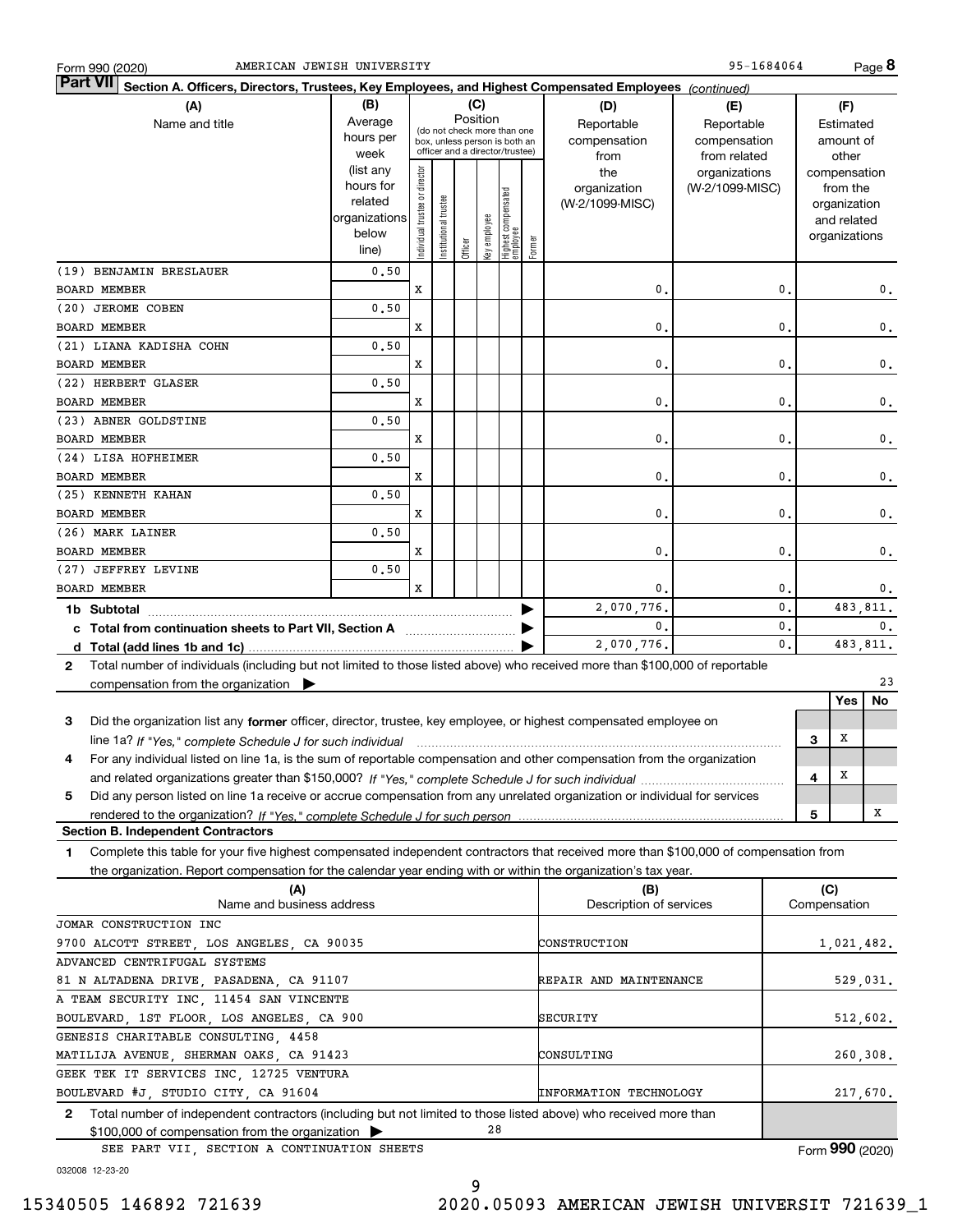| <b>Part VII</b> Section A. Officers, Directors, Trustees, Key Employees, and Highest Compensated Employees (continued) |                        |                                |                       |         |                        |                              |        |                 |                 |                             |  |
|------------------------------------------------------------------------------------------------------------------------|------------------------|--------------------------------|-----------------------|---------|------------------------|------------------------------|--------|-----------------|-----------------|-----------------------------|--|
| (A)                                                                                                                    | (B)                    |                                |                       |         | (C)                    |                              |        | (D)             | (E)             | (F)                         |  |
| Name and title                                                                                                         | Average                | Position                       |                       |         |                        |                              |        | Reportable      | Reportable      | Estimated                   |  |
|                                                                                                                        | hours                  |                                |                       |         | (check all that apply) |                              |        | compensation    | compensation    | amount of                   |  |
|                                                                                                                        | per                    |                                |                       |         |                        |                              |        | from            | from related    | other                       |  |
|                                                                                                                        | week                   |                                |                       |         |                        |                              |        | the             | organizations   | compensation                |  |
|                                                                                                                        | (list any              |                                |                       |         |                        |                              |        | organization    | (W-2/1099-MISC) | from the                    |  |
|                                                                                                                        | hours for<br>related   |                                |                       |         |                        |                              |        | (W-2/1099-MISC) |                 | organization<br>and related |  |
|                                                                                                                        | organizations          |                                |                       |         |                        |                              |        |                 |                 | organizations               |  |
|                                                                                                                        | below                  | Individual trustee or director | Institutional trustee |         |                        |                              |        |                 |                 |                             |  |
|                                                                                                                        | line)                  |                                |                       | Officer | Key employee           | Highest compensated employee | Former |                 |                 |                             |  |
| (28) NORMAN LEVINE                                                                                                     | 0.50                   |                                |                       |         |                        |                              |        |                 |                 |                             |  |
| <b>BOARD MEMBER</b>                                                                                                    |                        | X                              |                       |         |                        |                              |        | $\mathbf 0$ .   | 0.              | $\mathbf 0$ .               |  |
| (29) JUSTINE SCHREYER LEWIN                                                                                            | 0.50                   |                                |                       |         |                        |                              |        |                 |                 |                             |  |
| <b>BOARD MEMBER</b>                                                                                                    |                        | X                              |                       |         |                        |                              |        | $\mathbf 0$ .   | 0.              | $\mathbf 0$ .               |  |
| (30) FRANCIS S. MAAS                                                                                                   | 0.50                   |                                |                       |         |                        |                              |        |                 |                 |                             |  |
| <b>BOARD MEMBER</b>                                                                                                    | 0.50                   | X                              |                       |         |                        |                              |        | 0.              | 0.              | $\mathbf 0$ .               |  |
| (31) LOUIS MILLER                                                                                                      | 0.50                   |                                |                       |         |                        |                              |        |                 |                 |                             |  |
| BOARD MEMBER UNTIL APR 2021                                                                                            |                        | X                              |                       |         |                        |                              |        | 0.              | 0.              | $\mathbf 0$ .               |  |
| (32) JON MONKARSH                                                                                                      | 0.50                   |                                |                       |         |                        |                              |        |                 |                 |                             |  |
| <b>BOARD MEMBER</b>                                                                                                    |                        | X                              |                       |         |                        |                              |        | 0.              | 0.              | $\mathbf 0$ .               |  |
| (33) MURRAY PEPPER                                                                                                     | 0.50                   |                                |                       |         |                        |                              |        |                 |                 |                             |  |
| <b>BOARD MEMBER</b>                                                                                                    |                        | X                              |                       |         |                        |                              |        | 0.              | 0.              | $\mathbf 0$ .               |  |
| (34) RICK RICHMAN                                                                                                      | 0.50                   |                                |                       |         |                        |                              |        |                 |                 |                             |  |
| <b>BOARD MEMBER</b>                                                                                                    | 0.50                   | X                              |                       |         |                        |                              |        | 0.              | 0.              | $\mathbf 0$ .               |  |
| (35) DENA SCHECHTER                                                                                                    | 0.50                   |                                |                       |         |                        |                              |        |                 |                 |                             |  |
| <b>BOARD MEMBER</b>                                                                                                    |                        | X                              |                       |         |                        |                              |        | 0.              | 0.              | $\mathbf 0$ .               |  |
| (36) MICHAEL SCHEINBERG                                                                                                | 0.50                   |                                |                       |         |                        |                              |        |                 |                 |                             |  |
| <b>BOARD MEMBER</b>                                                                                                    |                        | X                              |                       |         |                        |                              |        | 0.              | 0.              | $\mathbf 0$ .               |  |
| (37) MIKE SCHOENFELD                                                                                                   | 0.50                   |                                |                       |         |                        |                              |        |                 |                 |                             |  |
| <b>BOARD MEMBER</b>                                                                                                    |                        | X                              |                       |         |                        |                              |        | 0.              | 0.              | $\mathbf 0$ .               |  |
| (38) LEONARD SHAPIRO                                                                                                   | 0.50                   |                                |                       |         |                        |                              |        |                 |                 |                             |  |
| <b>BOARD MEMBER</b>                                                                                                    |                        | X                              |                       |         |                        |                              |        | 0.              | 0.              | $\mathbf 0$ .               |  |
| (39) ROBBIN STEIF                                                                                                      | 0.05                   |                                |                       |         |                        |                              |        |                 |                 |                             |  |
| <b>BOARD MEMBER</b>                                                                                                    |                        | X                              |                       |         |                        |                              |        | 0.              | $\mathbf{0}$ .  | $\mathbf 0$ .               |  |
| (40) JEFFREY TRENTON                                                                                                   | 0.50                   |                                |                       |         |                        |                              |        |                 |                 |                             |  |
| <b>BOARD MEMBER</b>                                                                                                    |                        | X                              |                       |         |                        |                              |        | 0.              | 0.              | $\mathbf 0$ .               |  |
| (41) MIKE VAN WYK                                                                                                      | ${\bf 0}$ , ${\bf 50}$ |                                |                       |         |                        |                              |        |                 |                 |                             |  |
| <b>BOARD MEMBER</b>                                                                                                    |                        | x                              |                       |         |                        |                              |        | 0.              | 0.              | $\mathbf 0$ .               |  |
| (42) YAIR VARDI                                                                                                        | 0,50                   |                                |                       |         |                        |                              |        |                 |                 |                             |  |
| BOARD MEMBER                                                                                                           |                        | x                              |                       |         |                        |                              |        | 0.              | 0.              | $\mathbf 0$ .               |  |
| (43) KEENAN WOLENS                                                                                                     | 0,50                   |                                |                       |         |                        |                              |        |                 |                 |                             |  |
| <b>BOARD MEMBER</b>                                                                                                    |                        | x                              |                       |         |                        |                              |        | 0.              | 0.              | $\mathbf 0$ .               |  |
| (44) MICHAEL ZIERING                                                                                                   | 0,50                   |                                |                       |         |                        |                              |        |                 |                 |                             |  |
| <b>BOARD MEMBER</b>                                                                                                    | 0, 50                  | x                              |                       |         |                        |                              |        | 0.              | 0.              | $\mathbf 0$ .               |  |
| (45) RICHARD ZIMAN                                                                                                     | 0, 50                  |                                |                       |         |                        |                              |        |                 |                 |                             |  |
| <b>BOARD MEMBER</b>                                                                                                    |                        | x                              |                       |         |                        |                              |        | 0.              | 0.              | $\mathbf 0$ .               |  |
|                                                                                                                        |                        |                                |                       |         |                        |                              |        |                 |                 |                             |  |
|                                                                                                                        |                        |                                |                       |         |                        |                              |        |                 |                 |                             |  |
|                                                                                                                        |                        |                                |                       |         |                        |                              |        |                 |                 |                             |  |
|                                                                                                                        |                        |                                |                       |         |                        |                              |        |                 |                 |                             |  |
|                                                                                                                        |                        |                                |                       |         |                        |                              |        |                 |                 |                             |  |
| Total to Part VII, Section A, line 1c                                                                                  |                        |                                |                       |         |                        |                              |        |                 |                 |                             |  |

032201 04-01-20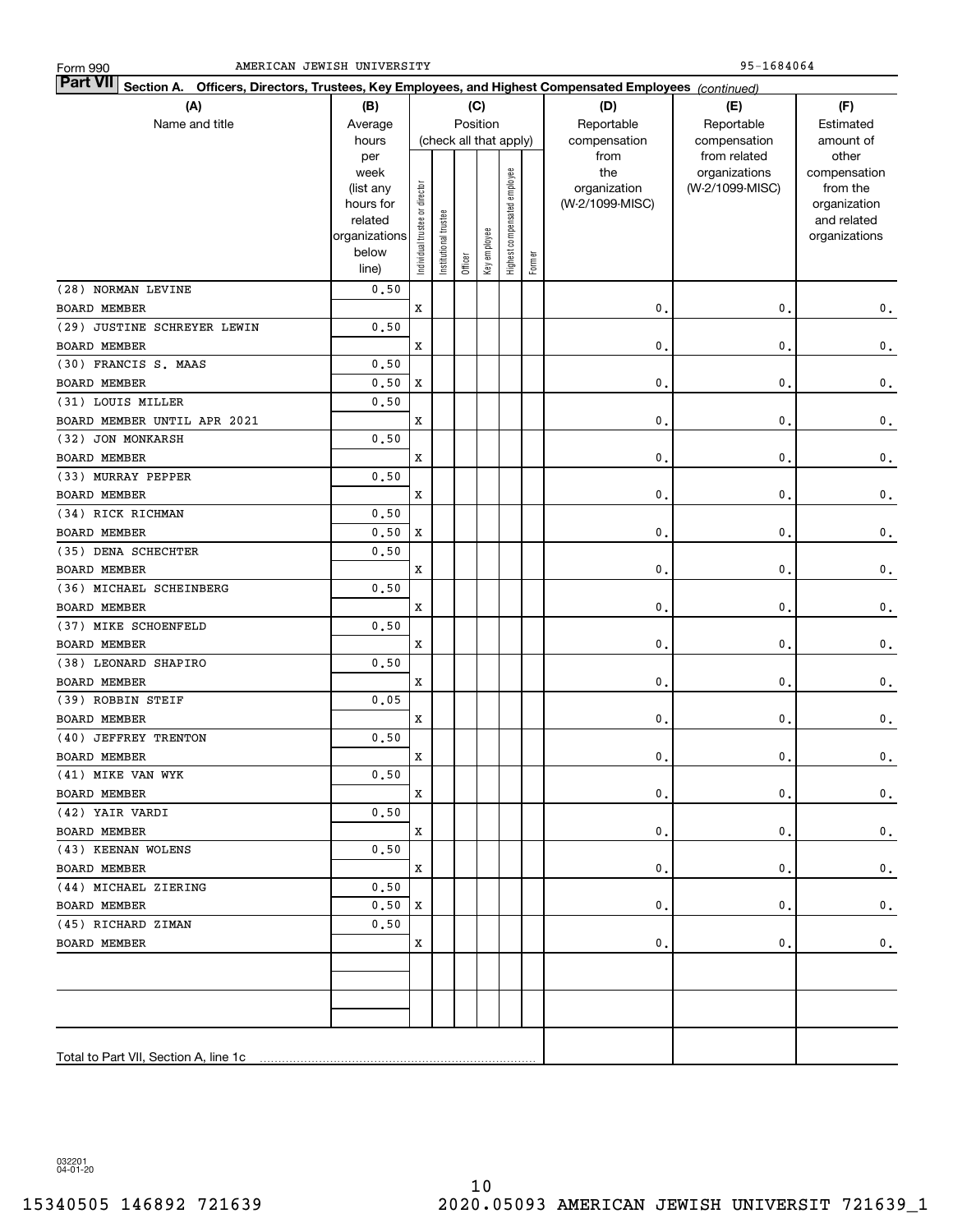|                                                           |                                  |                 | Check if Schedule O contains a response or note to any line in this Part VIII |          |                |                |                      |                       |                                              |                                                  |                                                                 |
|-----------------------------------------------------------|----------------------------------|-----------------|-------------------------------------------------------------------------------|----------|----------------|----------------|----------------------|-----------------------|----------------------------------------------|--------------------------------------------------|-----------------------------------------------------------------|
|                                                           |                                  |                 |                                                                               |          |                |                |                      | (A)<br>Total revenue  | (B)<br>Related or exempt<br>function revenue | $\overline{C}$<br>Unrelated<br> business revenue | (D)<br>Revenue excluded<br>from tax under<br>sections 512 - 514 |
|                                                           |                                  |                 | <b>1 a</b> Federated campaigns                                                |          | 1a             |                |                      |                       |                                              |                                                  |                                                                 |
|                                                           |                                  | b               | Membership dues                                                               |          | 1 <sub>b</sub> |                |                      |                       |                                              |                                                  |                                                                 |
|                                                           |                                  | с               | Fundraising events                                                            |          | 1 <sub>c</sub> |                | 18,150.              |                       |                                              |                                                  |                                                                 |
| Contributions, Gifts, Grants<br>and Other Similar Amounts |                                  | d               | Related organizations                                                         | .        | 1 <sub>d</sub> |                |                      |                       |                                              |                                                  |                                                                 |
|                                                           |                                  |                 | Government grants (contributions)                                             |          | 1e             |                | 2,356,355.           |                       |                                              |                                                  |                                                                 |
|                                                           |                                  | f               | All other contributions, gifts, grants, and                                   |          |                |                |                      |                       |                                              |                                                  |                                                                 |
|                                                           |                                  |                 | similar amounts not included above                                            |          | 1f             |                | 6,983,536.           |                       |                                              |                                                  |                                                                 |
|                                                           |                                  |                 | Noncash contributions included in lines 1a-1f                                 |          | $1g$ \$        |                | 103,747.             |                       |                                              |                                                  |                                                                 |
|                                                           |                                  | h.              |                                                                               |          |                |                |                      | 9,358,041.            |                                              |                                                  |                                                                 |
|                                                           |                                  |                 |                                                                               |          |                |                | <b>Business Code</b> |                       |                                              |                                                  |                                                                 |
|                                                           |                                  | 2а              | TUITION                                                                       |          |                |                | 611710<br>611710     | 2,753,047.            | 2,753,047.                                   |                                                  |                                                                 |
|                                                           |                                  | b               | CONFERENCE CENTER<br>CAMP FEES                                                |          |                |                | 611710               | 807,982.              | 807,982.                                     |                                                  |                                                                 |
|                                                           |                                  |                 | WHIZIN CENTER INCOME                                                          |          |                |                | 611710               | 588,183.<br>415,943.  | 588,183.<br>415,943.                         |                                                  |                                                                 |
| Program Service<br>Revenue                                |                                  | d               | STUDENT HOUSING                                                               |          |                |                | 611710               | 311,502.              | 311,502.                                     |                                                  |                                                                 |
|                                                           |                                  | f               |                                                                               |          |                |                | 611710               | 42,500.               | 42,500.                                      |                                                  |                                                                 |
|                                                           |                                  |                 | All other program service revenue                                             |          |                |                | ▶                    | 4,919,157.            |                                              |                                                  |                                                                 |
|                                                           | 3                                |                 | Investment income (including dividends, interest, and                         |          |                |                |                      |                       |                                              |                                                  |                                                                 |
|                                                           |                                  |                 |                                                                               |          |                |                |                      | 1,159,327.            |                                              |                                                  | 1,159,327.                                                      |
|                                                           | 4                                |                 | Income from investment of tax-exempt bond proceeds                            |          |                |                |                      |                       |                                              |                                                  |                                                                 |
|                                                           | 5                                |                 |                                                                               |          |                |                |                      |                       |                                              |                                                  |                                                                 |
|                                                           |                                  |                 |                                                                               |          | (i) Real       |                | (ii) Personal        |                       |                                              |                                                  |                                                                 |
|                                                           |                                  | 6а              | Gross rents<br>.                                                              | 6a       |                | 313,676.       |                      |                       |                                              |                                                  |                                                                 |
|                                                           |                                  | b               | Less: rental expenses                                                         | 6b       |                | 0.             |                      |                       |                                              |                                                  |                                                                 |
|                                                           |                                  | c               | Rental income or (loss)                                                       | 6c       |                | 313,676.       |                      |                       |                                              |                                                  |                                                                 |
|                                                           | Net rental income or (loss)<br>d |                 |                                                                               | 313,676. |                |                | 313,676.             |                       |                                              |                                                  |                                                                 |
|                                                           |                                  |                 | 7 a Gross amount from sales of                                                |          | (i) Securities |                | (ii) Other           |                       |                                              |                                                  |                                                                 |
|                                                           |                                  |                 | assets other than inventory                                                   | 7a       |                | 940,562.       |                      |                       |                                              |                                                  |                                                                 |
|                                                           |                                  |                 | <b>b</b> Less: cost or other basis                                            |          |                |                |                      |                       |                                              |                                                  |                                                                 |
|                                                           |                                  |                 | and sales expenses                                                            | 7b       |                | 0.<br>940,562. |                      |                       |                                              |                                                  |                                                                 |
| Revenue                                                   |                                  |                 | <b>c</b> Gain or (loss) $\ldots$                                              | 7c       |                |                |                      | 940,562.              |                                              |                                                  | 940,562.                                                        |
|                                                           |                                  |                 | 8 a Gross income from fundraising events (not                                 |          |                |                |                      |                       |                                              |                                                  |                                                                 |
| <b>Other</b>                                              |                                  |                 | $18,150.$ of<br>including $$$                                                 |          |                |                |                      |                       |                                              |                                                  |                                                                 |
|                                                           |                                  |                 | contributions reported on line 1c). See                                       |          |                |                |                      |                       |                                              |                                                  |                                                                 |
|                                                           |                                  |                 |                                                                               |          |                | 8a             | 10,750.              |                       |                                              |                                                  |                                                                 |
|                                                           |                                  |                 | <b>b</b> Less: direct expenses                                                |          |                | 8b             | 10,750.              |                       |                                              |                                                  |                                                                 |
|                                                           |                                  | c               | Net income or (loss) from fundraising events                                  |          |                |                | ▶                    | 0.                    |                                              |                                                  |                                                                 |
|                                                           |                                  |                 | 9 a Gross income from gaming activities. See                                  |          |                |                |                      |                       |                                              |                                                  |                                                                 |
|                                                           |                                  |                 |                                                                               |          |                | 9а             |                      |                       |                                              |                                                  |                                                                 |
|                                                           |                                  |                 | <b>b</b> Less: direct expenses <b>manually</b>                                |          |                | 9 <sub>b</sub> |                      |                       |                                              |                                                  |                                                                 |
|                                                           |                                  |                 | c Net income or (loss) from gaming activities                                 |          |                |                |                      |                       |                                              |                                                  |                                                                 |
|                                                           |                                  |                 | 10 a Gross sales of inventory, less returns                                   |          |                |                |                      |                       |                                              |                                                  |                                                                 |
|                                                           |                                  |                 |                                                                               |          |                | 10a            |                      |                       |                                              |                                                  |                                                                 |
|                                                           |                                  |                 | <b>b</b> Less: cost of goods sold                                             |          |                | 10b            |                      |                       |                                              |                                                  |                                                                 |
|                                                           |                                  |                 | c Net income or (loss) from sales of inventory                                |          |                |                |                      |                       |                                              |                                                  |                                                                 |
|                                                           |                                  |                 |                                                                               |          |                |                | <b>Business Code</b> |                       |                                              |                                                  |                                                                 |
| Miscellaneous                                             |                                  | 11 a            | OTHER INCOME                                                                  |          |                |                | 900099               | 2,872.                |                                              |                                                  | 2,872.                                                          |
| Revenue                                                   |                                  | b               |                                                                               |          |                |                |                      |                       |                                              |                                                  |                                                                 |
|                                                           |                                  | с               |                                                                               |          |                |                |                      |                       |                                              |                                                  |                                                                 |
|                                                           |                                  |                 |                                                                               |          |                |                |                      |                       |                                              |                                                  |                                                                 |
|                                                           |                                  |                 |                                                                               |          |                |                | ▶                    | 2,872.<br>16,693,635. | 4,919,157.                                   | 0.                                               | 2,416,437.                                                      |
|                                                           | 12                               | 032009 12-23-20 |                                                                               |          |                |                |                      |                       |                                              |                                                  | Form 990 (2020)                                                 |

Form 990 (2020) AMERICAN JEWISH UNIVERSITY 95-1684064 Page

AMERICAN JEWISH UNIVERSITY **1998** 2008 12:30 1684064

**9**

11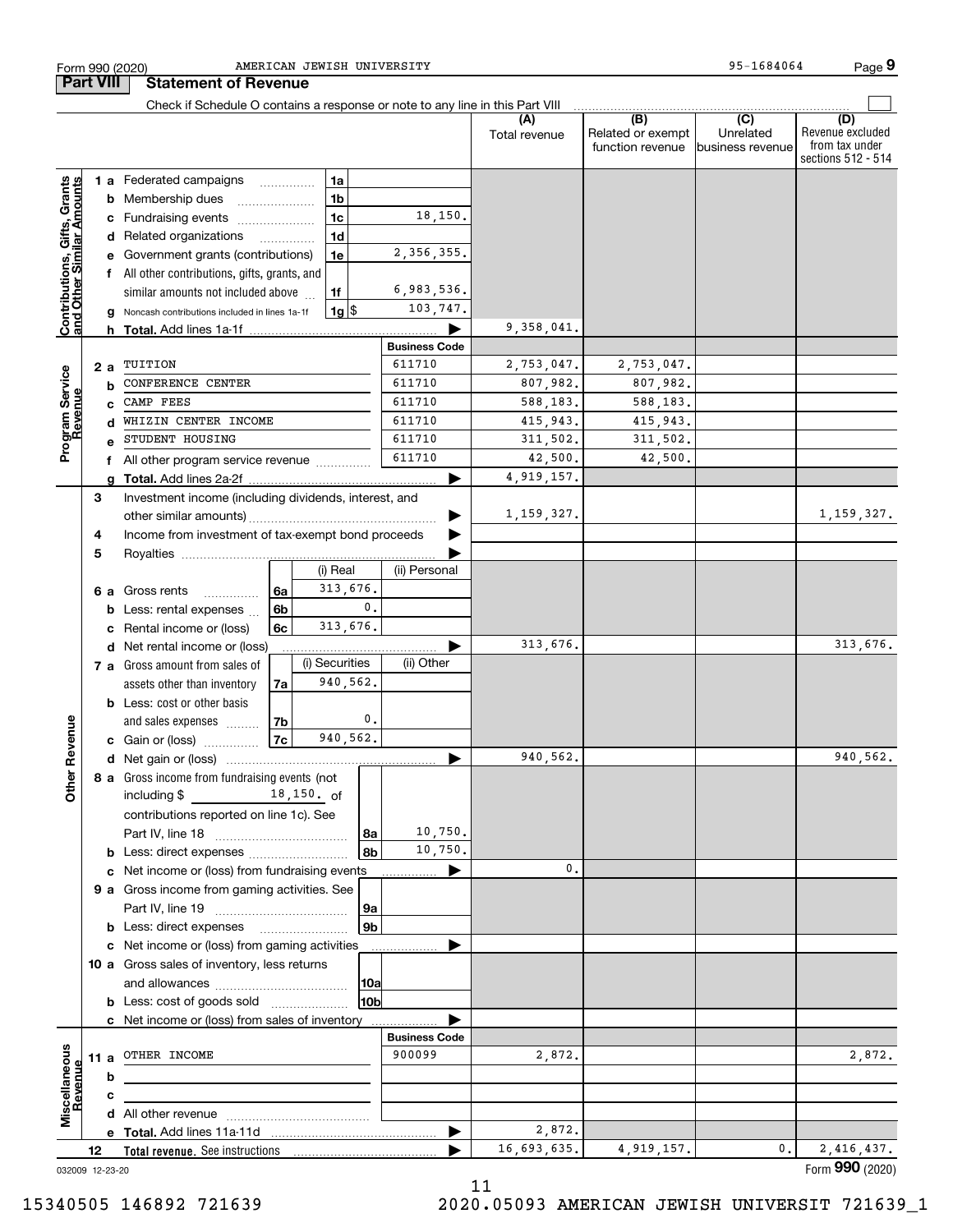Form 990 (2020) AMERICAN JEWISH UNIVERSITY 95-1684064 Page

**10**

#### Check here  $\bullet$  if following SOP 98-2 (ASC 958-720) **Total functional expenses.**  Add lines 1 through 24e **Joint costs.** Complete this line only if the organization **(A)**<br>Total expenses **(B) (C) (D) 1234567891011abcdefg12131415161718192021222324abcde2526***Section 501(c)(3) and 501(c)(4) organizations must complete all columns. All other organizations must complete column (A).* Grants and other assistance to domestic organizations and domestic governments. See Part IV, line 21 Compensation not included above to disqualified persons (as defined under section 4958(f)(1)) and persons described in section 4958(c)(3)(B)  $\quad \ldots \ldots \ldots$ Pension plan accruals and contributions (include section 401(k) and 403(b) employer contributions) Professional fundraising services. See Part IV, line 17 Other. (If line 11g amount exceeds 10% of line 25, column (A) amount, list line 11g expenses on Sch O.) Other expenses. Itemize expenses not covered above (List miscellaneous expenses on line 24e. If line 24e amount exceeds 10% of line 25, column (A) amount, list line 24e expenses on Schedule O.) reported in column (B) joint costs from a combined educational campaign and fundraising solicitation. Check if Schedule O contains a response or note to any line in this Part IX (C) (C) (C) (C) (C) (C) Program service expensesManagement and general expenses Fundraising expensesGrants and other assistance to domestic individuals. See Part IV, line 22 ..................... Grants and other assistance to foreign organizations, foreign governments, and foreign individuals. See Part IV, lines 15 and 16  $\ldots$ Benefits paid to or for members .................... Compensation of current officers, directors, trustees, and key employees  $\ldots$   $\ldots$   $\ldots$   $\ldots$   $\ldots$   $\ldots$ Other salaries and wages ~~~~~~~~~~ Other employee benefits ~~~~~~~~~~ Payroll taxes ~~~~~~~~~~~~~~~~ Fees for services (nonemployees): Management ~~~~~~~~~~~~~~~~ Legal ~~~~~~~~~~~~~~~~~~~~Accounting ~~~~~~~~~~~~~~~~~ Lobbying ~~~~~~~~~~~~~~~~~~ lnvestment management fees ....................... Advertising and promotion www.communication Office expenses ~~~~~~~~~~~~~~~ Information technology ~~~~~~~~~~~ Royalties ~~~~~~~~~~~~~~~~~~ Occupancy ~~~~~~~~~~~~~~~~~ Travel ……………………………………………… Payments of travel or entertainment expenses for any federal, state, or local public officials ... Conferences, conventions, and meetings InterestPayments to affiliates ~~~~~~~~~~~~ ~~~~~~~~~~~~~~~~~~Depreciation, depletion, and amortization  $\,\,\ldots\,\,$ Insurance~~~~~~~~~~~~~~~~~All other expenses Check here  $\blacktriangleright$ *Do not include amounts reported on lines 6b, 7b, 8b, 9b, and 10b of Part VIII.*  $\mathcal{L}^{\text{max}}$ 261,000. 1,611,206. 1,395,953. 463,774. 7,664,574. 1,152,009. 545,217. 349,967. 128,478. 1,792,468. 121,115. 192,142. 603,603. 1,570,817. 36,192. 1,272,684. 1,933,418. 1,193,545. 277,720. 225,371. 219,657. 51,018. 591,770. 23,936,337. 282,639. 261,000. 1,611,206. 292,055. 850,627. 253,271. 463,774. 5,743,826. 1,310,139. 610,609. 760,686. 312,604. 78,719. 345,414. 143,550. 56,253. 349,967. 128,478. 282,639. 673,631. 889,269. 229,568. 104,322. 16,494. 299. 105,594. 51,421. 35,127. 29,076. 566,366. 8,161. 1,495,492. 63,619. 11,706. 10,598. 25,446. 148. 706,949. 463,221. 102,514. 1,824,663. 94,497. 14,258. 662,989. 434,417. 96,139. 251,455. 24,297. 1,968. 221,394. 2,078. 1,899. 185,302. 34,295. 60. 51,018. 271,305. 320,465. 15,607,975. 6,827,663. 1,500,699. TAXES, LICENSES & PERMI FOOD SERVICES EDUCATIONAL ACTIVITY DUES & SUBSCRIPTIONS

12

032010 12-23-20

Form (2020) **990**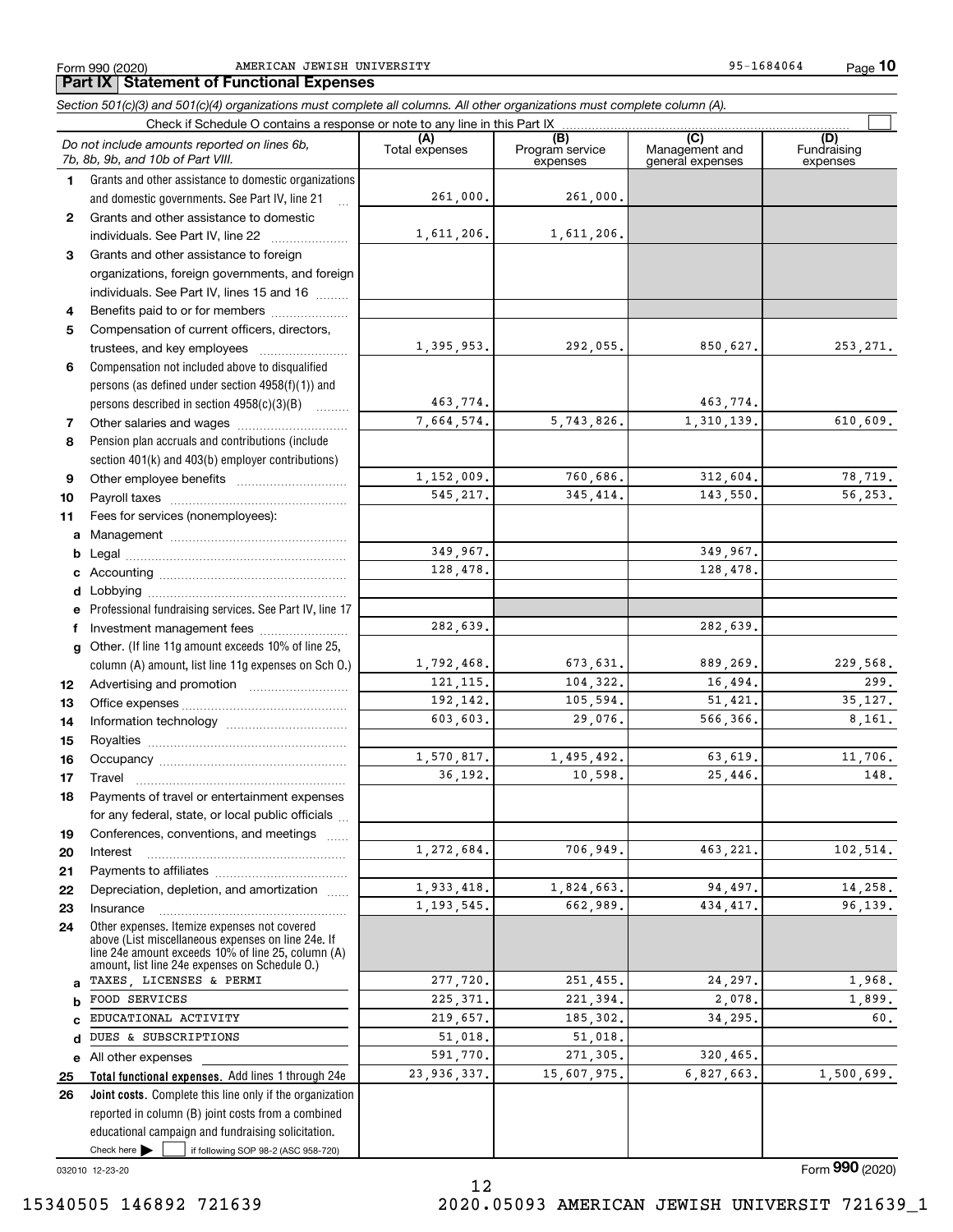**45**Loans and other receivables from any current or former officer, director, **678910a**Land, buildings, and equipment: cost or other **45678910c11121314151617181920212223242526b** Less: accumulated depreciation  $\ldots$  **10b** basis. Complete Part VI of Schedule D will aller **Total assets.**  Add lines 1 through 15 (must equal line 33) **Total liabilities.**  Add lines 17 through 25 **Organizations that follow FASB ASC 958, check here** | X **and complete lines 27, 28, 32, and 33. 2728Organizations that do not follow FASB ASC 958, check here** | **and complete lines 29 through 33. 29**Accounts receivable, net ~~~~~~~~~~~~~~~~~~~~~~~~~~ trustee, key employee, creator or founder, substantial contributor, or 35% controlled entity or family member of any of these persons ............................ Loans and other receivables from other disqualified persons (as defined under section  $4958(f)(1)$ , and persons described in section  $4958(c)(3)(B)$ Notes and loans receivable, net ~~~~~~~~~~~~~~~~~~~~~~~Inventories for sale or use ~~~~~~~~~~~~~~~~~~~~~~~~~~ Prepaid expenses and deferred charges ~~~~~~~~~~~~~~~~~~ Investments - publicly traded securities ~~~~~~~~~~~~~~~~~~~ Investments - other securities. See Part IV, line 11 ~~~~~~~~~~~~~~ Investments - program-related. See Part IV, line 11 [2010] [2010] [2010] [2010] [2010] [2010] [2010] [2010] [2 Intangible assets ~~~~~~~~~~~~~~~~~~~~~~~~~~~~~~ Other assets. See Part IV, line 11 ~~~~~~~~~~~~~~~~~~~~~~ Accounts payable and accrued expenses ~~~~~~~~~~~~~~~~~~ Grants payable ~~~~~~~~~~~~~~~~~~~~~~~~~~~~~~~ Deferred revenue ~~~~~~~~~~~~~~~~~~~~~~~~~~~~~~ Tax-exempt bond liabilities …………………………………………………………… Escrow or custodial account liability. Complete Part IV of Schedule D Loans and other payables to any current or former officer, director, trustee, key employee, creator or founder, substantial contributor, or 35% controlled entity or family member of any of these persons ~~~~~~~~~Secured mortgages and notes payable to unrelated third parties Unsecured notes and loans payable to unrelated third parties Other liabilities (including federal income tax, payables to related third parties, and other liabilities not included on lines 17-24). Complete Part X of Schedule D ~~~~~~~~~~~~~~~~~~~~~~~~~~~~~~~ Net assets without donor restrictions ~~~~~~~~~~~~~~~~~~~~ Net assets with donor restrictions ~~~~~~~~~~~~~~~~~~~~~~Capital stock or trust principal, or current funds ~~~~~~~~~~~~~~~ 1,642,078. 4 2,165,694.  $39,237.$   $7$   $29,299.$ 66,615. 101,514. 819,980. **9 143,890.** 88,089,671. 54,850,732. 33,825,707. 10c 33,238,939.

**3** Pledges and grants receivable, net  $\ldots$  **multimes contained and grants receivable**, net **multimes contained and grants receivable**, net **multimes contained and grants receivable** 

Cash - non-interest-bearing ~~~~~~~~~~~~~~~~~~~~~~~~~ Savings and temporary cash investments ~~~~~~~~~~~~~~~~~~

**(A) (B)** Check if Schedule O contains a response or note to any line in this Part X Beginning of year | | End of year

 $\mathcal{L}^{\text{max}}$ 

**123**

 $1,503,683$ ,  $1,208,694$ .

3,432,598. 4,155,082.

649,601. 711,492.

**111213141516171819202122232425262728293031323330313233**Paid-in or capital surplus, or land, building, or equipment fund www.commun.com Retained earnings, endowment, accumulated income, or other funds www.com Total net assets or fund balances ~~~~~~~~~~~~~~~~~~~~~~ Total liabilities and net assets/fund balances Form (2020) **990**60,643,346. 71,124,524.  $140,066$ ,  $15$  0. 129,826,086. 16 141,817,355.  $6,084,476$ . 17 | 5,235,543.  $59,243.$  19  $2,368,185.$  $37,690,351.$  23 36,696,378.  $27,385$ ,  $25$ 43,861,455. 44,326,462. 15,044,454. 27 15,157,616. 70,920,177. 28 82,333,277. 85,964,631. 32 97,490,893. 129,826,086. 33 141,817,355. 27,063,175. 12 28,638,227.

**Part X** Balance Sheet

**12**

**Assets**

**Liabilities**

iabilities

**Net Assets or Fund Balances**

Net Assets or Fund Balances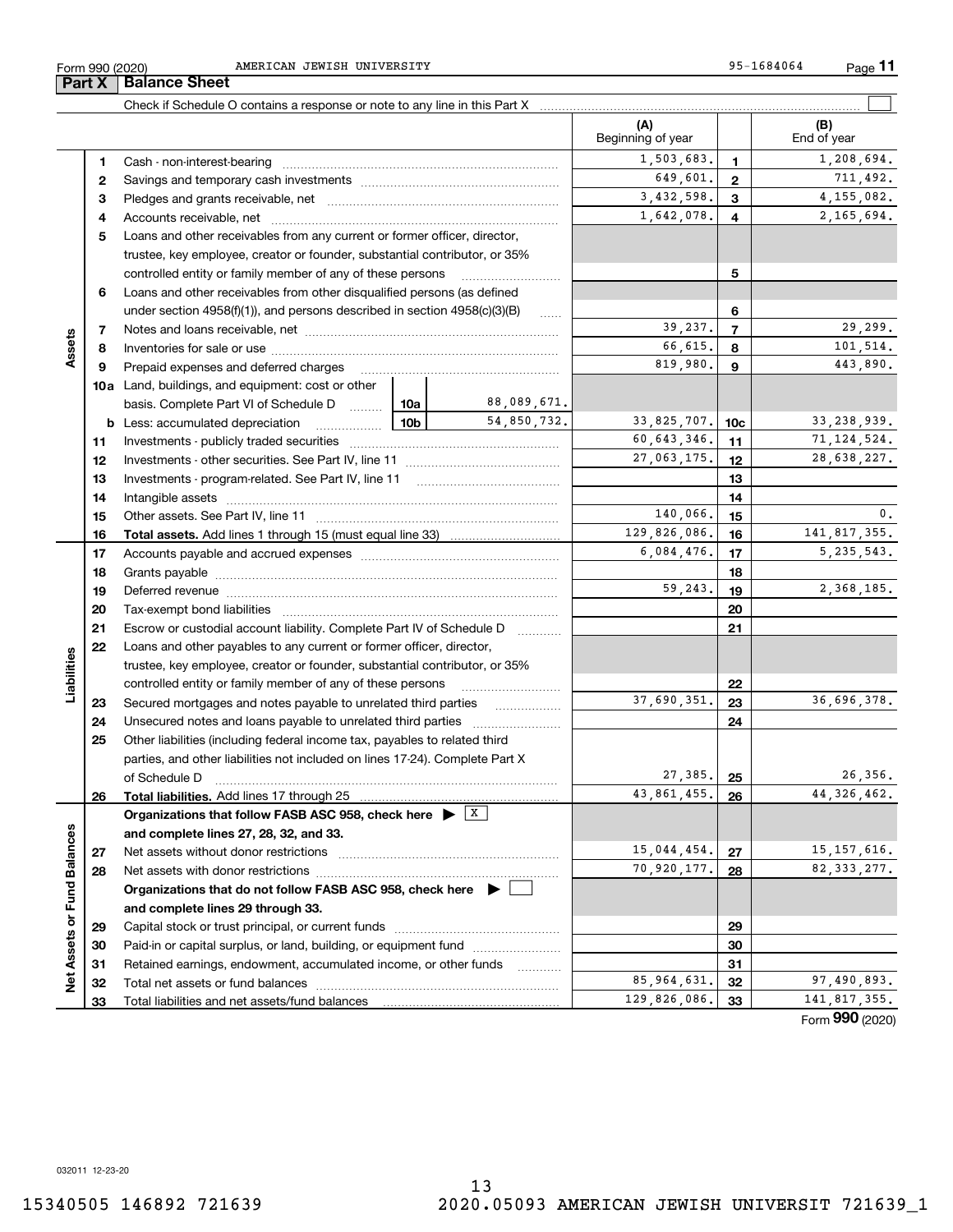|    | AMERICAN JEWISH UNIVERSITY<br>Form 990 (2020)                                                                                        | 95-1684064     |                |          | $P_{\text{aqe}}$ 12 |
|----|--------------------------------------------------------------------------------------------------------------------------------------|----------------|----------------|----------|---------------------|
|    | Part XI<br><b>Reconciliation of Net Assets</b>                                                                                       |                |                |          |                     |
|    |                                                                                                                                      |                |                |          | $\overline{X}$      |
|    |                                                                                                                                      |                |                |          |                     |
| 1  | Total revenue (must equal Part VIII, column (A), line 12)                                                                            | 1              |                |          | 16,693,635.         |
| 2  |                                                                                                                                      | $\mathbf{2}$   |                |          | 23,936,337.         |
| З  | Revenue less expenses. Subtract line 2 from line 1                                                                                   | 3              |                |          | $-7, 242, 702.$     |
| 4  |                                                                                                                                      | 4              |                |          | 85,964,631.         |
| 5  | Net unrealized gains (losses) on investments                                                                                         | 5              |                |          | 18,783,512.         |
| 6  |                                                                                                                                      | 6              |                |          |                     |
| 7  | Investment expenses www.communication.communication.com/www.communication.com/www.communication.com                                  | $\overline{7}$ |                |          |                     |
| 8  | Prior period adjustments                                                                                                             | 8              |                |          |                     |
| 9  | Other changes in net assets or fund balances (explain on Schedule O)                                                                 | 9              |                |          | $-14,548.$          |
| 10 | Net assets or fund balances at end of year. Combine lines 3 through 9 (must equal Part X, line 32,                                   |                |                |          |                     |
|    | column (B))                                                                                                                          | 10             |                |          | 97,490,893.         |
|    | Part XII Financial Statements and Reporting                                                                                          |                |                |          |                     |
|    |                                                                                                                                      |                |                |          |                     |
|    |                                                                                                                                      |                |                | Yes      | No                  |
| 1  | $X$ Accrual<br>Accounting method used to prepare the Form 990: <u>[</u> Cash<br>Other                                                |                |                |          |                     |
|    | If the organization changed its method of accounting from a prior year or checked "Other," explain in Schedule O.                    |                |                |          |                     |
|    | 2a Were the organization's financial statements compiled or reviewed by an independent accountant?                                   |                | 2a             |          | X                   |
|    | If "Yes," check a box below to indicate whether the financial statements for the year were compiled or reviewed on a                 |                |                |          |                     |
|    | separate basis, consolidated basis, or both:                                                                                         |                |                |          |                     |
|    | Both consolidated and separate basis<br>Separate basis<br>Consolidated basis                                                         |                |                |          |                     |
|    | <b>b</b> Were the organization's financial statements audited by an independent accountant?                                          |                | 2 <sub>b</sub> | X        |                     |
|    | If "Yes," check a box below to indicate whether the financial statements for the year were audited on a separate basis,              |                |                |          |                     |
|    | consolidated basis, or both:                                                                                                         |                |                |          |                     |
|    | X  <br>Consolidated basis<br>Both consolidated and separate basis<br>Separate basis                                                  |                |                |          |                     |
|    | c If "Yes" to line 2a or 2b, does the organization have a committee that assumes responsibility for oversight of the audit,          |                |                |          |                     |
|    |                                                                                                                                      |                | 2c             | x        |                     |
|    | If the organization changed either its oversight process or selection process during the tax year, explain on Schedule O.            |                |                |          |                     |
|    | 3a As a result of a federal award, was the organization required to undergo an audit or audits as set forth in the Single Audit      |                |                |          |                     |
|    |                                                                                                                                      |                | За             | х        |                     |
|    | <b>b</b> If "Yes," did the organization undergo the required audit or audits? If the organization did not undergo the required audit |                |                |          |                     |
|    |                                                                                                                                      |                | 3b             | x<br>റററ |                     |

Form (2020) **990**

032012 12-23-20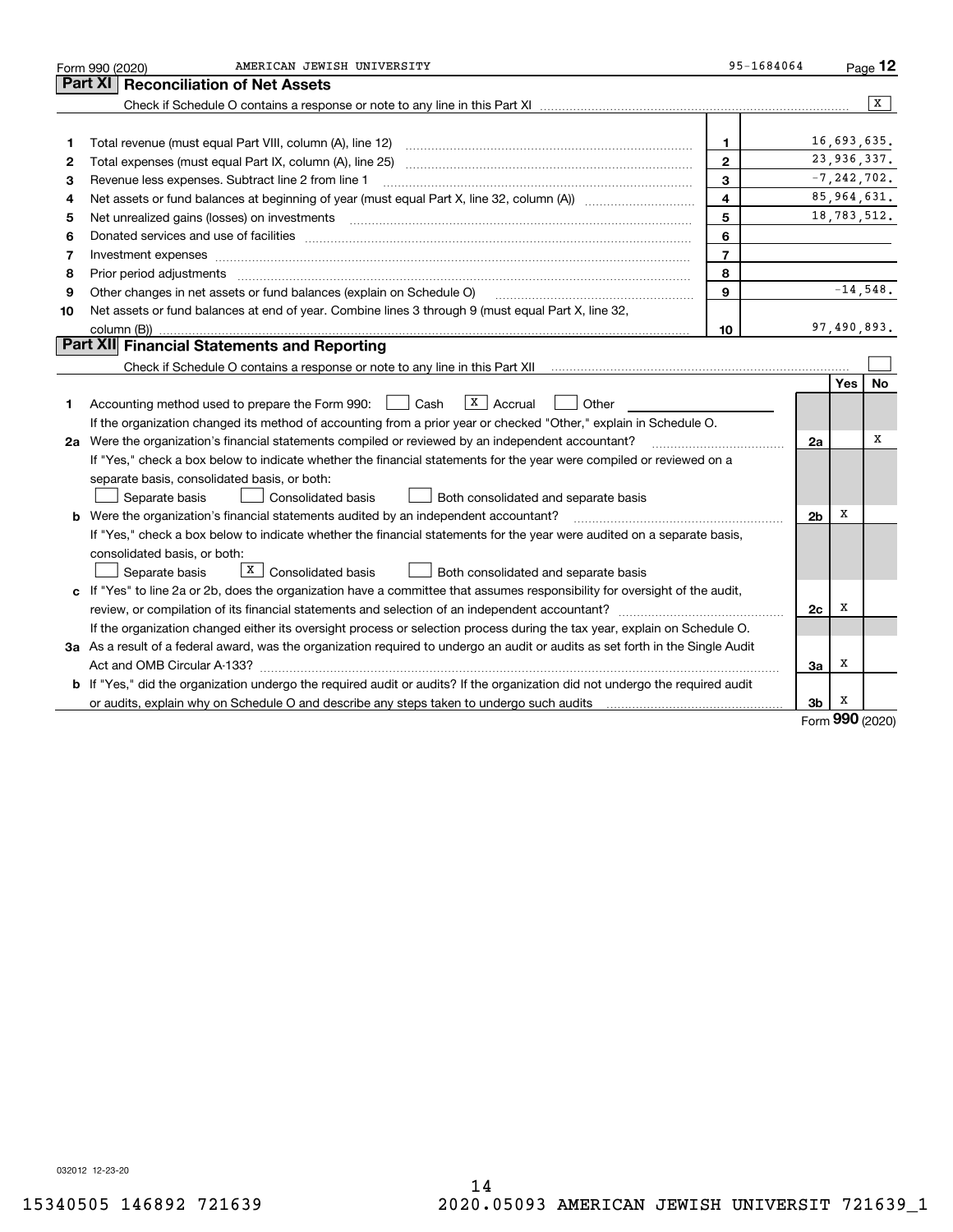| <b>SCHEDULE A</b> |  |
|-------------------|--|
|-------------------|--|

Department of the Treasury Internal Revenue Service

**(Form 990 or 990-EZ)**

# **Public Charity Status and Public Support**

**Complete if the organization is a section 501(c)(3) organization or a section 4947(a)(1) nonexempt charitable trust. | Attach to Form 990 or Form 990-EZ.** 

| <b>P</b> Allach to Form 330 or Form 330-LZ.                              |  |
|--------------------------------------------------------------------------|--|
| ► Go to www.irs.gov/Form990 for instructions and the latest information. |  |
|                                                                          |  |

| OMB No. 1545-0047                   |
|-------------------------------------|
| 2020                                |
| <b>Open to Public</b><br>Inspection |

|               | Name of the organization<br><b>Employer identification number</b> |                                                                                                                                              |                            |                                                       |     |                                                                |                            |  |                            |  |
|---------------|-------------------------------------------------------------------|----------------------------------------------------------------------------------------------------------------------------------------------|----------------------------|-------------------------------------------------------|-----|----------------------------------------------------------------|----------------------------|--|----------------------------|--|
|               |                                                                   |                                                                                                                                              | AMERICAN JEWISH UNIVERSITY |                                                       |     |                                                                |                            |  | 95-1684064                 |  |
| <b>Part I</b> |                                                                   | Reason for Public Charity Status. (All organizations must complete this part.) See instructions.                                             |                            |                                                       |     |                                                                |                            |  |                            |  |
|               |                                                                   | The organization is not a private foundation because it is: (For lines 1 through 12, check only one box.)                                    |                            |                                                       |     |                                                                |                            |  |                            |  |
| 1             |                                                                   | A church, convention of churches, or association of churches described in section 170(b)(1)(A)(i).                                           |                            |                                                       |     |                                                                |                            |  |                            |  |
| 2             | $\mathbf{X}$                                                      | A school described in section 170(b)(1)(A)(ii). (Attach Schedule E (Form 990 or 990-EZ).)                                                    |                            |                                                       |     |                                                                |                            |  |                            |  |
| з             |                                                                   | A hospital or a cooperative hospital service organization described in section 170(b)(1)(A)(iii).                                            |                            |                                                       |     |                                                                |                            |  |                            |  |
| 4             |                                                                   | A medical research organization operated in conjunction with a hospital described in section 170(b)(1)(A)(iii). Enter the hospital's name,   |                            |                                                       |     |                                                                |                            |  |                            |  |
|               |                                                                   | city, and state:                                                                                                                             |                            |                                                       |     |                                                                |                            |  |                            |  |
| 5             |                                                                   | An organization operated for the benefit of a college or university owned or operated by a governmental unit described in                    |                            |                                                       |     |                                                                |                            |  |                            |  |
|               |                                                                   | section 170(b)(1)(A)(iv). (Complete Part II.)                                                                                                |                            |                                                       |     |                                                                |                            |  |                            |  |
| 6             |                                                                   | A federal, state, or local government or governmental unit described in section 170(b)(1)(A)(v).                                             |                            |                                                       |     |                                                                |                            |  |                            |  |
| 7             |                                                                   | An organization that normally receives a substantial part of its support from a governmental unit or from the general public described in    |                            |                                                       |     |                                                                |                            |  |                            |  |
|               |                                                                   | section 170(b)(1)(A)(vi). (Complete Part II.)                                                                                                |                            |                                                       |     |                                                                |                            |  |                            |  |
| 8             |                                                                   | A community trust described in section 170(b)(1)(A)(vi). (Complete Part II.)                                                                 |                            |                                                       |     |                                                                |                            |  |                            |  |
| 9             |                                                                   | An agricultural research organization described in section 170(b)(1)(A)(ix) operated in conjunction with a land-grant college                |                            |                                                       |     |                                                                |                            |  |                            |  |
|               |                                                                   | or university or a non-land-grant college of agriculture (see instructions). Enter the name, city, and state of the college or               |                            |                                                       |     |                                                                |                            |  |                            |  |
|               |                                                                   | university:                                                                                                                                  |                            |                                                       |     |                                                                |                            |  |                            |  |
| 10            |                                                                   | An organization that normally receives (1) more than 33 1/3% of its support from contributions, membership fees, and gross receipts from     |                            |                                                       |     |                                                                |                            |  |                            |  |
|               |                                                                   | activities related to its exempt functions, subject to certain exceptions; and (2) no more than 33 1/3% of its support from gross investment |                            |                                                       |     |                                                                |                            |  |                            |  |
|               |                                                                   | income and unrelated business taxable income (less section 511 tax) from businesses acquired by the organization after June 30, 1975.        |                            |                                                       |     |                                                                |                            |  |                            |  |
|               |                                                                   | See section 509(a)(2). (Complete Part III.)                                                                                                  |                            |                                                       |     |                                                                |                            |  |                            |  |
| 11            |                                                                   | An organization organized and operated exclusively to test for public safety. See section 509(a)(4).                                         |                            |                                                       |     |                                                                |                            |  |                            |  |
| 12            |                                                                   | An organization organized and operated exclusively for the benefit of, to perform the functions of, or to carry out the purposes of one or   |                            |                                                       |     |                                                                |                            |  |                            |  |
|               |                                                                   | more publicly supported organizations described in section 509(a)(1) or section 509(a)(2). See section 509(a)(3). Check the box in           |                            |                                                       |     |                                                                |                            |  |                            |  |
|               |                                                                   | lines 12a through 12d that describes the type of supporting organization and complete lines 12e, 12f, and 12g.                               |                            |                                                       |     |                                                                |                            |  |                            |  |
| а             |                                                                   | Type I. A supporting organization operated, supervised, or controlled by its supported organization(s), typically by giving                  |                            |                                                       |     |                                                                |                            |  |                            |  |
|               |                                                                   | the supported organization(s) the power to regularly appoint or elect a majority of the directors or trustees of the supporting              |                            |                                                       |     |                                                                |                            |  |                            |  |
|               |                                                                   | organization. You must complete Part IV, Sections A and B.                                                                                   |                            |                                                       |     |                                                                |                            |  |                            |  |
| b             |                                                                   | Type II. A supporting organization supervised or controlled in connection with its supported organization(s), by having                      |                            |                                                       |     |                                                                |                            |  |                            |  |
|               |                                                                   | control or management of the supporting organization vested in the same persons that control or manage the supported                         |                            |                                                       |     |                                                                |                            |  |                            |  |
|               |                                                                   | organization(s). You must complete Part IV, Sections A and C.                                                                                |                            |                                                       |     |                                                                |                            |  |                            |  |
| c             |                                                                   | Type III functionally integrated. A supporting organization operated in connection with, and functionally integrated with,                   |                            |                                                       |     |                                                                |                            |  |                            |  |
|               |                                                                   | its supported organization(s) (see instructions). You must complete Part IV, Sections A, D, and E.                                           |                            |                                                       |     |                                                                |                            |  |                            |  |
| d             |                                                                   | Type III non-functionally integrated. A supporting organization operated in connection with its supported organization(s)                    |                            |                                                       |     |                                                                |                            |  |                            |  |
|               |                                                                   | that is not functionally integrated. The organization generally must satisfy a distribution requirement and an attentiveness                 |                            |                                                       |     |                                                                |                            |  |                            |  |
|               |                                                                   | requirement (see instructions). You must complete Part IV, Sections A and D, and Part V.                                                     |                            |                                                       |     |                                                                |                            |  |                            |  |
| е             |                                                                   | Check this box if the organization received a written determination from the IRS that it is a Type I, Type II, Type III                      |                            |                                                       |     |                                                                |                            |  |                            |  |
|               |                                                                   | functionally integrated, or Type III non-functionally integrated supporting organization.<br>f Enter the number of supported organizations   |                            |                                                       |     |                                                                |                            |  |                            |  |
|               |                                                                   | Provide the following information about the supported organization(s).                                                                       |                            |                                                       |     |                                                                |                            |  |                            |  |
|               |                                                                   | (i) Name of supported                                                                                                                        | (ii) EIN                   | (iii) Type of organization                            |     | (iv) Is the organization listed<br>in your governing document? | (v) Amount of monetary     |  | (vi) Amount of other       |  |
|               |                                                                   | organization                                                                                                                                 |                            | (described on lines 1-10<br>above (see instructions)) | Yes | No                                                             | support (see instructions) |  | support (see instructions) |  |
|               |                                                                   |                                                                                                                                              |                            |                                                       |     |                                                                |                            |  |                            |  |
|               |                                                                   |                                                                                                                                              |                            |                                                       |     |                                                                |                            |  |                            |  |
|               |                                                                   |                                                                                                                                              |                            |                                                       |     |                                                                |                            |  |                            |  |
|               |                                                                   |                                                                                                                                              |                            |                                                       |     |                                                                |                            |  |                            |  |
|               |                                                                   |                                                                                                                                              |                            |                                                       |     |                                                                |                            |  |                            |  |
|               |                                                                   |                                                                                                                                              |                            |                                                       |     |                                                                |                            |  |                            |  |
|               |                                                                   |                                                                                                                                              |                            |                                                       |     |                                                                |                            |  |                            |  |
|               |                                                                   |                                                                                                                                              |                            |                                                       |     |                                                                |                            |  |                            |  |
|               |                                                                   |                                                                                                                                              |                            |                                                       |     |                                                                |                            |  |                            |  |
|               |                                                                   |                                                                                                                                              |                            |                                                       |     |                                                                |                            |  |                            |  |
| Total         |                                                                   |                                                                                                                                              |                            |                                                       |     |                                                                |                            |  |                            |  |

LHA For Paperwork Reduction Act Notice, see the Instructions for Form 990 or 990-EZ. <sub>032021</sub> o1-25-21 Schedule A (Form 990 or 990-EZ) 2020 15

 <sup>15340505 146892 721639 2020.05093</sup> AMERICAN JEWISH UNIVERSIT 721639\_1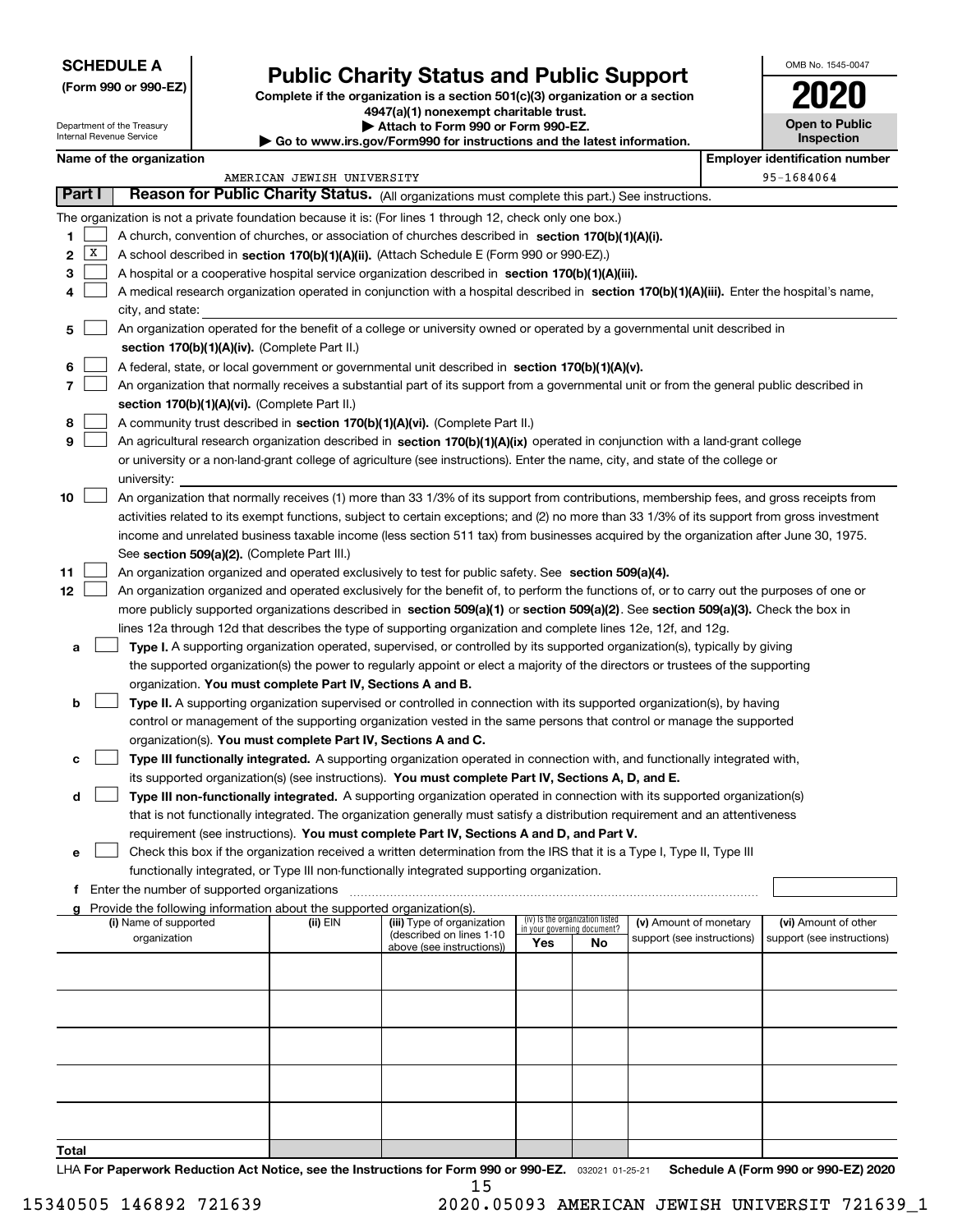### Schedule A (Form 990 or 990-EZ) 2020 Page AMERICAN JEWISH UNIVERSITY 95-1684064

**Part II Support Schedule for Organizations Described in Sections 170(b)(1)(A)(iv) and 170(b)(1)(A)(vi)**

(Complete only if you checked the box on line 5, 7, or 8 of Part I or if the organization failed to qualify under Part III. If the organization fails to qualify under the tests listed below, please complete Part III.)

|    | <b>Section A. Public Support</b>                                                                                                                                                                                                                                                 |            |              |            |            |                                      |                                      |
|----|----------------------------------------------------------------------------------------------------------------------------------------------------------------------------------------------------------------------------------------------------------------------------------|------------|--------------|------------|------------|--------------------------------------|--------------------------------------|
|    | Calendar year (or fiscal year beginning in)                                                                                                                                                                                                                                      | (a) 2016   | (b) 2017     | $(c)$ 2018 | $(d)$ 2019 | (e) 2020                             | (f) Total                            |
|    | 1 Gifts, grants, contributions, and<br>membership fees received. (Do not                                                                                                                                                                                                         |            |              |            |            |                                      |                                      |
|    | include any "unusual grants.")                                                                                                                                                                                                                                                   | 6,087,225. | 6,977,619.   | 6,605,781. | 6,755,927. | 9,358,041.                           | 35,784,593.                          |
|    | 2 Tax revenues levied for the organ-<br>ization's benefit and either paid to<br>or expended on its behalf                                                                                                                                                                        |            |              |            |            |                                      |                                      |
|    | 3 The value of services or facilities<br>furnished by a governmental unit to<br>the organization without charge                                                                                                                                                                  |            |              |            |            |                                      |                                      |
|    | 4 Total. Add lines 1 through 3                                                                                                                                                                                                                                                   | 6,087,225. | 6,977,619.   | 6,605,781. | 6,755,927. | 9,358,041.                           | 35,784,593.                          |
|    | 5 The portion of total contributions                                                                                                                                                                                                                                             |            |              |            |            |                                      |                                      |
|    | by each person (other than a                                                                                                                                                                                                                                                     |            |              |            |            |                                      |                                      |
|    | governmental unit or publicly                                                                                                                                                                                                                                                    |            |              |            |            |                                      |                                      |
|    | supported organization) included                                                                                                                                                                                                                                                 |            |              |            |            |                                      |                                      |
|    | on line 1 that exceeds 2% of the                                                                                                                                                                                                                                                 |            |              |            |            |                                      |                                      |
|    | amount shown on line 11,                                                                                                                                                                                                                                                         |            |              |            |            |                                      |                                      |
|    | column (f)                                                                                                                                                                                                                                                                       |            |              |            |            |                                      | 4,609,719.                           |
|    | 6 Public support. Subtract line 5 from line 4.                                                                                                                                                                                                                                   |            |              |            |            |                                      | 31, 174, 874.                        |
|    | <b>Section B. Total Support</b>                                                                                                                                                                                                                                                  |            |              |            |            |                                      |                                      |
|    | Calendar year (or fiscal year beginning in)                                                                                                                                                                                                                                      | (a) 2016   | (b) 2017     | $(c)$ 2018 | $(d)$ 2019 | (e) 2020                             | (f) Total                            |
|    | 7 Amounts from line 4                                                                                                                                                                                                                                                            | 6,087,225. | 6,977,619.   | 6,605,781. | 6,755,927. | 9,358,041.                           | 35,784,593.                          |
|    | 8 Gross income from interest,                                                                                                                                                                                                                                                    |            |              |            |            |                                      |                                      |
|    | dividends, payments received on                                                                                                                                                                                                                                                  |            |              |            |            |                                      |                                      |
|    | securities loans, rents, royalties,                                                                                                                                                                                                                                              |            |              |            |            |                                      |                                      |
|    | and income from similar sources                                                                                                                                                                                                                                                  | 1,816,562. | 2, 295, 473. | 2,482,565. | 2,240,483. | 1,473,003.                           | 10,308,086.                          |
|    | 9 Net income from unrelated business                                                                                                                                                                                                                                             |            |              |            |            |                                      |                                      |
|    | activities, whether or not the                                                                                                                                                                                                                                                   |            |              |            |            |                                      |                                      |
|    | business is regularly carried on                                                                                                                                                                                                                                                 |            |              |            |            |                                      |                                      |
|    | 10 Other income. Do not include gain                                                                                                                                                                                                                                             |            |              |            |            |                                      |                                      |
|    | or loss from the sale of capital                                                                                                                                                                                                                                                 |            |              |            |            |                                      |                                      |
|    | assets (Explain in Part VI.)                                                                                                                                                                                                                                                     | 10,116.    | 76,819.      | 25,033.    | 2,574.     | 2,872.                               | 117,414.                             |
|    | 11 Total support. Add lines 7 through 10                                                                                                                                                                                                                                         |            |              |            |            |                                      | 46, 210, 093.                        |
|    | 12 Gross receipts from related activities, etc. (see instructions)                                                                                                                                                                                                               |            |              |            |            | 12                                   | 49,797,932.                          |
|    | 13 First 5 years. If the Form 990 is for the organization's first, second, third, fourth, or fifth tax year as a section 501(c)(3)                                                                                                                                               |            |              |            |            |                                      |                                      |
|    | organization, check this box and stop here                                                                                                                                                                                                                                       |            |              |            |            |                                      |                                      |
|    | <b>Section C. Computation of Public Support Percentage</b>                                                                                                                                                                                                                       |            |              |            |            |                                      |                                      |
|    |                                                                                                                                                                                                                                                                                  |            |              |            |            | 14                                   | 67.46<br>%<br>64.86                  |
|    |                                                                                                                                                                                                                                                                                  |            |              |            |            | 15                                   | %                                    |
|    | 16a 33 1/3% support test - 2020. If the organization did not check the box on line 13, and line 14 is 33 1/3% or more, check this box and                                                                                                                                        |            |              |            |            |                                      | $\blacktriangleright$ $\overline{x}$ |
|    | stop here. The organization qualifies as a publicly supported organization                                                                                                                                                                                                       |            |              |            |            |                                      |                                      |
|    | b 33 1/3% support test - 2019. If the organization did not check a box on line 13 or 16a, and line 15 is 33 1/3% or more, check this box                                                                                                                                         |            |              |            |            |                                      |                                      |
|    | and stop here. The organization qualifies as a publicly supported organization                                                                                                                                                                                                   |            |              |            |            |                                      |                                      |
|    | 17a 10% -facts-and-circumstances test - 2020. If the organization did not check a box on line 13, 16a, or 16b, and line 14 is 10% or more,                                                                                                                                       |            |              |            |            |                                      |                                      |
|    | and if the organization meets the facts-and-circumstances test, check this box and stop here. Explain in Part VI how the organization                                                                                                                                            |            |              |            |            |                                      |                                      |
|    | meets the facts-and-circumstances test. The organization qualifies as a publicly supported organization                                                                                                                                                                          |            |              |            |            |                                      |                                      |
|    | <b>b 10% -facts-and-circumstances test - 2019.</b> If the organization did not check a box on line 13, 16a, 16b, or 17a, and line 15 is 10% or<br>more, and if the organization meets the facts-and-circumstances test, check this box and stop here. Explain in Part VI how the |            |              |            |            |                                      |                                      |
|    | organization meets the facts-and-circumstances test. The organization qualifies as a publicly supported organization                                                                                                                                                             |            |              |            |            |                                      |                                      |
| 18 | Private foundation. If the organization did not check a box on line 13, 16a, 16b, 17a, or 17b, check this box and see instructions                                                                                                                                               |            |              |            |            |                                      |                                      |
|    |                                                                                                                                                                                                                                                                                  |            |              |            |            | Schedule A (Form 990 or 990-EZ) 2020 |                                      |
|    |                                                                                                                                                                                                                                                                                  |            |              |            |            |                                      |                                      |

032022 01-25-21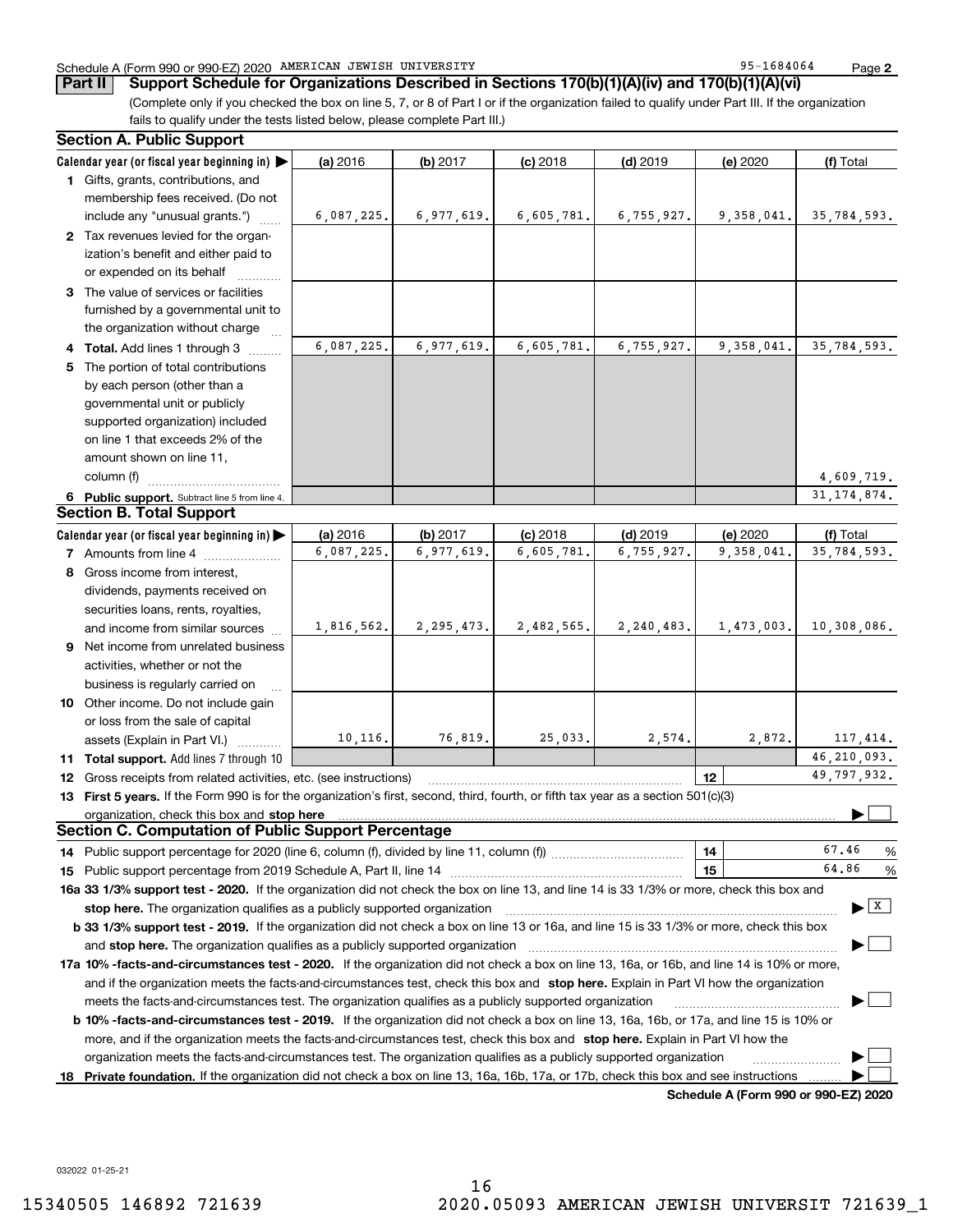### Schedule A (Form 990 or 990-EZ) 2020 Page AMERICAN JEWISH UNIVERSITY 95-1684064

## **Part III Support Schedule for Organizations Described in Section 509(a)(2)**

(Complete only if you checked the box on line 10 of Part I or if the organization failed to qualify under Part II. If the organization fails to qualify under the tests listed below, please complete Part II.)

|    | <b>Section A. Public Support</b>                                                                                                                                                                                               |          |          |            |            |          |                                      |
|----|--------------------------------------------------------------------------------------------------------------------------------------------------------------------------------------------------------------------------------|----------|----------|------------|------------|----------|--------------------------------------|
|    | Calendar year (or fiscal year beginning in) $\blacktriangleright$                                                                                                                                                              | (a) 2016 | (b) 2017 | $(c)$ 2018 | $(d)$ 2019 | (e) 2020 | (f) Total                            |
|    | 1 Gifts, grants, contributions, and                                                                                                                                                                                            |          |          |            |            |          |                                      |
|    | membership fees received. (Do not                                                                                                                                                                                              |          |          |            |            |          |                                      |
|    | include any "unusual grants.")                                                                                                                                                                                                 |          |          |            |            |          |                                      |
|    | 2 Gross receipts from admissions,<br>merchandise sold or services per-<br>formed, or facilities furnished in<br>any activity that is related to the<br>organization's tax-exempt purpose                                       |          |          |            |            |          |                                      |
|    | 3 Gross receipts from activities that<br>are not an unrelated trade or bus-                                                                                                                                                    |          |          |            |            |          |                                      |
|    | iness under section 513                                                                                                                                                                                                        |          |          |            |            |          |                                      |
|    | 4 Tax revenues levied for the organ-                                                                                                                                                                                           |          |          |            |            |          |                                      |
|    | ization's benefit and either paid to<br>or expended on its behalf<br>.                                                                                                                                                         |          |          |            |            |          |                                      |
|    | 5 The value of services or facilities                                                                                                                                                                                          |          |          |            |            |          |                                      |
|    | furnished by a governmental unit to                                                                                                                                                                                            |          |          |            |            |          |                                      |
|    | the organization without charge                                                                                                                                                                                                |          |          |            |            |          |                                      |
|    | <b>6 Total.</b> Add lines 1 through 5                                                                                                                                                                                          |          |          |            |            |          |                                      |
|    | 7a Amounts included on lines 1, 2, and<br>3 received from disqualified persons                                                                                                                                                 |          |          |            |            |          |                                      |
|    | <b>b</b> Amounts included on lines 2 and 3 received<br>from other than disqualified persons that<br>exceed the greater of \$5,000 or 1% of the<br>amount on line 13 for the year                                               |          |          |            |            |          |                                      |
|    | c Add lines 7a and 7b                                                                                                                                                                                                          |          |          |            |            |          |                                      |
|    | 8 Public support. (Subtract line 7c from line 6.)                                                                                                                                                                              |          |          |            |            |          |                                      |
|    | <b>Section B. Total Support</b>                                                                                                                                                                                                |          |          |            |            |          |                                      |
|    | Calendar year (or fiscal year beginning in) $\blacktriangleright$                                                                                                                                                              | (a) 2016 | (b) 2017 | $(c)$ 2018 | $(d)$ 2019 | (e) 2020 | (f) Total                            |
|    | 9 Amounts from line 6                                                                                                                                                                                                          |          |          |            |            |          |                                      |
|    | 10a Gross income from interest,<br>dividends, payments received on<br>securities loans, rents, royalties,<br>and income from similar sources                                                                                   |          |          |            |            |          |                                      |
|    | <b>b</b> Unrelated business taxable income<br>(less section 511 taxes) from businesses                                                                                                                                         |          |          |            |            |          |                                      |
|    | acquired after June 30, 1975                                                                                                                                                                                                   |          |          |            |            |          |                                      |
|    | c Add lines 10a and 10b<br>11 Net income from unrelated business<br>activities not included in line 10b,<br>whether or not the business is                                                                                     |          |          |            |            |          |                                      |
|    | regularly carried on<br>12 Other income. Do not include gain<br>or loss from the sale of capital                                                                                                                               |          |          |            |            |          |                                      |
|    | assets (Explain in Part VI.)<br><b>13</b> Total support. (Add lines 9, 10c, 11, and 12.)                                                                                                                                       |          |          |            |            |          |                                      |
|    | 14 First 5 years. If the Form 990 is for the organization's first, second, third, fourth, or fifth tax year as a section 501(c)(3) organization,                                                                               |          |          |            |            |          |                                      |
|    | check this box and stop here measured and contained a state of the state of the state of the state of the state of the state of the state of the state of the state of the state of the state of the state of the state of the |          |          |            |            |          |                                      |
|    | <b>Section C. Computation of Public Support Percentage</b>                                                                                                                                                                     |          |          |            |            |          |                                      |
|    | 15 Public support percentage for 2020 (line 8, column (f), divided by line 13, column (f))                                                                                                                                     |          |          |            |            | 15       | %                                    |
|    | 16 Public support percentage from 2019 Schedule A, Part III, line 15                                                                                                                                                           |          |          |            |            | 16       | %                                    |
|    | <b>Section D. Computation of Investment Income Percentage</b>                                                                                                                                                                  |          |          |            |            |          |                                      |
|    | 17 Investment income percentage for 2020 (line 10c, column (f), divided by line 13, column (f))                                                                                                                                |          |          |            |            | 17       | %                                    |
|    | <b>18</b> Investment income percentage from <b>2019</b> Schedule A, Part III, line 17                                                                                                                                          |          |          |            |            | 18       | %                                    |
|    | 19a 33 1/3% support tests - 2020. If the organization did not check the box on line 14, and line 15 is more than 33 1/3%, and line 17 is not                                                                                   |          |          |            |            |          |                                      |
|    | more than 33 1/3%, check this box and stop here. The organization qualifies as a publicly supported organization                                                                                                               |          |          |            |            |          | ▶                                    |
|    | b 33 1/3% support tests - 2019. If the organization did not check a box on line 14 or line 19a, and line 16 is more than 33 1/3%, and                                                                                          |          |          |            |            |          |                                      |
|    | line 18 is not more than 33 1/3%, check this box and stop here. The organization qualifies as a publicly supported organization                                                                                                |          |          |            |            |          |                                      |
| 20 | <b>Private foundation.</b> If the organization did not check a box on line 14, 19a, or 19b, check this box and see instructions                                                                                                |          |          |            |            |          |                                      |
|    | 032023 01-25-21                                                                                                                                                                                                                |          | 17       |            |            |          | Schedule A (Form 990 or 990-EZ) 2020 |

 <sup>15340505 146892 721639 2020.05093</sup> AMERICAN JEWISH UNIVERSIT 721639\_1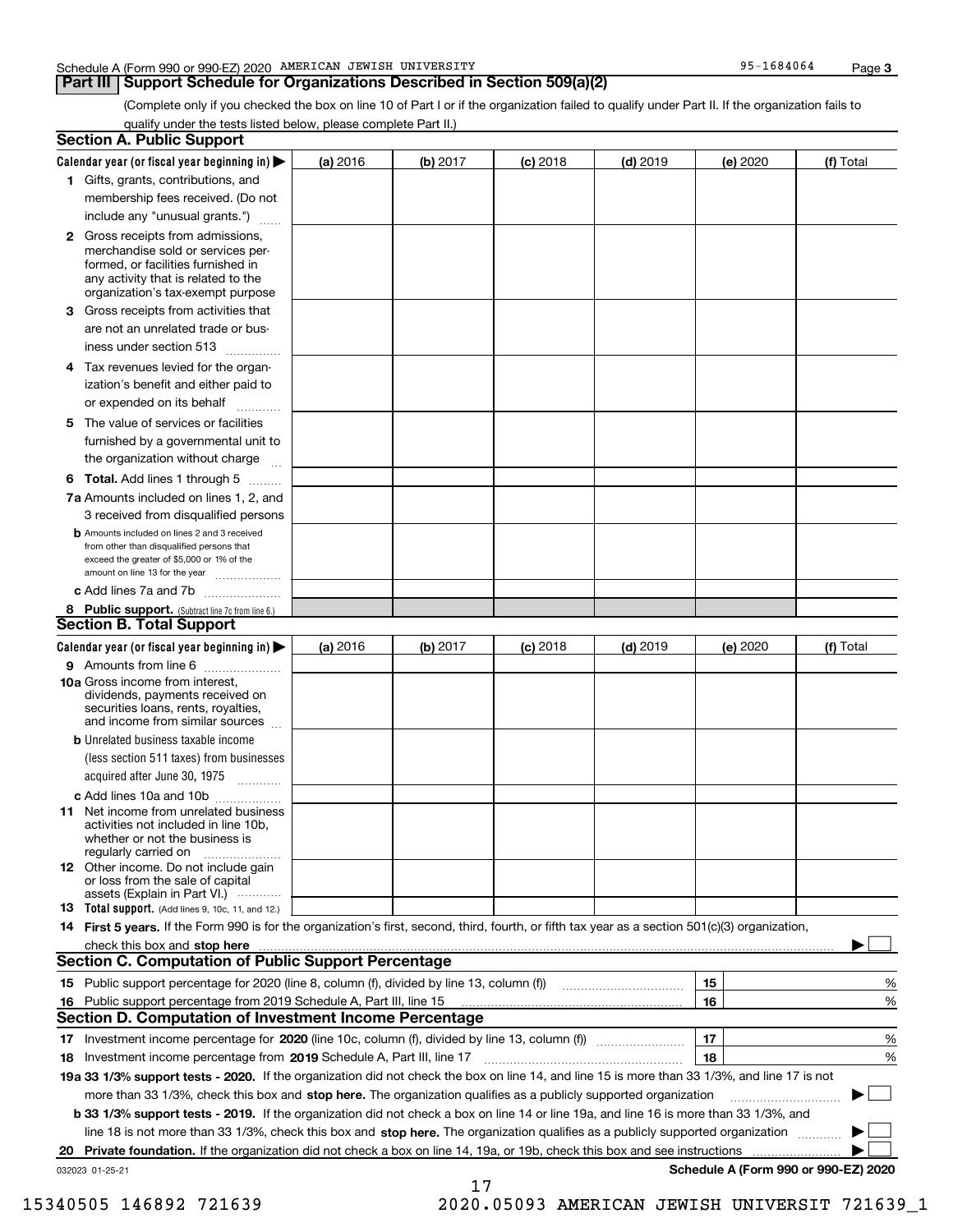**1**

**2**

**3a**

**3b**

**3c**

**4a**

**4b**

**4c**

**5a**

**5b5c**

**6**

**7**

**8**

**9a**

**9b**

**9c**

**10a**

**10b**

**YesNo**

## **Part IV Supporting Organizations**

(Complete only if you checked a box in line 12 on Part I. If you checked box 12a, Part I, complete Sections A and B. If you checked box 12b, Part I, complete Sections A and C. If you checked box 12c, Part I, complete Sections A, D, and E. If you checked box 12d, Part I, complete Sections A and D, and complete Part V.)

## **Section A. All Supporting Organizations**

- **1** Are all of the organization's supported organizations listed by name in the organization's governing documents? If "No," describe in **Part VI** how the supported organizations are designated. If designated by *class or purpose, describe the designation. If historic and continuing relationship, explain.*
- **2** Did the organization have any supported organization that does not have an IRS determination of status under section 509(a)(1) or (2)? If "Yes," explain in Part VI how the organization determined that the supported *organization was described in section 509(a)(1) or (2).*
- **3a** Did the organization have a supported organization described in section 501(c)(4), (5), or (6)? If "Yes," answer *lines 3b and 3c below.*
- **b** Did the organization confirm that each supported organization qualified under section 501(c)(4), (5), or (6) and satisfied the public support tests under section 509(a)(2)? If "Yes," describe in **Part VI** when and how the *organization made the determination.*
- **c**Did the organization ensure that all support to such organizations was used exclusively for section 170(c)(2)(B) purposes? If "Yes," explain in **Part VI** what controls the organization put in place to ensure such use.
- **4a***If* Was any supported organization not organized in the United States ("foreign supported organization")? *"Yes," and if you checked box 12a or 12b in Part I, answer lines 4b and 4c below.*
- **b** Did the organization have ultimate control and discretion in deciding whether to make grants to the foreign supported organization? If "Yes," describe in **Part VI** how the organization had such control and discretion *despite being controlled or supervised by or in connection with its supported organizations.*
- **c** Did the organization support any foreign supported organization that does not have an IRS determination under sections 501(c)(3) and 509(a)(1) or (2)? If "Yes," explain in **Part VI** what controls the organization used *to ensure that all support to the foreign supported organization was used exclusively for section 170(c)(2)(B) purposes.*
- **5a** Did the organization add, substitute, or remove any supported organizations during the tax year? If "Yes," answer lines 5b and 5c below (if applicable). Also, provide detail in **Part VI,** including (i) the names and EIN *numbers of the supported organizations added, substituted, or removed; (ii) the reasons for each such action; (iii) the authority under the organization's organizing document authorizing such action; and (iv) how the action was accomplished (such as by amendment to the organizing document).*
- **b** Type I or Type II only. Was any added or substituted supported organization part of a class already designated in the organization's organizing document?
- **cSubstitutions only.**  Was the substitution the result of an event beyond the organization's control?
- **6** Did the organization provide support (whether in the form of grants or the provision of services or facilities) to **Part VI.** *If "Yes," provide detail in* support or benefit one or more of the filing organization's supported organizations? anyone other than (i) its supported organizations, (ii) individuals that are part of the charitable class benefited by one or more of its supported organizations, or (iii) other supporting organizations that also
- **7**Did the organization provide a grant, loan, compensation, or other similar payment to a substantial contributor *If "Yes," complete Part I of Schedule L (Form 990 or 990-EZ).* regard to a substantial contributor? (as defined in section 4958(c)(3)(C)), a family member of a substantial contributor, or a 35% controlled entity with
- **8** Did the organization make a loan to a disqualified person (as defined in section 4958) not described in line 7? *If "Yes," complete Part I of Schedule L (Form 990 or 990-EZ).*
- **9a** Was the organization controlled directly or indirectly at any time during the tax year by one or more in section 509(a)(1) or (2))? If "Yes," *provide detail in* <code>Part VI.</code> disqualified persons, as defined in section 4946 (other than foundation managers and organizations described
- **b** Did one or more disqualified persons (as defined in line 9a) hold a controlling interest in any entity in which the supporting organization had an interest? If "Yes," provide detail in P**art VI**.
- **c**Did a disqualified person (as defined in line 9a) have an ownership interest in, or derive any personal benefit from, assets in which the supporting organization also had an interest? If "Yes," provide detail in P**art VI.**
- **10a** Was the organization subject to the excess business holdings rules of section 4943 because of section supporting organizations)? If "Yes," answer line 10b below. 4943(f) (regarding certain Type II supporting organizations, and all Type III non-functionally integrated
- **b** Did the organization have any excess business holdings in the tax year? (Use Schedule C, Form 4720, to *determine whether the organization had excess business holdings.)*

18

032024 01-25-21

**Schedule A (Form 990 or 990-EZ) 2020**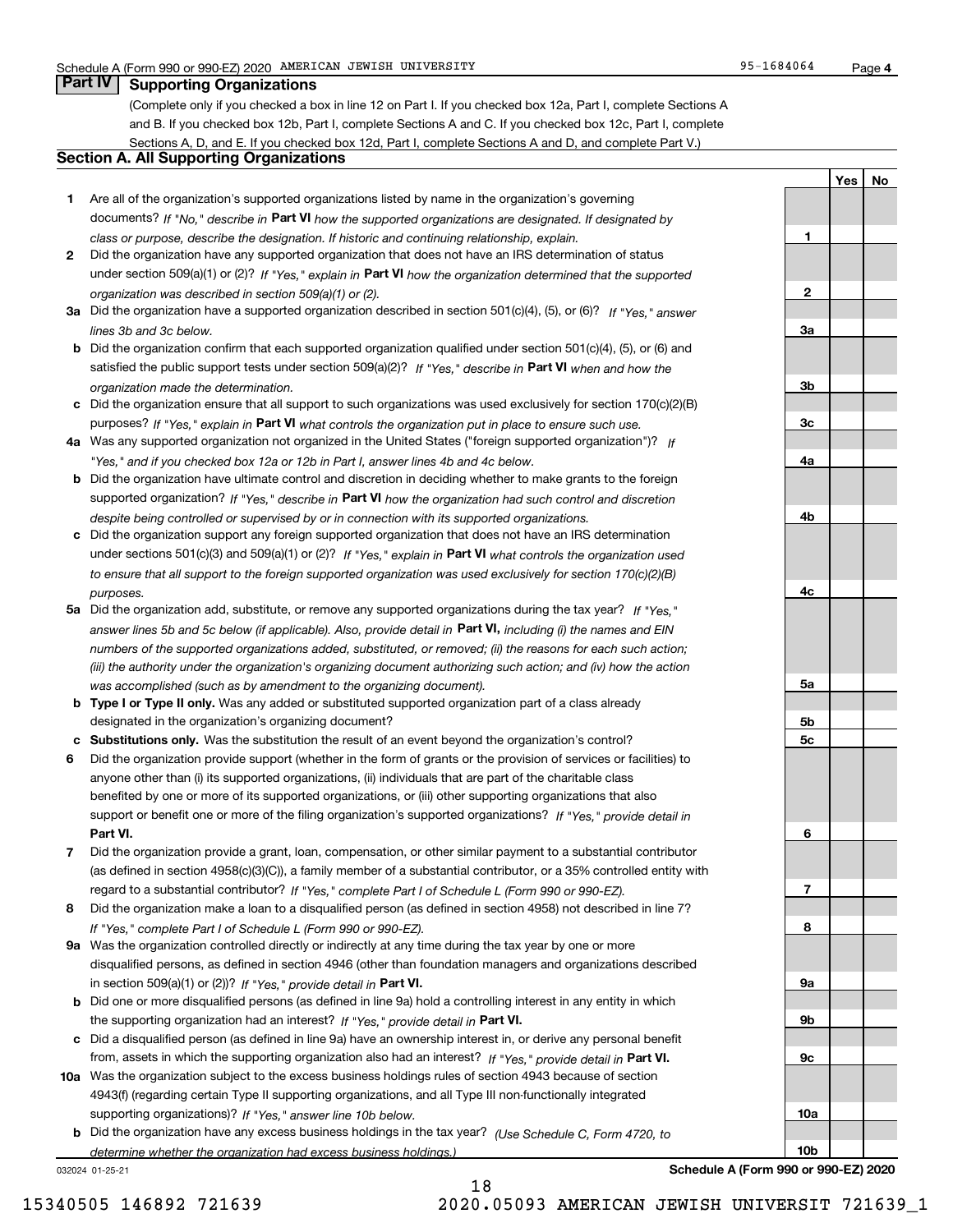**5**

**1**

**2**

**No**

|    |                                                                                                                          |                 | Yes | No |
|----|--------------------------------------------------------------------------------------------------------------------------|-----------------|-----|----|
| 11 | Has the organization accepted a gift or contribution from any of the following persons?                                  |                 |     |    |
|    | a A person who directly or indirectly controls, either alone or together with persons described in lines 11b and         |                 |     |    |
|    | 11c below, the governing body of a supported organization?                                                               | 11a             |     |    |
|    | <b>b</b> A family member of a person described in line 11a above?                                                        | 11 <sub>b</sub> |     |    |
|    | c A 35% controlled entity of a person described in line 11a or 11b above? If "Yes" to line 11a, 11b, or 11c, provide     |                 |     |    |
|    | detail in Part VI.                                                                                                       | 11c             |     |    |
|    | <b>Section B. Type I Supporting Organizations</b>                                                                        |                 |     |    |
|    |                                                                                                                          |                 | Yes |    |
|    | Did the governing body members of the governing body officers esting in their official conseity, or membership of ane or |                 |     |    |

|   | Did the governing body, members of the governing body, officers acting in their official capacity, or membership of one or     |
|---|--------------------------------------------------------------------------------------------------------------------------------|
|   | more supported organizations have the power to regularly appoint or elect at least a majority of the organization's officers,  |
|   | directors, or trustees at all times during the tax year? If "No," describe in Part VI how the supported organization(s)        |
|   | effectively operated, supervised, or controlled the organization's activities. If the organization had more than one supported |
|   | organization, describe how the powers to appoint and/or remove officers, directors, or trustees were allocated among the       |
|   | supported organizations and what conditions or restrictions, if any, applied to such powers during the tax year.               |
| 2 | Did the organization operate for the benefit of any supported organization other than the supported                            |
|   | organization(s) that operated, supervised, or controlled the supporting organization? If "Yes," explain in                     |

**Part VI**  *how providing such benefit carried out the purposes of the supported organization(s) that operated,*

| supervised, or controlled the supporting organization. |  |
|--------------------------------------------------------|--|
| <b>Section C. Type II Supporting Organizations</b>     |  |

**Yes1**or trustees of each of the organization's supported organization(s)? If "No," describe in **Part VI** how control **1***or management of the supporting organization was vested in the same persons that controlled or managed the supported organization(s).* Were a majority of the organization's directors or trustees during the tax year also a majority of the directors

| Section D. All Type III Supporting Organizations |  |
|--------------------------------------------------|--|
|                                                  |  |

|                |                                                                                                                        |   | Yes I | No |
|----------------|------------------------------------------------------------------------------------------------------------------------|---|-------|----|
|                | Did the organization provide to each of its supported organizations, by the last day of the fifth month of the         |   |       |    |
|                | organization's tax year, (i) a written notice describing the type and amount of support provided during the prior tax  |   |       |    |
|                | year, (ii) a copy of the Form 990 that was most recently filed as of the date of notification, and (iii) copies of the |   |       |    |
|                | organization's governing documents in effect on the date of notification, to the extent not previously provided?       |   |       |    |
| $\overline{2}$ | Were any of the organization's officers, directors, or trustees either (i) appointed or elected by the supported       |   |       |    |
|                | organization(s) or (ii) serving on the governing body of a supported organization? If "No," explain in Part VI how     |   |       |    |
|                | the organization maintained a close and continuous working relationship with the supported organization(s).            | 2 |       |    |
| 3              | By reason of the relationship described in line 2, above, did the organization's supported organizations have a        |   |       |    |
|                | significant voice in the organization's investment policies and in directing the use of the organization's             |   |       |    |
|                | income or assets at all times during the tax year? If "Yes," describe in Part VI the role the organization's           |   |       |    |
|                | supported organizations played in this regard.                                                                         | з |       |    |

# *supported organizations played in this regard.* **Section E. Type III Functionally Integrated Supporting Organizations**

- **1**Check the box next to the method that the organization used to satisfy the Integral Part Test during the year (see instructions).
- **alinupy** The organization satisfied the Activities Test. Complete line 2 below.
- **b**The organization is the parent of each of its supported organizations. *Complete* line 3 *below.*  $\mathcal{L}^{\text{max}}$

|  |  | c $\Box$ The organization supported a governmental entity. Describe in Part VI how you supported a governmental entity (see instructions). |  |  |  |  |
|--|--|--------------------------------------------------------------------------------------------------------------------------------------------|--|--|--|--|
|--|--|--------------------------------------------------------------------------------------------------------------------------------------------|--|--|--|--|

19

- **2Answer lines 2a and 2b below. Yes No** Activities Test.
- **a** Did substantially all of the organization's activities during the tax year directly further the exempt purposes of the supported organization(s) to which the organization was responsive? If "Yes," then in **Part VI identify those supported organizations and explain**  *how these activities directly furthered their exempt purposes, how the organization was responsive to those supported organizations, and how the organization determined that these activities constituted substantially all of its activities.*
- **b** Did the activities described in line 2a, above, constitute activities that, but for the organization's involvement, **Part VI**  *the reasons for the organization's position that its supported organization(s) would have engaged in* one or more of the organization's supported organization(s) would have been engaged in? If "Yes," e*xplain in these activities but for the organization's involvement.*
- **3** Parent of Supported Organizations. Answer lines 3a and 3b below.

**a** Did the organization have the power to regularly appoint or elect a majority of the officers, directors, or trustees of each of the supported organizations? If "Yes" or "No" provide details in **Part VI.** 

032025 01-25-21 **b** Did the organization exercise a substantial degree of direction over the policies, programs, and activities of each of its supported organizations? If "Yes," describe in Part VI the role played by the organization in this regard.

**Schedule A (Form 990 or 990-EZ) 2020**

**2a**

**2b**

**3a**

**3b**

**Part IV Supporting Organizations** *(continued)*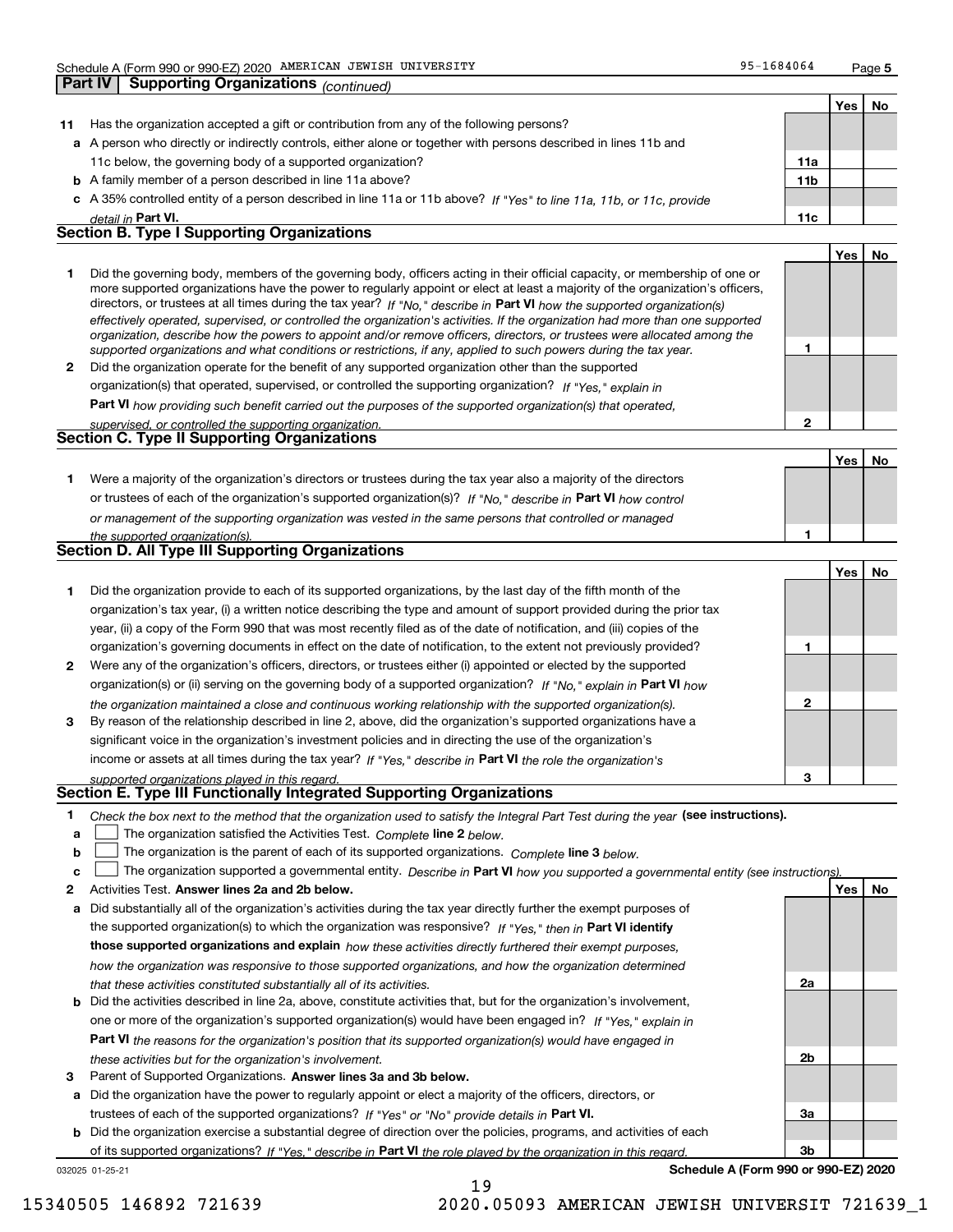| 1              | Check here if the organization satisfied the Integral Part Test as a qualifying trust on Nov. 20, 1970 (explain in Part VI). See instructions. |              |                |                                |
|----------------|------------------------------------------------------------------------------------------------------------------------------------------------|--------------|----------------|--------------------------------|
|                | All other Type III non-functionally integrated supporting organizations must complete Sections A through E.                                    |              |                |                                |
|                | Section A - Adjusted Net Income                                                                                                                |              | (A) Prior Year | (B) Current Year<br>(optional) |
| 1              | Net short-term capital gain                                                                                                                    | 1            |                |                                |
| 2              | Recoveries of prior-year distributions                                                                                                         | $\mathbf{2}$ |                |                                |
| з              | Other gross income (see instructions)                                                                                                          | 3            |                |                                |
| 4              | Add lines 1 through 3.                                                                                                                         | 4            |                |                                |
| 5              | Depreciation and depletion                                                                                                                     | 5            |                |                                |
| 6              | Portion of operating expenses paid or incurred for production or                                                                               |              |                |                                |
|                | collection of gross income or for management, conservation, or                                                                                 |              |                |                                |
|                | maintenance of property held for production of income (see instructions)                                                                       | 6            |                |                                |
| 7 <sup>7</sup> | Other expenses (see instructions)                                                                                                              | 7            |                |                                |
| 8              | Adjusted Net Income (subtract lines 5, 6, and 7 from line 4)                                                                                   | 8            |                |                                |
|                | <b>Section B - Minimum Asset Amount</b>                                                                                                        |              | (A) Prior Year | (B) Current Year<br>(optional) |
| 1.             | Aggregate fair market value of all non-exempt-use assets (see                                                                                  |              |                |                                |
|                | instructions for short tax year or assets held for part of year):                                                                              |              |                |                                |
|                | a Average monthly value of securities                                                                                                          | 1a           |                |                                |
|                | <b>b</b> Average monthly cash balances                                                                                                         | 1b           |                |                                |
|                | c Fair market value of other non-exempt-use assets                                                                                             | 1c           |                |                                |
|                | d Total (add lines 1a, 1b, and 1c)                                                                                                             | 1d           |                |                                |
|                | e Discount claimed for blockage or other factors                                                                                               |              |                |                                |
|                | (explain in detail in <b>Part VI</b> ):                                                                                                        |              |                |                                |
| 2              | Acquisition indebtedness applicable to non-exempt-use assets                                                                                   | $\mathbf 2$  |                |                                |
| 3              | Subtract line 2 from line 1d.                                                                                                                  | 3            |                |                                |
| 4              | Cash deemed held for exempt use. Enter 0.015 of line 3 (for greater amount,                                                                    |              |                |                                |
|                | see instructions).                                                                                                                             | 4            |                |                                |
| 5              | Net value of non-exempt-use assets (subtract line 4 from line 3)                                                                               | 5            |                |                                |
| 6              | Multiply line 5 by 0.035.                                                                                                                      | 6            |                |                                |
| 7              | Recoveries of prior-year distributions                                                                                                         | 7            |                |                                |
| 8              | <b>Minimum Asset Amount</b> (add line 7 to line 6)                                                                                             | 8            |                |                                |
|                | <b>Section C - Distributable Amount</b>                                                                                                        |              |                | <b>Current Year</b>            |
| 1              | Adjusted net income for prior year (from Section A, line 8, column A)                                                                          | 1            |                |                                |
| $\mathbf{2}$   | Enter 0.85 of line 1.                                                                                                                          | $\mathbf{2}$ |                |                                |
| 3              | Minimum asset amount for prior year (from Section B, line 8, column A)                                                                         | 3            |                |                                |
| 4              | Enter greater of line 2 or line 3.                                                                                                             | 4            |                |                                |
| 5              | Income tax imposed in prior year                                                                                                               | 5            |                |                                |
| 6              | <b>Distributable Amount.</b> Subtract line 5 from line 4, unless subject to                                                                    |              |                |                                |
|                | emergency temporary reduction (see instructions).                                                                                              | 6            |                |                                |
| $\overline{7}$ | Check here if the current year is the organization's first as a non-functionally integrated Type III supporting organization (see              |              |                |                                |

Schedule A (Form 990 or 990-EZ) 2020 Page AMERICAN JEWISH UNIVERSITY 95-1684064

**Part V Type III Non-Functionally Integrated 509(a)(3) Supporting Organizations** 

**Schedule A (Form 990 or 990-EZ) 2020**

032026 01-25-21

instructions).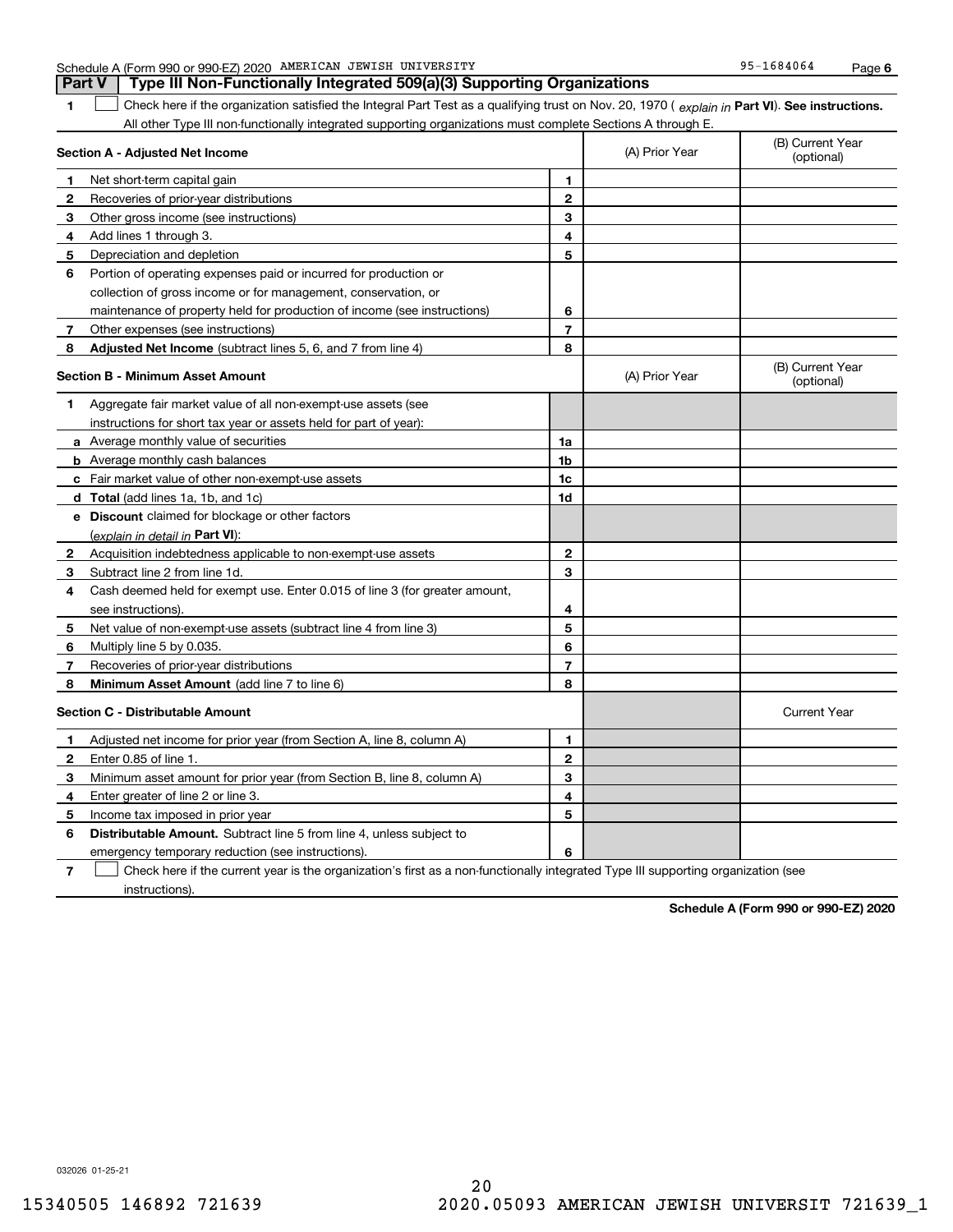| <b>Part V</b> | Type III Non-Functionally Integrated 509(a)(3) Supporting Organizations                    |                                    | (continued)                                   |    |                                                  |
|---------------|--------------------------------------------------------------------------------------------|------------------------------------|-----------------------------------------------|----|--------------------------------------------------|
|               | <b>Section D - Distributions</b>                                                           |                                    |                                               |    | <b>Current Year</b>                              |
| 1             | Amounts paid to supported organizations to accomplish exempt purposes                      |                                    |                                               | 1  |                                                  |
| 2             | Amounts paid to perform activity that directly furthers exempt purposes of supported       |                                    |                                               |    |                                                  |
|               | organizations, in excess of income from activity                                           |                                    |                                               |    |                                                  |
| 3             | Administrative expenses paid to accomplish exempt purposes of supported organizations      |                                    |                                               | 3  |                                                  |
| 4             | Amounts paid to acquire exempt-use assets                                                  |                                    |                                               | 4  |                                                  |
| 5             | Qualified set-aside amounts (prior IRS approval required - provide details in Part VI)     |                                    |                                               | 5  |                                                  |
| 6             | Other distributions ( <i>describe in</i> Part VI). See instructions.                       |                                    |                                               | 6  |                                                  |
| 7             | Total annual distributions. Add lines 1 through 6.                                         |                                    |                                               | 7  |                                                  |
| 8             | Distributions to attentive supported organizations to which the organization is responsive |                                    |                                               |    |                                                  |
|               | (provide details in Part VI). See instructions.                                            |                                    |                                               | 8  |                                                  |
| 9             | Distributable amount for 2020 from Section C, line 6                                       |                                    |                                               | 9  |                                                  |
| 10            | Line 8 amount divided by line 9 amount                                                     |                                    |                                               | 10 |                                                  |
|               | <b>Section E - Distribution Allocations</b> (see instructions)                             | (i)<br><b>Excess Distributions</b> | (ii)<br><b>Underdistributions</b><br>Pre-2020 |    | (iii)<br><b>Distributable</b><br>Amount for 2020 |
| 1             | Distributable amount for 2020 from Section C, line 6                                       |                                    |                                               |    |                                                  |
| 2             | Underdistributions, if any, for years prior to 2020 (reason-                               |                                    |                                               |    |                                                  |
|               | able cause required - explain in Part VI). See instructions.                               |                                    |                                               |    |                                                  |
| 3             | Excess distributions carryover, if any, to 2020                                            |                                    |                                               |    |                                                  |
|               | a From 2015                                                                                |                                    |                                               |    |                                                  |
|               | <b>b</b> From 2016                                                                         |                                    |                                               |    |                                                  |
|               | $c$ From 2017                                                                              |                                    |                                               |    |                                                  |
|               | d From 2018                                                                                |                                    |                                               |    |                                                  |
|               | e From 2019                                                                                |                                    |                                               |    |                                                  |
|               | f Total of lines 3a through 3e                                                             |                                    |                                               |    |                                                  |
|               | g Applied to underdistributions of prior years                                             |                                    |                                               |    |                                                  |
|               | <b>h</b> Applied to 2020 distributable amount                                              |                                    |                                               |    |                                                  |
|               | Carryover from 2015 not applied (see instructions)                                         |                                    |                                               |    |                                                  |
|               | Remainder. Subtract lines 3g, 3h, and 3i from line 3f.                                     |                                    |                                               |    |                                                  |
| 4             | Distributions for 2020 from Section D,                                                     |                                    |                                               |    |                                                  |
|               | line $7:$                                                                                  |                                    |                                               |    |                                                  |
|               | a Applied to underdistributions of prior years                                             |                                    |                                               |    |                                                  |
|               | <b>b</b> Applied to 2020 distributable amount                                              |                                    |                                               |    |                                                  |
|               | c Remainder. Subtract lines 4a and 4b from line 4.                                         |                                    |                                               |    |                                                  |
| 5.            | Remaining underdistributions for years prior to 2020, if                                   |                                    |                                               |    |                                                  |
|               | any. Subtract lines 3g and 4a from line 2. For result greater                              |                                    |                                               |    |                                                  |
|               | than zero, explain in Part VI. See instructions.                                           |                                    |                                               |    |                                                  |
| 6             | Remaining underdistributions for 2020. Subtract lines 3h                                   |                                    |                                               |    |                                                  |
|               | and 4b from line 1. For result greater than zero, explain in                               |                                    |                                               |    |                                                  |
|               | Part VI. See instructions.                                                                 |                                    |                                               |    |                                                  |
| 7             | Excess distributions carryover to 2021. Add lines 3j                                       |                                    |                                               |    |                                                  |
|               | and 4c.                                                                                    |                                    |                                               |    |                                                  |
| 8             | Breakdown of line 7:                                                                       |                                    |                                               |    |                                                  |
|               | a Excess from 2016                                                                         |                                    |                                               |    |                                                  |
|               | <b>b</b> Excess from 2017                                                                  |                                    |                                               |    |                                                  |
|               | c Excess from 2018                                                                         |                                    |                                               |    |                                                  |
|               | d Excess from 2019                                                                         |                                    |                                               |    |                                                  |
|               | e Excess from 2020                                                                         |                                    |                                               |    |                                                  |

**Schedule A (Form 990 or 990-EZ) 2020**

032027 01-25-21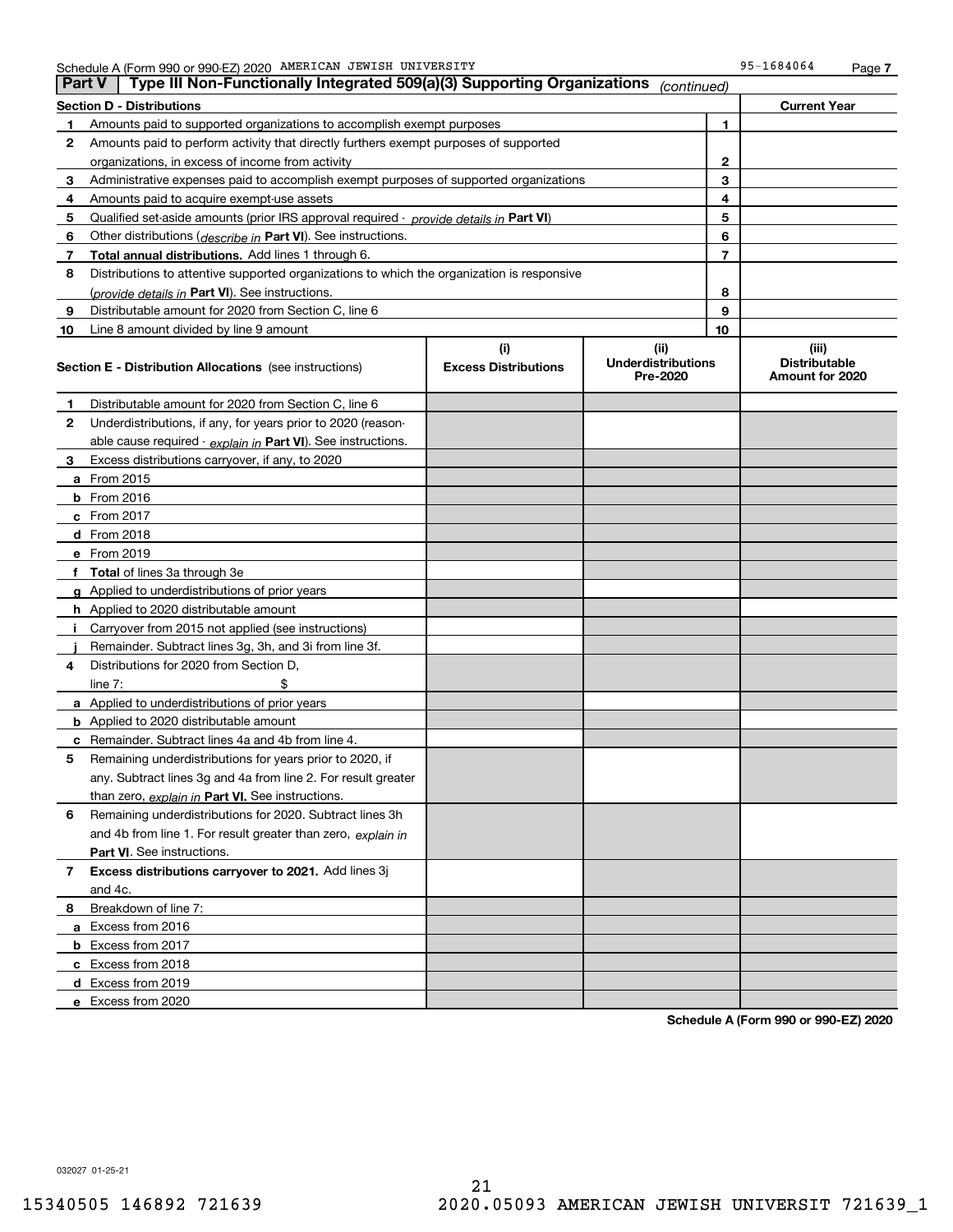**Part VI** | Supplemental Information. Provide the explanations required by Part II, line 10; Part II, line 17a or 17b; Part III, line 12; Part IV, Section A, lines 1, 2, 3b, 3c, 4b, 4c, 5a, 6, 9a, 9b, 9c, 11a, 11b, and 11c; Part IV, Section B, lines 1 and 2; Part IV, Section C, line 1; Part IV, Section D, lines 2 and 3; Part IV, Section E, lines 1c, 2a, 2b, 3a, and 3b; Part V, line 1; Part V, Section B, line 1e; Part V, Section D, lines 5, 6, and 8; and Part V, Section E, lines 2, 5, and 6. Also complete this part for any additional information. (See instructions.)

SCHEDULE A, PART II, LINE 10, EXPLANATION FOR OTHER INCOME:

| OTHER INCOME    |          |    |                                      |  |
|-----------------|----------|----|--------------------------------------|--|
| 2016 AMOUNT: \$ | 10, 116. |    |                                      |  |
| 2017 AMOUNT: \$ | 76,819.  |    |                                      |  |
| 2018 AMOUNT: \$ | 25,033.  |    |                                      |  |
| 2019 AMOUNT: \$ | 2,574.   |    |                                      |  |
| 2020 AMOUNT: \$ | 2,872.   |    |                                      |  |
|                 |          |    |                                      |  |
|                 |          |    |                                      |  |
|                 |          |    |                                      |  |
|                 |          |    |                                      |  |
|                 |          |    |                                      |  |
|                 |          |    |                                      |  |
|                 |          |    |                                      |  |
|                 |          |    |                                      |  |
|                 |          |    |                                      |  |
|                 |          |    |                                      |  |
|                 |          |    |                                      |  |
|                 |          |    |                                      |  |
|                 |          |    |                                      |  |
|                 |          |    |                                      |  |
|                 |          |    |                                      |  |
|                 |          |    |                                      |  |
|                 |          |    |                                      |  |
|                 |          |    |                                      |  |
|                 |          |    |                                      |  |
|                 |          |    |                                      |  |
| 032028 01-25-21 |          | 22 | Schedule A (Form 990 or 990-EZ) 2020 |  |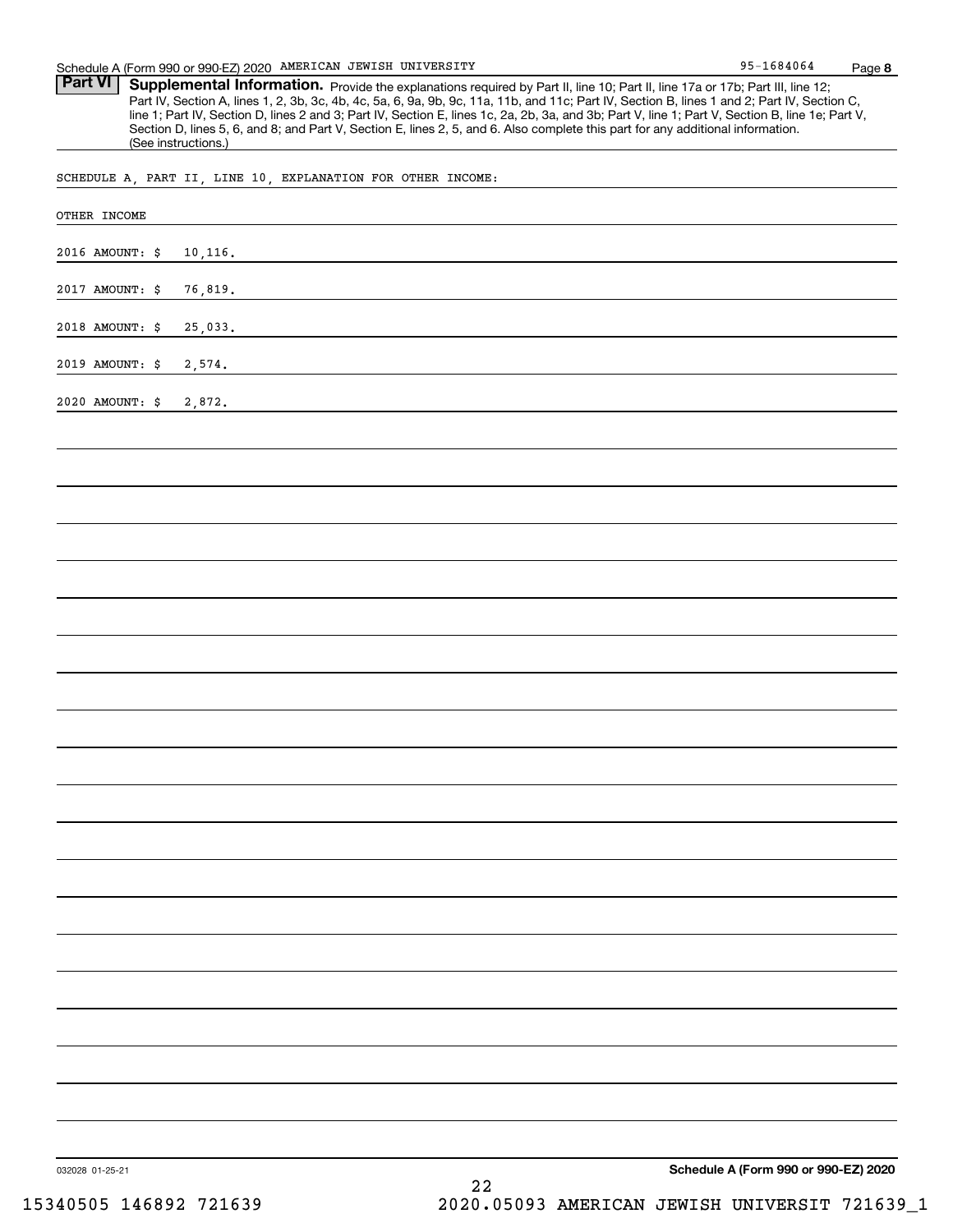Department of the Treasury Internal Revenue Service **(Form 990, 990-EZ, or 990-PF)**

Name of the organization

\*\* PUBLIC DISCLOSURE COPY \*\*

# **Schedule B Schedule of Contributors**

**| Attach to Form 990, Form 990-EZ, or Form 990-PF. | Go to www.irs.gov/Form990 for the latest information.** OMB No. 1545-0047

**2020**

**Employer identification number**

 $95 - 1684064$ 

|  | AMERICAN JEWISH UNIVERSITY |
|--|----------------------------|
|  |                            |

Check if your organization is covered by the **General Rule** or a **Special Rule. Note:**  Only a section 501(c)(7), (8), or (10) organization can check boxes for both the General Rule and a Special Rule. See instructions.

## **General Rule**

 $\mathcal{L}^{\text{max}}$ 

For an organization filing Form 990, 990-EZ, or 990-PF that received, during the year, contributions totaling \$5,000 or more (in money or property) from any one contributor. Complete Parts I and II. See instructions for determining a contributor's total contributions.

### **Special Rules**

any one contributor, during the year, total contributions of the greater of  $\,$  (1) \$5,000; or **(2)** 2% of the amount on (i) Form 990, Part VIII, line 1h;  $\overline{X}$  For an organization described in section 501(c)(3) filing Form 990 or 990-EZ that met the 33 1/3% support test of the regulations under sections 509(a)(1) and 170(b)(1)(A)(vi), that checked Schedule A (Form 990 or 990-EZ), Part II, line 13, 16a, or 16b, and that received from or (ii) Form 990-EZ, line 1. Complete Parts I and II.

For an organization described in section 501(c)(7), (8), or (10) filing Form 990 or 990-EZ that received from any one contributor, during the year, total contributions of more than \$1,000 exclusively for religious, charitable, scientific, literary, or educational purposes, or for the prevention of cruelty to children or animals. Complete Parts I (entering "N/A" in column (b) instead of the contributor name and address), II, and III.  $\mathcal{L}^{\text{max}}$ 

purpose. Don't complete any of the parts unless the **General Rule** applies to this organization because it received *nonexclusively* year, contributions <sub>exclusively</sub> for religious, charitable, etc., purposes, but no such contributions totaled more than \$1,000. If this box is checked, enter here the total contributions that were received during the year for an  $\;$ exclusively religious, charitable, etc., For an organization described in section 501(c)(7), (8), or (10) filing Form 990 or 990-EZ that received from any one contributor, during the religious, charitable, etc., contributions totaling \$5,000 or more during the year  $\Box$ — $\Box$  =  $\Box$  $\mathcal{L}^{\text{max}}$ 

**Caution:**  An organization that isn't covered by the General Rule and/or the Special Rules doesn't file Schedule B (Form 990, 990-EZ, or 990-PF),  **must** but it answer "No" on Part IV, line 2, of its Form 990; or check the box on line H of its Form 990-EZ or on its Form 990-PF, Part I, line 2, to certify that it doesn't meet the filing requirements of Schedule B (Form 990, 990-EZ, or 990-PF).

**For Paperwork Reduction Act Notice, see the instructions for Form 990, 990-EZ, or 990-PF. Schedule B (Form 990, 990-EZ, or 990-PF) (2020)** LHA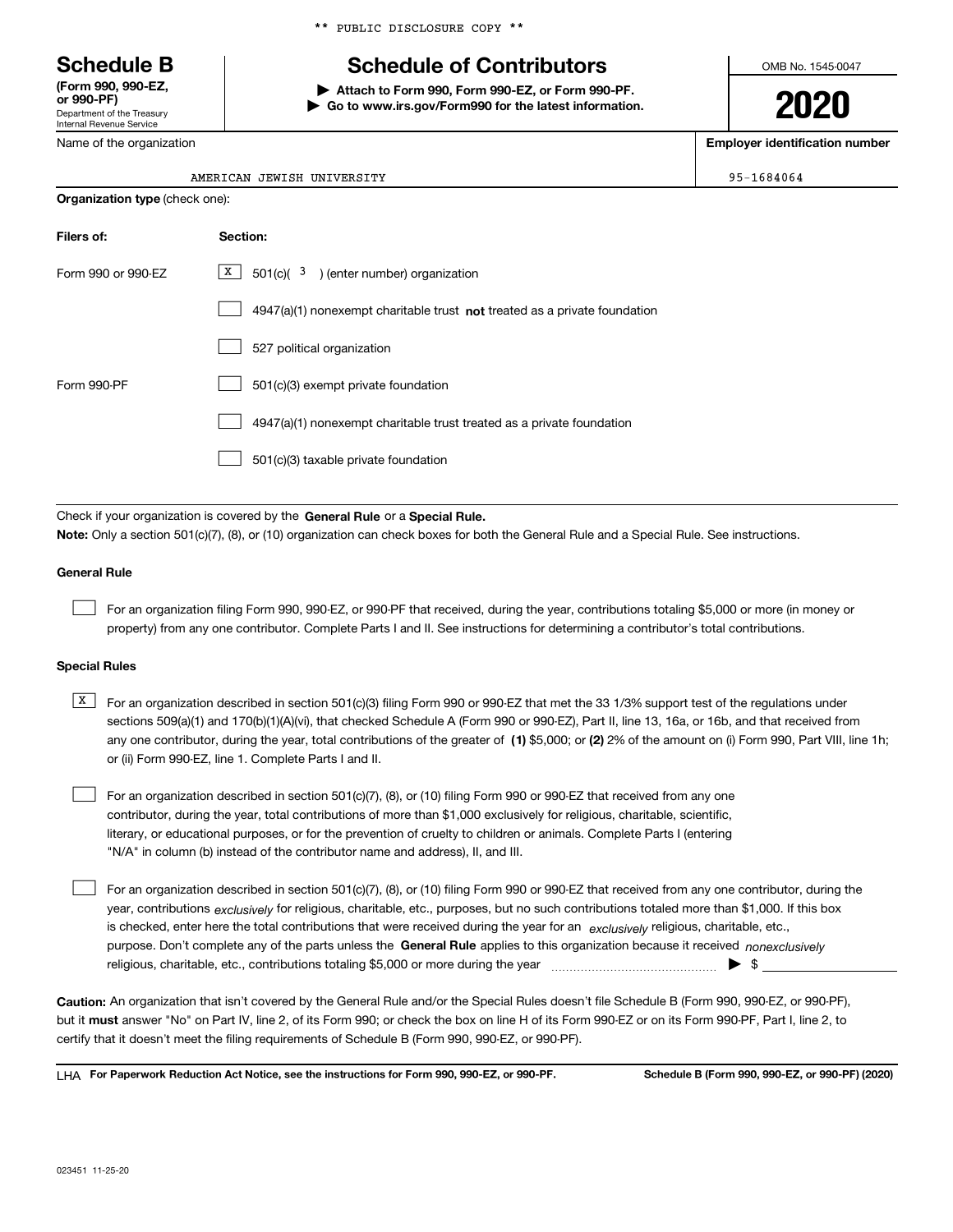## Schedule B (Form 990, 990-EZ, or 990-PF) (2020) Page 2

|              | Schedule B (Form 990, 990-EZ, or 990-PF) (2020)                                                       |                                   | Page 2                                                                                     |
|--------------|-------------------------------------------------------------------------------------------------------|-----------------------------------|--------------------------------------------------------------------------------------------|
|              | Name of organization                                                                                  |                                   | <b>Employer identification number</b>                                                      |
|              | AMERICAN JEWISH UNIVERSITY                                                                            |                                   | 95-1684064                                                                                 |
| Part I       | <b>Contributors</b> (see instructions). Use duplicate copies of Part I if additional space is needed. |                                   |                                                                                            |
| (a)<br>No.   | (b)<br>Name, address, and ZIP + 4                                                                     | (c)<br><b>Total contributions</b> | (d)<br>Type of contribution                                                                |
| $\mathbf{1}$ |                                                                                                       | 1,000,000.<br>\$                  | X<br>Person<br>Payroll<br>Noncash<br>(Complete Part II for<br>noncash contributions.)      |
| (a)<br>No.   | (b)<br>Name, address, and ZIP + 4                                                                     | (c)<br><b>Total contributions</b> | (d)<br>Type of contribution                                                                |
| 2            |                                                                                                       | 673,176.<br>\$                    | X<br>Person<br>Payroll<br>Noncash<br>(Complete Part II for<br>noncash contributions.)      |
| (a)<br>No.   | (b)<br>Name, address, and ZIP + 4                                                                     | (c)<br><b>Total contributions</b> | (d)<br>Type of contribution                                                                |
| 3            |                                                                                                       | 610,206.<br>\$                    | Х<br>Person<br>Payroll<br>Noncash<br>(Complete Part II for<br>noncash contributions.)      |
| (a)<br>No.   | (b)<br>Name, address, and ZIP + 4                                                                     | (c)<br><b>Total contributions</b> | (d)<br>Type of contribution                                                                |
| 4            |                                                                                                       | 315,068.<br>\$                    | х<br>Person<br>Payroll<br>Noncash<br>x<br>(Complete Part II for<br>noncash contributions.) |
| (a)<br>No.   | (b)<br>Name, address, and ZIP + 4                                                                     | (c)<br><b>Total contributions</b> | (d)<br>Type of contribution                                                                |
|              |                                                                                                       | \$                                | Person<br>Payroll<br>Noncash<br>(Complete Part II for<br>noncash contributions.)           |
| (a)<br>No.   | (b)<br>Name, address, and ZIP + 4                                                                     | (c)<br><b>Total contributions</b> | (d)<br>Type of contribution                                                                |
|              |                                                                                                       | \$                                | Person<br>Payroll<br>Noncash<br>(Complete Part II for<br>noncash contributions.)           |

023452 11-25-20 **Schedule B (Form 990, 990-EZ, or 990-PF) (2020)**

15340505 146892 721639 2020.05093 AMERICAN JEWISH UNIVERSIT 721639\_1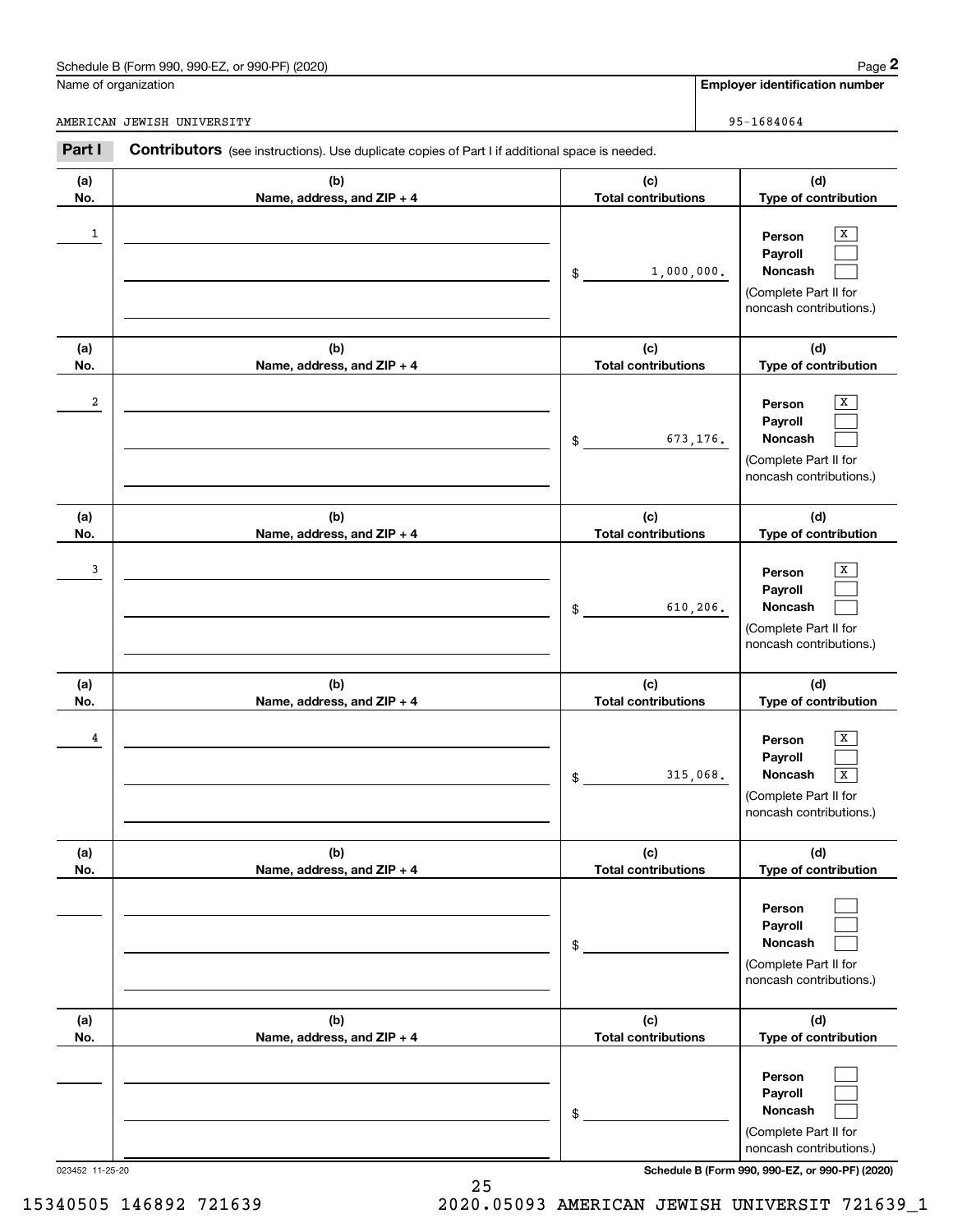| Schedule B (Form 990,<br>or 990-PF) (2020)<br>$.990-EZ$<br>Page |
|-----------------------------------------------------------------|
|-----------------------------------------------------------------|

|                              | Schedule B (Form 990, 990-EZ, or 990-PF) (2020)                                                     |                                                 |                      | Page 3                                |
|------------------------------|-----------------------------------------------------------------------------------------------------|-------------------------------------------------|----------------------|---------------------------------------|
|                              | Name of organization                                                                                |                                                 |                      | <b>Employer identification number</b> |
|                              | AMERICAN JEWISH UNIVERSITY                                                                          |                                                 |                      | $95 - 1684064$                        |
| Part II                      | Noncash Property (see instructions). Use duplicate copies of Part II if additional space is needed. |                                                 |                      |                                       |
| (a)<br>No.<br>from<br>Part I | (b)<br>Description of noncash property given                                                        | FMV (or estimate)<br>(See instructions.)        | (d)<br>Date received |                                       |
|                              | PUBLICLY TRADED SECURITIES                                                                          |                                                 |                      |                                       |
| 4                            |                                                                                                     |                                                 |                      |                                       |
|                              |                                                                                                     | \$                                              | 68.                  | 06/18/21                              |
| (a)<br>No.<br>from<br>Part I | (b)<br>Description of noncash property given                                                        | (c)<br>FMV (or estimate)<br>(See instructions.) |                      | (d)<br>Date received                  |
|                              |                                                                                                     |                                                 |                      |                                       |
|                              |                                                                                                     | \$                                              |                      |                                       |
| (a)<br>No.<br>from<br>Part I | (b)<br>Description of noncash property given                                                        | (c)<br>FMV (or estimate)<br>(See instructions.) |                      | (d)<br>Date received                  |
|                              |                                                                                                     |                                                 |                      |                                       |
|                              |                                                                                                     | \$                                              |                      |                                       |
| (a)<br>No.<br>from<br>Part I | (b)<br>Description of noncash property given                                                        | (c)<br>FMV (or estimate)<br>(See instructions.) |                      | (d)<br>Date received                  |
|                              |                                                                                                     |                                                 |                      |                                       |
|                              |                                                                                                     | \$                                              |                      |                                       |
| (a)<br>No.<br>from<br>Part I | (b)<br>Description of noncash property given                                                        | (c)<br>FMV (or estimate)<br>(See instructions.) |                      | (d)<br>Date received                  |
|                              |                                                                                                     |                                                 |                      |                                       |
|                              |                                                                                                     | \$                                              |                      |                                       |
| (a)<br>No.<br>from<br>Part I | (b)<br>Description of noncash property given                                                        | (c)<br>FMV (or estimate)<br>(See instructions.) |                      | (d)<br>Date received                  |
|                              |                                                                                                     |                                                 |                      |                                       |
|                              |                                                                                                     | \$                                              |                      |                                       |

26

023453 11-25-20 **Schedule B (Form 990, 990-EZ, or 990-PF) (2020)**

15340505 146892 721639 2020.05093 AMERICAN JEWISH UNIVERSIT 721639\_1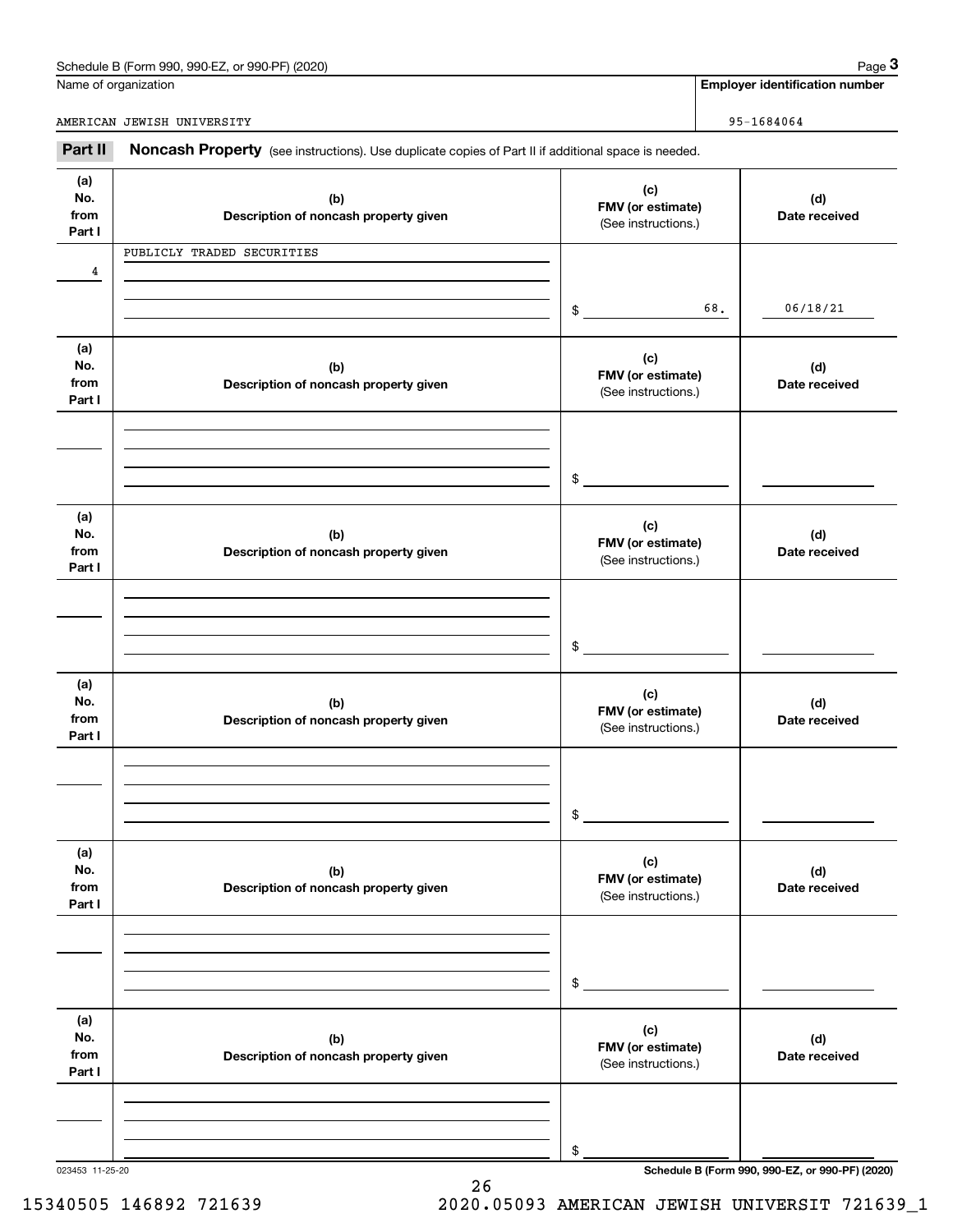|                           | Schedule B (Form 990, 990-EZ, or 990-PF) (2020)<br>Name of organization                                                                                                                                                         |                      | Page 4<br><b>Employer identification number</b>                                                                                                                              |
|---------------------------|---------------------------------------------------------------------------------------------------------------------------------------------------------------------------------------------------------------------------------|----------------------|------------------------------------------------------------------------------------------------------------------------------------------------------------------------------|
|                           |                                                                                                                                                                                                                                 |                      |                                                                                                                                                                              |
| Part III                  | AMERICAN JEWISH UNIVERSITY<br>from any one contributor. Complete columns (a) through (e) and the following line entry. For organizations                                                                                        |                      | 95-1684064<br>Exclusively religious, charitable, etc., contributions to organizations described in section 501(c)(7), (8), or (10) that total more than \$1,000 for the year |
|                           | completing Part III, enter the total of exclusively religious, charitable, etc., contributions of \$1,000 or less for the year. (Enter this info. once.) \\$<br>Use duplicate copies of Part III if additional space is needed. |                      |                                                                                                                                                                              |
| (a) No.<br>from<br>Part I | (b) Purpose of gift                                                                                                                                                                                                             | (c) Use of gift      | (d) Description of how gift is held                                                                                                                                          |
|                           |                                                                                                                                                                                                                                 | (e) Transfer of gift |                                                                                                                                                                              |
|                           | Transferee's name, address, and ZIP + 4                                                                                                                                                                                         |                      | Relationship of transferor to transferee                                                                                                                                     |
| (a) No.<br>from<br>Part I | (b) Purpose of gift                                                                                                                                                                                                             | (c) Use of gift      | (d) Description of how gift is held                                                                                                                                          |
|                           |                                                                                                                                                                                                                                 | (e) Transfer of gift |                                                                                                                                                                              |
|                           | Transferee's name, address, and ZIP + 4                                                                                                                                                                                         |                      | Relationship of transferor to transferee                                                                                                                                     |
| (a) No.<br>from<br>Part I | (b) Purpose of gift                                                                                                                                                                                                             | (c) Use of gift      | (d) Description of how gift is held                                                                                                                                          |
|                           |                                                                                                                                                                                                                                 | (e) Transfer of gift |                                                                                                                                                                              |
|                           | Transferee's name, address, and $ZIP + 4$                                                                                                                                                                                       |                      | Relationship of transferor to transferee                                                                                                                                     |
| (a) No.<br>from<br>Part I | (b) Purpose of gift                                                                                                                                                                                                             | (c) Use of gift      | (d) Description of how gift is held                                                                                                                                          |
|                           |                                                                                                                                                                                                                                 |                      |                                                                                                                                                                              |
|                           |                                                                                                                                                                                                                                 | (e) Transfer of gift |                                                                                                                                                                              |
|                           | Transferee's name, address, and $ZIP + 4$                                                                                                                                                                                       |                      | Relationship of transferor to transferee                                                                                                                                     |
|                           |                                                                                                                                                                                                                                 |                      |                                                                                                                                                                              |

27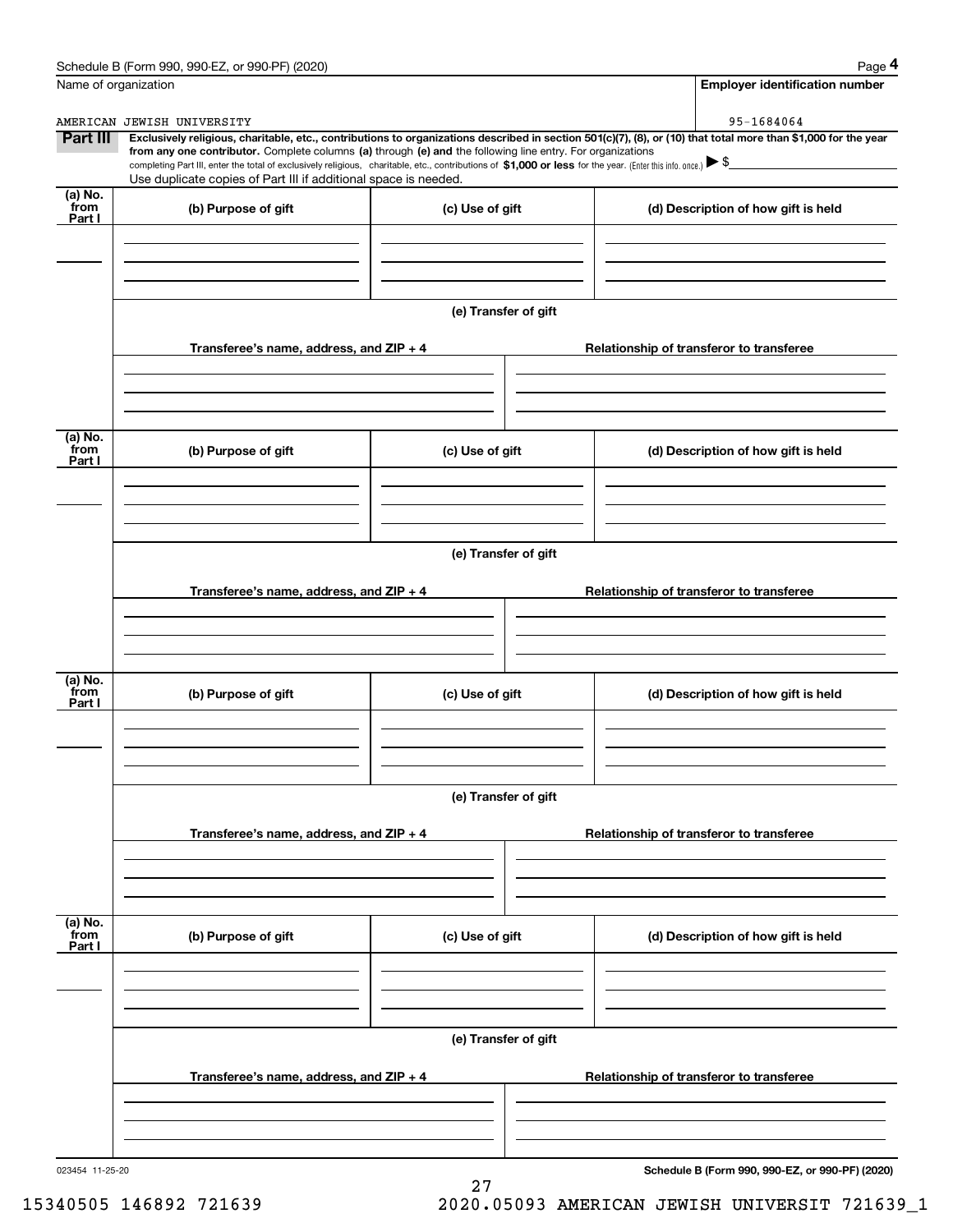| <b>HEDULE D</b> | Supplemen                                                                  |
|-----------------|----------------------------------------------------------------------------|
| m 990)          | $\blacktriangleright$ Complete if the $\circ$<br>Part IV, line 6, 7, 8, 9, |

Department of the Treasury Internal Revenue Service

# **SCHEDULE D Supplemental Financial Statements**

**(Form 990)** (**Form 990,**<br>Part IV, line 6, 7, 8, 9, 10, 11a, 11b, 11c, 11d, 11e, 11f, 12a, or 12b.<br>Department of the Treasury **and Exercise Connect Connect Connect Connect Connect Connect Connect Connect Connect** 

**Name of the organization Employer identification number**



| <b>P</b> Allaun lu Funn 990.                                           |
|------------------------------------------------------------------------|
| Go to www.irs.gov/Form990 for instructions and the latest information. |

|          | AMERICAN JEWISH UNIVERSITY                                                                                                                     |                         | 95-1684064                                                                                                                                                                                                                                                                                                          |
|----------|------------------------------------------------------------------------------------------------------------------------------------------------|-------------------------|---------------------------------------------------------------------------------------------------------------------------------------------------------------------------------------------------------------------------------------------------------------------------------------------------------------------|
| Part I   | Organizations Maintaining Donor Advised Funds or Other Similar Funds or Accounts. Complete if the                                              |                         |                                                                                                                                                                                                                                                                                                                     |
|          | organization answered "Yes" on Form 990, Part IV, line 6.                                                                                      |                         |                                                                                                                                                                                                                                                                                                                     |
|          |                                                                                                                                                | (a) Donor advised funds | (b) Funds and other accounts                                                                                                                                                                                                                                                                                        |
| 1.       |                                                                                                                                                |                         |                                                                                                                                                                                                                                                                                                                     |
| 2        | Aggregate value of contributions to (during year)                                                                                              |                         |                                                                                                                                                                                                                                                                                                                     |
| з        |                                                                                                                                                |                         |                                                                                                                                                                                                                                                                                                                     |
| 4        |                                                                                                                                                |                         |                                                                                                                                                                                                                                                                                                                     |
| 5        | Did the organization inform all donors and donor advisors in writing that the assets held in donor advised funds                               |                         |                                                                                                                                                                                                                                                                                                                     |
|          |                                                                                                                                                |                         | Yes<br><b>No</b>                                                                                                                                                                                                                                                                                                    |
| 6        | Did the organization inform all grantees, donors, and donor advisors in writing that grant funds can be used only                              |                         |                                                                                                                                                                                                                                                                                                                     |
|          | for charitable purposes and not for the benefit of the donor or donor advisor, or for any other purpose conferring                             |                         |                                                                                                                                                                                                                                                                                                                     |
|          | impermissible private benefit?                                                                                                                 |                         | Yes<br>No                                                                                                                                                                                                                                                                                                           |
| Part II  | Conservation Easements. Complete if the organization answered "Yes" on Form 990, Part IV, line 7.                                              |                         |                                                                                                                                                                                                                                                                                                                     |
| 1.       | Purpose(s) of conservation easements held by the organization (check all that apply).                                                          |                         |                                                                                                                                                                                                                                                                                                                     |
|          | Preservation of land for public use (for example, recreation or education)                                                                     |                         | Preservation of a historically important land area                                                                                                                                                                                                                                                                  |
|          | Protection of natural habitat                                                                                                                  |                         | Preservation of a certified historic structure                                                                                                                                                                                                                                                                      |
|          | Preservation of open space                                                                                                                     |                         |                                                                                                                                                                                                                                                                                                                     |
| 2        | Complete lines 2a through 2d if the organization held a qualified conservation contribution in the form of a conservation easement on the last |                         |                                                                                                                                                                                                                                                                                                                     |
|          | day of the tax year.                                                                                                                           |                         | Held at the End of the Tax Year                                                                                                                                                                                                                                                                                     |
| a        | Total number of conservation easements                                                                                                         |                         | 2a                                                                                                                                                                                                                                                                                                                  |
| b        | Total acreage restricted by conservation easements                                                                                             |                         | 2b                                                                                                                                                                                                                                                                                                                  |
| c        |                                                                                                                                                |                         | 2c                                                                                                                                                                                                                                                                                                                  |
|          | d Number of conservation easements included in (c) acquired after 7/25/06, and not on a historic structure                                     |                         |                                                                                                                                                                                                                                                                                                                     |
|          |                                                                                                                                                |                         | 2d                                                                                                                                                                                                                                                                                                                  |
| 3        | Number of conservation easements modified, transferred, released, extinguished, or terminated by the organization during the tax               |                         |                                                                                                                                                                                                                                                                                                                     |
|          | $year \rightarrow$                                                                                                                             |                         |                                                                                                                                                                                                                                                                                                                     |
| 4        | Number of states where property subject to conservation easement is located >                                                                  |                         |                                                                                                                                                                                                                                                                                                                     |
| 5        | Does the organization have a written policy regarding the periodic monitoring, inspection, handling of                                         |                         |                                                                                                                                                                                                                                                                                                                     |
|          | violations, and enforcement of the conservation easements it holds?                                                                            |                         | Yes<br><b>No</b>                                                                                                                                                                                                                                                                                                    |
| 6        | Staff and volunteer hours devoted to monitoring, inspecting, handling of violations, and enforcing conservation easements during the year      |                         |                                                                                                                                                                                                                                                                                                                     |
|          |                                                                                                                                                |                         |                                                                                                                                                                                                                                                                                                                     |
| 7        | Amount of expenses incurred in monitoring, inspecting, handling of violations, and enforcing conservation easements during the year            |                         |                                                                                                                                                                                                                                                                                                                     |
|          | $\blacktriangleright$ \$                                                                                                                       |                         |                                                                                                                                                                                                                                                                                                                     |
| 8        | Does each conservation easement reported on line 2(d) above satisfy the requirements of section 170(h)(4)(B)(i)                                |                         |                                                                                                                                                                                                                                                                                                                     |
|          |                                                                                                                                                |                         | Yes<br>No                                                                                                                                                                                                                                                                                                           |
| 9        | In Part XIII, describe how the organization reports conservation easements in its revenue and expense statement and                            |                         |                                                                                                                                                                                                                                                                                                                     |
|          | balance sheet, and include, if applicable, the text of the footnote to the organization's financial statements that describes the              |                         |                                                                                                                                                                                                                                                                                                                     |
|          | organization's accounting for conservation easements.                                                                                          |                         |                                                                                                                                                                                                                                                                                                                     |
| Part III | Organizations Maintaining Collections of Art, Historical Treasures, or Other Similar Assets.                                                   |                         |                                                                                                                                                                                                                                                                                                                     |
|          | Complete if the organization answered "Yes" on Form 990, Part IV, line 8.                                                                      |                         |                                                                                                                                                                                                                                                                                                                     |
|          | 1a If the organization elected, as permitted under FASB ASC 958, not to report in its revenue statement and balance sheet works                |                         |                                                                                                                                                                                                                                                                                                                     |
|          | of art, historical treasures, or other similar assets held for public exhibition, education, or research in furtherance of public              |                         |                                                                                                                                                                                                                                                                                                                     |
|          | service, provide in Part XIII the text of the footnote to its financial statements that describes these items.                                 |                         |                                                                                                                                                                                                                                                                                                                     |
|          | b If the organization elected, as permitted under FASB ASC 958, to report in its revenue statement and balance sheet works of                  |                         |                                                                                                                                                                                                                                                                                                                     |
|          | art, historical treasures, or other similar assets held for public exhibition, education, or research in furtherance of public service,        |                         |                                                                                                                                                                                                                                                                                                                     |
|          | provide the following amounts relating to these items:                                                                                         |                         |                                                                                                                                                                                                                                                                                                                     |
|          |                                                                                                                                                |                         | $\frac{1}{2}$ $\frac{1}{2}$ $\frac{1}{2}$ $\frac{1}{2}$ $\frac{1}{2}$ $\frac{1}{2}$ $\frac{1}{2}$ $\frac{1}{2}$ $\frac{1}{2}$ $\frac{1}{2}$ $\frac{1}{2}$ $\frac{1}{2}$ $\frac{1}{2}$ $\frac{1}{2}$ $\frac{1}{2}$ $\frac{1}{2}$ $\frac{1}{2}$ $\frac{1}{2}$ $\frac{1}{2}$ $\frac{1}{2}$ $\frac{1}{2}$ $\frac{1}{2}$ |
|          | (ii) Assets included in Form 990, Part X                                                                                                       |                         | $\blacktriangleright$ \$                                                                                                                                                                                                                                                                                            |
| 2        | If the organization received or held works of art, historical treasures, or other similar assets for financial gain, provide                   |                         |                                                                                                                                                                                                                                                                                                                     |
|          | the following amounts required to be reported under FASB ASC 958 relating to these items:                                                      |                         |                                                                                                                                                                                                                                                                                                                     |
|          |                                                                                                                                                |                         | \$                                                                                                                                                                                                                                                                                                                  |
|          | <b>b</b> Assets included in Form 990, Part X                                                                                                   |                         | -\$                                                                                                                                                                                                                                                                                                                 |
|          | LHA For Paperwork Reduction Act Notice, see the Instructions for Form 990.                                                                     |                         | Schedule D (Form 990) 2020                                                                                                                                                                                                                                                                                          |
|          | 032051 12-01-20                                                                                                                                |                         |                                                                                                                                                                                                                                                                                                                     |

28

15340505 146892 721639 2020.05093 AMERICAN JEWISH UNIVERSIT 721639\_1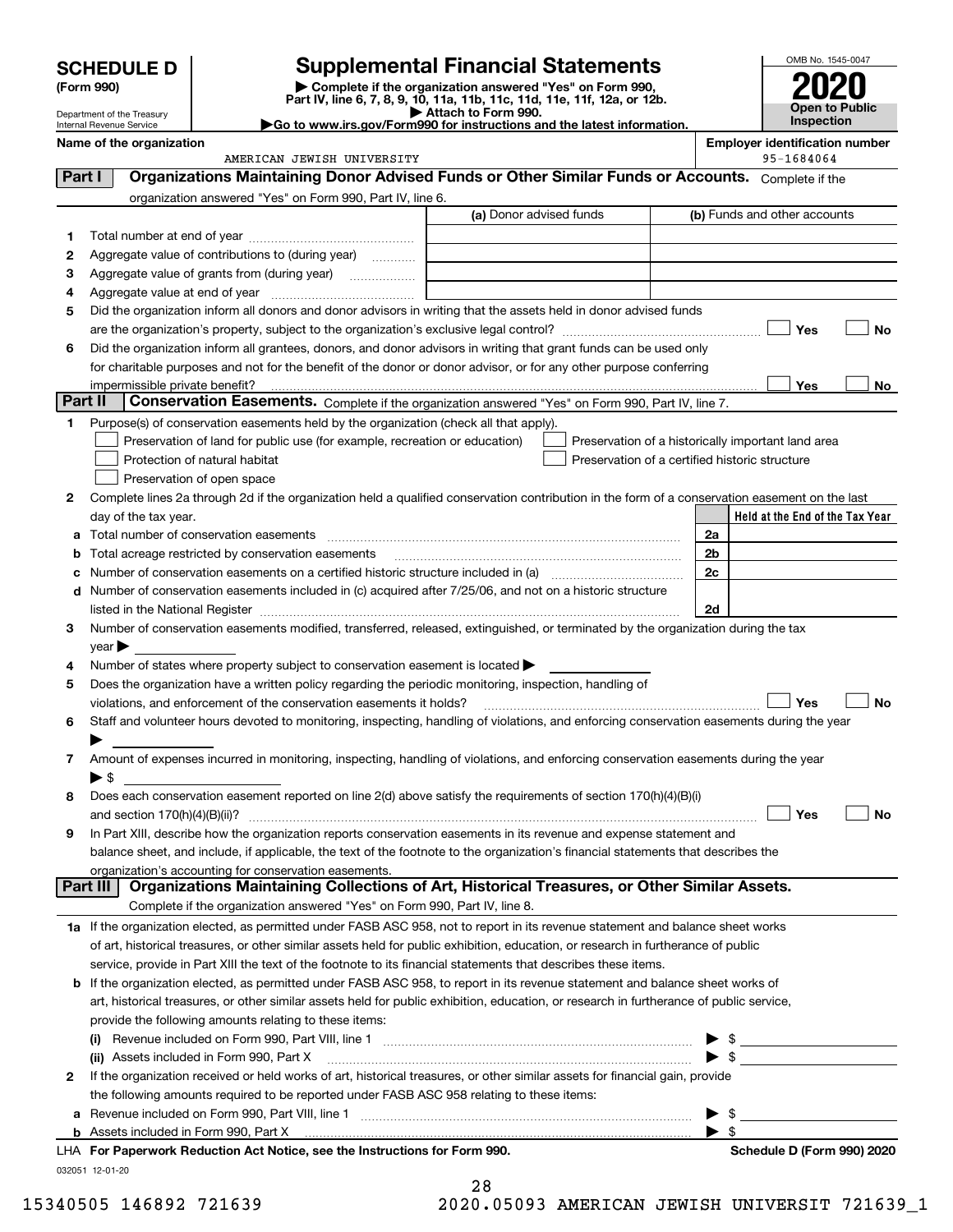|                 | Schedule D (Form 990) 2020                                                                                                                                                                                                     | AMERICAN JEWISH UNIVERSITY        |                                                 |                                                                                                                                                                                                                                      |          |                 | 95-1684064                                                  |                |              | $Page$ 2      |
|-----------------|--------------------------------------------------------------------------------------------------------------------------------------------------------------------------------------------------------------------------------|-----------------------------------|-------------------------------------------------|--------------------------------------------------------------------------------------------------------------------------------------------------------------------------------------------------------------------------------------|----------|-----------------|-------------------------------------------------------------|----------------|--------------|---------------|
| <b>Part III</b> | Organizations Maintaining Collections of Art, Historical Treasures, or Other Similar Assets                                                                                                                                    |                                   |                                                 |                                                                                                                                                                                                                                      |          |                 |                                                             | (continued)    |              |               |
| 3               | Using the organization's acquisition, accession, and other records, check any of the following that make significant use of its                                                                                                |                                   |                                                 |                                                                                                                                                                                                                                      |          |                 |                                                             |                |              |               |
|                 | collection items (check all that apply):                                                                                                                                                                                       |                                   |                                                 |                                                                                                                                                                                                                                      |          |                 |                                                             |                |              |               |
| a               | $\boxed{\text{X}}$ Public exhibition                                                                                                                                                                                           | d                                 |                                                 | Loan or exchange program                                                                                                                                                                                                             |          |                 |                                                             |                |              |               |
| b               | Scholarly research                                                                                                                                                                                                             | e                                 |                                                 | Other <b>Communist Communist Communist Communist Communist Communist Communist Communist Communist Communist Communist Communist Communist Communist Communist Communist Communist Communist Communist Communist Communist Commu</b> |          |                 |                                                             |                |              |               |
| c               | Preservation for future generations                                                                                                                                                                                            |                                   |                                                 |                                                                                                                                                                                                                                      |          |                 |                                                             |                |              |               |
| 4               | Provide a description of the organization's collections and explain how they further the organization's exempt purpose in Part XIII.                                                                                           |                                   |                                                 |                                                                                                                                                                                                                                      |          |                 |                                                             |                |              |               |
| 5               | During the year, did the organization solicit or receive donations of art, historical treasures, or other similar assets                                                                                                       |                                   |                                                 |                                                                                                                                                                                                                                      |          |                 |                                                             |                |              |               |
|                 |                                                                                                                                                                                                                                |                                   |                                                 |                                                                                                                                                                                                                                      |          |                 |                                                             | Yes            | $\mathbf{X}$ | No            |
|                 | Part IV<br>Escrow and Custodial Arrangements. Complete if the organization answered "Yes" on Form 990, Part IV, line 9, or                                                                                                     |                                   |                                                 |                                                                                                                                                                                                                                      |          |                 |                                                             |                |              |               |
|                 | reported an amount on Form 990, Part X, line 21.                                                                                                                                                                               |                                   |                                                 |                                                                                                                                                                                                                                      |          |                 |                                                             |                |              |               |
|                 | 1a Is the organization an agent, trustee, custodian or other intermediary for contributions or other assets not included                                                                                                       |                                   |                                                 |                                                                                                                                                                                                                                      |          |                 |                                                             |                |              |               |
|                 | on Form 990, Part X? [11] matter and the contract of the contract of the contract of the contract of the contract of the contract of the contract of the contract of the contract of the contract of the contract of the contr |                                   |                                                 |                                                                                                                                                                                                                                      |          |                 |                                                             | Yes            |              | No            |
|                 | b If "Yes," explain the arrangement in Part XIII and complete the following table:                                                                                                                                             |                                   |                                                 |                                                                                                                                                                                                                                      |          |                 |                                                             |                |              |               |
|                 |                                                                                                                                                                                                                                |                                   |                                                 |                                                                                                                                                                                                                                      |          |                 |                                                             | Amount         |              |               |
|                 |                                                                                                                                                                                                                                |                                   |                                                 |                                                                                                                                                                                                                                      |          | 1c              |                                                             |                |              |               |
| c               | Beginning balance <b>contract to the contract of the contract of the contract of the contract of the contract of t</b>                                                                                                         |                                   |                                                 |                                                                                                                                                                                                                                      |          | 1d              |                                                             |                |              |               |
|                 | Additions during the year manufactured and an annual contract of the year manufactured and a set of the year manufactured and a set of the year manufactured and a set of the year manufactured and set of the set of the set  |                                   |                                                 |                                                                                                                                                                                                                                      |          |                 |                                                             |                |              |               |
| е               | Distributions during the year manufactured and continuum control of the year manufactured and the year manufactured and the year manufactured and the year manufactured and the year manufactured and the year manufactured an |                                   |                                                 |                                                                                                                                                                                                                                      |          | 1e              |                                                             |                |              |               |
| f               |                                                                                                                                                                                                                                |                                   |                                                 |                                                                                                                                                                                                                                      |          | 1f              |                                                             | Yes            |              |               |
|                 | 2a Did the organization include an amount on Form 990, Part X, line 21, for escrow or custodial account liability?                                                                                                             |                                   |                                                 |                                                                                                                                                                                                                                      |          |                 |                                                             |                |              | No            |
| <b>Part V</b>   | b If "Yes," explain the arrangement in Part XIII. Check here if the explanation has been provided on Part XIII<br>Endowment Funds. Complete if the organization answered "Yes" on Form 990, Part IV, line 10.                  |                                   |                                                 |                                                                                                                                                                                                                                      |          |                 |                                                             |                |              |               |
|                 |                                                                                                                                                                                                                                |                                   |                                                 |                                                                                                                                                                                                                                      |          |                 |                                                             |                |              |               |
|                 |                                                                                                                                                                                                                                | (a) Current year<br>22, 351, 878. | (b) Prior year<br>22,521,050.                   | (c) Two years back<br>22, 105, 188.                                                                                                                                                                                                  |          |                 | (d) Three years back   (e) Four years back<br>22, 193, 737. |                |              | 21,021,049.   |
| 1a              | Beginning of year balance                                                                                                                                                                                                      | 7,650.                            | 2,784.                                          |                                                                                                                                                                                                                                      | 316,774. |                 | 46,488.                                                     |                |              | 10,373.       |
| b               |                                                                                                                                                                                                                                |                                   | 388,952.                                        |                                                                                                                                                                                                                                      | 722,920. |                 |                                                             |                |              |               |
|                 | Net investment earnings, gains, and losses                                                                                                                                                                                     | 4,623,971.                        |                                                 |                                                                                                                                                                                                                                      |          |                 | 513,819.                                                    |                |              | 1,824,970.    |
| d               |                                                                                                                                                                                                                                |                                   |                                                 |                                                                                                                                                                                                                                      |          |                 |                                                             |                |              |               |
|                 | e Other expenditures for facilities                                                                                                                                                                                            |                                   |                                                 |                                                                                                                                                                                                                                      |          |                 |                                                             |                |              |               |
|                 | and programs                                                                                                                                                                                                                   | 676,959.                          | 560,908.                                        | 623,832.                                                                                                                                                                                                                             |          |                 | 648,856.                                                    |                |              | 662,655.      |
|                 | f Administrative expenses                                                                                                                                                                                                      |                                   |                                                 |                                                                                                                                                                                                                                      |          |                 |                                                             |                |              |               |
| g               | End of year balance                                                                                                                                                                                                            |                                   | $26, 306, 540.$ $22, 351, 878.$ $22, 521, 050.$ |                                                                                                                                                                                                                                      |          |                 | 22, 105, 188.                                               |                |              | 22, 193, 737. |
| 2               | Provide the estimated percentage of the current year end balance (line 1g, column (a)) held as:                                                                                                                                |                                   |                                                 |                                                                                                                                                                                                                                      |          |                 |                                                             |                |              |               |
| а               | Board designated or quasi-endowment                                                                                                                                                                                            | .0000                             | %                                               |                                                                                                                                                                                                                                      |          |                 |                                                             |                |              |               |
| b               | 32,0000<br>Permanent endowment >                                                                                                                                                                                               | %                                 |                                                 |                                                                                                                                                                                                                                      |          |                 |                                                             |                |              |               |
|                 | 68.0000 %<br>$\mathbf c$ Term endowment $\blacktriangleright$                                                                                                                                                                  |                                   |                                                 |                                                                                                                                                                                                                                      |          |                 |                                                             |                |              |               |
|                 | The percentages on lines 2a, 2b, and 2c should equal 100%.                                                                                                                                                                     |                                   |                                                 |                                                                                                                                                                                                                                      |          |                 |                                                             |                |              |               |
|                 | 3a Are there endowment funds not in the possession of the organization that are held and administered for the organization                                                                                                     |                                   |                                                 |                                                                                                                                                                                                                                      |          |                 |                                                             |                |              |               |
|                 | by:                                                                                                                                                                                                                            |                                   |                                                 |                                                                                                                                                                                                                                      |          |                 |                                                             |                | Yes          | No            |
|                 |                                                                                                                                                                                                                                |                                   |                                                 |                                                                                                                                                                                                                                      |          |                 |                                                             | 3a(i)          |              | х             |
|                 |                                                                                                                                                                                                                                |                                   |                                                 |                                                                                                                                                                                                                                      |          |                 |                                                             | 3a(ii)         |              | х             |
|                 |                                                                                                                                                                                                                                |                                   |                                                 |                                                                                                                                                                                                                                      |          |                 |                                                             | 3 <sub>b</sub> |              |               |
| 4               | Describe in Part XIII the intended uses of the organization's endowment funds.                                                                                                                                                 |                                   |                                                 |                                                                                                                                                                                                                                      |          |                 |                                                             |                |              |               |
|                 | Land, Buildings, and Equipment.<br><b>Part VI</b>                                                                                                                                                                              |                                   |                                                 |                                                                                                                                                                                                                                      |          |                 |                                                             |                |              |               |
|                 | Complete if the organization answered "Yes" on Form 990, Part IV, line 11a. See Form 990, Part X, line 10.                                                                                                                     |                                   |                                                 |                                                                                                                                                                                                                                      |          |                 |                                                             |                |              |               |
|                 | Description of property                                                                                                                                                                                                        | (a) Cost or other                 |                                                 | (b) Cost or other                                                                                                                                                                                                                    |          | (c) Accumulated |                                                             | (d) Book value |              |               |
|                 |                                                                                                                                                                                                                                | basis (investment)                |                                                 | basis (other)                                                                                                                                                                                                                        |          | depreciation    |                                                             |                |              |               |
|                 |                                                                                                                                                                                                                                |                                   |                                                 | 3,793,185.                                                                                                                                                                                                                           |          |                 |                                                             |                |              | 3,793,185.    |
|                 |                                                                                                                                                                                                                                |                                   |                                                 | 76,531,460.                                                                                                                                                                                                                          |          | 48,034,171.     |                                                             |                |              | 28, 497, 289. |
|                 |                                                                                                                                                                                                                                |                                   |                                                 | 1,375,919.                                                                                                                                                                                                                           |          | 1,147,869.      |                                                             |                |              | 228,050.      |
|                 |                                                                                                                                                                                                                                |                                   |                                                 | 6, 114, 979.                                                                                                                                                                                                                         |          | 5,668,692.      |                                                             |                |              | 446,287.      |
|                 |                                                                                                                                                                                                                                |                                   |                                                 | 274,128.                                                                                                                                                                                                                             |          |                 |                                                             |                |              | 274,128.      |
|                 |                                                                                                                                                                                                                                |                                   |                                                 |                                                                                                                                                                                                                                      |          |                 |                                                             |                |              | 33, 238, 939. |
|                 |                                                                                                                                                                                                                                |                                   |                                                 |                                                                                                                                                                                                                                      |          |                 | Schedule D (Form 990) 2020                                  |                |              |               |

**Schedule D (Form 990) 2020**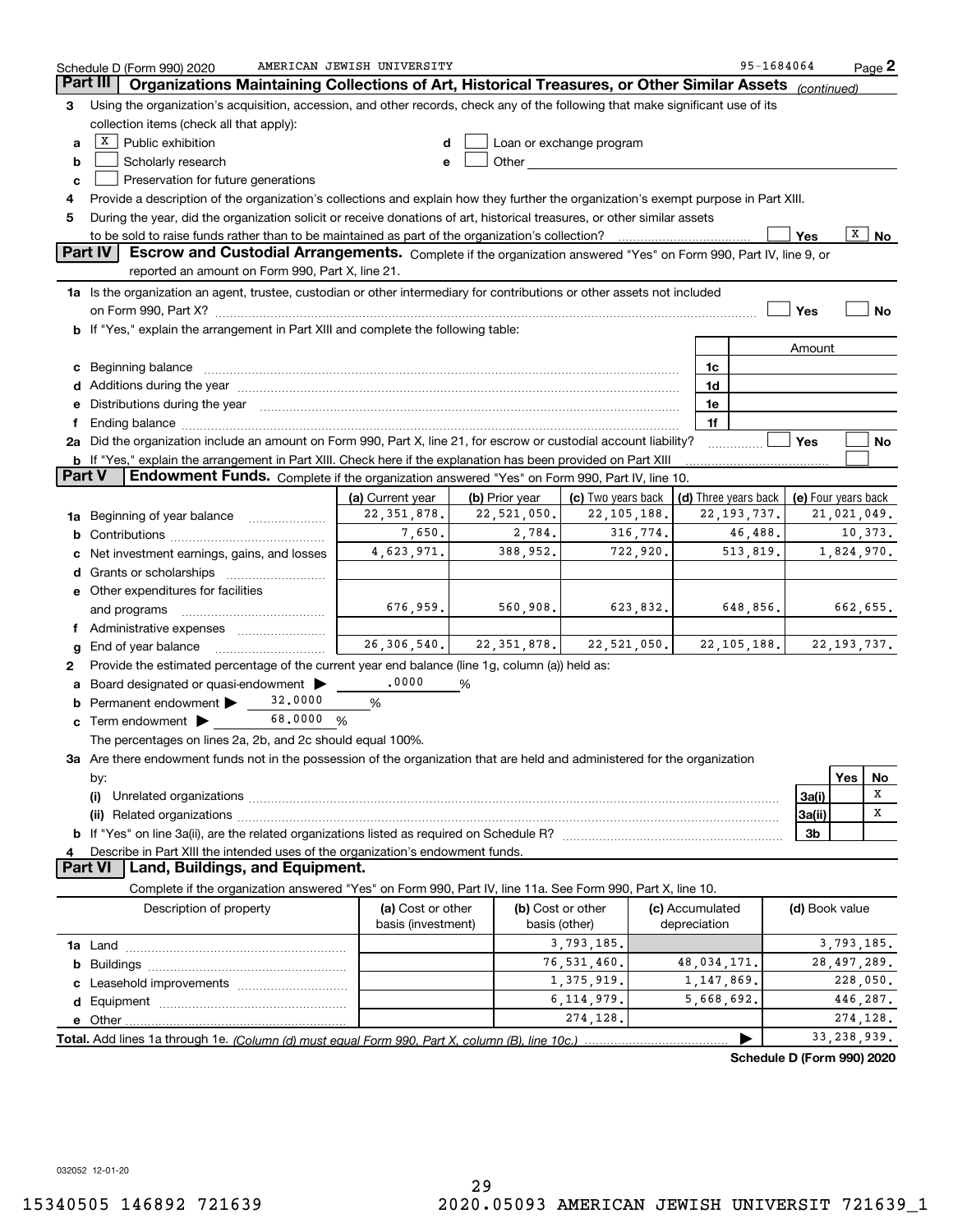95-1684064

| Part VIII  Investments - Other Securities |
|-------------------------------------------|
|-------------------------------------------|

Complete if the organization answered "Yes" on Form 990, Part IV, line 11b. See Form 990, Part X, line 12.

| (a) Description of security or category (including name of security)       | (b) Book value | (c) Method of valuation: Cost or end-of-year market value |
|----------------------------------------------------------------------------|----------------|-----------------------------------------------------------|
| (1) Financial derivatives                                                  |                |                                                           |
| (2) Closely held equity interests                                          |                |                                                           |
| (3) Other                                                                  |                |                                                           |
| ALTERNATIVE STRATEGIES<br>(A)                                              | 17,411,788.    | END-OF-YEAR MARKET VALUE                                  |
| MUTUAL WATER COMPANY<br>(B)                                                | 75,000.        | END-OF-YEAR MARKET VALUE                                  |
| INVESTMENT IN ZSRS<br>(C)                                                  | 11, 151, 439.  | END-OF-YEAR MARKET VALUE                                  |
| (D)                                                                        |                |                                                           |
| (E)                                                                        |                |                                                           |
| (F)                                                                        |                |                                                           |
| (G)                                                                        |                |                                                           |
| (H)                                                                        |                |                                                           |
| <b>Total.</b> (Col. (b) must equal Form 990, Part X, col. (B) line $12$ .) | 28,638,227.    |                                                           |

## **Part VIII Investments - Program Related.**

Complete if the organization answered "Yes" on Form 990, Part IV, line 11c. See Form 990, Part X, line 13.

| (a) Description of investment                                                                 | (b) Book value | (c) Method of valuation: Cost or end-of-year market value |
|-----------------------------------------------------------------------------------------------|----------------|-----------------------------------------------------------|
| (1)                                                                                           |                |                                                           |
| (2)                                                                                           |                |                                                           |
| $\frac{1}{2}$                                                                                 |                |                                                           |
| (4)                                                                                           |                |                                                           |
| $\left(5\right)$                                                                              |                |                                                           |
| (6)                                                                                           |                |                                                           |
| (7)                                                                                           |                |                                                           |
| (8)                                                                                           |                |                                                           |
| (9)                                                                                           |                |                                                           |
| <b>Total.</b> (Col. (b) must equal Form 990, Part X, col. (B) line 13.) $\blacktriangleright$ |                |                                                           |

## **Part IX Other Assets.**

Complete if the organization answered "Yes" on Form 990, Part IV, line 11d. See Form 990, Part X, line 15.

| (a) Description                                                                                                                       | (b) Book value |
|---------------------------------------------------------------------------------------------------------------------------------------|----------------|
|                                                                                                                                       |                |
| (2)                                                                                                                                   |                |
| (3)                                                                                                                                   |                |
| (4)                                                                                                                                   |                |
| (5)                                                                                                                                   |                |
| (6)                                                                                                                                   |                |
|                                                                                                                                       |                |
| (8)                                                                                                                                   |                |
| (9)                                                                                                                                   |                |
|                                                                                                                                       |                |
| Total. (Column (b) must equal Form 990, Part X, col. (B) line 15.) ………………………………………………………………………………………<br>  Part X   Other Liabilities. |                |

**1.(a)** Description of liability **Book value** Book value Book value Book value Book value Complete if the organization answered "Yes" on Form 990, Part IV, line 11e or 11f. See Form 990, Part X, line 25. (1)(2)(3)(4)(5) (6)(7)(8)(9)Federal income taxes  $\blacktriangleright$ LIABILITY UNDER GIFT ANNUITIES 26,356. 26,356.

**Total.**  *(Column (b) must equal Form 990, Part X, col. (B) line 25.)* 

**2.**Liability for uncertain tax positions. In Part XIII, provide the text of the footnote to the organization's financial statements that reports the organization's liability for uncertain tax positions under FASB ASC 740. Check here if the text of the footnote has been provided in Part XIII

**Schedule D (Form 990) 2020**

 $\mathcal{L}^{\text{max}}$ 

032053 12-01-20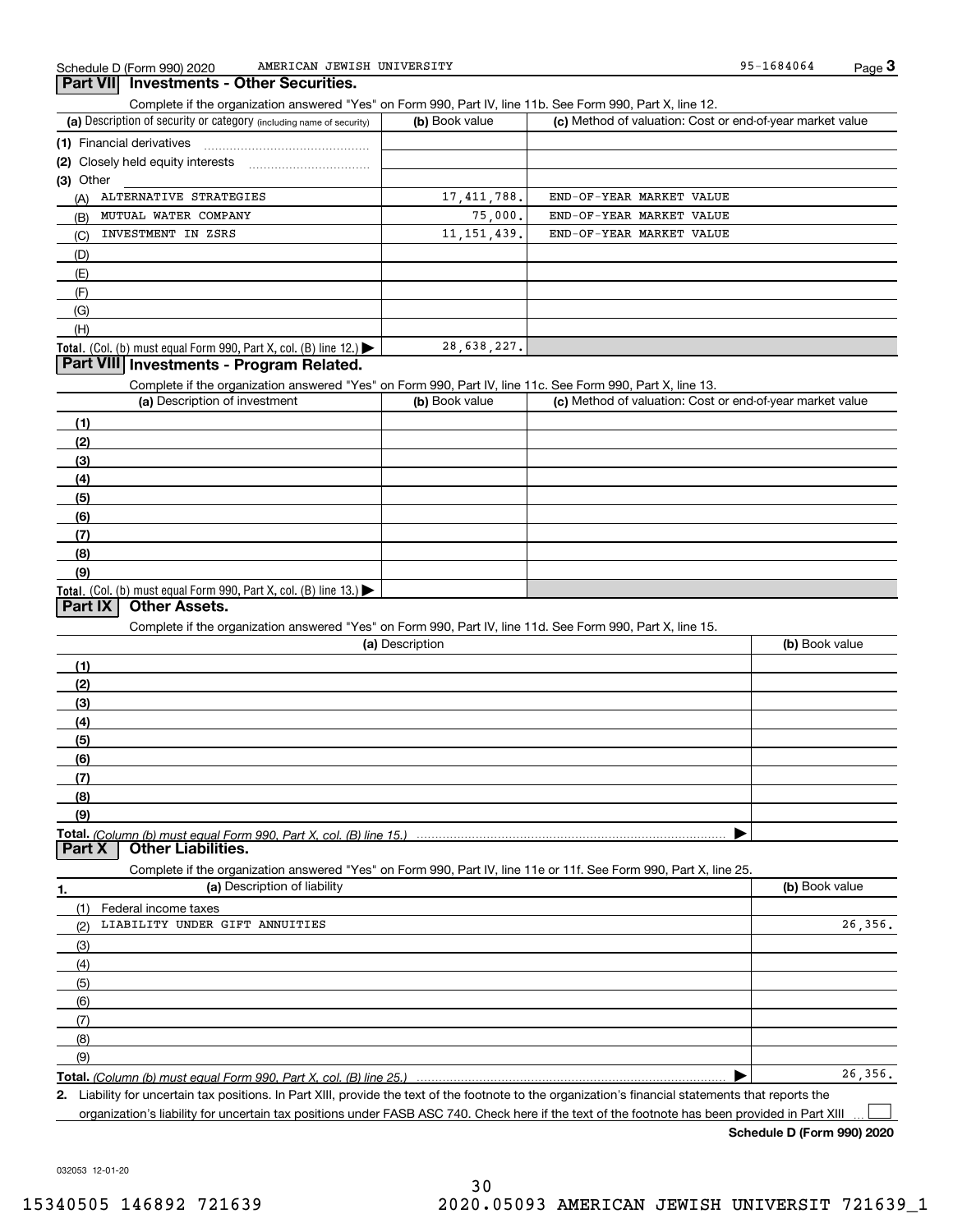|   | AMERICAN JEWISH UNIVERSITY<br>Schedule D (Form 990) 2020                                                                                                       |                | 95-1684064   | Page 4 |
|---|----------------------------------------------------------------------------------------------------------------------------------------------------------------|----------------|--------------|--------|
|   | Reconciliation of Revenue per Audited Financial Statements With Revenue per Return.<br>Part XI                                                                 |                |              |        |
|   | Complete if the organization answered "Yes" on Form 990, Part IV, line 12a.                                                                                    |                |              |        |
| 1 | Total revenue, gains, and other support per audited financial statements                                                                                       |                | 1.           |        |
| 2 | Amounts included on line 1 but not on Form 990, Part VIII, line 12:                                                                                            |                |              |        |
| а |                                                                                                                                                                | 2a             |              |        |
| b |                                                                                                                                                                | 2 <sub>b</sub> |              |        |
| c |                                                                                                                                                                | 2c             |              |        |
| d | Other (Describe in Part XIII.)                                                                                                                                 | 2d             |              |        |
| е | Add lines 2a through 2d                                                                                                                                        |                | <b>2e</b>    |        |
| з |                                                                                                                                                                |                | 3            |        |
| 4 | Amounts included on Form 990, Part VIII, line 12, but not on line 1:                                                                                           |                |              |        |
| а | Investment expenses not included on Form 990, Part VIII, line 7b                                                                                               | 4a             |              |        |
| b | Other (Describe in Part XIII.)                                                                                                                                 | 4b             |              |        |
| c | Add lines 4a and 4b                                                                                                                                            |                | 4c           |        |
| 5 |                                                                                                                                                                |                | 5            |        |
|   | Part XII   Reconciliation of Expenses per Audited Financial Statements With Expenses per Return.                                                               |                |              |        |
|   | Complete if the organization answered "Yes" on Form 990, Part IV, line 12a.                                                                                    |                |              |        |
| 1 | Total expenses and losses per audited financial statements                                                                                                     |                | $\mathbf{1}$ |        |
| 2 | Amounts included on line 1 but not on Form 990, Part IX, line 25:                                                                                              |                |              |        |
| а |                                                                                                                                                                | 2a             |              |        |
| b |                                                                                                                                                                | 2 <sub>b</sub> |              |        |
|   |                                                                                                                                                                | 2c             |              |        |
| с |                                                                                                                                                                | 2d             |              |        |
| d |                                                                                                                                                                |                |              |        |
| е | Add lines 2a through 2d                                                                                                                                        |                | 2e           |        |
| з |                                                                                                                                                                |                | 3            |        |
| 4 | Amounts included on Form 990, Part IX, line 25, but not on line 1:                                                                                             |                |              |        |
| a |                                                                                                                                                                | 4a             |              |        |
| b | Other (Describe in Part XIII.)                                                                                                                                 | 4b.            |              |        |
|   | c Add lines 4a and 4b                                                                                                                                          |                | 4c           |        |
| 5 | Part XIII Supplemental Information.                                                                                                                            |                | 5            |        |
|   |                                                                                                                                                                |                |              |        |
|   | Provide the descriptions required for Part II, lines 3, 5, and 9; Part III, lines 1a and 4; Part IV, lines 1b and 2b; Part V, line 4; Part X, line 2; Part XI, |                |              |        |
|   | lines 2d and 4b; and Part XII, lines 2d and 4b. Also complete this part to provide any additional information.                                                 |                |              |        |
|   |                                                                                                                                                                |                |              |        |
|   |                                                                                                                                                                |                |              |        |
|   | PART III, LINE 1A:                                                                                                                                             |                |              |        |
|   |                                                                                                                                                                |                |              |        |
|   | THE UNIVERSITY'S LIBRARY COLLECTION, FINE ART WORKS AND SCULPTURE                                                                                              |                |              |        |
|   |                                                                                                                                                                |                |              |        |
|   | COLLECTION, WHICH WERE ACQUIRED THROUGH CONTRIBUTIONS AND PURCHASES, ARE                                                                                       |                |              |        |
|   |                                                                                                                                                                |                |              |        |
|   | NOT RECOGNIZED AS ASSETS ON THE CONSOLIDATED STATEMENT OF FINANCIAL                                                                                            |                |              |        |
|   |                                                                                                                                                                |                |              |        |
|   | POSITION. PURCHASES OF COLLECTION ITEMS ARE RECORDED AS DECREASES IN                                                                                           |                |              |        |
|   |                                                                                                                                                                |                |              |        |
|   | UNRESTRICTED NET ASSETS IN THE YEAR IN WHICH THE ITEMS ARE ACQUIRED OR AS                                                                                      |                |              |        |
|   |                                                                                                                                                                |                |              |        |
|   | TEMPORARILY OR PERMANENTLY RESTRICTED NET ASSETS IF THE ASSETS USED TO                                                                                         |                |              |        |
|   |                                                                                                                                                                |                |              |        |
|   | PURCHASE THE ITEMS ARE RESTRICTED BY DONORS. CONTRIBUTED COLLECTION ITEMS                                                                                      |                |              |        |
|   |                                                                                                                                                                |                |              |        |
|   | ARE NOT REFLECTED ON THE CONSOLIDATED FINANCIAL STATEMENTS. PROCEEDS FROM                                                                                      |                |              |        |
|   |                                                                                                                                                                |                |              |        |

31

DEACCESSIONS OR INSURANCE RECOVERIES ARE REFLECTED AS INCREASES IN THE

APPROPRIATE NET ASSET CLASSES. EACH OF THE ITEMS IS CATALOGED, PRESERVED,

AND CARED FOR, AND ACTIVITIES VERIFYING THEIR EXISTENCE AND ASSESSING

032054 12-01-20

**Schedule D (Form 990) 2020**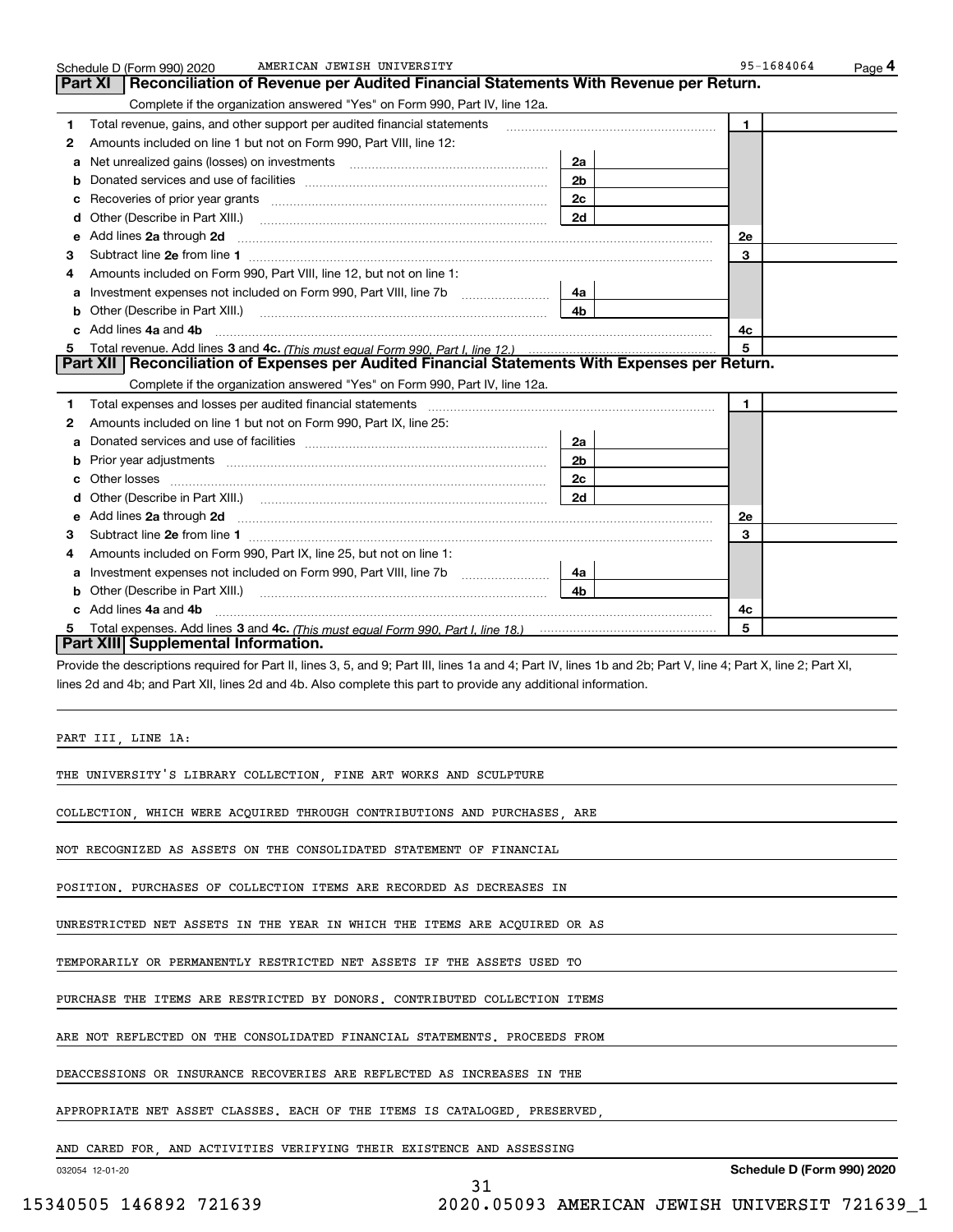## *(continued)* **Part XIII Supplemental Information**

THEIR CONDITION ARE PERFORMED CONTINUOUSLY. THE COLLECTIONS ARE SUBJECT TO

A POLICY THAT REQUIRES DEACCESSIONING PROCEEDS TO BE USED TO ACQUIRE OTHER

#### ITEMS FOR COLLECTIONS.

PART III, LINE 4:

AMERICAN JEWISH UNIVERSITY HOLDS SEVERAL ART PIECES AND SCULPTURES THAT

ARE PLACED ALL THROUGHOUT THE UNIVERSITY CAMPUS. THE DISPLAYS OF ART WORK

COHERE WITH OUR MISSION FOR SERVING THE COMMUNITY AND PROVIDE A VALUABLE

AND NECESSARY AESTHETIC COMPONENT TO THE EDUCATIONAL GOALS OF AMERICAN

JEWISH UNIVERSITY.

PART V, LINE 4:

THE UNIVERSITY'S ENDOWMENTS ARE ESTABLISHED DONOR-RESTRICTED GIFTS FOR A

VARIETY OF PURPOSES.

**Schedule D (Form 990) 2020**

032055 12-01-20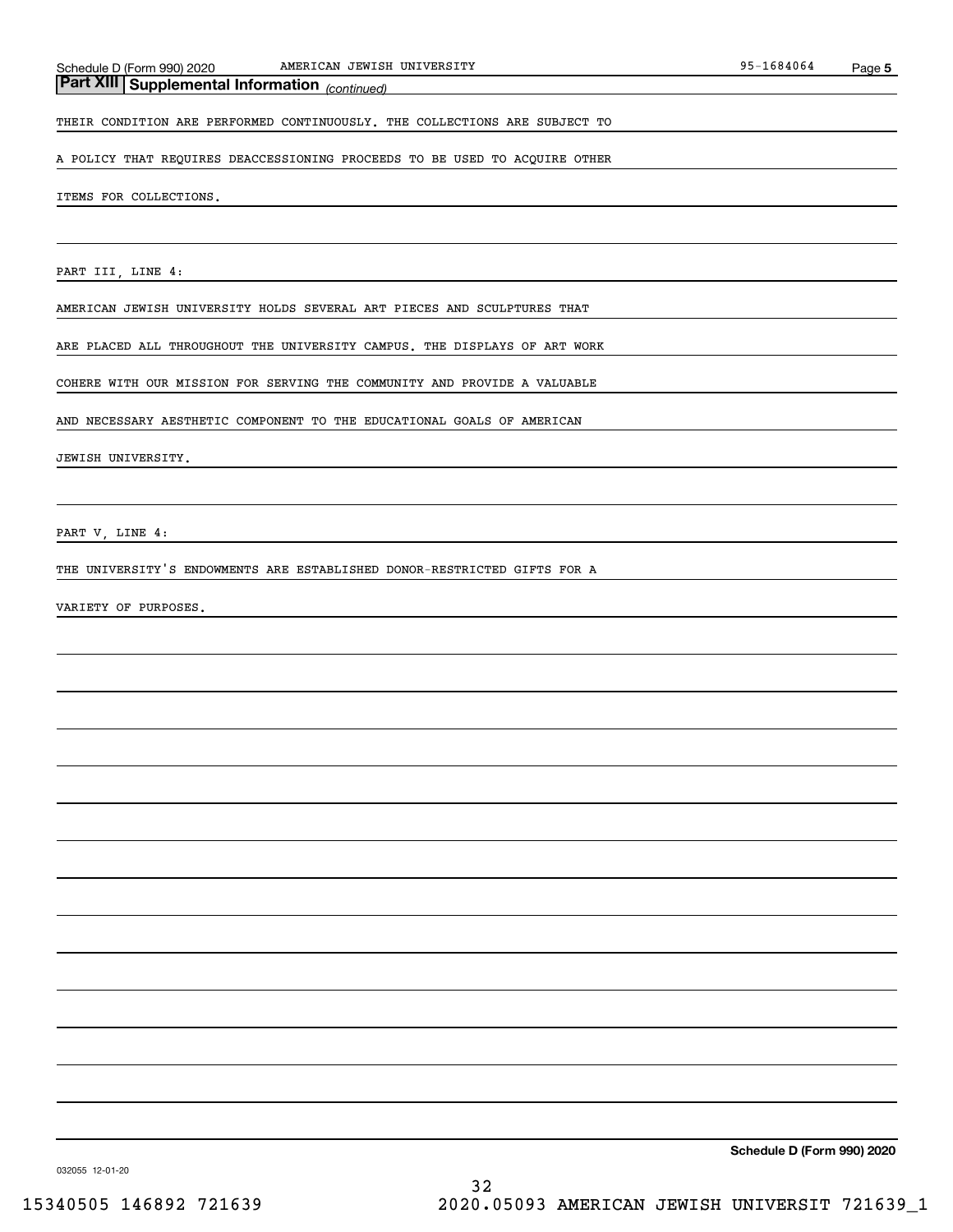|  |  |  |  | <b>SCHEDULE E</b> |  |
|--|--|--|--|-------------------|--|
|  |  |  |  |                   |  |

## **(Form 990 or 990-EZ) | Complete if the organization answered "Yes" on Form 990,**

## **Schools**

**| Go to www.irs.gov/Form990 for the latest information.**

**| Attach to Form 990 or Form 990-EZ.**

**Part IV, line 13, or Form 990-EZ, Part VI, line 48.**

OMB No. 1545-0047

| <b>Open to Public</b> |
|-----------------------|
| Inspection            |

Department of the Treasury Internal Revenue Service

**Part I**

#### Name of the organization

**Imber** 

AMERICAN JEWISH UNIVERSITY

| <b>Employer identification nu</b> |
|-----------------------------------|
| 95-1684064                        |

**YES NO 12312345ab** Records documenting that scholarships and other financial assistance are awarded on a racially nondiscriminatory basis? **c** Copies of all catalogues, brochures, announcements, and other written communications to the public dealing **d**Copies of all material used by the organization or on its behalf to solicit contributions? ~~~~~~~~~~~~~~~~~~~**ab**Admissions policies? ~~~~~~~~~~~~~~~~~~~~~~~~~~~~~~~~~~~~~~~~~~~~~~~~~~~**cd**Scholarships or other financial assistance? ~~~~~~~~~~~~~~~~~~~~~~~~~~~~~~~~~~~~~~~~ **ef** Use of facilities? ~~~~~~~~~~~~~~~~~~~~~~~~~~~~~~~~~~~~~~~~~~~~~~~~~~~~~**g**Athletic programs? ~~~~~~~~~~~~~~~~~~~~~~~~~~~~~~~~~~~~~~~~~~~~~~~~~~~~**h**Other extracurricular activities? ~~~~~~~~~~~~~~~~~~~~~~~~~~~~~~~~~~~~~~~~~~~~~~ **4a4b4c4d5a5b5c5d5e5f5g5h6a6b76a**Does the organization receive any financial aid or assistance from a governmental agency? ~~~~~~~~~~~~~~~~**7b**Has the organization's right to such aid ever been revoked or suspended? ~~~~~~~~~~~~~~~~~~~~~~~~~ Does the organization have a racially nondiscriminatory policy toward students by statement in its charter, bylaws, other governing instrument, or in a resolution of its governing body? ~~~~~~~~~~~~~~~~~~~~~~~~ Does the organization include a statement of its racially nondiscriminatory policy toward students in all its brochures, catalogues, and other written communications with the public dealing with student admissions, programs, and scholarships? Has the organization publicized its racially nondiscriminatory policy on its primary publicly accessible Internet homepage at all times during its taxable year in a manner reasonably expected to be noticed by visitors to the homepage, or through newspaper or broadcast media during the period of solicitation for students, or during the registration period if it has no solicitation program, in a way that makes the policy known to all parts of the general community it serves? If "Yes," please describe. If "No," please explain. If you need more space, use Part II ~~~~~~~~~ Does the organization maintain the following? Records indicating the racial composition of the student body, faculty, and administrative staff? ~~~~~~~~~~~~~~with student admissions, programs, and scholarships? If you answered "No" to any of the above, please explain. If you need more space, use Part II. Does the organization discriminate by race in any way with respect to: Students' rights or privileges? ~~~~~~~~~~~~~~~~~~~~~~~~~~~~~~~~~~~~~~~~~~~~~~~Employment of faculty or administrative staff? ~~~~~~~~~~~~~~~~~~~~~~~~~~~~~~~~~~~~~~~Educational policies? ~~~~~~~~~~~~~~~~~~~~~~~~~~~~~~~~~~~~~~~~~~~~~~~~~~~If you answered "Yes" to any of the above, please explain. If you need more space, use Part II. If you answered "Yes" on either line 6a or line 6b, explain on Part II. Does the organization certify that it has complied with the applicable requirements of sections 4.01 through 4.05 of Rev. Proc. 75-50, 1975-2 C.B. 587, covering racial nondiscrimination? If "No," explain on Part II SEE PART II XXXXXXXXXXXXXXXXXX

**For Paperwork Reduction Act Notice, see the Instructions for Form 990 or Form 990-EZ.** LHA

**Schedule E (Form 990 or 990-EZ) 2020**

032061 11-10-20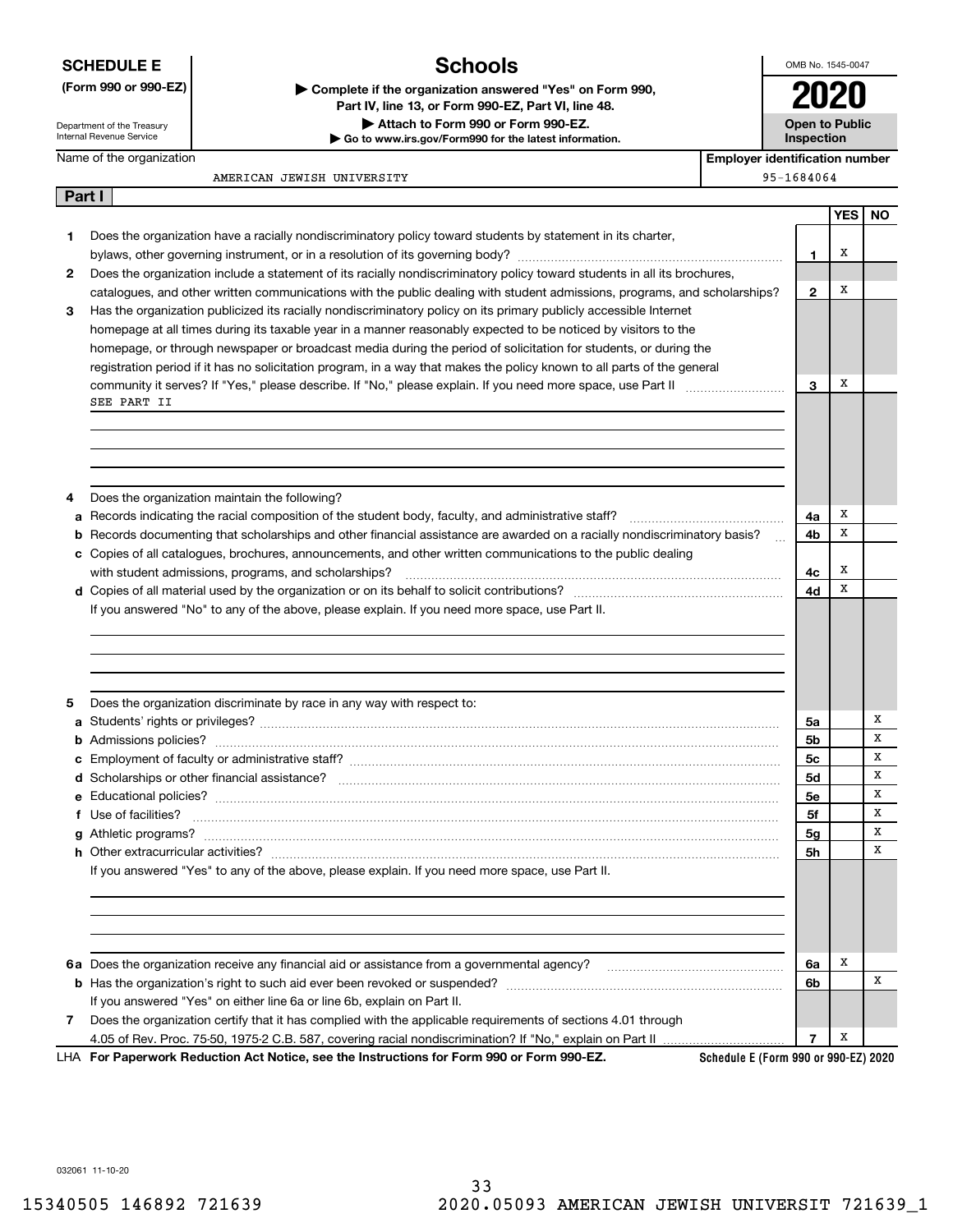| Schedule E (Form 990 or 990-EZ) 2020 AMERICAN JEWISH UNIVERSITY                                                  | 95-1684064 | Page 2 |
|------------------------------------------------------------------------------------------------------------------|------------|--------|
| Part II<br>Supplemental Information. Provide the explanations required by Part I, lines 3, 4d, 5h, 6b, and 7, as |            |        |
| applicable. Also provide any other additional information.                                                       |            |        |
|                                                                                                                  |            |        |
| LINE 3 - EXPLANATION OF NONDISCRIMINATION POLICY:                                                                |            |        |
| THE UNIVERSITY HAS A DOCUMENTED RACIAL NONDISCRIMINATION                                                         |            |        |
| POLICY IN ITS CATALOGUE AND FINANCIAL AID POLICIES AND                                                           |            |        |
| ADHERES TO THIS POLICY AT ALL TIMES. THE UNIVERSITY                                                              |            |        |
| ADVERTISES FROM TIME TO TIME USING NEWSPAPERS AND BROCHURES                                                      |            |        |
| AND ALWAYS PRINTS ITS RACIAL NONDISCRIMINATION POLICY ON                                                         |            |        |
| THESE ADVERTISEMENTS.                                                                                            |            |        |
|                                                                                                                  |            |        |
|                                                                                                                  |            |        |
| LINE 6 - EXPLANATION OF GOVERNMENT FINANCIAL AID:                                                                |            |        |
|                                                                                                                  |            |        |
| THE AMERICAN JEWISH UNIVERSITY RECEIVES STUDENT FINANCIAL AID AWARDS FROM                                        |            |        |
| THE U.S. DEPARTMENT OF EDUCATION AND THE CALIFORNIA STATE DEPARTMENT OF                                          |            |        |
|                                                                                                                  |            |        |
| EDUCATION.                                                                                                       |            |        |
|                                                                                                                  |            |        |
|                                                                                                                  |            |        |
|                                                                                                                  |            |        |
|                                                                                                                  |            |        |
|                                                                                                                  |            |        |
|                                                                                                                  |            |        |
|                                                                                                                  |            |        |
|                                                                                                                  |            |        |
|                                                                                                                  |            |        |
|                                                                                                                  |            |        |
|                                                                                                                  |            |        |

**Schedule E (Form 990 or 990-EZ) 2020**

032062 11-10-20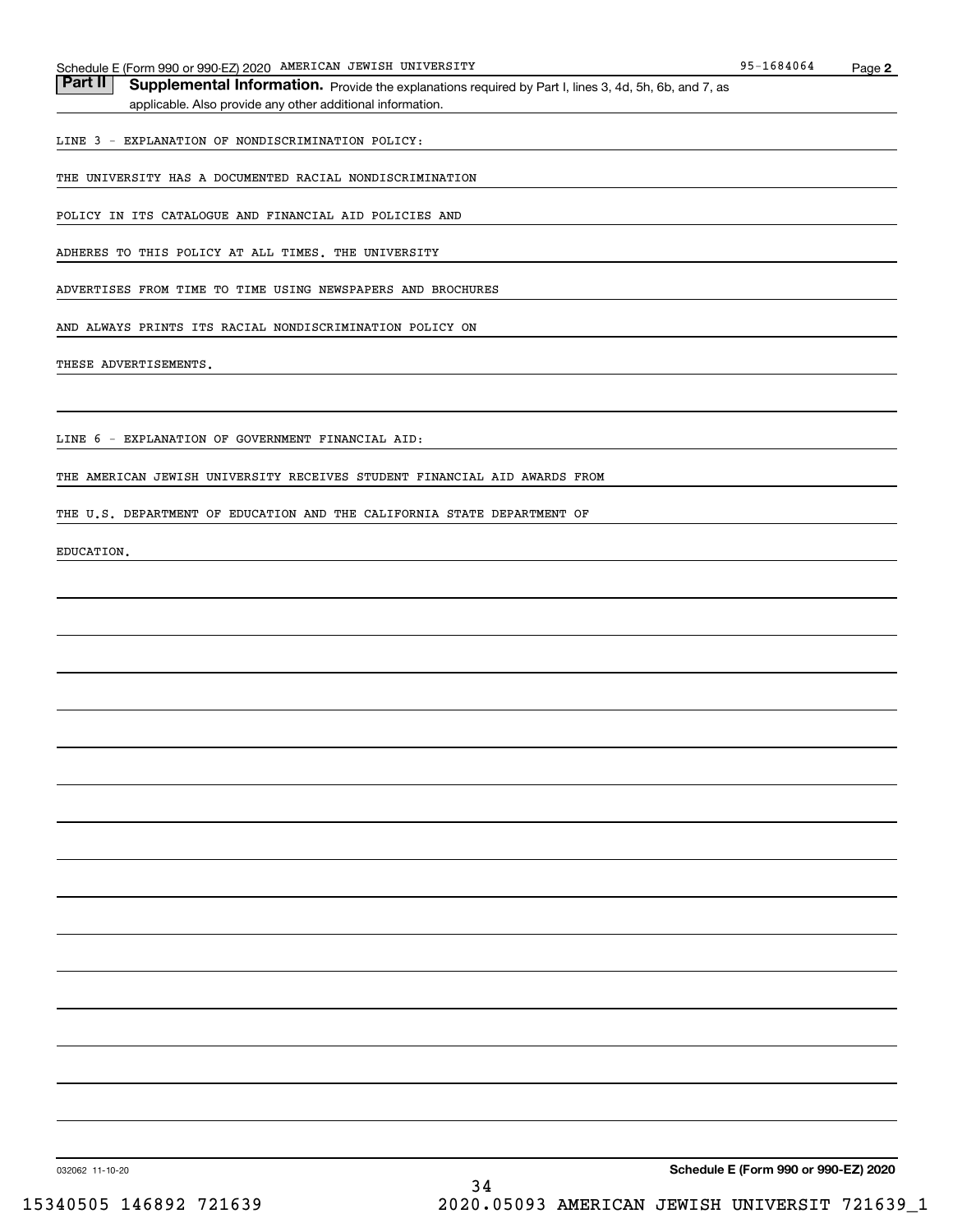| $\mathbf 0$<br>0<br>3 a Subtotal<br><b>b</b> Total from continuation                                | 7,131,000.                  |
|-----------------------------------------------------------------------------------------------------|-----------------------------|
| $\mathbf{0}$<br>0<br>sheets to Part I<br>c Totals (add lines 3a<br>0<br>$\mathbf 0$<br>and 3b)<br>. | $\mathbf 0$ .<br>7,131,000. |
| LHA For Paperwork Reduction Act Notice, see the Instructions for Form 990.                          | Schedule F (Form 990) 2020  |
| 032071 12-03-20<br>35                                                                               |                             |
| 15340505 146892 721639<br>2020.05093 AMERICAN JEWISH UNIVERSIT 721639_1                             |                             |

**For grantmakers.**  Describe in Part V the organization's procedures for monitoring the use of its grants and other assistance outside the United States.

**3** Activities per Region. (The following Part I, line 3 table can be duplicated if additional space is needed.)

employees, agents, and independent contractorsin the region

0

0

**1For grantmakers.**  Does the organization maintain records to substantiate the amount of its grants and other assistance,

the grantees' eligibility for the grants or assistance, and the selection criteria used to award the grants or assistance?

| Internal Revenue Service | $\blacktriangleright$ Go to www.irs.gov/Form990 |
|--------------------------|-------------------------------------------------|
| Name of the organization |                                                 |
|                          |                                                 |

Form 990, Part IV, line 14b.

(a) Region (b) Number of

officesin the region

0

0

## **| Complete if the organization answered "Yes" on Form 990, Part IV, line 14b, 15, or 16. Statement of Activities Outside the United States**

**| Attach to Form 990.**

for instructions and the latest information.

**Part I General Information on Activities Outside the United States.** Complete if the organization answered "Yes" on

**(a)** Region  $\begin{pmatrix} \mathbf{b} \end{pmatrix}$  Number of  $\begin{pmatrix} \mathbf{c} \end{pmatrix}$  Activities conducted in the region  $\begin{pmatrix} \mathbf{e} \end{pmatrix}$  If activity listed in (d)  $\begin{pmatrix} \mathbf{f} \end{pmatrix}$ 

INVESTMENTS

INVESTMENTS

(by type) (such as, fundraising, program services, investments, grants to recipients located in the region)

| <b>SCHEDULE F</b> |  |
|-------------------|--|
| (Form 990)        |  |

CENTRAL AMERICA AND

EUROPE (INCLUDING

ICELAND & GREENLAND)

THE CARIBBEAN

Department of the Treasury

**2**

## **InspectionEmployer identification number**

AMERICAN JEWISH UNIVERSITY 95-1684064

**X** Yes

 $(e)$  If activity listed in  $(d)$ is a program service, describe specific type of service(s) in the region **No**

Total expenditures for and investmentsin the region

6,968,000.

163,000.

**Open to Public** 

OMB No. 1545-0047

**2020**

| . |  |  |  |
|---|--|--|--|
|   |  |  |  |
|   |  |  |  |
|   |  |  |  |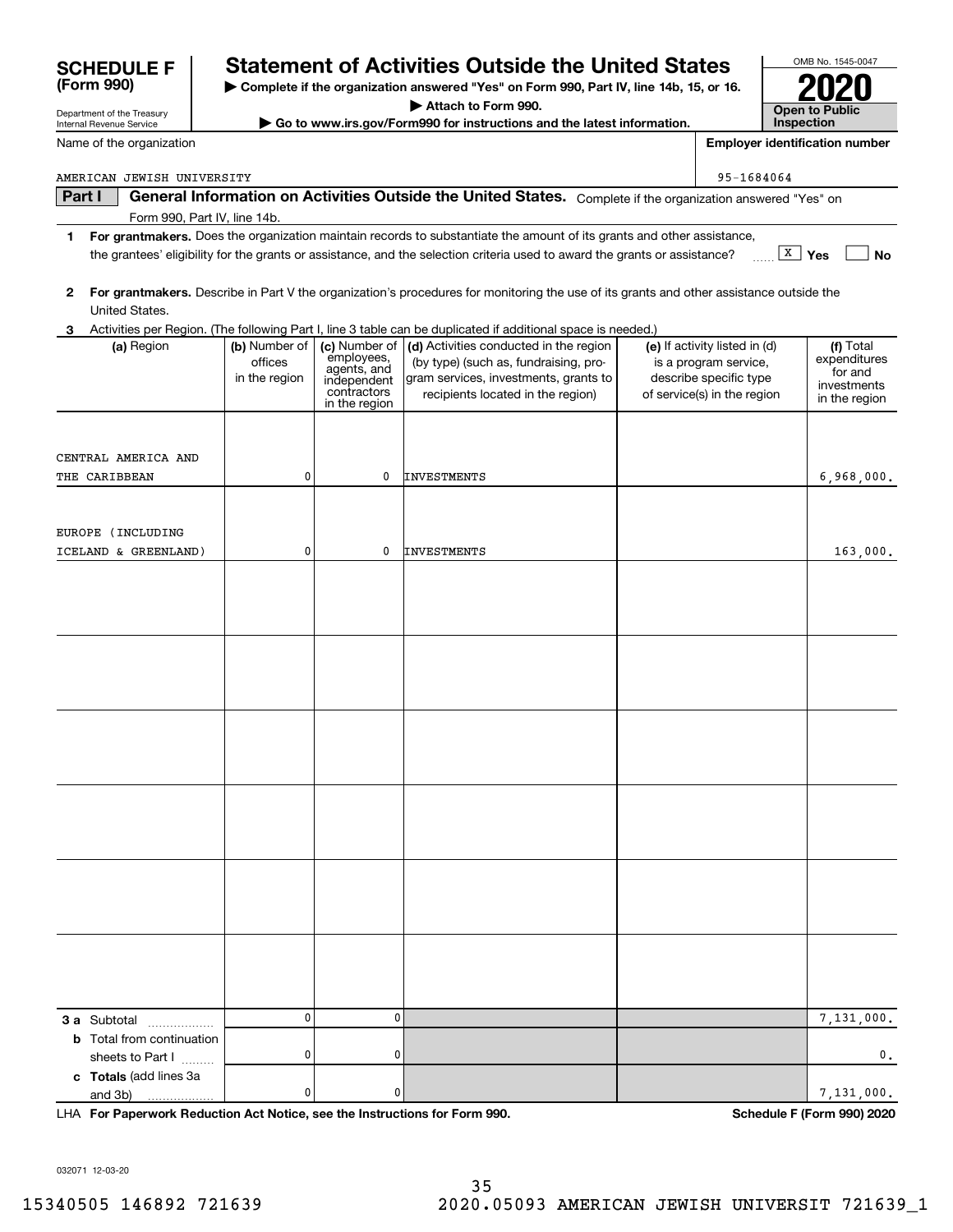### Part II | Grants and Other Assistance to Organizations or Entities Outside the United States. Complete if the organization answered "Yes" on Form 990, Part IV, line 15, for any recipient who received more than \$5,000. Part II can be duplicated if additional space is needed.

| 1<br>(a) Name of organization | (b) IRS code section<br>and EIN (if applicable) | (c) Region | (d) Purpose of<br>grant                                                                                                                 | (e) Amount<br>of cash grant | (f) Manner of<br>cash disbursement | (g) Amount of<br>noncash<br>assistance | (h) Description<br>of noncash<br>assistance | (i) Method of<br>valuation (book, FMV,<br>appraisal, other) |
|-------------------------------|-------------------------------------------------|------------|-----------------------------------------------------------------------------------------------------------------------------------------|-----------------------------|------------------------------------|----------------------------------------|---------------------------------------------|-------------------------------------------------------------|
|                               |                                                 |            |                                                                                                                                         |                             |                                    |                                        |                                             |                                                             |
|                               |                                                 |            |                                                                                                                                         |                             |                                    |                                        |                                             |                                                             |
|                               |                                                 |            |                                                                                                                                         |                             |                                    |                                        |                                             |                                                             |
|                               |                                                 |            |                                                                                                                                         |                             |                                    |                                        |                                             |                                                             |
|                               |                                                 |            |                                                                                                                                         |                             |                                    |                                        |                                             |                                                             |
|                               |                                                 |            |                                                                                                                                         |                             |                                    |                                        |                                             |                                                             |
|                               |                                                 |            |                                                                                                                                         |                             |                                    |                                        |                                             |                                                             |
|                               |                                                 |            |                                                                                                                                         |                             |                                    |                                        |                                             |                                                             |
|                               |                                                 |            |                                                                                                                                         |                             |                                    |                                        |                                             |                                                             |
|                               |                                                 |            |                                                                                                                                         |                             |                                    |                                        |                                             |                                                             |
|                               |                                                 |            |                                                                                                                                         |                             |                                    |                                        |                                             |                                                             |
|                               |                                                 |            |                                                                                                                                         |                             |                                    |                                        |                                             |                                                             |
|                               |                                                 |            |                                                                                                                                         |                             |                                    |                                        |                                             |                                                             |
|                               |                                                 |            |                                                                                                                                         |                             |                                    |                                        |                                             |                                                             |
|                               |                                                 |            |                                                                                                                                         |                             |                                    |                                        |                                             |                                                             |
|                               |                                                 |            |                                                                                                                                         |                             |                                    |                                        |                                             |                                                             |
| $\mathbf{2}$                  |                                                 |            | Enter total number of recipient organizations listed above that are recognized as charities by the foreign country, recognized as a tax |                             |                                    |                                        |                                             |                                                             |
|                               |                                                 |            |                                                                                                                                         |                             |                                    |                                        |                                             |                                                             |
| 3                             |                                                 |            |                                                                                                                                         |                             |                                    |                                        |                                             |                                                             |

**Schedule F (Form 990) 2020**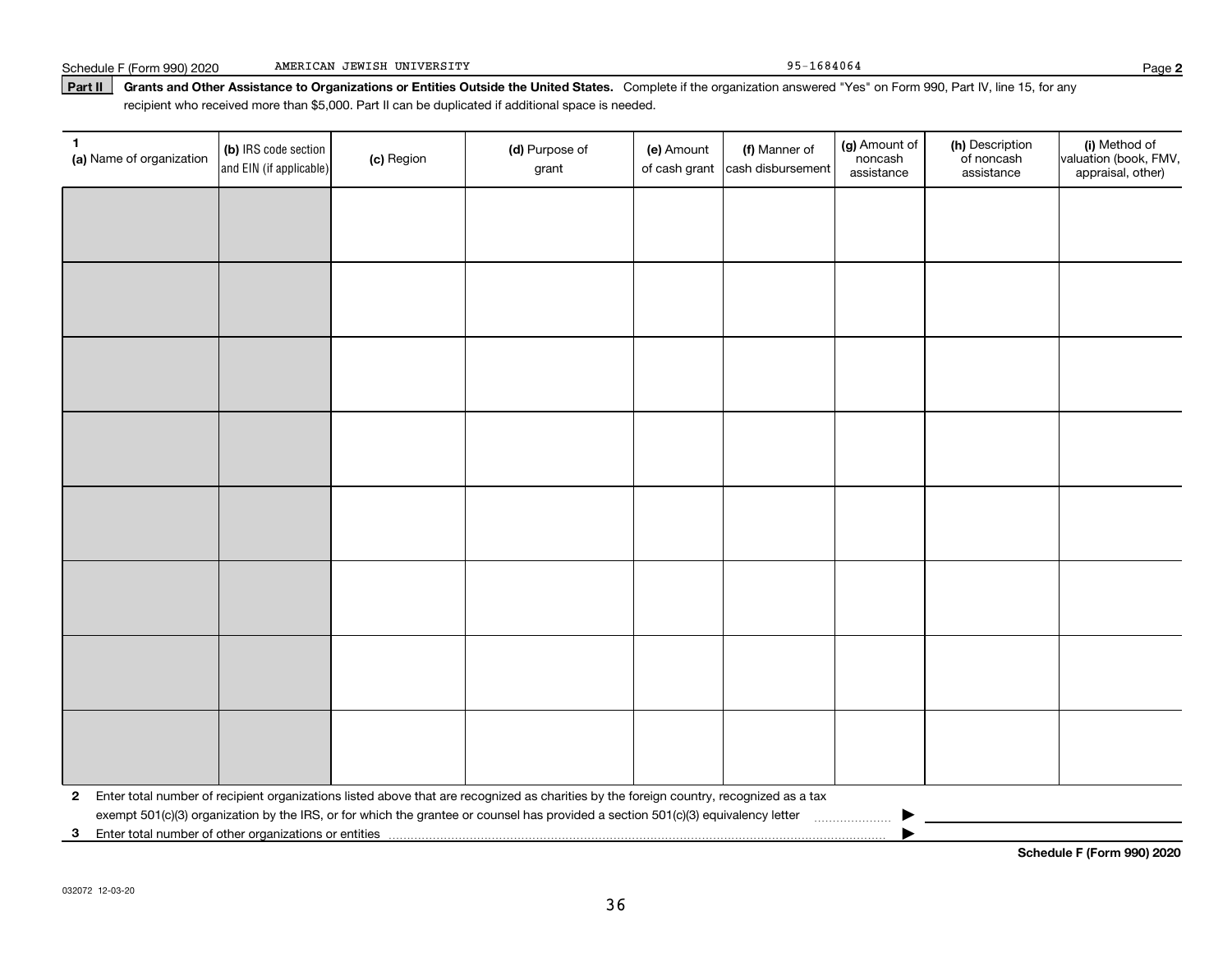#### Schedule F (Form 990) 2020 AMERICAN JEWISH UNIVERSITY 95-1684064 AMERICAN JEWISH UNIVERSITY

Part III Grants and Other Assistance to Individuals Outside the United States. Complete if the organization answered "Yes" on Form 990, Part IV, line 16.

| Part III can be duplicated if additional space is needed. |            |                             |                             |                                    |                                        |                                          |                                                                |
|-----------------------------------------------------------|------------|-----------------------------|-----------------------------|------------------------------------|----------------------------------------|------------------------------------------|----------------------------------------------------------------|
| (a) Type of grant or assistance                           | (b) Region | (c) Number of<br>recipients | (d) Amount of<br>cash grant | (e) Manner of<br>cash disbursement | (f) Amount of<br>noncash<br>assistance | (g) Description of<br>noncash assistance | (h) Method of<br>valuation<br>(book, FMV,<br>appraisal, other) |
|                                                           |            |                             |                             |                                    |                                        |                                          |                                                                |
|                                                           |            |                             |                             |                                    |                                        |                                          |                                                                |
|                                                           |            |                             |                             |                                    |                                        |                                          |                                                                |
|                                                           |            |                             |                             |                                    |                                        |                                          |                                                                |
|                                                           |            |                             |                             |                                    |                                        |                                          |                                                                |
|                                                           |            |                             |                             |                                    |                                        |                                          |                                                                |
|                                                           |            |                             |                             |                                    |                                        |                                          |                                                                |
|                                                           |            |                             |                             |                                    |                                        |                                          |                                                                |
|                                                           |            |                             |                             |                                    |                                        |                                          |                                                                |
|                                                           |            |                             |                             |                                    |                                        |                                          |                                                                |
|                                                           |            |                             |                             |                                    |                                        |                                          |                                                                |
|                                                           |            |                             |                             |                                    |                                        |                                          |                                                                |
|                                                           |            |                             |                             |                                    |                                        |                                          |                                                                |
|                                                           |            |                             |                             |                                    |                                        |                                          |                                                                |
|                                                           |            |                             |                             |                                    |                                        |                                          |                                                                |

**Schedule F (Form 990) 2020**

**3**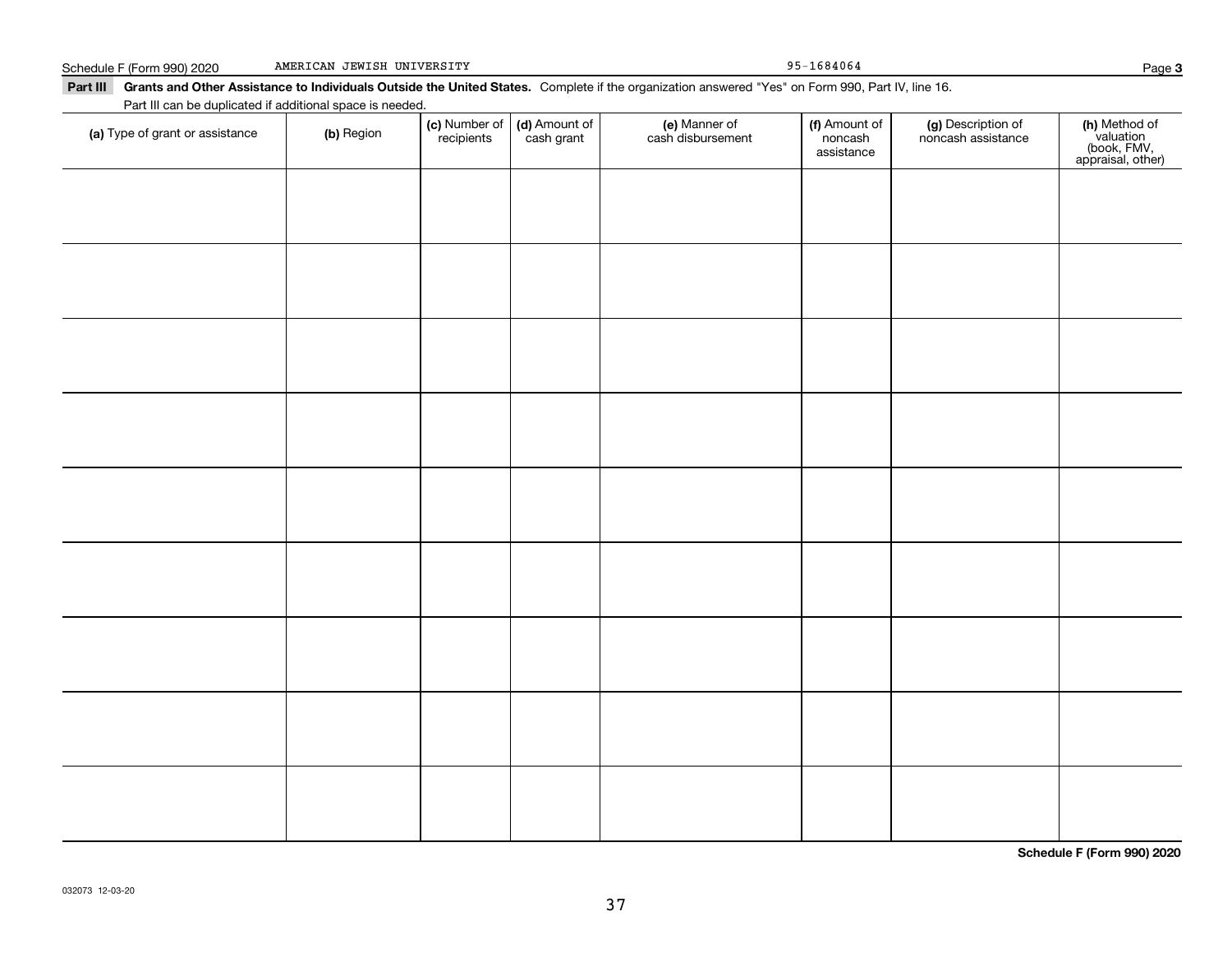| 1            | Was the organization a U.S. transferor of property to a foreign corporation during the tax year? If "Yes."<br>the organization may be required to file Form 926, Return by a U.S. Transferor of Property to a Foreign<br>Corporation (see Instructions for Form 926) <i>manual content content corporation</i> (see instructions for Form 926) | Yes      | x<br>Nο |
|--------------|------------------------------------------------------------------------------------------------------------------------------------------------------------------------------------------------------------------------------------------------------------------------------------------------------------------------------------------------|----------|---------|
| $\mathbf{2}$ | Did the organization have an interest in a foreign trust during the tax year? If "Yes." the organization may<br>be required to separately file Form 3520, Annual Return To Report Transactions With Foreign Trusts and<br>Receipt of Certain Foreign Gifts, and/or Form 3520-A, Annual Information Return of Foreign Trust With a              | Yes      | x<br>Nο |
| 3            | Did the organization have an ownership interest in a foreign corporation during the tax year? If "Yes."<br>the organization may be required to file Form 5471, Information Return of U.S. Persons With Respect to                                                                                                                              | X<br>Yes | N٥      |
| 4            | Was the organization a direct or indirect shareholder of a passive foreign investment company or a<br>qualified electing fund during the tax year? If "Yes," the organization may be required to file Form 8621.<br>Information Return by a Shareholder of a Passive Foreign Investment Company or Qualified Electing                          | Yes      | x<br>Nο |
| 5            | Did the organization have an ownership interest in a foreign partnership during the tax year? If "Yes."<br>the organization may be required to file Form 8865, Return of U.S. Persons With Respect to Certain                                                                                                                                  | X<br>Yes | Nο      |
| 6            | Did the organization have any operations in or related to any boycotting countries during the tax year? If<br>"Yes," the organization may be required to separately file Form 5713, International Boycott Report (see                                                                                                                          | Yes      |         |

**Schedule F (Form 990) 2020**

032074 12-03-20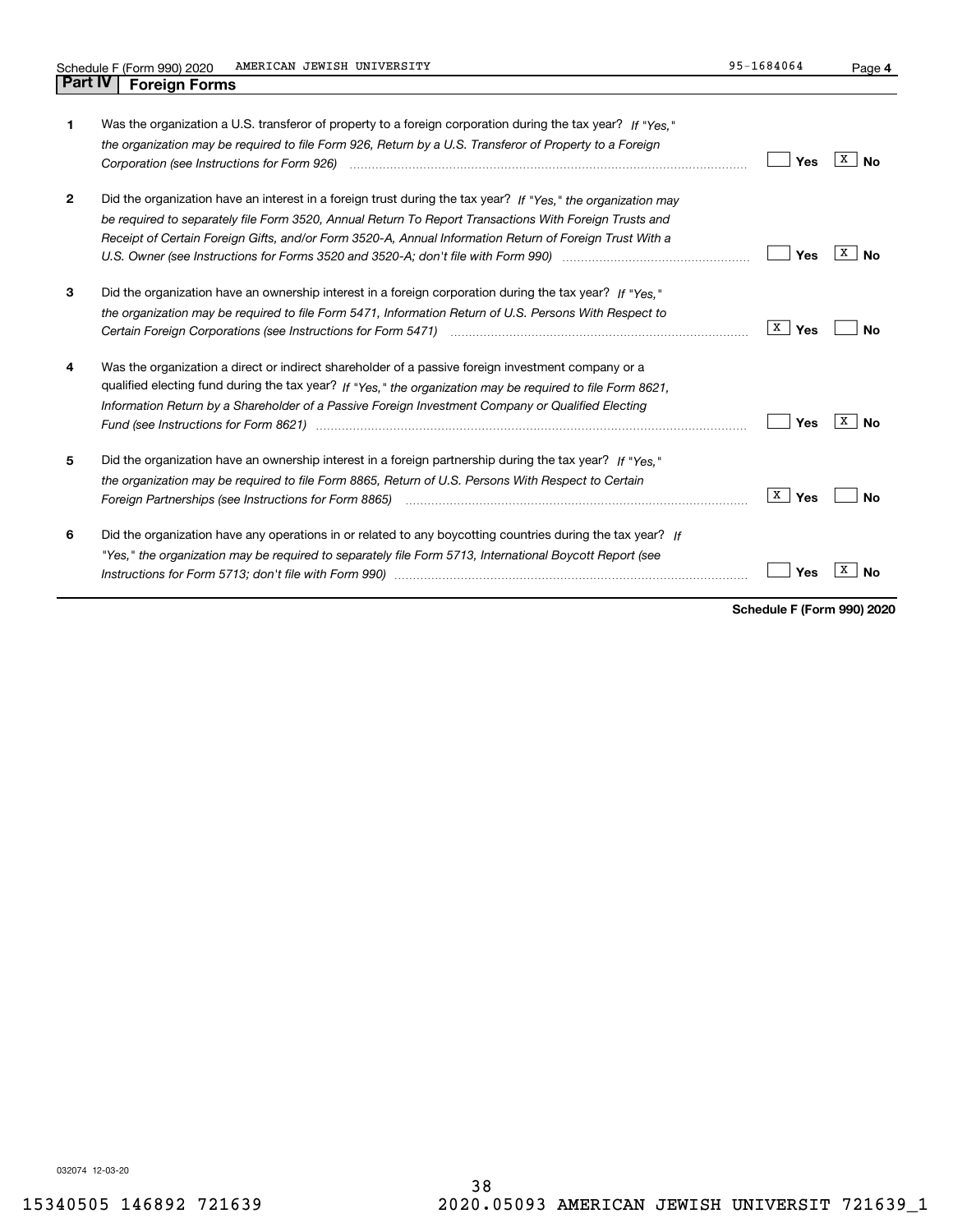| Part V<br><b>Supplemental Information</b>                                                                                             |
|---------------------------------------------------------------------------------------------------------------------------------------|
| Provide the information required by Part I, line 2 (monitoring of funds); Part I, line 3, column (f) (accounting method; amounts of   |
| investments vs. expenditures per region); Part II, line 1 (accounting method); Part III (accounting method); and Part III, column (c) |
| (estimated number of recipients), as applicable. Also complete this part to provide any additional information. See instructions.     |
| PART IV, LINE 3:                                                                                                                      |
|                                                                                                                                       |
| FORM 5471 FOREIGN FILING                                                                                                              |
|                                                                                                                                       |
| THE ORGANIZATION DOES NOT OWN A 10% OR GREATER INTEREST IN THE FOREIGN                                                                |
| CORPORATIONS AND THEREFORE DOES NOT HAVE A FORM 5471 FILING                                                                           |
|                                                                                                                                       |
| REQUIREMENT.                                                                                                                          |
|                                                                                                                                       |
|                                                                                                                                       |
| PART IV, LINE 5:                                                                                                                      |
|                                                                                                                                       |
| FORM 8865 FOREIGN FILING -                                                                                                            |
|                                                                                                                                       |
| THE ORGANIZATION DOES NOT OWN A 10% OR GREATER INTEREST IN THE FOREIGN                                                                |
| PARTNERSHIPS AND THEREFORE DOES NOT HAVE A FORM 8865 FILING                                                                           |
|                                                                                                                                       |
| REQUIREMENT.                                                                                                                          |
|                                                                                                                                       |
|                                                                                                                                       |
|                                                                                                                                       |
|                                                                                                                                       |
|                                                                                                                                       |
|                                                                                                                                       |
|                                                                                                                                       |
|                                                                                                                                       |
|                                                                                                                                       |
|                                                                                                                                       |
|                                                                                                                                       |
|                                                                                                                                       |
|                                                                                                                                       |
|                                                                                                                                       |
|                                                                                                                                       |
|                                                                                                                                       |
|                                                                                                                                       |
|                                                                                                                                       |
|                                                                                                                                       |
|                                                                                                                                       |
|                                                                                                                                       |
|                                                                                                                                       |
|                                                                                                                                       |
|                                                                                                                                       |
|                                                                                                                                       |
|                                                                                                                                       |
| Schedule F (Form 990) 2020<br>032075 12-03-20                                                                                         |
| 39                                                                                                                                    |

**5**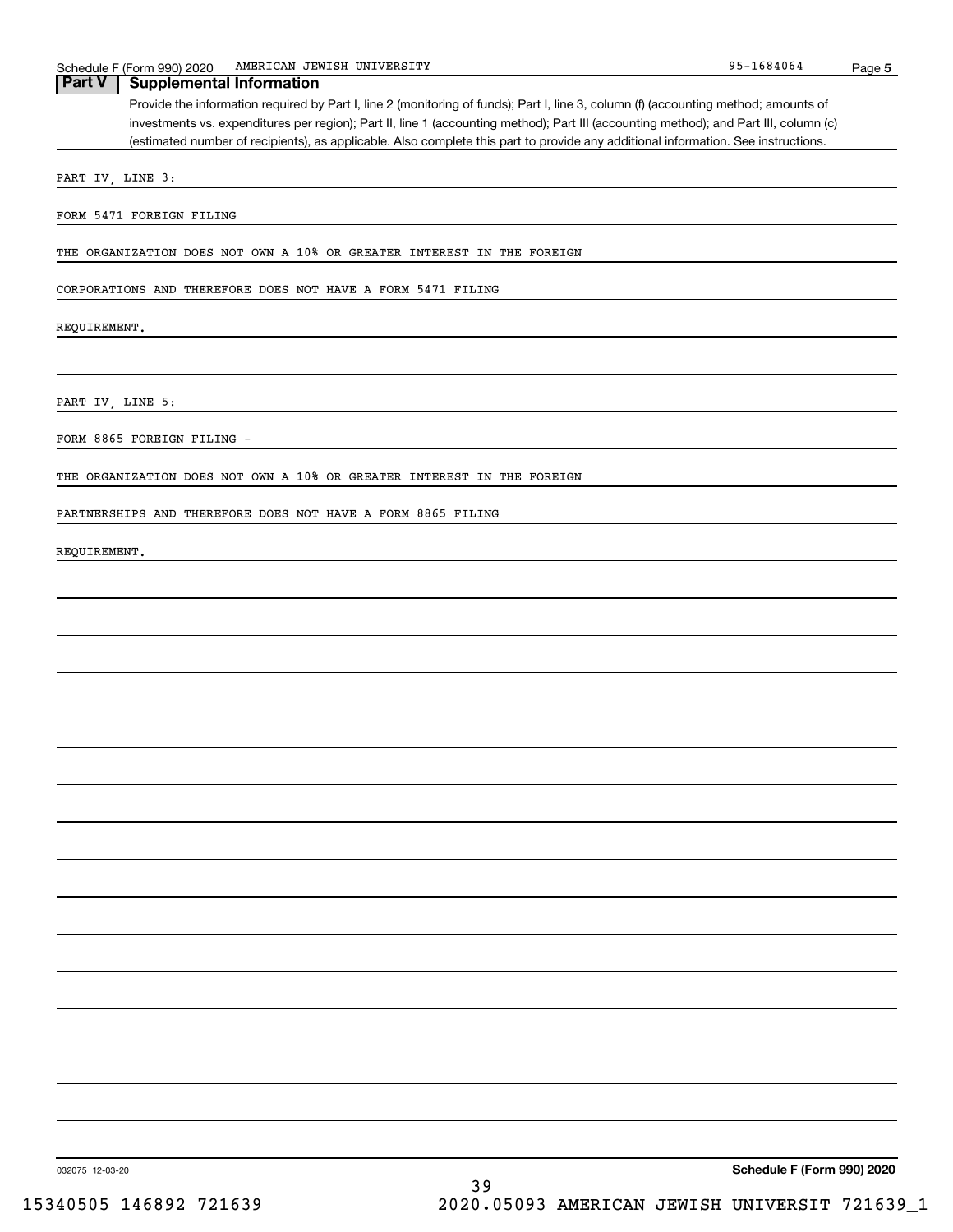| <b>SCHEDULE G</b>                                                                                                                             | <b>Supplemental Information Regarding Fundraising or Gaming Activities</b>                                                                                          |                                                                                                                                                                                                                                                                                                                                                                                                                                                                                                                                                    |                                                                            |    |                                                                            |  |                                                                            | OMB No. 1545-0047                                       |  |
|-----------------------------------------------------------------------------------------------------------------------------------------------|---------------------------------------------------------------------------------------------------------------------------------------------------------------------|----------------------------------------------------------------------------------------------------------------------------------------------------------------------------------------------------------------------------------------------------------------------------------------------------------------------------------------------------------------------------------------------------------------------------------------------------------------------------------------------------------------------------------------------------|----------------------------------------------------------------------------|----|----------------------------------------------------------------------------|--|----------------------------------------------------------------------------|---------------------------------------------------------|--|
| (Form 990 or 990-EZ)                                                                                                                          | Complete if the organization answered "Yes" on Form 990, Part IV, line 17, 18, or 19, or if the<br>organization entered more than \$15,000 on Form 990-EZ, line 6a. |                                                                                                                                                                                                                                                                                                                                                                                                                                                                                                                                                    |                                                                            |    |                                                                            |  |                                                                            | 2020                                                    |  |
| Department of the Treasury                                                                                                                    |                                                                                                                                                                     | Attach to Form 990 or Form 990-EZ.                                                                                                                                                                                                                                                                                                                                                                                                                                                                                                                 |                                                                            |    |                                                                            |  |                                                                            | <b>Open to Public</b>                                   |  |
| Internal Revenue Service                                                                                                                      | Go to www.irs.gov/Form990 for instructions and the latest information.                                                                                              |                                                                                                                                                                                                                                                                                                                                                                                                                                                                                                                                                    | Inspection                                                                 |    |                                                                            |  |                                                                            |                                                         |  |
| Name of the organization<br><b>Employer identification number</b><br>95-1684064<br>AMERICAN JEWISH UNIVERSITY                                 |                                                                                                                                                                     |                                                                                                                                                                                                                                                                                                                                                                                                                                                                                                                                                    |                                                                            |    |                                                                            |  |                                                                            |                                                         |  |
| Part I                                                                                                                                        | required to complete this part.                                                                                                                                     | Fundraising Activities. Complete if the organization answered "Yes" on Form 990, Part IV, line 17. Form 990-EZ filers are not                                                                                                                                                                                                                                                                                                                                                                                                                      |                                                                            |    |                                                                            |  |                                                                            |                                                         |  |
| Mail solicitations<br>a<br>b<br>Phone solicitations<br>с<br>In-person solicitations<br>d<br>compensated at least \$5,000 by the organization. | Internet and email solicitations                                                                                                                                    | 1 Indicate whether the organization raised funds through any of the following activities. Check all that apply.<br>е<br>f<br>Special fundraising events<br>g<br>2 a Did the organization have a written or oral agreement with any individual (including officers, directors, trustees, or<br>key employees listed in Form 990, Part VII) or entity in connection with professional fundraising services?<br>b If "Yes," list the 10 highest paid individuals or entities (fundraisers) pursuant to agreements under which the fundraiser is to be |                                                                            |    | Solicitation of non-government grants<br>Solicitation of government grants |  | Yes                                                                        | No                                                      |  |
| (i) Name and address of individual<br>or entity (fundraiser)                                                                                  |                                                                                                                                                                     | (ii) Activity                                                                                                                                                                                                                                                                                                                                                                                                                                                                                                                                      | (iii) Did<br>fundraiser<br>have custody<br>or control of<br>contributions? |    | (iv) Gross receipts<br>from activity                                       |  | (v) Amount paid<br>to (or retained by)<br>fundraiser<br>listed in col. (i) | (vi) Amount paid<br>to (or retained by)<br>organization |  |
|                                                                                                                                               |                                                                                                                                                                     |                                                                                                                                                                                                                                                                                                                                                                                                                                                                                                                                                    | Yes                                                                        | No |                                                                            |  |                                                                            |                                                         |  |
|                                                                                                                                               |                                                                                                                                                                     |                                                                                                                                                                                                                                                                                                                                                                                                                                                                                                                                                    |                                                                            |    |                                                                            |  |                                                                            |                                                         |  |
|                                                                                                                                               |                                                                                                                                                                     |                                                                                                                                                                                                                                                                                                                                                                                                                                                                                                                                                    |                                                                            |    |                                                                            |  |                                                                            |                                                         |  |
|                                                                                                                                               |                                                                                                                                                                     |                                                                                                                                                                                                                                                                                                                                                                                                                                                                                                                                                    |                                                                            |    |                                                                            |  |                                                                            |                                                         |  |
|                                                                                                                                               |                                                                                                                                                                     |                                                                                                                                                                                                                                                                                                                                                                                                                                                                                                                                                    |                                                                            |    |                                                                            |  |                                                                            |                                                         |  |
|                                                                                                                                               |                                                                                                                                                                     |                                                                                                                                                                                                                                                                                                                                                                                                                                                                                                                                                    |                                                                            |    |                                                                            |  |                                                                            |                                                         |  |
|                                                                                                                                               |                                                                                                                                                                     |                                                                                                                                                                                                                                                                                                                                                                                                                                                                                                                                                    |                                                                            |    |                                                                            |  |                                                                            |                                                         |  |
|                                                                                                                                               |                                                                                                                                                                     |                                                                                                                                                                                                                                                                                                                                                                                                                                                                                                                                                    |                                                                            |    |                                                                            |  |                                                                            |                                                         |  |
|                                                                                                                                               |                                                                                                                                                                     |                                                                                                                                                                                                                                                                                                                                                                                                                                                                                                                                                    |                                                                            |    |                                                                            |  |                                                                            |                                                         |  |
|                                                                                                                                               |                                                                                                                                                                     |                                                                                                                                                                                                                                                                                                                                                                                                                                                                                                                                                    |                                                                            |    |                                                                            |  |                                                                            |                                                         |  |
|                                                                                                                                               |                                                                                                                                                                     |                                                                                                                                                                                                                                                                                                                                                                                                                                                                                                                                                    |                                                                            |    |                                                                            |  |                                                                            |                                                         |  |
| Total                                                                                                                                         |                                                                                                                                                                     |                                                                                                                                                                                                                                                                                                                                                                                                                                                                                                                                                    |                                                                            |    |                                                                            |  |                                                                            |                                                         |  |
| or licensing.                                                                                                                                 |                                                                                                                                                                     | 3 List all states in which the organization is registered or licensed to solicit contributions or has been notified it is exempt from registration                                                                                                                                                                                                                                                                                                                                                                                                 |                                                                            |    |                                                                            |  |                                                                            |                                                         |  |
|                                                                                                                                               |                                                                                                                                                                     |                                                                                                                                                                                                                                                                                                                                                                                                                                                                                                                                                    |                                                                            |    |                                                                            |  |                                                                            |                                                         |  |
|                                                                                                                                               |                                                                                                                                                                     |                                                                                                                                                                                                                                                                                                                                                                                                                                                                                                                                                    |                                                                            |    |                                                                            |  |                                                                            |                                                         |  |
|                                                                                                                                               |                                                                                                                                                                     |                                                                                                                                                                                                                                                                                                                                                                                                                                                                                                                                                    |                                                                            |    |                                                                            |  |                                                                            |                                                         |  |
|                                                                                                                                               |                                                                                                                                                                     |                                                                                                                                                                                                                                                                                                                                                                                                                                                                                                                                                    |                                                                            |    |                                                                            |  |                                                                            |                                                         |  |
|                                                                                                                                               |                                                                                                                                                                     |                                                                                                                                                                                                                                                                                                                                                                                                                                                                                                                                                    |                                                                            |    |                                                                            |  |                                                                            |                                                         |  |
|                                                                                                                                               |                                                                                                                                                                     | LHA For Paperwork Reduction Act Notice, see the Instructions for Form 990 or 990-EZ.                                                                                                                                                                                                                                                                                                                                                                                                                                                               |                                                                            |    |                                                                            |  |                                                                            | Schedule G (Form 990 or 990-EZ) 2020                    |  |

032081 11-25-20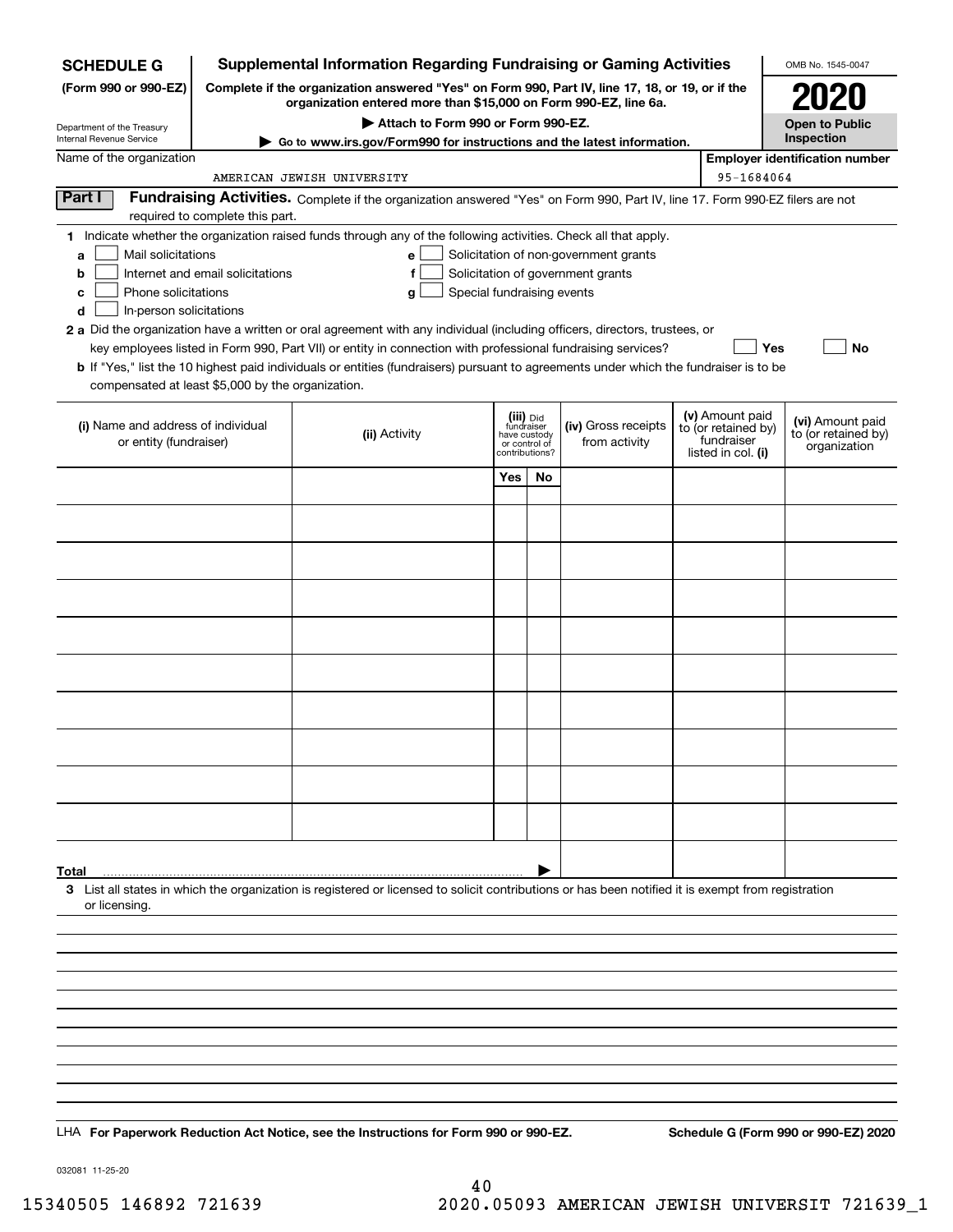### Schedule G (Form 990 or 990-EZ) 2020 Page AMERICAN JEWISH UNIVERSITY 95-1684064

**Part II** | Fundraising Events. Complete if the organization answered "Yes" on Form 990, Part IV, line 18, or reported more than \$15,000

|                 |          | of fundraising event contributions and gross income on Form 990-EZ, lines 1 and 6b. List events with gross receipts greater than \$5,000. |                                                               |                |                                 |                                           |
|-----------------|----------|-------------------------------------------------------------------------------------------------------------------------------------------|---------------------------------------------------------------|----------------|---------------------------------|-------------------------------------------|
|                 |          |                                                                                                                                           | (a) Event #1                                                  | $(b)$ Event #2 | (c) Other events<br><b>NONE</b> | (d) Total events<br>(add col. (a) through |
|                 |          |                                                                                                                                           | ANNUAL GALA                                                   |                |                                 | col. (c)                                  |
|                 |          |                                                                                                                                           | (event type)                                                  | (event type)   | (total number)                  |                                           |
| Revenue         |          |                                                                                                                                           |                                                               |                |                                 |                                           |
|                 |          |                                                                                                                                           | 28,900.                                                       |                |                                 | 28,900.                                   |
|                 |          |                                                                                                                                           |                                                               |                |                                 |                                           |
|                 |          |                                                                                                                                           | 18,150.                                                       |                |                                 | 18, 150.                                  |
|                 |          |                                                                                                                                           |                                                               |                |                                 |                                           |
|                 | 3        | Gross income (line 1 minus line 2)<br>.                                                                                                   | 10,750.                                                       |                |                                 | 10,750.                                   |
|                 |          |                                                                                                                                           |                                                               |                |                                 |                                           |
|                 |          |                                                                                                                                           |                                                               |                |                                 |                                           |
|                 | 5        |                                                                                                                                           |                                                               |                |                                 |                                           |
|                 |          |                                                                                                                                           |                                                               |                |                                 |                                           |
|                 |          |                                                                                                                                           |                                                               |                |                                 |                                           |
| Direct Expenses |          |                                                                                                                                           |                                                               |                |                                 |                                           |
|                 |          | <b>7</b> Food and beverages                                                                                                               | 10,750.                                                       |                |                                 | 10,750.                                   |
|                 |          |                                                                                                                                           |                                                               |                |                                 |                                           |
|                 | 8        |                                                                                                                                           |                                                               |                |                                 |                                           |
|                 | 9        |                                                                                                                                           |                                                               |                |                                 |                                           |
|                 |          | 10 Direct expense summary. Add lines 4 through 9 in column (d)                                                                            |                                                               |                |                                 | 10,750.                                   |
|                 |          | 11 Net income summary. Subtract line 10 from line 3, column (d)                                                                           |                                                               |                |                                 | 0.                                        |
|                 | Part III | <b>Gaming.</b> Complete if the organization answered "Yes" on Form 990, Part IV, line 19, or reported more than                           |                                                               |                |                                 |                                           |
|                 |          | \$15,000 on Form 990-EZ, line 6a.                                                                                                         |                                                               |                |                                 |                                           |
|                 |          |                                                                                                                                           | (b) Pull tabs/instant<br>(a) Bingo<br>bingo/progressive bingo |                | (c) Other gaming                | (d) Total gaming (add                     |
|                 |          |                                                                                                                                           |                                                               |                |                                 |                                           |
|                 |          |                                                                                                                                           |                                                               |                |                                 | col. (a) through col. (c))                |
| Revenue         |          |                                                                                                                                           |                                                               |                |                                 |                                           |
|                 | 1        |                                                                                                                                           |                                                               |                |                                 |                                           |
|                 |          |                                                                                                                                           |                                                               |                |                                 |                                           |
|                 |          |                                                                                                                                           |                                                               |                |                                 |                                           |
|                 | 3        |                                                                                                                                           |                                                               |                |                                 |                                           |
|                 |          |                                                                                                                                           |                                                               |                |                                 |                                           |
|                 | 4        |                                                                                                                                           |                                                               |                |                                 |                                           |
| Direct Expenses |          |                                                                                                                                           |                                                               |                |                                 |                                           |
|                 | 5.       | Other direct expenses                                                                                                                     |                                                               |                |                                 |                                           |
|                 |          |                                                                                                                                           | Yes<br>%                                                      | Yes<br>%       | Yes<br>%                        |                                           |
|                 | 6        | Volunteer labor                                                                                                                           | No                                                            | No             | No                              |                                           |
|                 |          |                                                                                                                                           |                                                               |                |                                 |                                           |
|                 | 7        | Direct expense summary. Add lines 2 through 5 in column (d)                                                                               |                                                               |                |                                 |                                           |
|                 |          |                                                                                                                                           |                                                               |                |                                 |                                           |
|                 | 8        |                                                                                                                                           |                                                               |                |                                 |                                           |
|                 |          |                                                                                                                                           |                                                               |                |                                 |                                           |
|                 |          | 9 Enter the state(s) in which the organization conducts gaming activities:                                                                |                                                               |                |                                 |                                           |
|                 |          |                                                                                                                                           |                                                               |                |                                 | Yes<br>No                                 |
|                 |          |                                                                                                                                           |                                                               |                |                                 |                                           |

**10 a Yes No** Were any of the organization's gaming licenses revoked, suspended, or terminated during the tax year? ~~~~~~~~~ **b** If "Yes," explain:

032082 11-25-20

**Schedule G (Form 990 or 990-EZ) 2020**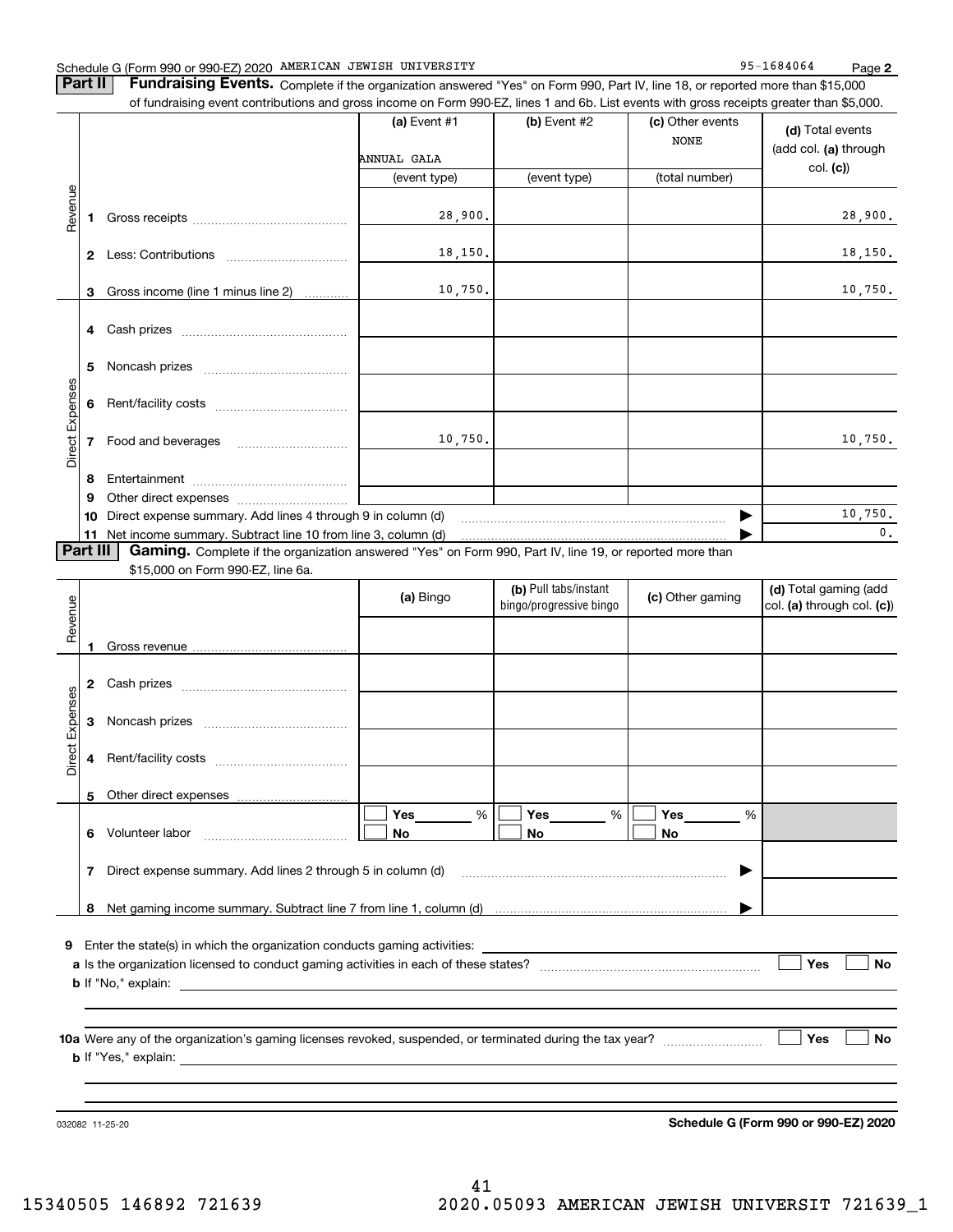|     | Schedule G (Form 990 or 990-EZ) 2020 AMERICAN JEWISH UNIVERSITY                                                                                                                                                                            | 95-1684064 |     | Page 3               |
|-----|--------------------------------------------------------------------------------------------------------------------------------------------------------------------------------------------------------------------------------------------|------------|-----|----------------------|
| 11. |                                                                                                                                                                                                                                            |            | Yes | No                   |
|     | 12 Is the organization a grantor, beneficiary or trustee of a trust, or a member of a partnership or other entity formed                                                                                                                   |            | Yes | No                   |
|     | 13 Indicate the percentage of gaming activity conducted in:                                                                                                                                                                                |            |     |                      |
|     |                                                                                                                                                                                                                                            |            | 13а | %                    |
|     | <b>b</b> An outside facility <i>www.communicality www.communicality.communicality www.communicality www.communicality.communicality www.communicality.com</i>                                                                              |            | 13b | %                    |
|     | 14 Enter the name and address of the person who prepares the organization's gaming/special events books and records:                                                                                                                       |            |     |                      |
|     | Name $\triangleright$ $\square$                                                                                                                                                                                                            |            |     |                      |
|     |                                                                                                                                                                                                                                            |            |     |                      |
|     |                                                                                                                                                                                                                                            |            | Yes | No                   |
|     | of gaming revenue retained by the third party $\triangleright$ \$                                                                                                                                                                          |            |     |                      |
|     | c If "Yes," enter name and address of the third party:                                                                                                                                                                                     |            |     |                      |
|     |                                                                                                                                                                                                                                            |            |     |                      |
|     |                                                                                                                                                                                                                                            |            |     |                      |
| 16  | Gaming manager information:                                                                                                                                                                                                                |            |     |                      |
|     | Name $\blacktriangleright$                                                                                                                                                                                                                 |            |     |                      |
|     | Gaming manager compensation > \$                                                                                                                                                                                                           |            |     |                      |
|     | $Description of services provided$ $\triangleright$                                                                                                                                                                                        |            |     |                      |
|     |                                                                                                                                                                                                                                            |            |     |                      |
|     |                                                                                                                                                                                                                                            |            |     |                      |
|     | Director/officer<br>Employee<br>Independent contractor                                                                                                                                                                                     |            |     |                      |
|     | <b>17</b> Mandatory distributions:                                                                                                                                                                                                         |            |     |                      |
|     | a Is the organization required under state law to make charitable distributions from the gaming proceeds to                                                                                                                                |            |     |                      |
|     | retain the state gaming license?                                                                                                                                                                                                           |            |     | $\Box$ Yes $\Box$ No |
|     | <b>b</b> Enter the amount of distributions required under state law to be distributed to other exempt organizations or spent in the                                                                                                        |            |     |                      |
|     | organization's own exempt activities during the tax year $\triangleright$ \$<br><b>Part IV</b>                                                                                                                                             |            |     |                      |
|     | Supplemental Information. Provide the explanations required by Part I, line 2b, columns (iii) and (v); and Part III, lines 9, 9b, 10b,<br>15b, 15c, 16, and 17b, as applicable. Also provide any additional information. See instructions. |            |     |                      |
|     |                                                                                                                                                                                                                                            |            |     |                      |
|     |                                                                                                                                                                                                                                            |            |     |                      |
|     |                                                                                                                                                                                                                                            |            |     |                      |
|     |                                                                                                                                                                                                                                            |            |     |                      |
|     |                                                                                                                                                                                                                                            |            |     |                      |
|     |                                                                                                                                                                                                                                            |            |     |                      |
|     |                                                                                                                                                                                                                                            |            |     |                      |
|     |                                                                                                                                                                                                                                            |            |     |                      |
|     |                                                                                                                                                                                                                                            |            |     |                      |
|     | Schedule G (Form 990 or 990-EZ) 2020<br>032083 11-25-20<br>42                                                                                                                                                                              |            |     |                      |

15340505 146892 721639 2020.05093 AMERICAN JEWISH UNIVERSIT 721639\_1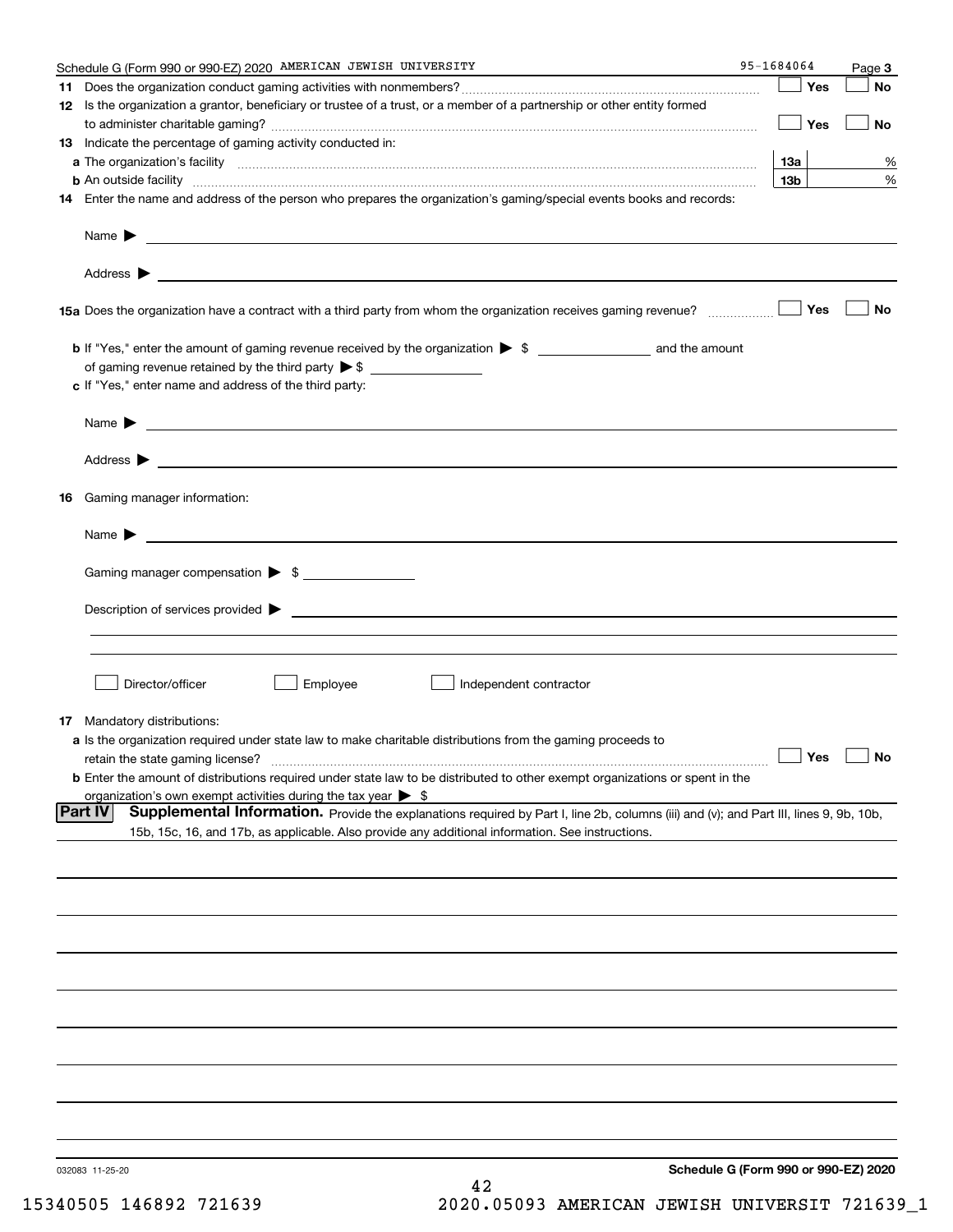| <b>Part IV   Supplemental Information (continued)</b> |
|-------------------------------------------------------|
|                                                       |
|                                                       |
|                                                       |
|                                                       |
|                                                       |
|                                                       |
|                                                       |
|                                                       |
|                                                       |
|                                                       |
|                                                       |
|                                                       |
|                                                       |
|                                                       |
|                                                       |
|                                                       |
|                                                       |
|                                                       |
|                                                       |
|                                                       |
|                                                       |
|                                                       |
|                                                       |
|                                                       |
|                                                       |
|                                                       |
|                                                       |
|                                                       |

**Schedule G (Form 990 or 990-EZ)**

032084 04-01-20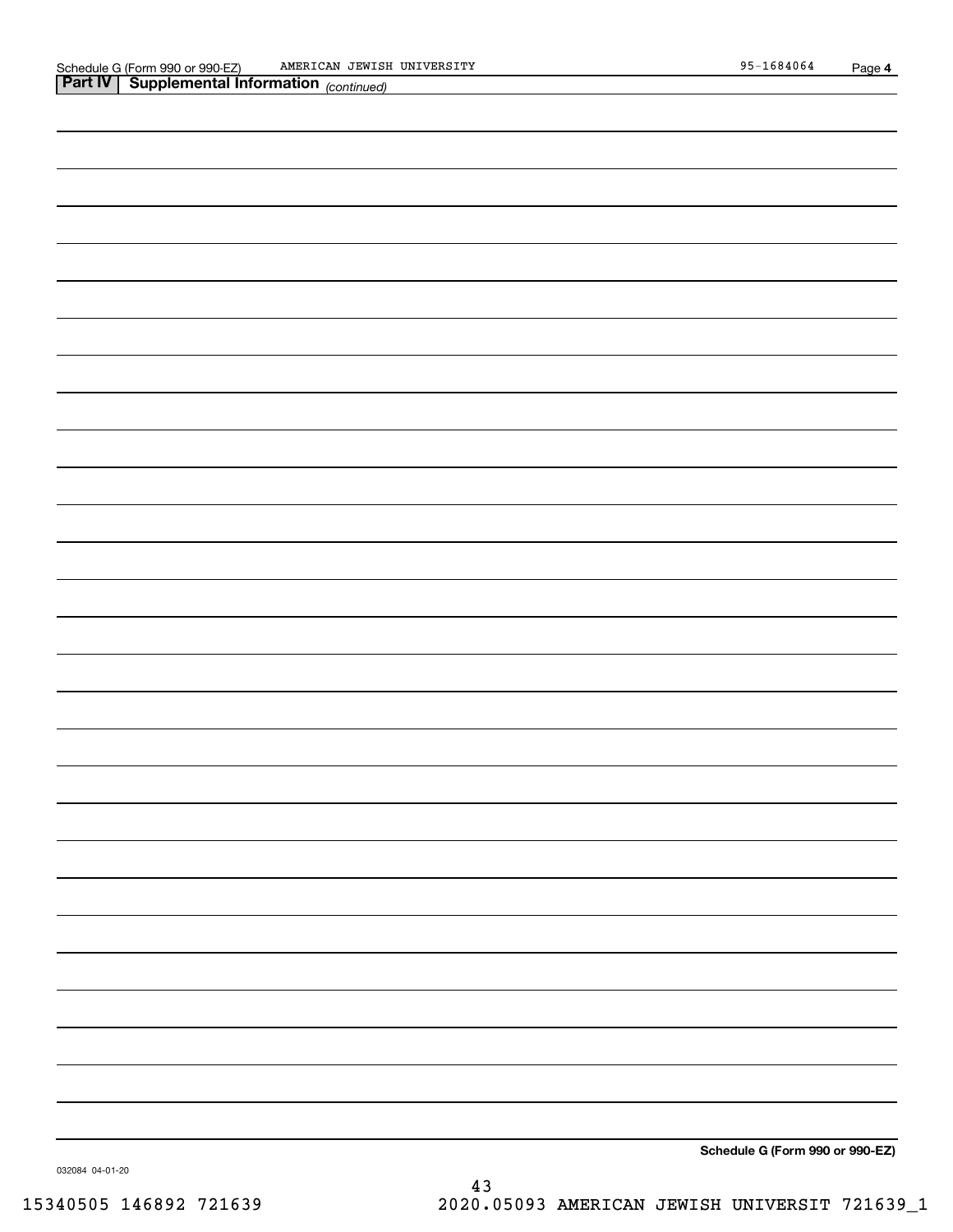| <b>SCHEDULE I</b><br>(Form 990)                                                                                                                                                         |                          | <b>Grants and Other Assistance to Organizations,</b><br>Governments, and Individuals in the United States<br>Complete if the organization answered "Yes" on Form 990, Part IV, line 21 or 22. |                                                       |                                         |                                                                |                                          | OMB No. 1545-0047                     |
|-----------------------------------------------------------------------------------------------------------------------------------------------------------------------------------------|--------------------------|-----------------------------------------------------------------------------------------------------------------------------------------------------------------------------------------------|-------------------------------------------------------|-----------------------------------------|----------------------------------------------------------------|------------------------------------------|---------------------------------------|
| Department of the Treasury<br>Internal Revenue Service                                                                                                                                  |                          |                                                                                                                                                                                               | Attach to Form 990.                                   |                                         |                                                                |                                          | <b>Open to Public</b><br>Inspection   |
| Name of the organization                                                                                                                                                                |                          |                                                                                                                                                                                               | Go to www.irs.gov/Form990 for the latest information. |                                         |                                                                |                                          | <b>Employer identification number</b> |
| AMERICAN JEWISH UNIVERSITY                                                                                                                                                              |                          |                                                                                                                                                                                               |                                                       |                                         |                                                                |                                          | 95-1684064                            |
| Part I<br><b>General Information on Grants and Assistance</b>                                                                                                                           |                          |                                                                                                                                                                                               |                                                       |                                         |                                                                |                                          |                                       |
| Does the organization maintain records to substantiate the amount of the grants or assistance, the grantees' eligibility for the grants or assistance, and the selection<br>$\mathbf 1$ |                          |                                                                                                                                                                                               |                                                       |                                         |                                                                |                                          | $\sqrt{X}$ Yes                        |
| Describe in Part IV the organization's procedures for monitoring the use of grant funds in the United States.<br>$2^{\circ}$                                                            |                          |                                                                                                                                                                                               |                                                       |                                         |                                                                |                                          | No                                    |
| Part II<br>Grants and Other Assistance to Domestic Organizations and Domestic Governments. Complete if the organization answered "Yes" on Form 990, Part IV, line 21, for any           |                          |                                                                                                                                                                                               |                                                       |                                         |                                                                |                                          |                                       |
| recipient that received more than \$5,000. Part II can be duplicated if additional space is needed.                                                                                     |                          |                                                                                                                                                                                               |                                                       |                                         |                                                                |                                          |                                       |
| <b>1 (a)</b> Name and address of organization<br>or government                                                                                                                          | $(b)$ EIN                | (c) IRC section<br>(if applicable)                                                                                                                                                            | (d) Amount of<br>cash grant                           | (e) Amount of<br>non-cash<br>assistance | (f) Method of<br>valuation (book,<br>FMV, appraisal,<br>other) | (g) Description of<br>noncash assistance | (h) Purpose of grant<br>or assistance |
| AMERICAN SOCIETY FOR TECHNION -                                                                                                                                                         |                          |                                                                                                                                                                                               |                                                       |                                         |                                                                |                                          |                                       |
| ISRAEL INSTITUTE OF TECHNOLOGY INC                                                                                                                                                      |                          |                                                                                                                                                                                               |                                                       |                                         |                                                                |                                          |                                       |
| - 55 EAST 59TH STREET - NEW YORK                                                                                                                                                        |                          |                                                                                                                                                                                               |                                                       |                                         |                                                                |                                          |                                       |
| NY 10022                                                                                                                                                                                | $13 - 0434195$ 501(C)(3) |                                                                                                                                                                                               | 100,000                                               | $\mathbf{0}$ .                          |                                                                |                                          | EDUCATIONAL ASSISTANCE                |
| ADAT ARI EL<br>12020 BURBANK BOULEVARD<br>VALLEY VILLAGE, CA 91607                                                                                                                      | $23-7366318$ 501(C)(3)   |                                                                                                                                                                                               | 50,000                                                | 0.                                      |                                                                |                                          | EDUCATIONAL ASSISTANCE                |
| YASHRUT NORTH AMERICA<br>1487 CREST DRIVE<br>LOS ANGELES, CA 90035                                                                                                                      | 61-1818034 $501(C)(3)$   |                                                                                                                                                                                               | 10,000                                                | $\mathbf{0}$ .                          |                                                                |                                          | EDUCATIONAL ASSISTANCE                |
| MESIVTA OF GREATER LOS ANGELES<br>25115 MUREAU ROAD<br>CALABASAS, CA 91302                                                                                                              | $95 - 4621495$ 501(C)(3) |                                                                                                                                                                                               | 8,600.                                                | $\mathbf{0}$ .                          |                                                                |                                          | EDUCATIONAL ASSISTANCE                |
|                                                                                                                                                                                         |                          |                                                                                                                                                                                               |                                                       |                                         |                                                                |                                          |                                       |
| Enter total number of section 501(c)(3) and government organizations listed in the line 1 table<br>2                                                                                    |                          |                                                                                                                                                                                               |                                                       |                                         |                                                                |                                          | 4.                                    |
| Enter total number of other organizations listed in the line 1 table<br>3                                                                                                               |                          |                                                                                                                                                                                               |                                                       |                                         |                                                                |                                          | 0.                                    |

**For Paperwork Reduction Act Notice, see the Instructions for Form 990. Schedule I (Form 990) 2020** LHA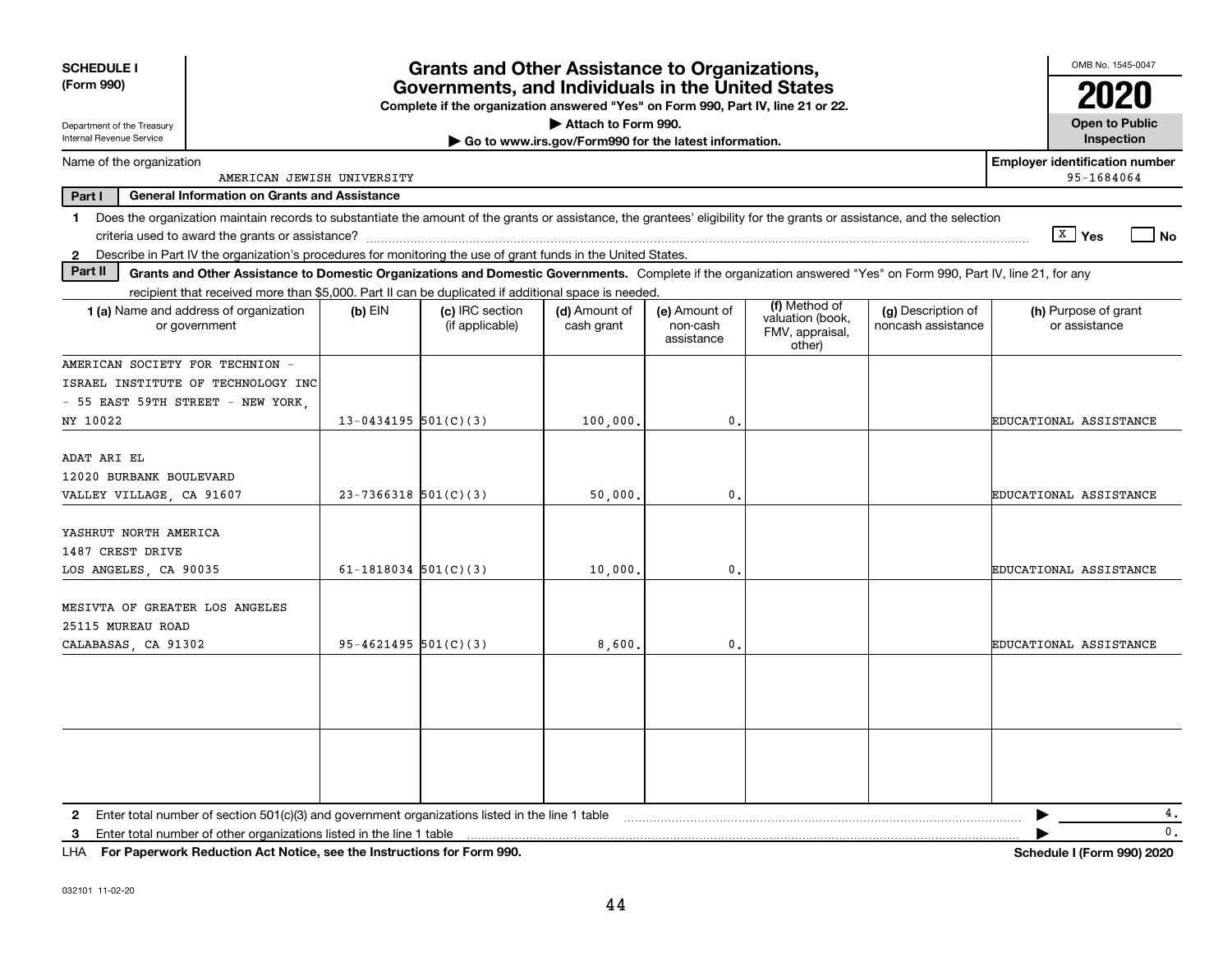Schedule I (Form 990) 2020 AMERICAN JEWISH UNIVERSITY NAMER (1999) 2020 295-1684064 AMERICAN JEWISH UNIVERSITY

**2**

**Part III** | Grants and Other Assistance to Domestic Individuals. Complete if the organization answered "Yes" on Form 990, Part IV, line 22. Part III can be duplicated if additional space is needed.

| (a) Type of grant or assistance | (b) Number of<br>recipients | (c) Amount of<br>cash grant | (d) Amount of non-<br>cash assistance | (e) Method of valuation<br>(book, FMV, appraisal, other) | (f) Description of noncash assistance |
|---------------------------------|-----------------------------|-----------------------------|---------------------------------------|----------------------------------------------------------|---------------------------------------|
|                                 |                             |                             |                                       |                                                          |                                       |
| SCHOLARSHIPS / FINANCIAL AID    | 81                          | 1,611,206.                  | $\mathbf{0}$ .                        |                                                          |                                       |
|                                 |                             |                             |                                       |                                                          |                                       |
|                                 |                             |                             |                                       |                                                          |                                       |
|                                 |                             |                             |                                       |                                                          |                                       |
|                                 |                             |                             |                                       |                                                          |                                       |
|                                 |                             |                             |                                       |                                                          |                                       |
|                                 |                             |                             |                                       |                                                          |                                       |
|                                 |                             |                             |                                       |                                                          |                                       |
|                                 |                             |                             |                                       |                                                          |                                       |

Part IV | Supplemental Information. Provide the information required in Part I, line 2; Part III, column (b); and any other additional information.

PART I, LINE 2:

SCHOLARSHIPS ARE AWARDED TO THE STUDENTS BASED ON DIFFERENT CRITERIA. THE

UNIVERSITY FOLLOWS ALL POLICIES AND REGULATIONS OF FEDERAL AID PROGRAMS

WHEN IT AWARDS FINANCIAL AID TO STUDENTS. THE UNIVERSITY REQUIRES THE

GRANTEE ORGANIZATIONS TO SUBMIT REPORTS TO SUPPORT THE USE OF GRANT FUNDS.

SCH I PART II:

GRANTS ARE MADE FROM A DONOR-DESIGNATED FUND TO PROMOTE JEWISH

EDUCATION AND OTHER CHARITABLE PURPOSES COMPATIBLE WITH THE MISSION OF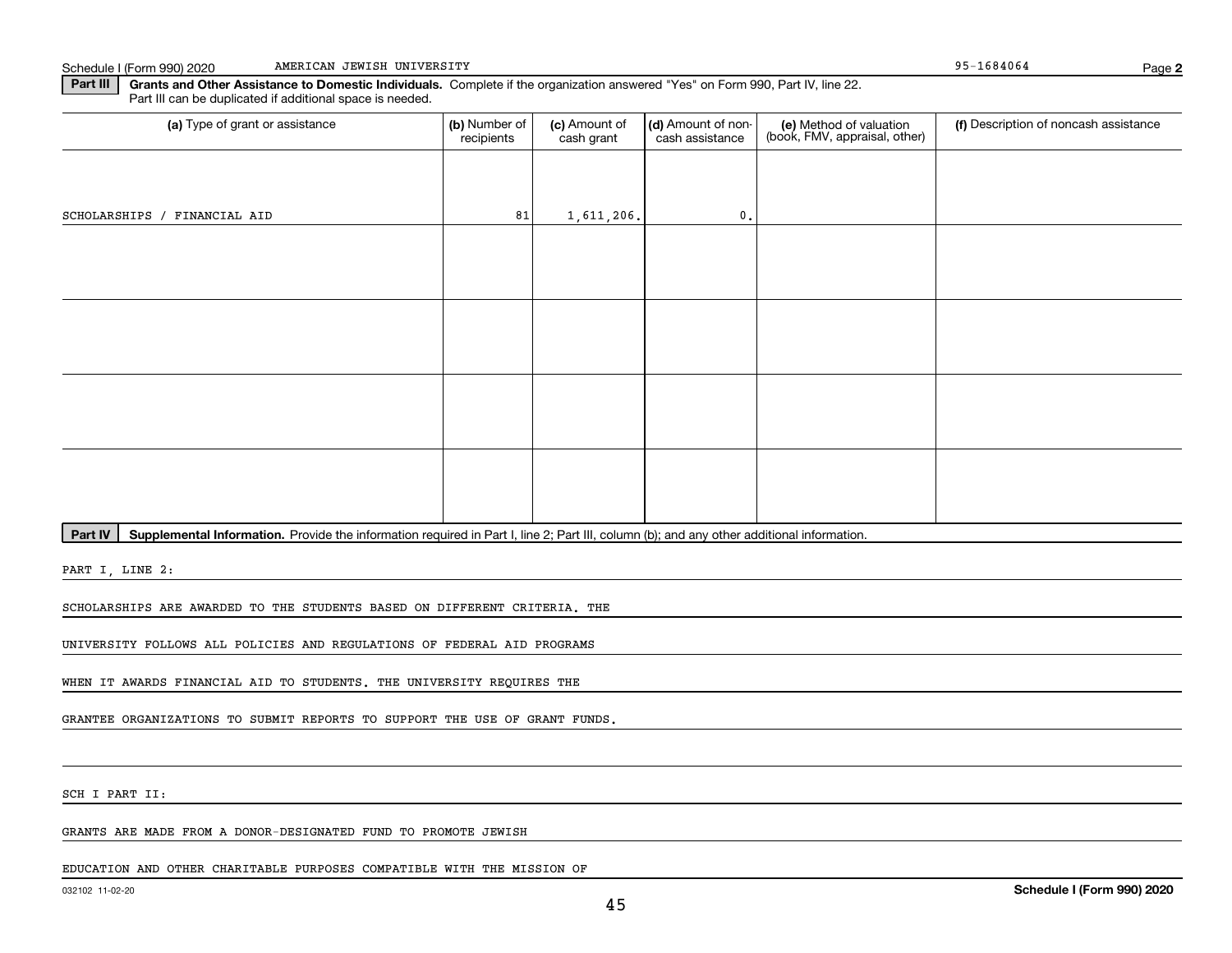# THE AJU AS DIRECTED BY A PHILANTHROPIC PROGRAM CONSULTANT AND SUBJECT

#### TO AJU'S REVIEW TO DETERMINE THAT THE GRANTS ARE CONSISTENT WITH AJU'S

MISSION.

**Schedule I (Form 990)**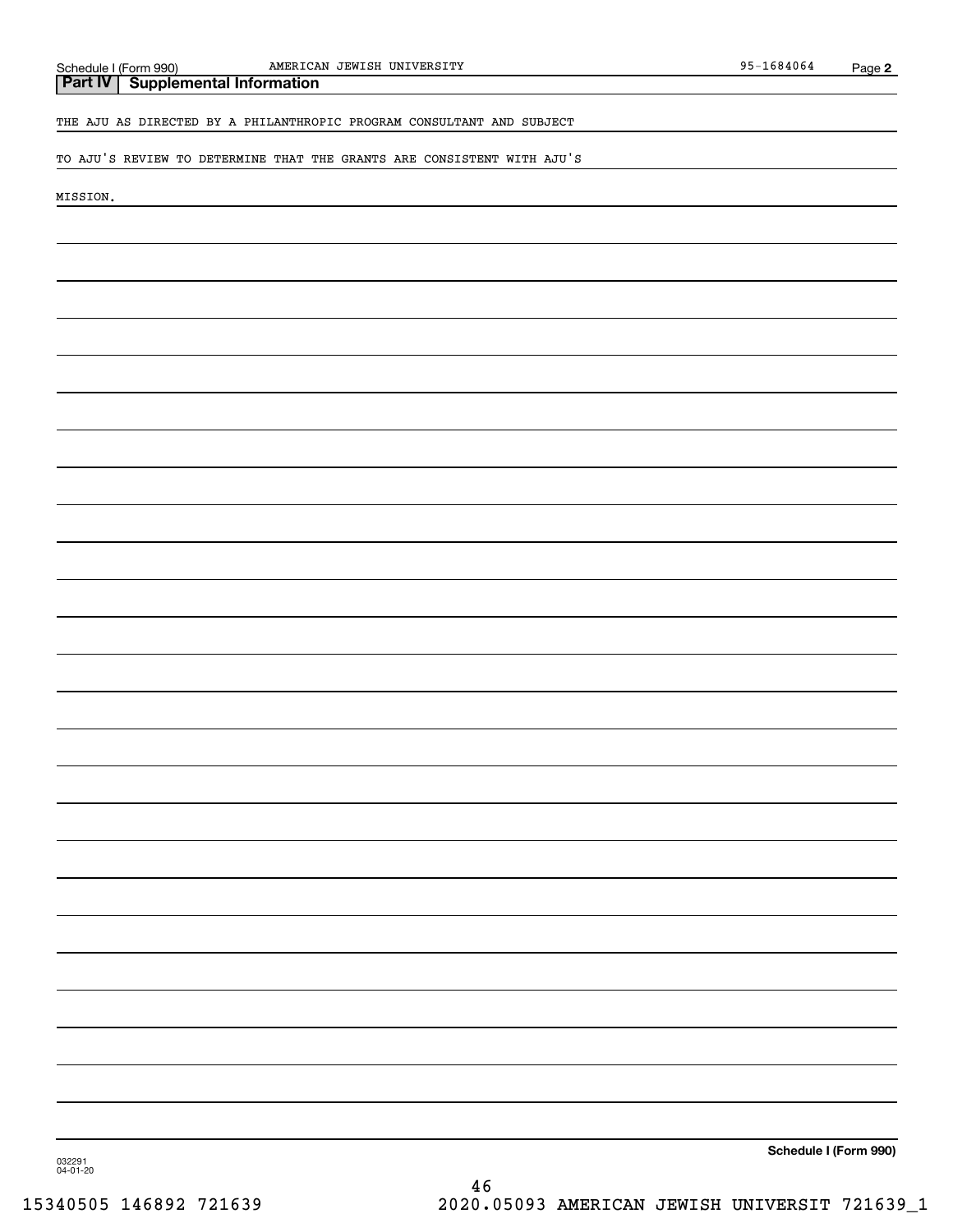|    | <b>SCHEDULE J</b>                       | <b>Compensation Information</b>                                                                                                                                                                                                      | OMB No. 1545-0047                     |     |    |  |  |
|----|-----------------------------------------|--------------------------------------------------------------------------------------------------------------------------------------------------------------------------------------------------------------------------------------|---------------------------------------|-----|----|--|--|
|    | (Form 990)                              | For certain Officers, Directors, Trustees, Key Employees, and Highest                                                                                                                                                                |                                       |     |    |  |  |
|    |                                         | <b>Compensated Employees</b>                                                                                                                                                                                                         | 2020                                  |     |    |  |  |
|    | Department of the Treasury              | Complete if the organization answered "Yes" on Form 990, Part IV, line 23.<br>Attach to Form 990.                                                                                                                                    | <b>Open to Public</b>                 |     |    |  |  |
|    | Internal Revenue Service                | Go to www.irs.gov/Form990 for instructions and the latest information.                                                                                                                                                               | Inspection                            |     |    |  |  |
|    | Name of the organization                |                                                                                                                                                                                                                                      | <b>Employer identification number</b> |     |    |  |  |
|    |                                         | AMERICAN JEWISH UNIVERSITY                                                                                                                                                                                                           | 95-1684064                            |     |    |  |  |
|    | Part I                                  | <b>Questions Regarding Compensation</b>                                                                                                                                                                                              |                                       |     |    |  |  |
|    |                                         |                                                                                                                                                                                                                                      |                                       | Yes | No |  |  |
| 1a |                                         | Check the appropriate box(es) if the organization provided any of the following to or for a person listed on Form 990,                                                                                                               |                                       |     |    |  |  |
|    |                                         | Part VII, Section A, line 1a. Complete Part III to provide any relevant information regarding these items.                                                                                                                           |                                       |     |    |  |  |
|    | First-class or charter travel           | X  <br>Housing allowance or residence for personal use                                                                                                                                                                               |                                       |     |    |  |  |
|    | Travel for companions                   | Payments for business use of personal residence                                                                                                                                                                                      |                                       |     |    |  |  |
|    |                                         | Health or social club dues or initiation fees<br>Tax indemnification and gross-up payments                                                                                                                                           |                                       |     |    |  |  |
|    |                                         | Discretionary spending account<br>Personal services (such as maid, chauffeur, chef)                                                                                                                                                  |                                       |     |    |  |  |
|    |                                         |                                                                                                                                                                                                                                      |                                       |     |    |  |  |
|    |                                         | <b>b</b> If any of the boxes on line 1a are checked, did the organization follow a written policy regarding payment or                                                                                                               |                                       |     |    |  |  |
|    |                                         | reimbursement or provision of all of the expenses described above? If "No," complete Part III to explain                                                                                                                             | 1b                                    | x   |    |  |  |
| 2  |                                         | Did the organization require substantiation prior to reimbursing or allowing expenses incurred by all directors,                                                                                                                     |                                       | X   |    |  |  |
|    |                                         |                                                                                                                                                                                                                                      | 2                                     |     |    |  |  |
|    |                                         |                                                                                                                                                                                                                                      |                                       |     |    |  |  |
| з  |                                         | Indicate which, if any, of the following the organization used to establish the compensation of the organization's                                                                                                                   |                                       |     |    |  |  |
|    |                                         | CEO/Executive Director. Check all that apply. Do not check any boxes for methods used by a related organization to                                                                                                                   |                                       |     |    |  |  |
|    | X                                       | establish compensation of the CEO/Executive Director, but explain in Part III.                                                                                                                                                       |                                       |     |    |  |  |
|    | Compensation committee<br>  X           | Written employment contract<br>X                                                                                                                                                                                                     |                                       |     |    |  |  |
|    |                                         | Independent compensation consultant<br>Compensation survey or study<br>X                                                                                                                                                             |                                       |     |    |  |  |
|    |                                         | Form 990 of other organizations<br>Approval by the board or compensation committee                                                                                                                                                   |                                       |     |    |  |  |
| 4  |                                         | During the year, did any person listed on Form 990, Part VII, Section A, line 1a, with respect to the filing                                                                                                                         |                                       |     |    |  |  |
|    | organization or a related organization: |                                                                                                                                                                                                                                      |                                       |     |    |  |  |
| а  |                                         | Receive a severance payment or change-of-control payment?                                                                                                                                                                            | 4a                                    | x   |    |  |  |
| b  |                                         | Participate in or receive payment from a supplemental nonqualified retirement plan?                                                                                                                                                  | 4b                                    |     | X  |  |  |
| с  |                                         | Participate in or receive payment from an equity-based compensation arrangement?                                                                                                                                                     | 4c                                    |     | X  |  |  |
|    |                                         | If "Yes" to any of lines 4a-c, list the persons and provide the applicable amounts for each item in Part III.                                                                                                                        |                                       |     |    |  |  |
|    |                                         |                                                                                                                                                                                                                                      |                                       |     |    |  |  |
|    |                                         | Only section 501(c)(3), 501(c)(4), and 501(c)(29) organizations must complete lines 5-9.                                                                                                                                             |                                       |     |    |  |  |
|    |                                         | For persons listed on Form 990, Part VII, Section A, line 1a, did the organization pay or accrue any compensation                                                                                                                    |                                       |     |    |  |  |
|    | contingent on the revenues of:          |                                                                                                                                                                                                                                      |                                       |     |    |  |  |
| a  |                                         |                                                                                                                                                                                                                                      | 5a                                    |     | x  |  |  |
|    |                                         |                                                                                                                                                                                                                                      | 5b                                    |     | х  |  |  |
|    |                                         | If "Yes" on line 5a or 5b, describe in Part III.                                                                                                                                                                                     |                                       |     |    |  |  |
| 6. |                                         | For persons listed on Form 990, Part VII, Section A, line 1a, did the organization pay or accrue any compensation                                                                                                                    |                                       |     |    |  |  |
|    | contingent on the net earnings of:      |                                                                                                                                                                                                                                      |                                       |     |    |  |  |
|    |                                         | The organization? <b>With the contract of the contract of the contract of the contract of the contract of the contract of the contract of the contract of the contract of the contract of the contract of the contract of the co</b> | 6a                                    |     | х  |  |  |
|    |                                         |                                                                                                                                                                                                                                      | 6b                                    |     | х  |  |  |
|    |                                         | If "Yes" on line 6a or 6b, describe in Part III.                                                                                                                                                                                     |                                       |     |    |  |  |
|    |                                         | 7 For persons listed on Form 990, Part VII, Section A, line 1a, did the organization provide any nonfixed payments                                                                                                                   |                                       |     |    |  |  |
|    |                                         |                                                                                                                                                                                                                                      | $\overline{7}$                        |     | x  |  |  |
| 8  |                                         | Were any amounts reported on Form 990, Part VII, paid or accrued pursuant to a contract that was subject to the                                                                                                                      |                                       |     |    |  |  |
|    |                                         | initial contract exception described in Regulations section 53.4958-4(a)(3)? If "Yes," describe in Part III                                                                                                                          | 8                                     |     | x  |  |  |
| 9  |                                         | If "Yes" on line 8, did the organization also follow the rebuttable presumption procedure described in                                                                                                                               |                                       |     |    |  |  |
|    | Regulations section 53.4958-6(c)?       |                                                                                                                                                                                                                                      | 9                                     |     |    |  |  |
|    |                                         | LHA For Paperwork Reduction Act Notice, see the Instructions for Form 990.                                                                                                                                                           | Schedule J (Form 990) 2020            |     |    |  |  |

032111 12-07-20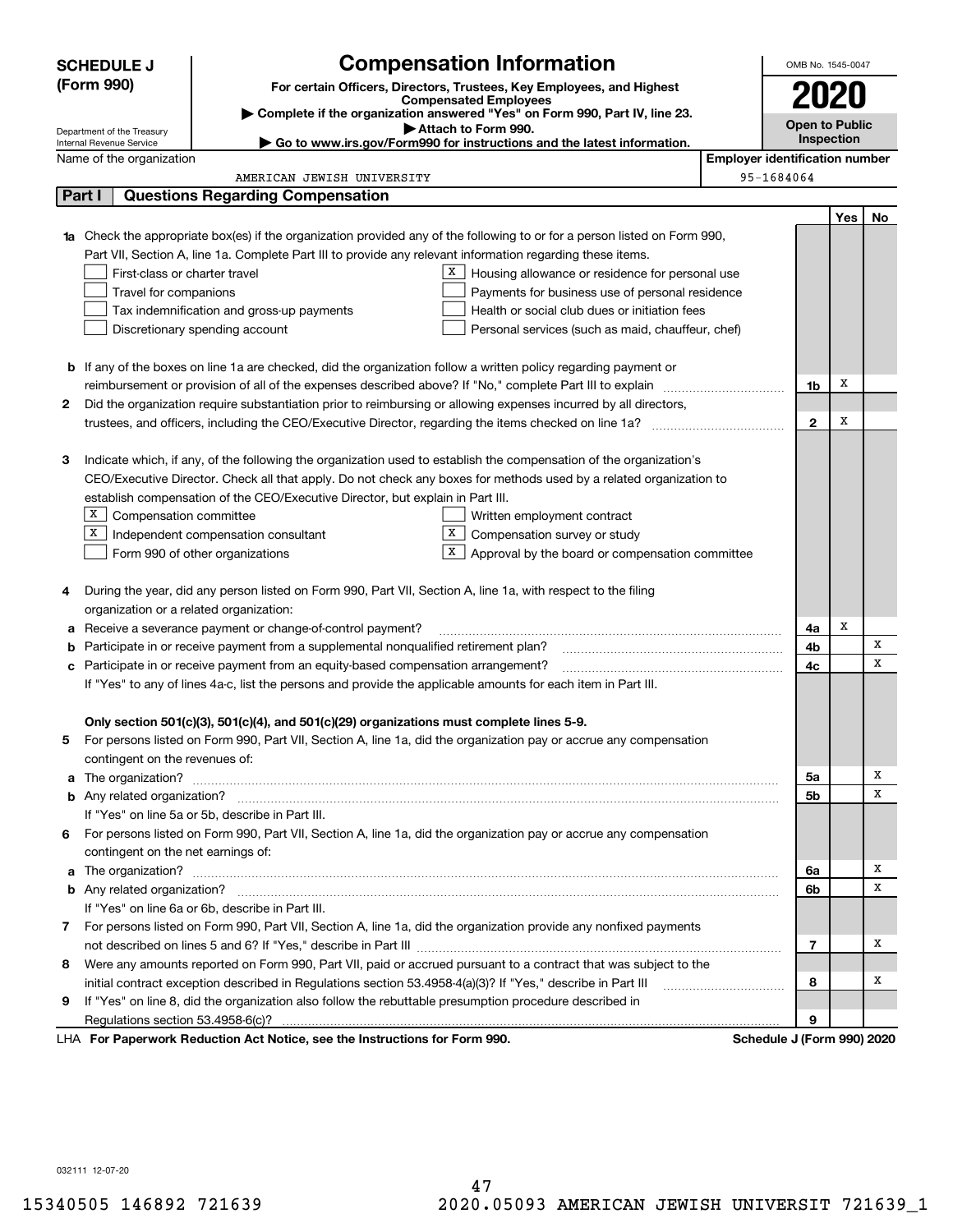95-1684064

# **Part II Officers, Directors, Trustees, Key Employees, and Highest Compensated Employees.**  Schedule J (Form 990) 2020 Page Use duplicate copies if additional space is needed.

For each individual whose compensation must be reported on Schedule J, report compensation from the organization on row (i) and from related organizations, described in the instructions, on row (ii). Do not list any individuals that aren't listed on Form 990, Part VII.

**Note:**  The sum of columns (B)(i)-(iii) for each listed individual must equal the total amount of Form 990, Part VII, Section A, line 1a, applicable column (D) and (E) amounts for that individual.

|                                    |      |                          | (B) Breakdown of W-2 and/or 1099-MISC compensation |                                           | (C) Retirement and<br>other deferred | (D) Nontaxable<br>benefits | (E) Total of columns<br>$(B)(i)$ - $(D)$ | (F) Compensation<br>in column (B)         |  |
|------------------------------------|------|--------------------------|----------------------------------------------------|-------------------------------------------|--------------------------------------|----------------------------|------------------------------------------|-------------------------------------------|--|
| (A) Name and Title                 |      | (i) Base<br>compensation | (ii) Bonus &<br>incentive<br>compensation          | (iii) Other<br>reportable<br>compensation | compensation                         |                            |                                          | reported as deferred<br>on prior Form 990 |  |
| JEFFREY HERBST<br>(1)              | (i)  | 435,482.                 | $^{\rm 0}$ .                                       | 0.                                        | 9,282                                | 11,470.                    | 456,234.                                 | $\mathbf 0$ .                             |  |
| PRESIDENT                          | (ii) | $\mathbf{0}$ .           | $\mathbf 0$ .                                      | $\mathbf{0}$ .                            | 0.                                   | $\Omega$                   | $\Omega$                                 | $\mathbf 0$ .                             |  |
| ROBERT WEXLER<br>(2)               | (i)  | 330,626.                 | $\mathfrak o$ .                                    | $\mathbf{0}$ .                            | 7,943                                | 98,648                     | 437, 217.                                | $\mathbf 0$ .                             |  |
| PRESIDENT EMERITUS                 | (i)  | $\mathbf{0}$ .           | $\mathbf{0}$ .                                     | $\mathbf{0}$ .                            | 0.                                   | $\Omega$                   | $\Omega$                                 | $\mathfrak o$ .                           |  |
| CATHERINE S. SCHNEIDER<br>(3)      | (i)  | 268,637.                 | $\mathbf 0$ .                                      | 0.                                        | 1,227                                | 1,752                      | 271,616.                                 | $\mathfrak o$ .                           |  |
| VP - ADVANCEMENT                   | (i)  | $\mathbf{0}$ .           | $\mathbf 0$ .                                      | 0.                                        | $\mathbf{0}$                         | $\mathbf{0}$ .             | $\mathbf{0}$ .                           | $\mathfrak o$ .                           |  |
| ADRIAN BREITFELD BEDER<br>(4)      | (i)  | 229,218.                 | $\mathbf 0$ .                                      | 0.                                        | 5,200                                | 11,057                     | 245, 475.                                | $\mathbf 0$ .                             |  |
| FINANCE, ADMIN & TECH<br>$VP -$    | (ii) | $\mathbf{0}$ .           | $\mathbf 0$ .                                      | 0.                                        | $\mathbf{0}$                         | $\mathbf{0}$               | $\mathbf{0}$ .                           | 0.                                        |  |
| (5)<br>SHERRE HIRSCH               | (i)  | 86,992.                  | $\mathbf 0$ .                                      | 0.                                        | 163                                  | 152,257                    | 239,412                                  | 0.                                        |  |
| CHIEF INNOVATION OFFICER           | (i)  | $\mathbf 0$ .            | $\mathbf 0$ .                                      | 0.                                        | $\mathbf{0}$                         | $\mathbf{0}$               | $\mathbf{0}$                             | 0.                                        |  |
| BRADLEY S. ARTSON<br>(6)           | (i)  | 147,005                  | $\mathbf{0}$                                       | 0.                                        | 235                                  | 77,023                     | 224,263                                  | $\mathbf 0$ .                             |  |
| ZSRS<br>$VP -$                     | (i)  | $\mathbf 0$ .            | $\mathbf{0}$                                       | 0.                                        | $\mathbf{0}$                         | $\mathbf{0}$ .             | $\mathbf{0}$                             | $\mathbf 0$ .                             |  |
| DAVID A. GROSHOFF<br>(7)           | (i)  | 188,281                  | $\mathbf{0}$                                       | 0.                                        | 4,459                                | 10,753.                    | 203,493                                  | $\mathbf 0$ .                             |  |
| PROFESSOR OF BUSINESS AND LAW      | (ii) | $\mathbf{0}$ .           | $\mathbf{0}$                                       | $\mathbf 0$ .                             | $\mathbf{0}$                         | $\mathbf{0}$ .             | $\mathbf{0}$                             | 0.                                        |  |
| ADAM R GREENWALD<br>(8)            | (i)  | 103,811                  | $\mathbf{0}$                                       | $\mathbf{0}$ .                            | 191                                  | 64,718                     | 168,720                                  | $\mathfrak o$ .                           |  |
| DIR OF THE MILLER INTRO TO JUDAISM | (ii) | $\mathbf 0$ .            | $\mathbf{0}$                                       | 0.                                        | $\mathbf{0}$                         | $\mathbf{0}$ .             | $\mathbf{0}$ .                           | 0.                                        |  |
| RACHEL LERNER<br>(9)               | (i)  | 143,592.                 | $\mathbf{0}$                                       | 0.                                        | 3,016                                | 10,579                     | 157,187                                  | 0.                                        |  |
| DEAN                               | (i)  | $\mathbf 0$ .            | $\mathbf{0}$                                       | 0.                                        | $\mathbf{0}$                         | 0.                         | $\mathbf{0}$ .                           | $\mathbf 0$ .                             |  |
| (10) JUDITH DIANE FELDMAN          | (i)  | 137,132.                 | $\mathbf 0$ .                                      | 0.                                        | 2,860                                | 10,978                     | 150,970.                                 | 0.                                        |  |
| SR DIRECTOR OF ADVANCEMENT         | (i)  | $\mathbf{0}$ .           | $\mathbf 0$ .                                      | $\mathbf{0}$ .                            | 0.                                   | 0.                         | $\mathbf 0$ .                            | 0.                                        |  |
|                                    | (i)  |                          |                                                    |                                           |                                      |                            |                                          |                                           |  |
|                                    | (ii) |                          |                                                    |                                           |                                      |                            |                                          |                                           |  |
|                                    | (i)  |                          |                                                    |                                           |                                      |                            |                                          |                                           |  |
|                                    | (ii) |                          |                                                    |                                           |                                      |                            |                                          |                                           |  |
|                                    | (i)  |                          |                                                    |                                           |                                      |                            |                                          |                                           |  |
|                                    | (ii) |                          |                                                    |                                           |                                      |                            |                                          |                                           |  |
|                                    | (i)  |                          |                                                    |                                           |                                      |                            |                                          |                                           |  |
|                                    | (ii) |                          |                                                    |                                           |                                      |                            |                                          |                                           |  |
|                                    | (i)  |                          |                                                    |                                           |                                      |                            |                                          |                                           |  |
|                                    | (ii) |                          |                                                    |                                           |                                      |                            |                                          |                                           |  |
|                                    | (i)  |                          |                                                    |                                           |                                      |                            |                                          |                                           |  |
|                                    | (ii) |                          |                                                    |                                           |                                      |                            |                                          |                                           |  |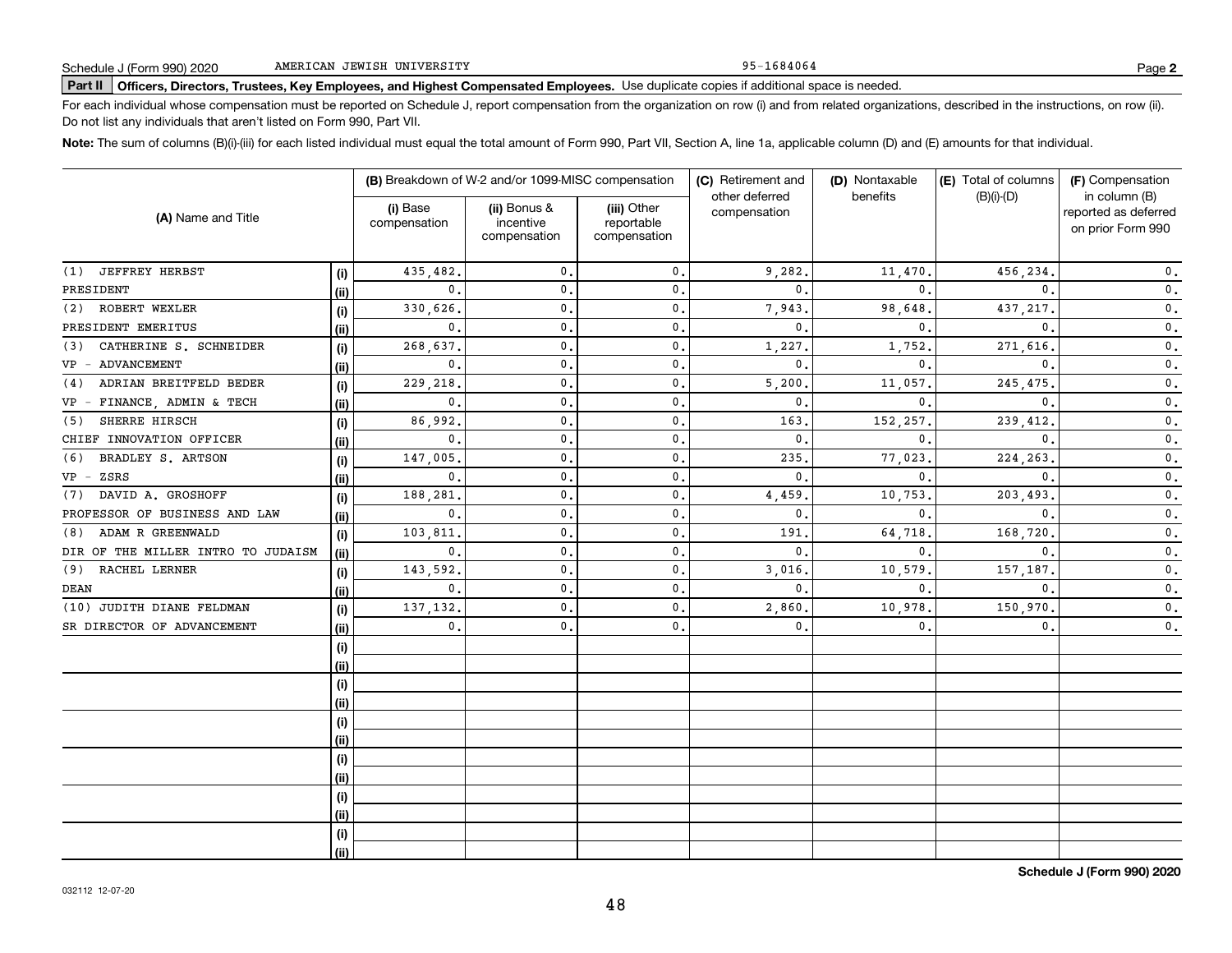#### **Part III Supplemental Information**

Schedule J (Form 990) 2020 MMERICAN JEWISH UNIVERSITY<br>Part III Supplemental Information<br>Provide the information, explanation, or descriptions required for Part I, lines 1a, 1b, 3, 4a, 4b, 4c, 5a, 5b, 6a, 6b, 7, and 8, and

PART I, LINE 1A:

ROBERT WEXLER, PRESIDENT EMERITUS,BRADLEY ARTSON, VP-ZSRS, SHERRE HIRSCH,

CHIEF INNVATION OFFICER AND ADAM GREENWALD, DIRECTOR OF THE MILLER INTRO TO

JUDAISM PROGRAM RECEIVED A PARSONAGE ALLOWANCE. PARSONAGE IS EXEMPT FROM

TAXABLE WAGES AND IS INCLUDED UNDER THE NONTAXABLE BENEFITS SECTION.

PART I, LINE 3:

AS OF AUGUST 29, 2017, THE UNIVERSITY ENTERED INTO AN AGREEMENT WITH ROBERT

WEXLER, THE FORMER PRESIDENT OF THE UNIVERSITY, TO COMPENSATE HIM FOR

STEPPING DOWN FROM HIS POSITION EFFECTIVE JUNE 30, 2018. THE UNIVERSITY

WILL MAKE POST-EMPLOYMENT PAYMENTS TO HIM EACH PAY PERIOD BEGINNING JULY

1,2018 AND ENDING JUNE 30, 2021. EACH PAYMENT WILL APPROXIMATE HIS SALARY

PLUS BENEFITS. THE UNIVERSITY HAS RECORDED A LIABILITY TOTALING

APPROXIMATELY \$0 AND \$367,000 AS OF JUNE 30, 2021 AND 2020, RESPECTIVELY,

INCLUDED IN ACCOUNTS PAYABLE.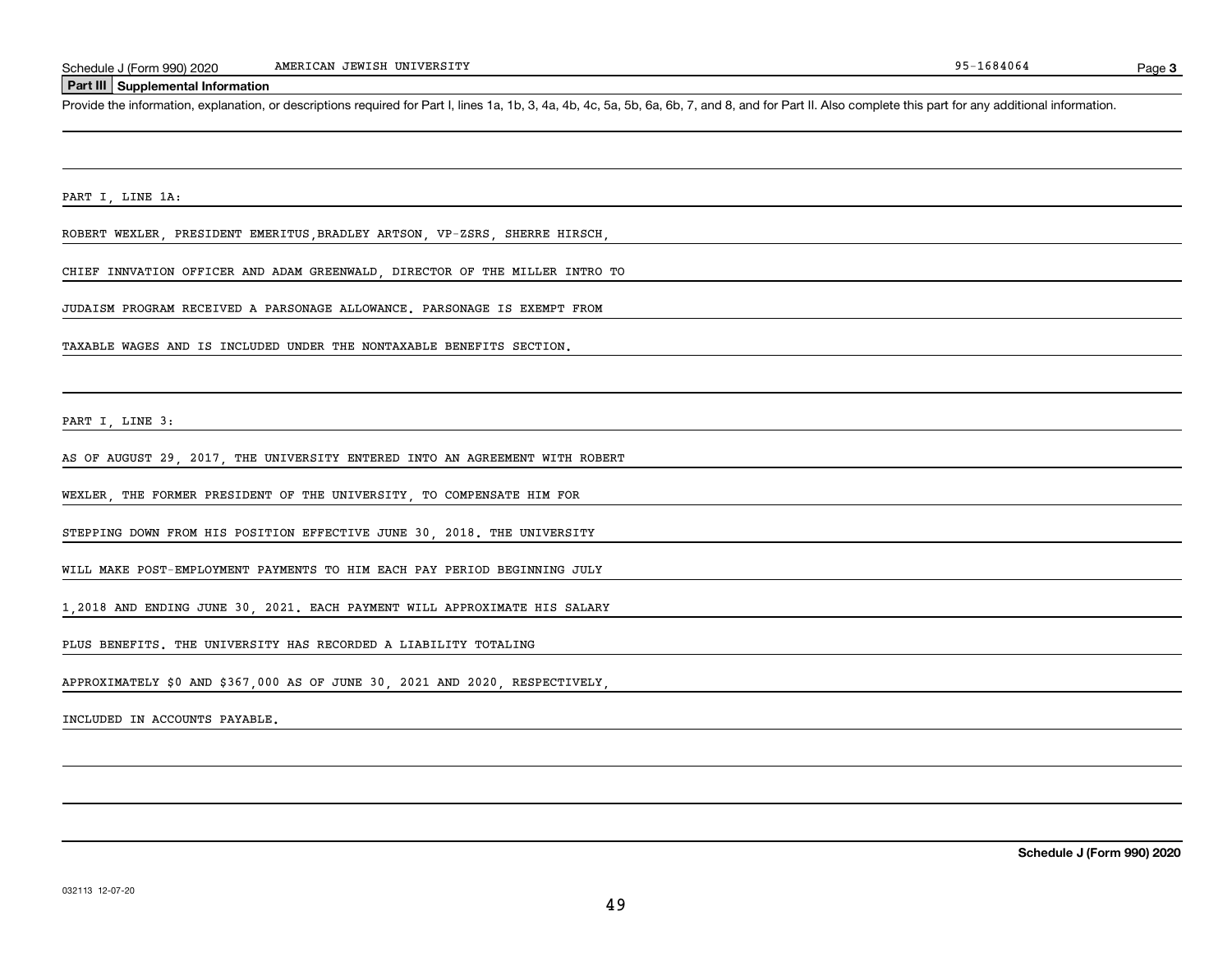| <b>SCHEDULE L</b>                                                                                             |                                                                                                                                          |                                           | <b>Transactions With Interested Persons</b>                      |              |               |                                                       |  |                                                                                               |                             |          |                                       | OMB No. 1545-0047 |            |                      |
|---------------------------------------------------------------------------------------------------------------|------------------------------------------------------------------------------------------------------------------------------------------|-------------------------------------------|------------------------------------------------------------------|--------------|---------------|-------------------------------------------------------|--|-----------------------------------------------------------------------------------------------|-----------------------------|----------|---------------------------------------|-------------------|------------|----------------------|
| (Form 990 or 990-EZ)                                                                                          |                                                                                                                                          |                                           |                                                                  |              |               |                                                       |  | Complete if the organization answered "Yes" on Form 990, Part IV, line 25a, 25b, 26, 27, 28a, |                             |          |                                       |                   |            |                      |
|                                                                                                               |                                                                                                                                          |                                           |                                                                  |              |               | 28b, or 28c, or Form 990-EZ, Part V, line 38a or 40b. |  |                                                                                               |                             |          |                                       |                   |            |                      |
| Department of the Treasury<br><b>Internal Revenue Service</b>                                                 |                                                                                                                                          |                                           |                                                                  |              |               | Attach to Form 990 or Form 990-EZ.                    |  | Go to www.irs.gov/Form990 for instructions and the latest information.                        |                             |          | <b>Open To Public</b><br>Inspection   |                   |            |                      |
| Name of the organization                                                                                      |                                                                                                                                          |                                           |                                                                  |              |               |                                                       |  |                                                                                               |                             |          | <b>Employer identification number</b> |                   |            |                      |
|                                                                                                               |                                                                                                                                          |                                           | AMERICAN JEWISH UNIVERSITY                                       |              |               |                                                       |  |                                                                                               |                             |          | 95-1684064                            |                   |            |                      |
| Part I                                                                                                        | Excess Benefit Transactions (section 501(c)(3), section 501(c)(4), and section 501(c)(29) organizations only).                           |                                           |                                                                  |              |               |                                                       |  |                                                                                               |                             |          |                                       |                   |            |                      |
|                                                                                                               | Complete if the organization answered "Yes" on Form 990, Part IV, line 25a or 25b, or Form 990-EZ, Part V, line 40b.                     |                                           |                                                                  |              |               |                                                       |  |                                                                                               |                             |          |                                       |                   |            |                      |
| 1<br>(a) Name of disqualified person                                                                          |                                                                                                                                          |                                           | (b) Relationship between disqualified<br>person and organization |              |               |                                                       |  | (c) Description of transaction                                                                |                             |          |                                       |                   | Yes        | (d) Corrected?<br>No |
|                                                                                                               |                                                                                                                                          |                                           |                                                                  |              |               |                                                       |  |                                                                                               |                             |          |                                       |                   |            |                      |
|                                                                                                               |                                                                                                                                          |                                           |                                                                  |              |               |                                                       |  |                                                                                               |                             |          |                                       |                   |            |                      |
|                                                                                                               |                                                                                                                                          |                                           |                                                                  |              |               |                                                       |  |                                                                                               |                             |          |                                       |                   |            |                      |
|                                                                                                               |                                                                                                                                          |                                           |                                                                  |              |               |                                                       |  |                                                                                               |                             |          |                                       |                   |            |                      |
|                                                                                                               |                                                                                                                                          |                                           |                                                                  |              |               |                                                       |  |                                                                                               |                             |          |                                       |                   |            |                      |
| 2 Enter the amount of tax incurred by the organization managers or disqualified persons during the year under |                                                                                                                                          |                                           |                                                                  |              |               |                                                       |  |                                                                                               |                             |          |                                       |                   |            |                      |
| section 4958                                                                                                  |                                                                                                                                          |                                           |                                                                  |              |               |                                                       |  |                                                                                               |                             |          | $$\overline{\phantom{a}3}$            |                   |            |                      |
| 3 Enter the amount of tax, if any, on line 2, above, reimbursed by the organization                           |                                                                                                                                          |                                           |                                                                  |              |               |                                                       |  |                                                                                               |                             |          |                                       |                   |            |                      |
| Part II                                                                                                       | Loans to and/or From Interested Persons.                                                                                                 |                                           |                                                                  |              |               |                                                       |  |                                                                                               |                             |          |                                       |                   |            |                      |
|                                                                                                               | Complete if the organization answered "Yes" on Form 990-EZ, Part V, line 38a or Form 990, Part IV, line 26; or if the organization       |                                           |                                                                  |              |               |                                                       |  |                                                                                               |                             |          |                                       |                   |            |                      |
|                                                                                                               | reported an amount on Form 990, Part X, line 5, 6, or 22.                                                                                |                                           |                                                                  |              |               |                                                       |  |                                                                                               |                             |          |                                       |                   |            |                      |
| (a) Name of<br>(b) Relationship                                                                               |                                                                                                                                          | (d) Loan to or<br>(c) Purpose<br>from the |                                                                  | (e) Original |               | (f) Balance due                                       |  | $(g)$ In                                                                                      | (h) Approved<br>by board or |          | (i) Written                           |                   |            |                      |
|                                                                                                               | of loan<br>interested person<br>with organization                                                                                        |                                           |                                                                  |              | organization? | principal amount                                      |  |                                                                                               |                             | default? | committee?                            |                   |            | agreement?           |
| ADRIAN BREITFEL                                                                                               | OFFICER                                                                                                                                  |                                           | PERSONAL                                                         | To           | From<br>х     | 40,000.                                               |  | 29,298.                                                                                       | Yes                         | No<br>х  | Yes $ $<br>х                          | No                | Yes  <br>х | No                   |
|                                                                                                               |                                                                                                                                          |                                           |                                                                  |              |               |                                                       |  |                                                                                               |                             |          |                                       |                   |            |                      |
|                                                                                                               |                                                                                                                                          |                                           |                                                                  |              |               |                                                       |  |                                                                                               |                             |          |                                       |                   |            |                      |
|                                                                                                               |                                                                                                                                          |                                           |                                                                  |              |               |                                                       |  |                                                                                               |                             |          |                                       |                   |            |                      |
|                                                                                                               |                                                                                                                                          |                                           |                                                                  |              |               |                                                       |  |                                                                                               |                             |          |                                       |                   |            |                      |
|                                                                                                               |                                                                                                                                          |                                           |                                                                  |              |               |                                                       |  |                                                                                               |                             |          |                                       |                   |            |                      |
|                                                                                                               |                                                                                                                                          |                                           |                                                                  |              |               |                                                       |  |                                                                                               |                             |          |                                       |                   |            |                      |
|                                                                                                               |                                                                                                                                          |                                           |                                                                  |              |               |                                                       |  |                                                                                               |                             |          |                                       |                   |            |                      |
|                                                                                                               |                                                                                                                                          |                                           |                                                                  |              |               |                                                       |  |                                                                                               |                             |          |                                       |                   |            |                      |
| <b>Total</b>                                                                                                  |                                                                                                                                          |                                           |                                                                  |              |               | \$                                                    |  | 29,298.                                                                                       |                             |          |                                       |                   |            |                      |
| Part III                                                                                                      | <b>Grants or Assistance Benefiting Interested Persons.</b><br>Complete if the organization answered "Yes" on Form 990, Part IV, line 27. |                                           |                                                                  |              |               |                                                       |  |                                                                                               |                             |          |                                       |                   |            |                      |
| (a) Name of interested person                                                                                 |                                                                                                                                          |                                           | (b) Relationship between                                         |              |               | (c) Amount of                                         |  | (d) Type of                                                                                   |                             |          |                                       | (e) Purpose of    |            |                      |
|                                                                                                               |                                                                                                                                          |                                           | interested person and<br>the organization                        |              |               | assistance                                            |  | assistance                                                                                    |                             |          |                                       | assistance        |            |                      |
|                                                                                                               |                                                                                                                                          |                                           |                                                                  |              |               |                                                       |  |                                                                                               |                             |          |                                       |                   |            |                      |
|                                                                                                               |                                                                                                                                          |                                           |                                                                  |              |               |                                                       |  |                                                                                               |                             |          |                                       |                   |            |                      |
|                                                                                                               |                                                                                                                                          |                                           |                                                                  |              |               |                                                       |  |                                                                                               |                             |          |                                       |                   |            |                      |
|                                                                                                               |                                                                                                                                          |                                           |                                                                  |              |               |                                                       |  |                                                                                               |                             |          |                                       |                   |            |                      |
|                                                                                                               |                                                                                                                                          |                                           |                                                                  |              |               |                                                       |  |                                                                                               |                             |          |                                       |                   |            |                      |
|                                                                                                               |                                                                                                                                          |                                           |                                                                  |              |               |                                                       |  |                                                                                               |                             |          |                                       |                   |            |                      |
|                                                                                                               |                                                                                                                                          |                                           |                                                                  |              |               |                                                       |  |                                                                                               |                             |          |                                       |                   |            |                      |
|                                                                                                               |                                                                                                                                          |                                           |                                                                  |              |               |                                                       |  |                                                                                               |                             |          |                                       |                   |            |                      |
|                                                                                                               |                                                                                                                                          |                                           |                                                                  |              |               |                                                       |  |                                                                                               |                             |          |                                       |                   |            |                      |

LHA For Paperwork Reduction Act Notice, see the Instructions for Form 990 or 990-EZ. Schedule L (Form 990 or 990-EZ) 2020

SEE PART V FOR CONTINUATIONS

032131 12-09-20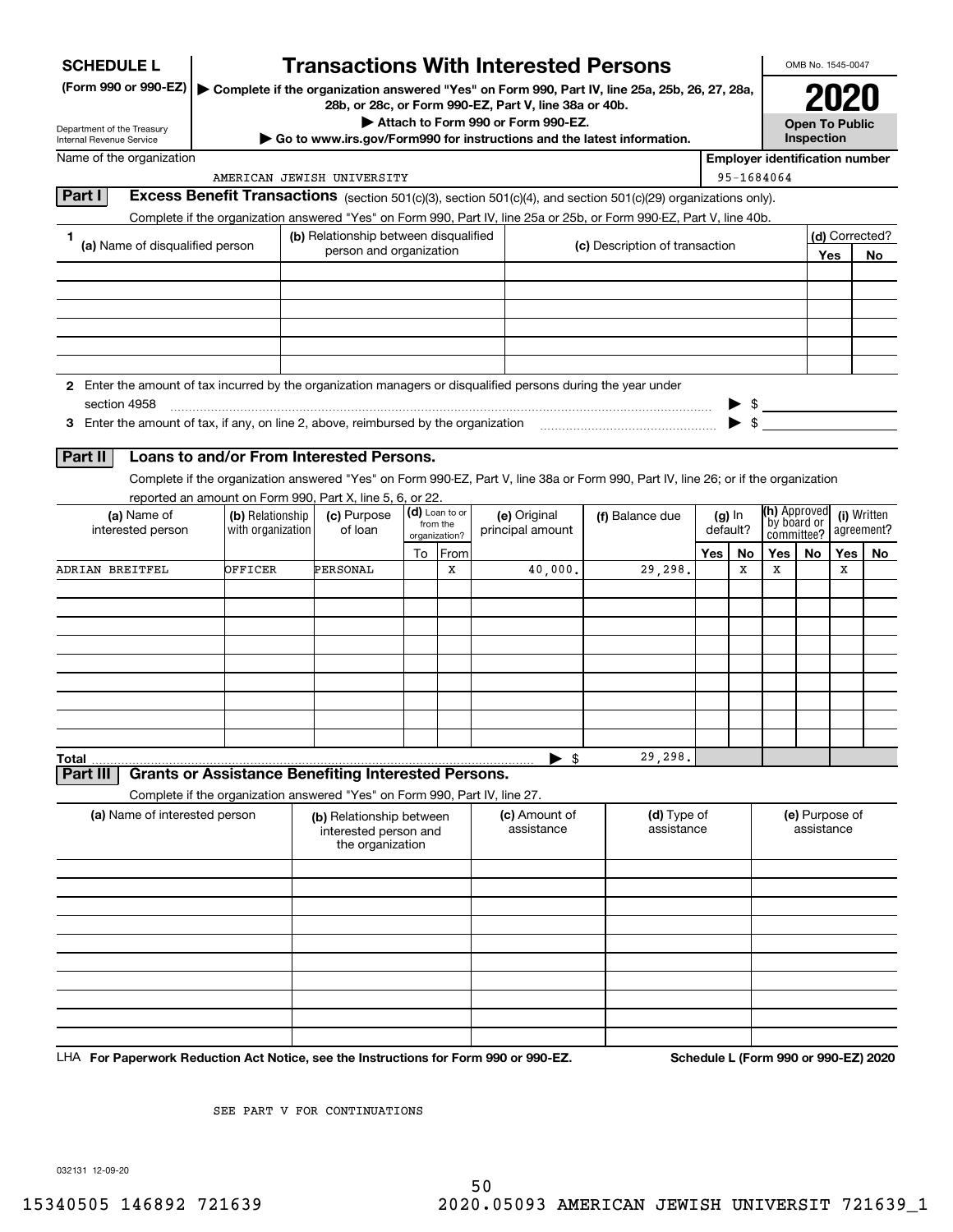## **Part IV Business Transactions Involving Interested Persons.**

Complete if the organization answered "Yes" on Form 990, Part IV, line 28a, 28b, or 28c.

| (a) Name of interested person | (b) Relationship between interested<br>person and the organization | (c) Amount of<br>transaction | (d) Description of<br>transaction |     | (e) Sharing of<br>organization's<br>revenues? |  |
|-------------------------------|--------------------------------------------------------------------|------------------------------|-----------------------------------|-----|-----------------------------------------------|--|
|                               |                                                                    |                              |                                   | Yes | No                                            |  |
|                               |                                                                    |                              |                                   |     |                                               |  |
|                               |                                                                    |                              |                                   |     |                                               |  |
|                               |                                                                    |                              |                                   |     |                                               |  |
|                               |                                                                    |                              |                                   |     |                                               |  |
|                               |                                                                    |                              |                                   |     |                                               |  |
|                               |                                                                    |                              |                                   |     |                                               |  |
|                               |                                                                    |                              |                                   |     |                                               |  |
|                               |                                                                    |                              |                                   |     |                                               |  |
|                               |                                                                    |                              |                                   |     |                                               |  |
|                               |                                                                    |                              |                                   |     |                                               |  |

## **Part V Supplemental Information.**

Provide additional information for responses to questions on Schedule L (see instructions).

SCHEDULE L, PART II, LOANS TO AND FROM INTERESTED PERSONS:

(A) NAME OF PERSON: ADRIAN BREITFELD

**Schedule L (Form 990 or 990-EZ) 2020**

032132 12-09-20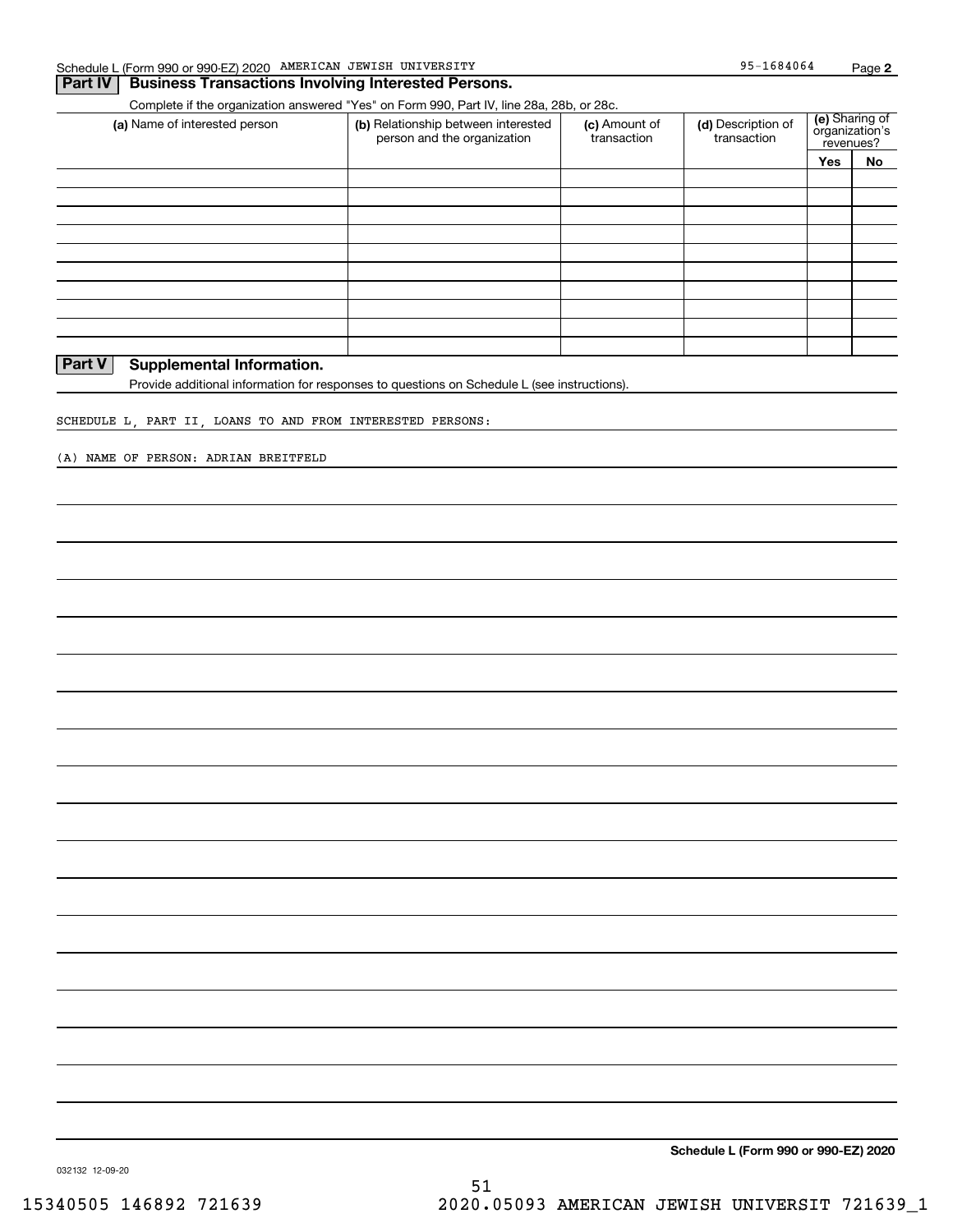## **SCHEDULE M (Form 990)**

# **Noncash Contributions**

OMB No. 1545-0047

| Department of the Treasury |  |
|----------------------------|--|
| Internal Revenue Service   |  |

**Complete if the organizations answered "Yes" on Form 990, Part IV, lines 29 or 30.** <sup>J</sup>**2020 Attach to Form 990.** J

 **Go to www.irs.gov/Form990 for instructions and the latest information.** J

**Open to Public Inspection**

**Employer identification number**

Name of the organization

|  | AMERICAN JEWISH UNIVERSITY |
|--|----------------------------|

|        | AMERICAN JEWISH UNIVERSITY                                                                                                          |                               | 95-1684064                           |                                                                                                      |                                                       |     |     |           |
|--------|-------------------------------------------------------------------------------------------------------------------------------------|-------------------------------|--------------------------------------|------------------------------------------------------------------------------------------------------|-------------------------------------------------------|-----|-----|-----------|
| Part I | <b>Types of Property</b>                                                                                                            |                               |                                      |                                                                                                      |                                                       |     |     |           |
|        |                                                                                                                                     | (a)<br>Check if<br>applicable | (b)<br>Number of<br>contributions or | (c)<br>Noncash contribution<br>amounts reported on<br>items contributed Form 990, Part VIII, line 1g | Method of determining<br>noncash contribution amounts | (d) |     |           |
| 1      |                                                                                                                                     |                               |                                      |                                                                                                      |                                                       |     |     |           |
| 2      | Art - Historical treasures                                                                                                          |                               |                                      |                                                                                                      |                                                       |     |     |           |
| З      | Art - Fractional interests                                                                                                          |                               |                                      |                                                                                                      |                                                       |     |     |           |
| 4      | Books and publications                                                                                                              | X                             |                                      |                                                                                                      | 2. ESTIMATE                                           |     |     |           |
| 5      | Clothing and household goods                                                                                                        |                               |                                      |                                                                                                      |                                                       |     |     |           |
| 6      |                                                                                                                                     | X                             | $\mathbf{1}$                         |                                                                                                      | 1. BOOK VALUE                                         |     |     |           |
| 7      |                                                                                                                                     |                               |                                      |                                                                                                      |                                                       |     |     |           |
| 8      |                                                                                                                                     |                               |                                      |                                                                                                      |                                                       |     |     |           |
| 9      | Securities - Publicly traded                                                                                                        | X                             | 6                                    |                                                                                                      | 104,984. AVERAGE HIGH/LOW QUOTE                       |     |     |           |
| 10     | Securities - Closely held stock                                                                                                     |                               |                                      |                                                                                                      |                                                       |     |     |           |
| 11     | Securities - Partnership, LLC, or<br>trust interests                                                                                |                               |                                      |                                                                                                      |                                                       |     |     |           |
| 12     | Securities - Miscellaneous                                                                                                          |                               |                                      |                                                                                                      |                                                       |     |     |           |
| 13     | Qualified conservation contribution -<br>Historic structures                                                                        |                               |                                      |                                                                                                      |                                                       |     |     |           |
| 14     | Qualified conservation contribution - Other                                                                                         |                               |                                      |                                                                                                      |                                                       |     |     |           |
| 15     |                                                                                                                                     |                               |                                      |                                                                                                      |                                                       |     |     |           |
| 16     | Real estate - Commercial                                                                                                            |                               |                                      |                                                                                                      |                                                       |     |     |           |
| 17     |                                                                                                                                     |                               |                                      |                                                                                                      |                                                       |     |     |           |
| 18     |                                                                                                                                     |                               |                                      |                                                                                                      |                                                       |     |     |           |
| 19     |                                                                                                                                     |                               |                                      |                                                                                                      |                                                       |     |     |           |
| 20     | Drugs and medical supplies                                                                                                          |                               |                                      |                                                                                                      |                                                       |     |     |           |
| 21     |                                                                                                                                     |                               |                                      |                                                                                                      |                                                       |     |     |           |
| 22     |                                                                                                                                     |                               |                                      |                                                                                                      |                                                       |     |     |           |
| 23     |                                                                                                                                     |                               |                                      |                                                                                                      |                                                       |     |     |           |
| 24     |                                                                                                                                     |                               |                                      |                                                                                                      |                                                       |     |     |           |
| 25     | ( SUPPLIES<br>Other $\blacktriangleright$                                                                                           | x                             | 6                                    |                                                                                                      | 6. ESTIMATE                                           |     |     |           |
| 26     | Other $\blacktriangleright$<br>$($ $)$                                                                                              |                               |                                      |                                                                                                      |                                                       |     |     |           |
| 27     | $($<br>Other $\blacktriangleright$                                                                                                  |                               |                                      |                                                                                                      |                                                       |     |     |           |
| 28     | Other $\triangleright$                                                                                                              |                               |                                      |                                                                                                      |                                                       |     |     |           |
| 29     | Number of Forms 8283 received by the organization during the tax year for contributions                                             |                               |                                      |                                                                                                      |                                                       |     |     |           |
|        | for which the organization completed Form 8283, Part V, Donee Acknowledgement                                                       |                               |                                      | 29<br>1.1.1.1.1.1.1.1.1.1                                                                            |                                                       |     | 0   |           |
|        |                                                                                                                                     |                               |                                      |                                                                                                      |                                                       |     | Yes | <b>No</b> |
|        | 30a During the year, did the organization receive by contribution any property reported in Part I, lines 1 through 28, that it      |                               |                                      |                                                                                                      |                                                       |     |     |           |
|        | must hold for at least three years from the date of the initial contribution, and which isn't required to be used for               |                               |                                      |                                                                                                      |                                                       |     |     |           |
|        | exempt purposes for the entire holding period?                                                                                      |                               |                                      |                                                                                                      |                                                       | 30a |     | х         |
| b      | If "Yes," describe the arrangement in Part II.                                                                                      |                               |                                      |                                                                                                      |                                                       |     |     |           |
| 31     | Does the organization have a gift acceptance policy that requires the review of any nonstandard contributions?                      |                               |                                      |                                                                                                      |                                                       | 31  | x   |           |
|        | 32a Does the organization hire or use third parties or related organizations to solicit, process, or sell noncash<br>contributions? |                               |                                      |                                                                                                      |                                                       | 32a |     | x         |
| b      | If "Yes," describe in Part II.                                                                                                      |                               |                                      |                                                                                                      |                                                       |     |     |           |
| 33     | If the organization didn't report an amount in column (c) for a type of property for which column (a) is checked,                   |                               |                                      |                                                                                                      |                                                       |     |     |           |
|        | describe in Part II.                                                                                                                |                               |                                      |                                                                                                      |                                                       |     |     |           |
| LHA    | For Paperwork Reduction Act Notice, see the Instructions for Form 990.                                                              |                               |                                      |                                                                                                      | Schedule M (Form 990) 2020                            |     |     |           |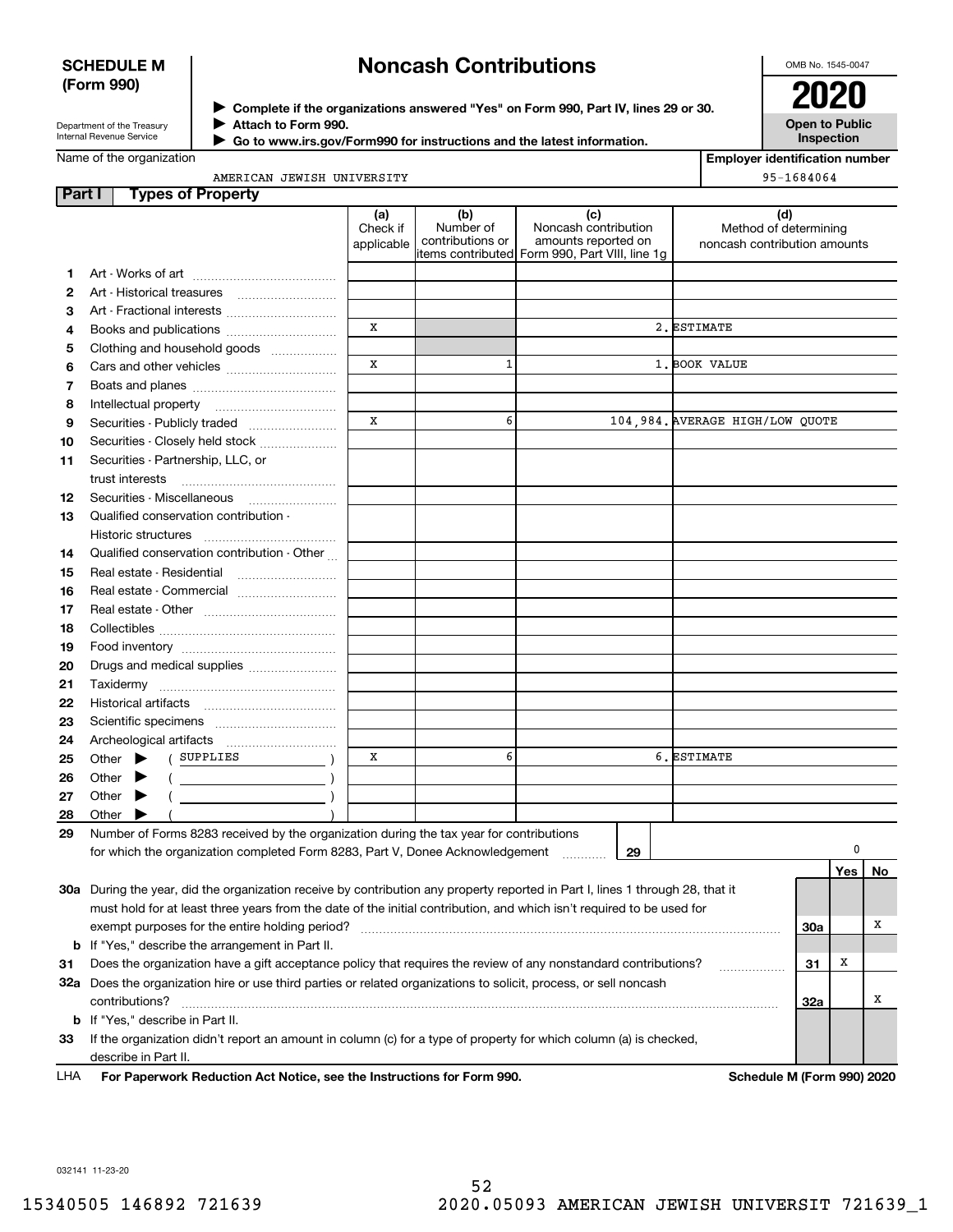95-1684064 Schedule M (Form 990) 2020 AMERICAN JEWISH UNIVERSITY<br>**Part II** Supplemental Information. Provide the information required by Part I. lines 30b. 32b. and 33. and whether the c Part II | Supplemental Information. Provide the information required by Part I, lines 30b, 32b, and 33, and whether the organization is reporting in Part I, column (b), the number of contributions, the number of items received, or a combination of both. Also complete this part for any additional information.

SCHEDULE M, LINE 30B:

THE AMOUNT REPRESENTS THE NUMBER OF ACTUAL CONTIBUTIONS RECEIVED AND

NOT THE NUMBER OF ITEMS RECEIVED FOR EACH CONTRIBUTION.

**Schedule M (Form 990) 2020**

032142 11-23-20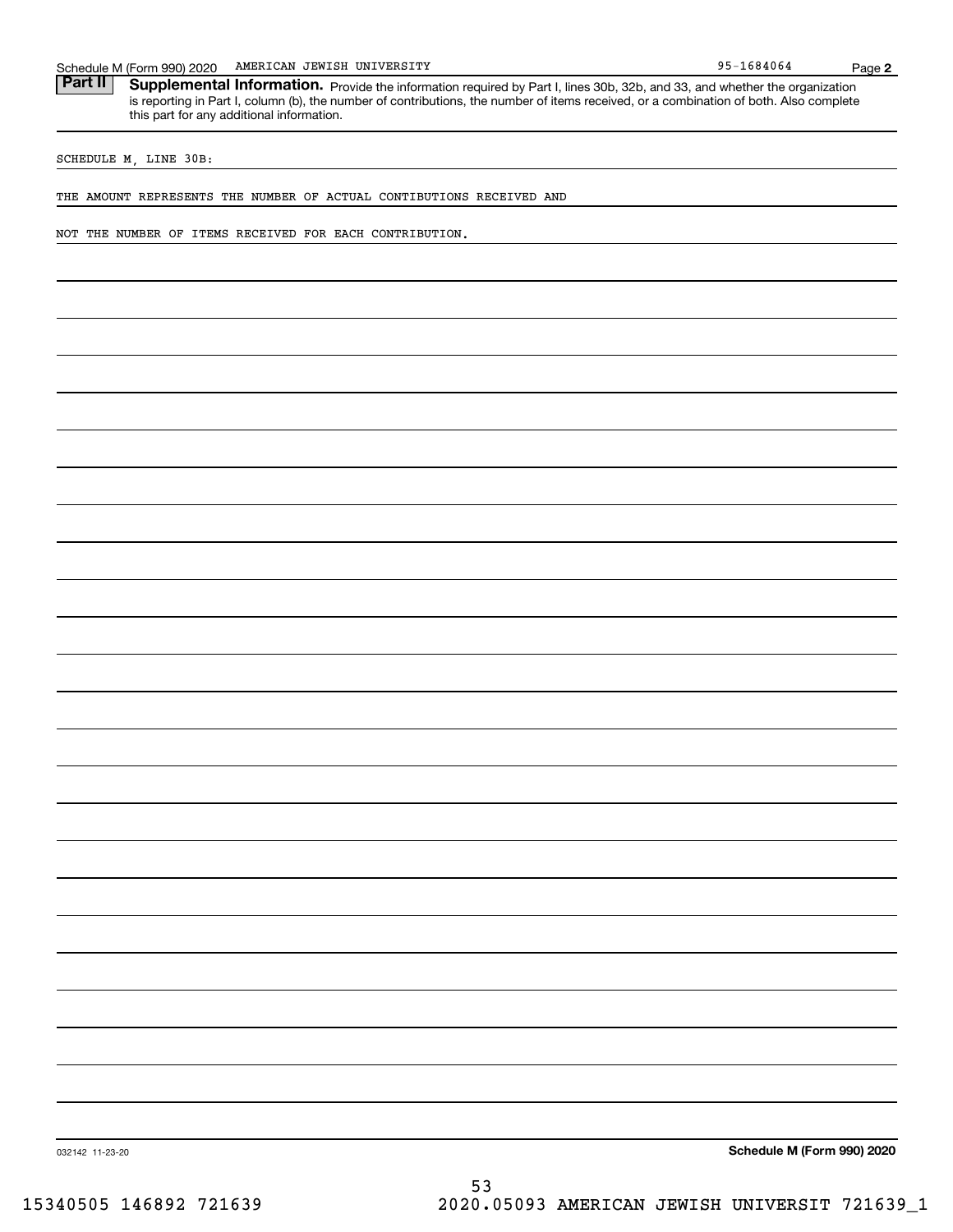| <b>SCHEDULE O</b> |  |
|-------------------|--|
|-------------------|--|

**(Form 990 or 990-EZ)**

Department of the Treasury Internal Revenue Service Name of the organization

## **Supplemental Information to Form 990 or 990-EZ**

**Complete to provide information for responses to specific questions on Form 990 or 990-EZ or to provide any additional information. | Attach to Form 990 or 990-EZ. | Go to www.irs.gov/Form990 for the latest information.**



**Employer identification number**

AMERICAN JEWISH UNIVERSITY **1998** and 2008 and 2011 12:30 and 2012 12:30 and 2012 12:30 and 2013

FORM 990, PART III, LINE 1, DESCRIPTION OF ORGANIZATION MISSION:

AMERICAN JEWISH UNIVERSITY ADVANCES AND ELEVATES THE JEWISH JOURNEY OF

INDIVIDUALS, ORGANIZATIONS AND OUR COMMUNITY THROUGH EXCELLENCE IN

SCHOLARSHIP, TEACHING, ENGAGED CONVERSATION, AND OUTREACH.AMERICAN

JEWISH UNIVERSITY (AJU) IS A THRIVING CENTER OF JEWISH RESOURCES AND

TALENT THAT SERVES THE JEWISH COMMUNITY OF THE TWENTYFIRST CENTURY. A

PORTAL FOR JEWISH BELONGING, AJU EQUIPS STUDENTS, FACULTY, CAMPERS, AND

LEARNERS OF ALL AGES WITH THE TOOLS TO CREATE THE IDEAS BUILD THE

STRUCTURES AND DEVELOP THE PROGRAMS TO ADVANCE JEWISH WISDOM AND

ELEVATE JEWISH LIVING.

FORM 990, PART III, LINE 4D, OTHER PROGRAM SERVICES:

WHIZIN CENTER:

WHIZIN CENTER IS DEDICATED TO CREATING PROGRAMS TO EXPAND THE BOUNDS OF

INTELLECT, PASSIONS, CREATIVITY, SKILLS, SENSE OF CONNECTION AND

COMMUNITY. THROUGH CLASSES, SEMINARS, LECTURES, WORKSHOPS, TOURS,

EXCITING GUEST SPEAKERS AND THRILLING PERFORMANCES, THE WHIZIN CENTER

OFFERS PROVOCATIVE PROGRAMMING FOR EVERY INTEREST. SERVING OUR

COMMUNITY IS OUR MISSION, PASSION AND PRIVILEGE. OUR PROGRAMS ENRICH SO

MANY LIVES, MEET SO MANY NEEDS, AND TOUCH SO MANY DIFFERENT COMMUNITIES

WITHIN OUR CITY.

EXPENSES \$ 1,470,823. INCLUDING GRANTS OF \$ 0. REVENUE \$ 415,943.

OTHER PROGRAMS:

THE PLATT AND BORSTEIN GALLERIES:

032211 11-20-20 LHA For Paperwork Reduction Act Notice, see the Instructions for Form 990 or 990-EZ. Schedule O (Form 990 or 990-EZ) 2020 54

15340505 146892 721639 2020.05093 AMERICAN JEWISH UNIVERSIT 721639\_1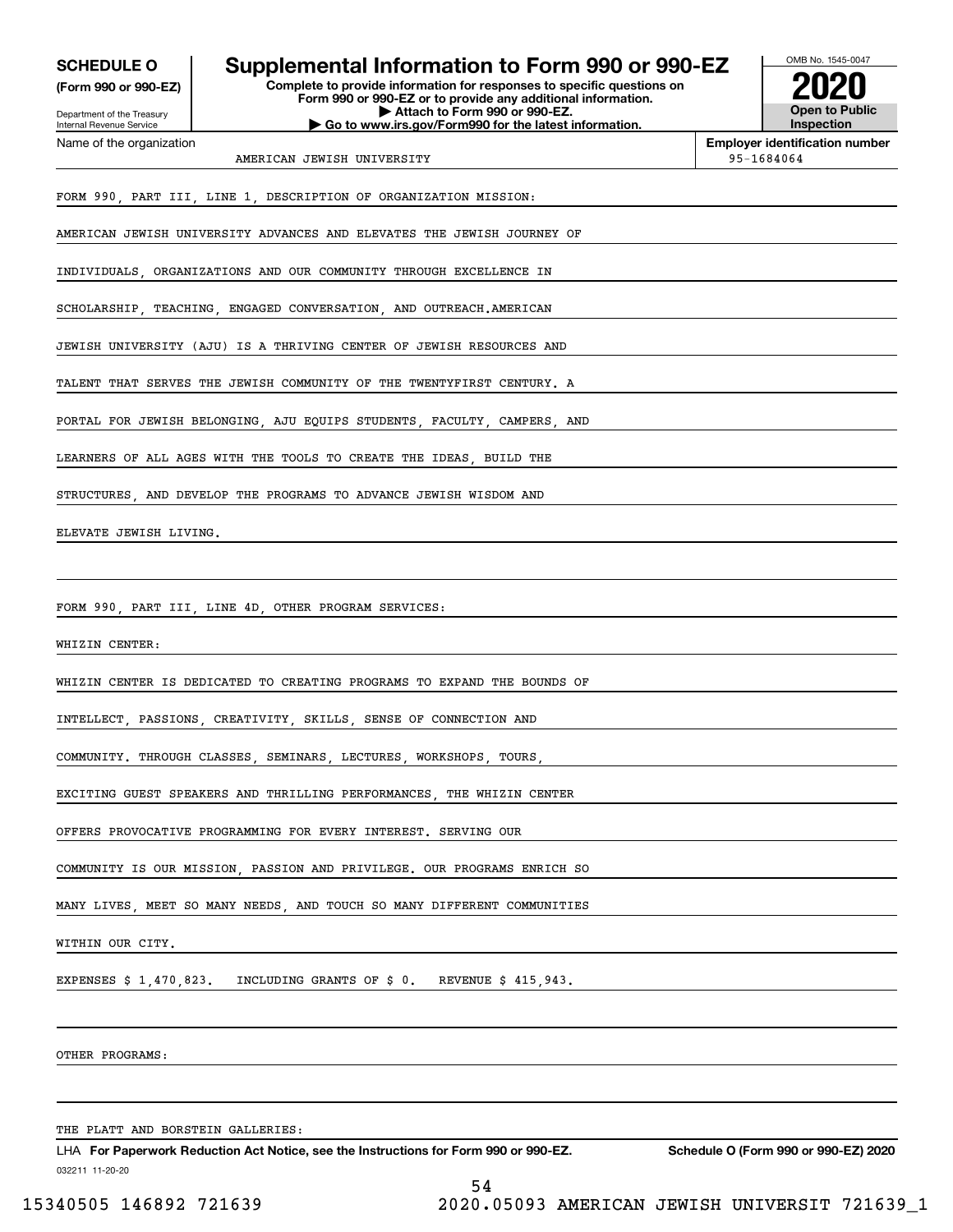| Schedule O (Form 990 or 990-EZ) 2020                                        | Page 2                                              |
|-----------------------------------------------------------------------------|-----------------------------------------------------|
| Name of the organization<br>AMERICAN JEWISH UNIVERSITY                      | <b>Employer identification number</b><br>95-1684064 |
| PRESENT EXHIBITIONS AND EDUCATIONAL PROGRAMS IN THE VISUAL ARTS.            |                                                     |
| SELECTED JEWISH AND NON JEWISH ARTISTS BRING INSIGHT INTO CURRENT           |                                                     |
| TRENDS AS WELL AS AN HISTORICAL PERSPECTIVE TO COMMUNITY LIFE. THE          |                                                     |
| GALLERIES PROVIDE A VALUABLE AND NECESSARY AESTHETIC COMPONENT TO THE       |                                                     |
| EDUCATIONAL GOALS OF AMERICAN JEWISH UNIVERSITY.                            |                                                     |
|                                                                             |                                                     |
| SUNDAYS IN THE PARK:                                                        |                                                     |
| SUNDAYS IN THE PARK IS A MONTHLY PROGRAM WHERE THE BRANDEIS-BARDIN          |                                                     |
| CAMPUS IS OPENED TO THE COMMUNITY TO EXPERIENCE ALL OF THE WONDERFUL        |                                                     |
| EDUCATIONAL OPPORTUNITIES WE OFFER. HIGHLIGHTS INCLUDE NATURE               |                                                     |
| PROGRAMMING SUCH AS HIKES AND AQUAPONICS, ANIMAL EDUCATION                  |                                                     |
| HIGHLIGHTINGTHE CAMPUS' REPTILES, GOATS, CHICKENS AND FISH,                 |                                                     |
| HORSEBACKRIDING, OUTDOOR COOKING, ART, DANCE, SPORTS, CAMPUS TOURS AND      |                                                     |
| MUCH MORE.                                                                  |                                                     |
|                                                                             |                                                     |
| MIKVEH:                                                                     |                                                     |
| THE AJU MIKVEH IS A BATH USED FOR THE PURPOSE OF ACHIEVING RITUAL           |                                                     |
| PURITY IN JUDAISM. THE UNIVERSITY'S MIKVEH OFFERS THE OPPORTUNITIES FOR     |                                                     |
| MONTHLY PURITY VISITS, CONVERSIONS, VISITS PRIOR TO RELIGIOUS               |                                                     |
| CEREMONIES SUCH AS WEDDINGS AND EDUCATIONAL OPPORTUNITIES AROUND            |                                                     |
| THEPURPOSE AND ASPECTS OF THE MIKVEH.                                       |                                                     |
| EXPENSES \$ 261,000. INCLUDING GRANTS OF \$ 261,000. REVENUE \$ 354,002.    |                                                     |
|                                                                             |                                                     |
| FORM 990, PART VI, SECTION A, LINE 1:                                       |                                                     |
| THE EXECUTIVE COMMITTEE INCLUDES THE BOARD CHAIR, PRESIDENT, SECRETARY,     |                                                     |
| TREASURER, VICE-CHAIRS, VICE PRESDIENT OF FINANCE, ADMIN & TECH, AND SELECT |                                                     |
| BOARD MEMBERS.                                                              |                                                     |
|                                                                             |                                                     |

032212 11-20-20

**Schedule O (Form 990 or 990-EZ) 2020**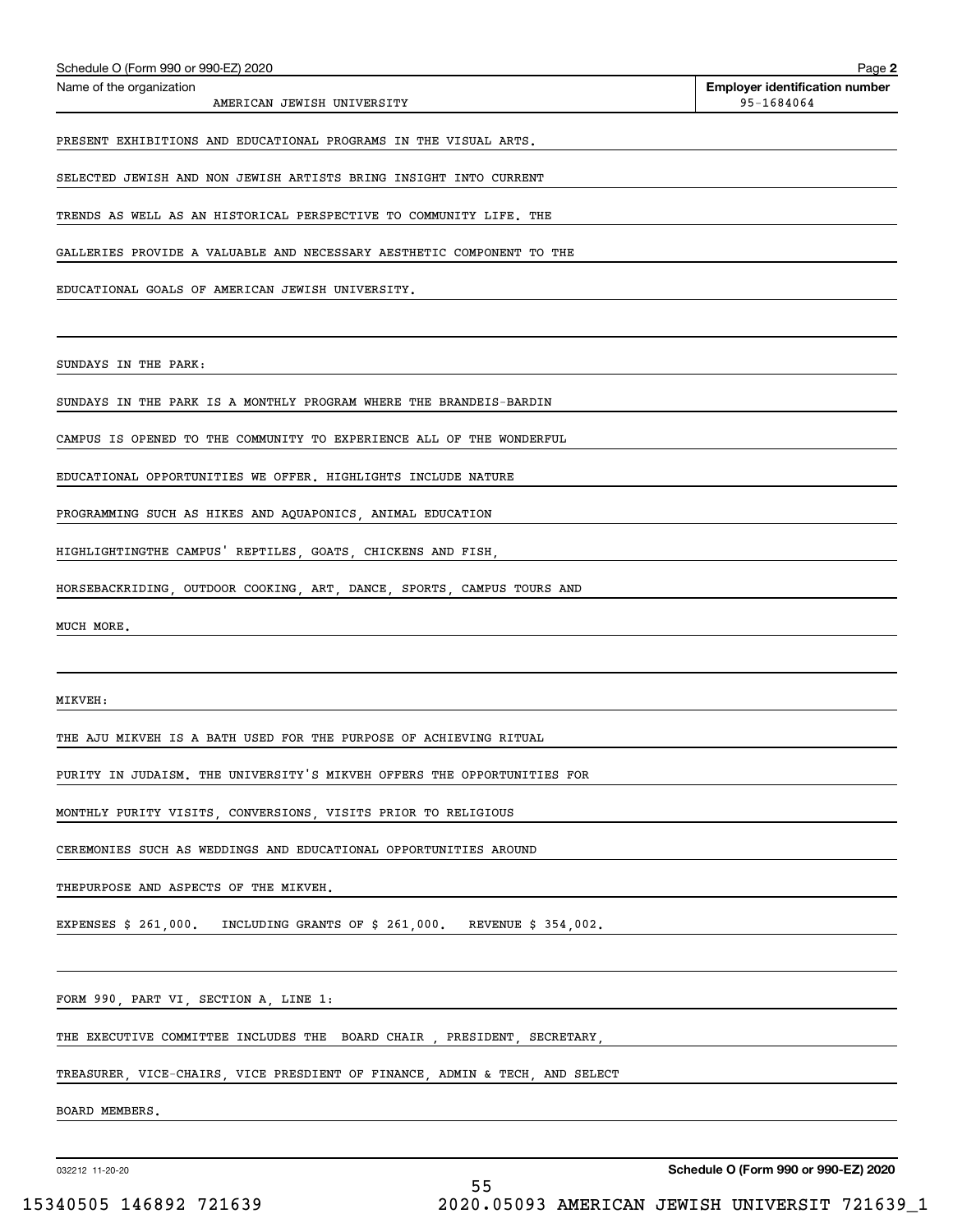AMERICAN JEWISH UNIVERSITY **1998** 1684064

Echedule O (Form 990 or 990-EZ) 2020<br>Name of the organization **number** Name of the organization **number** 

IN GENERAL, THE EXECUTIVE COMMITTEE SHALL:

A. SERVE AS A VEHICLE FOR LONG RANGE PLANNING FOR THE CORPORATION;

B. PROVIDE A SOUNDING BOARD AND SOURCE OF COUNSEL FOR THE PRESIDENT;

C. ACT ON BEHALF OF THE BOARD ON ALL DAY-TO-DAY FINANCIAL MATTERS;

D. UNDER CIRCUMSTANCES WHERE, IN THE DISCRETION OF THE PRESIDENT OR THE

CHAIRPERSON, IT IS NOT POSSIBLE OR PRACTICAL TO CONVENE AN IMMEDIATE

MEETING OF A QUORUM OF THE BOARD, TO APPROVE EXPENDITURES OR CONTRACTS, OR

SERIES OF EXPENDITURES OR CONTRACTS, WHICH, IN THE AGGREGATE, INVOLVE

UNBUDGETED EXPENDITURES OF NOT MORE THAN \$500,000;

FORM 990, PART VI, SECTION A, LINE 2:

THE FOLLOWING BOARD MEMBERS HAVE A FAMILY RELATIONSHIP:

FRANCIS S. MAAS AND VIRGINIA MAAS ARE HUSBAND AND WIFE

FORM 990, PART VI, SECTION B, LINE 11B:

CONTROLLER AND CFO REVIEW THE 990 FORM ONCE READY. ALL BOARD MEMBERS

RECEIVE A COPY OF THE 990 BEFORE IT IS FILED. IN ADDITION, THE AUDIT

COMMITTEE REVIEWS AND APPROVES THE 990 BEFORE FILED.

FORM 990, PART VI, SECTION B, LINE 12C:

THE ORGANIZATION REQUIRES THE OFFICERS/DIRECTORS TO COMPLETE ANNUAL

STATEMENTS TO INFORM THE ORGANIZATION OF ANY CONFLICT OF INTERESTS THAT MAY

EXIST. THE VICE PRESIDENT MONITORS THE COMPLIANCE OF THE POLICY. THE

ADMINISTRATIVE ASSISTANT OF THE PRESIDENT KEEPS TRACK OF ALL ANNUAL

STATEMENTS RECEIVED.

FORM 990, PART VI, SECTION B, LINE 15:

COMPENSATION FOR THE PRESIDENT AND OFFICERS IS REVIEWED BY THE EXECUTIVE

032212 11-20-20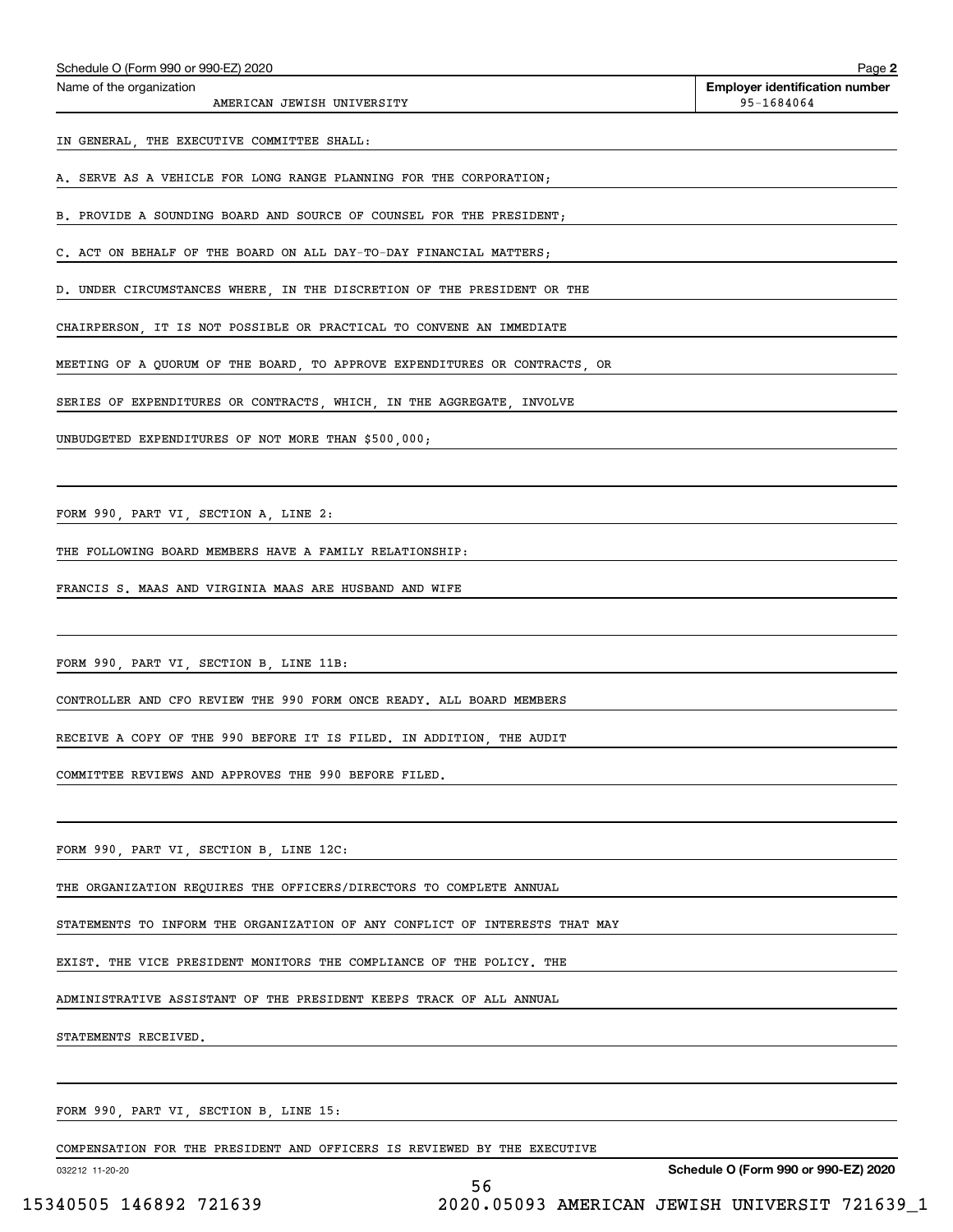| Schedule O (Form 990 or 990-EZ) 2020                                                                  | Page 2                                              |
|-------------------------------------------------------------------------------------------------------|-----------------------------------------------------|
| Name of the organization<br>AMERICAN JEWISH UNIVERSITY                                                | <b>Employer identification number</b><br>95-1684064 |
| COMPENSATION COMMITTEE. INDEPENDENT CONSULTING FIRM PARTICIPATES IN THE                               |                                                     |
| EXECUTIVE COMPENSATION COMMITTEE MEETING, PERFORMS RESEARCHES AND PROVIDES                            |                                                     |
| RECOMMEDATION TO THE COMMITTEE.                                                                       |                                                     |
|                                                                                                       |                                                     |
| FORM 990, PART VI, SECTION C, LINE 19:<br><u> 1989 - Johann Stoff, Amerikaansk politiker († 1908)</u> |                                                     |
| THE ORGANIZATION MAKES ITS GOVERNING DOCUMENTS, CONFLICT OF INTEREST                                  |                                                     |
| POLICY, AND FINANCIAL STATEMENTS AVAILABLE TO THE PUBLIC ON THEIR WEBSITE                             |                                                     |
| AND UPON REQUEST.                                                                                     |                                                     |
| FORM 990, PART XI, LINE 9, CHANGES IN NET ASSETS:                                                     |                                                     |
| BAD DEBT EXPENSE<br>$-14,548.$                                                                        |                                                     |
|                                                                                                       |                                                     |
|                                                                                                       |                                                     |
|                                                                                                       |                                                     |
|                                                                                                       |                                                     |
|                                                                                                       |                                                     |
|                                                                                                       |                                                     |
|                                                                                                       |                                                     |
|                                                                                                       |                                                     |
|                                                                                                       |                                                     |
|                                                                                                       |                                                     |
|                                                                                                       |                                                     |
|                                                                                                       |                                                     |
|                                                                                                       |                                                     |
|                                                                                                       |                                                     |
|                                                                                                       |                                                     |
|                                                                                                       |                                                     |
|                                                                                                       |                                                     |
| 032212 11-20-20                                                                                       | Schedule O (Form 990 or 990-EZ) 2020                |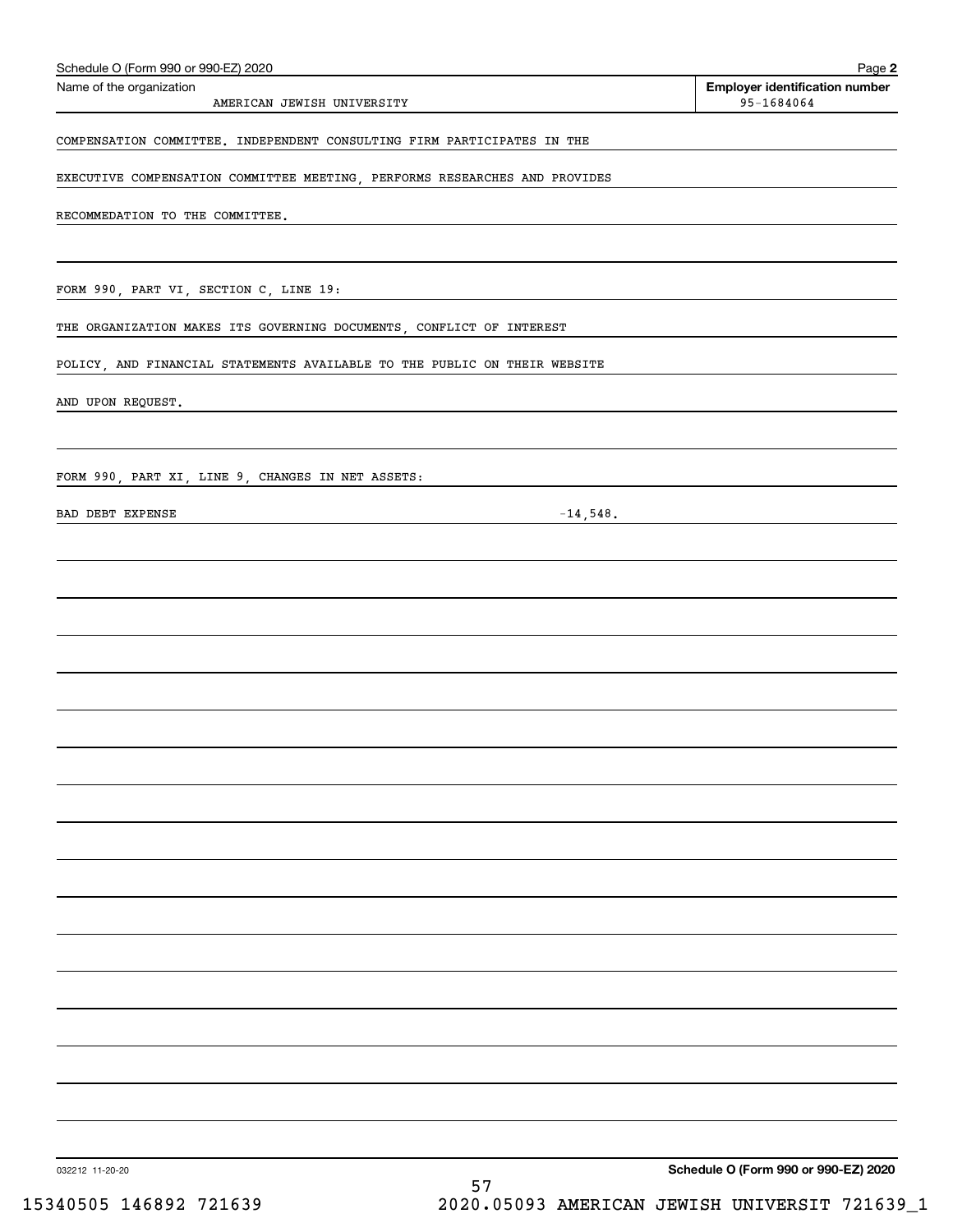| <b>SCHEDULE R</b>   |  |
|---------------------|--|
| $T_{\rm arm}$ $000$ |  |

**(Form 990)**

## **Related Organizations and Unrelated Partnerships**

**Complete if the organization answered "Yes" on Form 990, Part IV, line 33, 34, 35b, 36, or 37.** |

**Attach to Form 990.**  |

OMB No. 1545-0047

**Open to Public 2020**

Department of the Treasury Internal Revenue Service

**| Go to www.irs.gov/Form990 for instructions and the latest information. Inspection**

Name of the organization

AMERICAN JEWISH UNIVERSITY

**Employer identification number** 95-1684064

**Part I Identification of Disregarded Entities.**  Complete if the organization answered "Yes" on Form 990, Part IV, line 33.

| (a)<br>Name, address, and EIN (if applicable)<br>of disregarded entity | (b)<br>Primary activity | (c)<br>Legal domicile (state or<br>foreign country) | (d)<br>Total income | (e)<br>End-of-year assets | (f)<br>Direct controlling<br>entity |
|------------------------------------------------------------------------|-------------------------|-----------------------------------------------------|---------------------|---------------------------|-------------------------------------|
| AJU BBI HOLDINGS LLC                                                   |                         |                                                     |                     |                           |                                     |
| 15600 MULHOLLAND DRIVE                                                 |                         |                                                     |                     |                           | AMERICAN JEWISH                     |
| LOS ANGELES, CA 90077                                                  | TITLE HOLDING           | <b>CALIFORNIA</b>                                   | $\mathbf{0}$ .      | 13, 138, 563. UNIVERSITY  |                                     |
| AJU PEPPERTREE HOLDINGS LLC                                            |                         |                                                     |                     |                           |                                     |
| 15600 MULHOLLAND DRIVE                                                 |                         |                                                     |                     |                           | AMERICAN JEWISH                     |
| LOS ANGELES, CA 90077                                                  | TITLE HOLDING           | <b>CALIFORNIA</b>                                   | $\mathbf{0}$ .      | 1,770,000. UNIVERSITY     |                                     |
|                                                                        |                         |                                                     |                     |                           |                                     |
|                                                                        |                         |                                                     |                     |                           |                                     |

**Identification of Related Tax-Exempt Organizations.** Complete if the organization answered "Yes" on Form 990, Part IV, line 34, because it had one or more related tax-exempt **Part II** organizations during the tax year.

| (a)<br>Name, address, and EIN<br>of related organization | (b)<br>Primary activity    | (c)<br>Legal domicile (state or<br>foreign country) | (d)<br>Exempt Code<br>section | (e)<br>Public charity<br>status (if section | (f)<br>Direct controlling<br>entity | $(g)$<br>Section 512(b)(13)<br>controlled<br>entity? |    |
|----------------------------------------------------------|----------------------------|-----------------------------------------------------|-------------------------------|---------------------------------------------|-------------------------------------|------------------------------------------------------|----|
|                                                          |                            |                                                     |                               | 501(c)(3)                                   |                                     | Yes                                                  | No |
| JEWISH TELEVISION NETWORK - 95-3556298                   | TO PROVIDE CULTURAL AND    |                                                     |                               |                                             |                                     |                                                      |    |
| 15600 MULHOLLAND DRIVE                                   | EDUCATIONAL INFORMATION TO |                                                     |                               |                                             | AMERICAN JEWISH                     |                                                      |    |
| LOS ANGELES, CA 90077                                    | THE JEWISH COMMUNITY       | CALIFORNIA                                          | 501(C)(3)                     | LINE 7                                      | UNIVERSITY                          | x                                                    |    |
| UNIVERSITY OF JUDAISM FOUNDATION -                       |                            |                                                     |                               |                                             |                                     |                                                      |    |
| 95-3637239, 15600 MULHOLLAND DRIVE, LOS                  | TO SUPPORT AMERICAN JEWISH |                                                     |                               |                                             | AMERICAN JEWISH                     |                                                      |    |
| ANGELES, CA 90077                                        | UNIVERSITY                 | CALIFORNIA                                          | 501(C)(3)                     | PF                                          | UNIVERSITY                          | x                                                    |    |
| EJ GINDI UNIVERSITY OF JUDAISM FOUNDATION -              |                            |                                                     |                               |                                             |                                     |                                                      |    |
| 95-2744661, 15600 MULHOLLAND DRIVE, LOS                  | TO SUPPORT AMERICAN JEWISH |                                                     |                               |                                             | AMERICAN JEWISH                     |                                                      |    |
| ANGELES, CA 90077                                        | UNIVERSITY                 | CALIFORNIA                                          | 501(C)(3)                     | LINE 12A. I                                 | UNIVERSITY                          | x                                                    |    |
| THE BRANDEIS-BARDIN INSTITUTE - 95-2030208               | TO PROVIDE CULTURAL AND    |                                                     |                               |                                             |                                     |                                                      |    |
| 1101 PEPPERTREE LANE                                     | EDUCATIONAL INFORMATION TO |                                                     |                               |                                             | AMERICAN JEWISH                     |                                                      |    |
| BRANDEIS CA 93064                                        | THE JEWISH COMMUNITY       | CALIFORNIA                                          | 501(C)(3)                     | LINE 10                                     | UNIVERSITY                          | x                                                    |    |

**For Paperwork Reduction Act Notice, see the Instructions for Form 990. Schedule R (Form 990) 2020**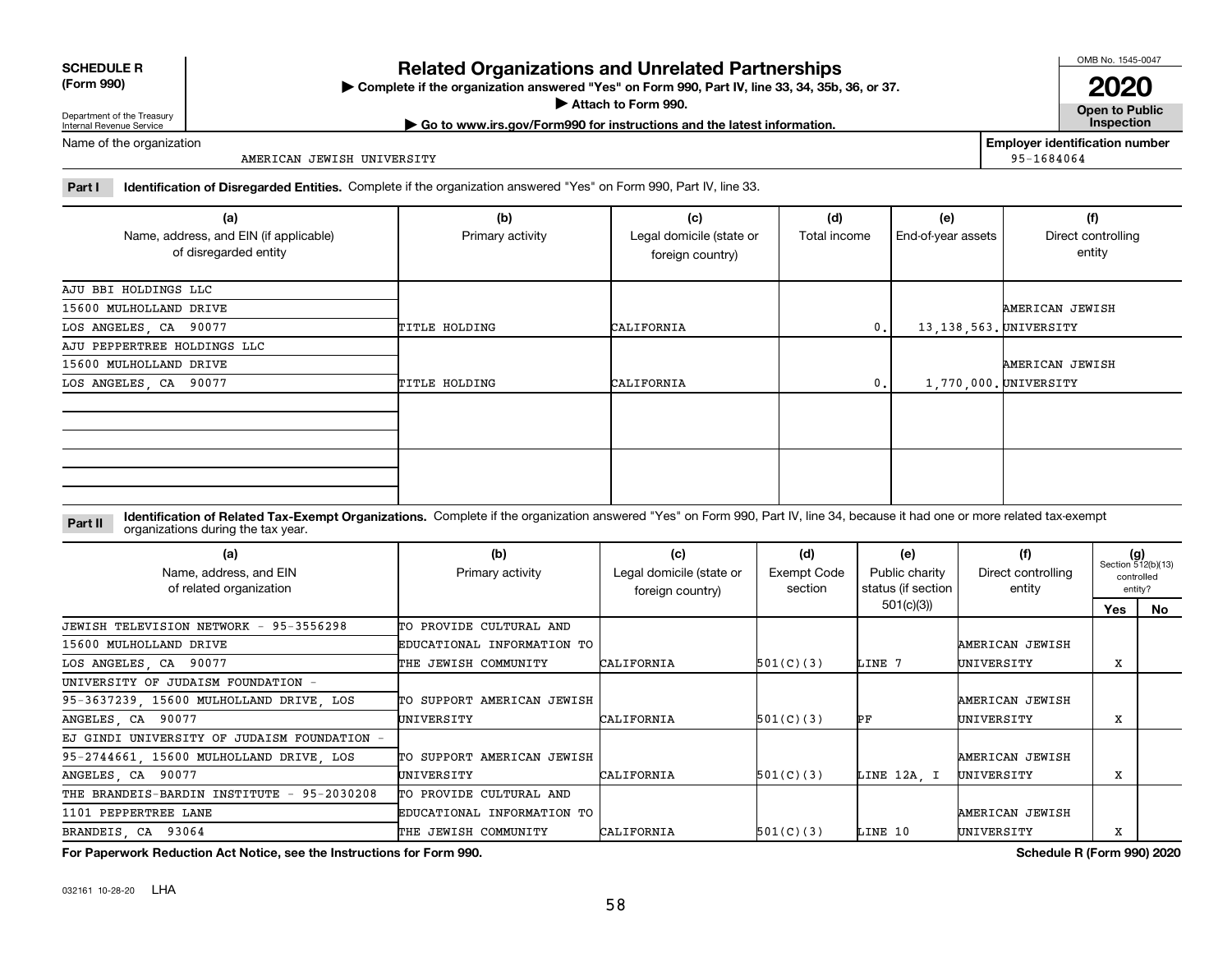**Identification of Related Organizations Taxable as a Partnership.** Complete if the organization answered "Yes" on Form 990, Part IV, line 34, because it had one or more related **Part III** organizations treated as a partnership during the tax year.

| (b)                                       | (c)                  | (d)                           | (e)                                        |                          | (g)                                                 |                                  |  | (i)             | (i)                             | (k)                                                          |
|-------------------------------------------|----------------------|-------------------------------|--------------------------------------------|--------------------------|-----------------------------------------------------|----------------------------------|--|-----------------|---------------------------------|--------------------------------------------------------------|
| Primary activity                          | (state or<br>foreign | Direct controlling<br>entity  | Predominant income<br>(related, unrelated, | Share of total<br>income | Share of<br>end-of-year<br>assets                   | Disproportionate<br>allocations? |  | Code V-UBI      |                                 | General or Percentage<br>ownership                           |
|                                           |                      |                               |                                            |                          |                                                     |                                  |  |                 |                                 |                                                              |
|                                           |                      |                               |                                            |                          |                                                     |                                  |  |                 |                                 |                                                              |
|                                           |                      |                               |                                            |                          |                                                     |                                  |  |                 |                                 |                                                              |
| 15760 VENTURA BLVD, SUITE 801 REAL ESTATE |                      |                               |                                            |                          |                                                     |                                  |  |                 |                                 |                                                              |
| INVESTMENTS                               | CA                   |                               |                                            | 423,236.                 | 1, 219, 117.                                        |                                  |  |                 |                                 | 100%                                                         |
|                                           |                      |                               |                                            |                          |                                                     |                                  |  |                 |                                 |                                                              |
|                                           |                      |                               |                                            |                          |                                                     |                                  |  |                 |                                 |                                                              |
|                                           |                      |                               |                                            |                          |                                                     |                                  |  |                 |                                 |                                                              |
|                                           |                      |                               |                                            |                          |                                                     |                                  |  |                 |                                 |                                                              |
|                                           |                      |                               |                                            |                          |                                                     |                                  |  |                 |                                 |                                                              |
|                                           |                      |                               |                                            |                          |                                                     |                                  |  |                 |                                 |                                                              |
|                                           |                      |                               |                                            |                          |                                                     |                                  |  |                 |                                 |                                                              |
|                                           |                      |                               |                                            |                          |                                                     |                                  |  |                 |                                 |                                                              |
|                                           |                      |                               |                                            |                          |                                                     |                                  |  |                 |                                 |                                                              |
|                                           |                      |                               |                                            |                          |                                                     |                                  |  |                 |                                 |                                                              |
|                                           |                      |                               |                                            |                          |                                                     |                                  |  |                 |                                 |                                                              |
|                                           |                      |                               |                                            |                          |                                                     |                                  |  |                 |                                 |                                                              |
|                                           |                      | Legal<br>domicile<br>country) | AMERICAN<br>JEWISH<br>UNIVERSITY           | EXCLUDED                 | (f)<br>excluded from tax under<br>sections 512-514) |                                  |  | (h)<br>Yes   No | amount in box<br>20 of Schedule | managing<br>partner?<br>$K-1$ (Form 1065) $YesNo$<br>78,179. |

**Identification of Related Organizations Taxable as a Corporation or Trust.** Complete if the organization answered "Yes" on Form 990, Part IV, line 34, because it had one or more related **Part IV** organizations treated as a corporation or trust during the tax year.

| (a)<br>Name, address, and EIN<br>of related organization | (b)<br>Primary activity | (c)<br>Legal domicile<br>(state or<br>foreign | (d)<br>Direct controlling<br>entity | (e)<br>Type of entity<br>(C corp, S corp,<br>or trust) | (f)<br>Share of total<br>income | (g)<br>Share of<br>end-of-year<br>assets | (h)<br> Percentage <br>ownership |         | (i)<br>Section<br>512(b)(13)<br>controlled<br>entity? |
|----------------------------------------------------------|-------------------------|-----------------------------------------------|-------------------------------------|--------------------------------------------------------|---------------------------------|------------------------------------------|----------------------------------|---------|-------------------------------------------------------|
|                                                          |                         | country)                                      |                                     |                                                        |                                 |                                          |                                  | Yes $ $ | <b>No</b>                                             |
| BRANDEIS MUTUAL WATER CO - 95-2565383                    |                         |                                               |                                     |                                                        |                                 |                                          |                                  |         |                                                       |
| 15600 MULHOLLAND DRIVE                                   |                         |                                               | AJU BBI                             |                                                        |                                 |                                          |                                  |         |                                                       |
| LOS ANGELES, CA 90077                                    | WATER FACILITY          | CA                                            | HOLDINGS LLC                        | C CORP                                                 | 0.                              | 75,000.                                  | 100%                             | x       |                                                       |
|                                                          |                         |                                               |                                     |                                                        |                                 |                                          |                                  |         |                                                       |
|                                                          |                         |                                               |                                     |                                                        |                                 |                                          |                                  |         |                                                       |
|                                                          |                         |                                               |                                     |                                                        |                                 |                                          |                                  |         |                                                       |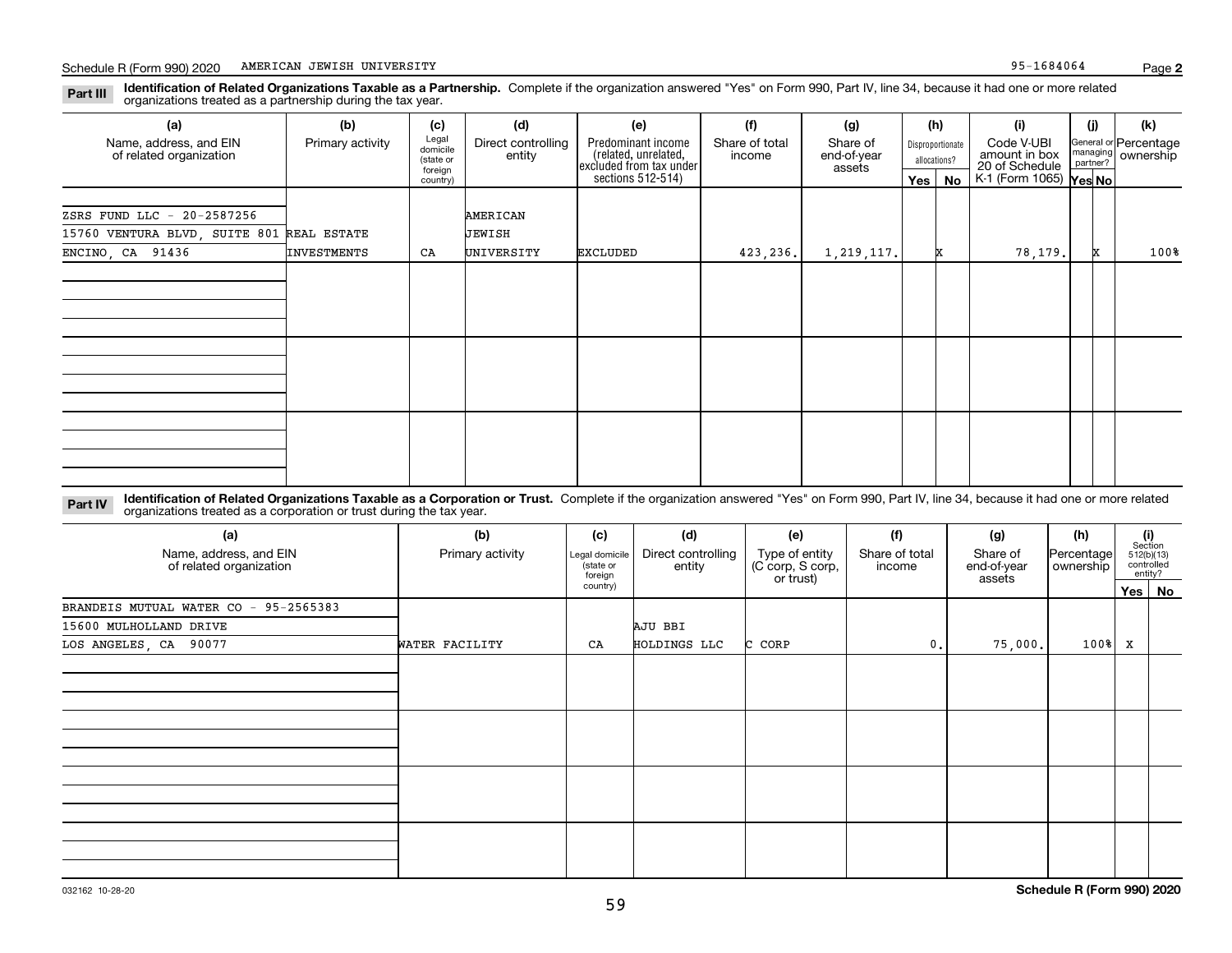**Part V** T**ransactions With Related Organizations.** Complete if the organization answered "Yes" on Form 990, Part IV, line 34, 35b, or 36.

|  | Note: Complete line 1 if any entity is listed in Parts II, III, or IV of this schedule.                                                                                                                                        |                 | Yes l | No |  |  |  |  |  |
|--|--------------------------------------------------------------------------------------------------------------------------------------------------------------------------------------------------------------------------------|-----------------|-------|----|--|--|--|--|--|
|  | During the tax year, did the organization engage in any of the following transactions with one or more related organizations listed in Parts II-IV?                                                                            |                 |       |    |  |  |  |  |  |
|  |                                                                                                                                                                                                                                | 1a              |       | х  |  |  |  |  |  |
|  | b Gift, grant, or capital contribution to related organization(s) manufactured contains and contribution to related organization(s)                                                                                            | 1 <sub>b</sub>  |       | х  |  |  |  |  |  |
|  | c Gift, grant, or capital contribution from related organization(s) matches contains and content and contribution from related organization(s) matches contains and contribution from related organization(s) matches contains | 1c              |       | X  |  |  |  |  |  |
|  |                                                                                                                                                                                                                                | 1d              |       | X  |  |  |  |  |  |
|  |                                                                                                                                                                                                                                | 1e              |       | X  |  |  |  |  |  |
|  |                                                                                                                                                                                                                                |                 |       |    |  |  |  |  |  |
|  | f Dividends from related organization(s) manufactured contains and contained a series of the contact of the contact of the contact of the contact of the contact of the contact of the contact of the contact of the contact o | 1f              |       | X  |  |  |  |  |  |
|  | g Sale of assets to related organization(s) www.assettion.com/www.assettion.com/www.assettion.com/www.assettion.com/www.assettion.com/www.assettion.com/www.assettion.com/www.assettion.com/www.assettion.com/www.assettion.co | 1 <sub>q</sub>  |       | x  |  |  |  |  |  |
|  | h Purchase of assets from related organization(s) manufactured and content to content the content of assets from related organization(s)                                                                                       | 1h              |       | X  |  |  |  |  |  |
|  | Exchange of assets with related organization(s) manufactured manufactured manufactured manufactured manufactured manufactured manufactured manufactured manufactured manufactured manufactured manufactured manufactured manuf | 1i              |       | X  |  |  |  |  |  |
|  | Lease of facilities, equipment, or other assets to related organization(s) manufaction content to the content of the content of the content of the content of the content of the content of the content of the content of the  | 1i.             |       | X  |  |  |  |  |  |
|  |                                                                                                                                                                                                                                |                 |       |    |  |  |  |  |  |
|  | k Lease of facilities, equipment, or other assets from related organization(s) manufaction content and content to the content of facilities, equipment, or other assets from related organization(s) manufaction content and c | 1k              |       | x  |  |  |  |  |  |
|  | Performance of services or membership or fundraising solicitations for related organization(s)                                                                                                                                 | 11              |       | X  |  |  |  |  |  |
|  |                                                                                                                                                                                                                                | 1m              |       | X  |  |  |  |  |  |
|  |                                                                                                                                                                                                                                | 1n              |       | X  |  |  |  |  |  |
|  | o Sharing of paid employees with related organization(s) <b>contracts</b> and account to the contract of the contract or starting of paid employees with related organization(s)                                               | 10 <sub>o</sub> | X     |    |  |  |  |  |  |
|  |                                                                                                                                                                                                                                |                 |       |    |  |  |  |  |  |
|  | p Reimbursement paid to related organization(s) for expenses [111] and the material content of the set of the set of the set of the set of the set of the set of the set of the set of the set of the set of the set of the se | 1p              |       | x  |  |  |  |  |  |
|  |                                                                                                                                                                                                                                | 1a              |       | X  |  |  |  |  |  |
|  |                                                                                                                                                                                                                                |                 |       |    |  |  |  |  |  |
|  |                                                                                                                                                                                                                                | 1r              |       | х  |  |  |  |  |  |
|  |                                                                                                                                                                                                                                | 1s              | X     |    |  |  |  |  |  |
|  |                                                                                                                                                                                                                                |                 |       |    |  |  |  |  |  |

**2**If the answer to any of the above is "Yes," see the instructions for information on who must complete this line, including covered relationships and transaction thresholds.

| (a)<br>Name of related organization | (b)<br>Transaction<br>type (a-s) | (c)<br>Amount involved | (d)<br>Method of determining amount involved |
|-------------------------------------|----------------------------------|------------------------|----------------------------------------------|
| $(1)$ ZSRS LLC                      | S                                |                        | 775,000. BOOK VALUE                          |
| (2)                                 |                                  |                        |                                              |
| (3)                                 |                                  |                        |                                              |
| (4)                                 |                                  |                        |                                              |
| (5)                                 |                                  |                        |                                              |
| (6)                                 |                                  |                        |                                              |

 $\overline{\phantom{a}}$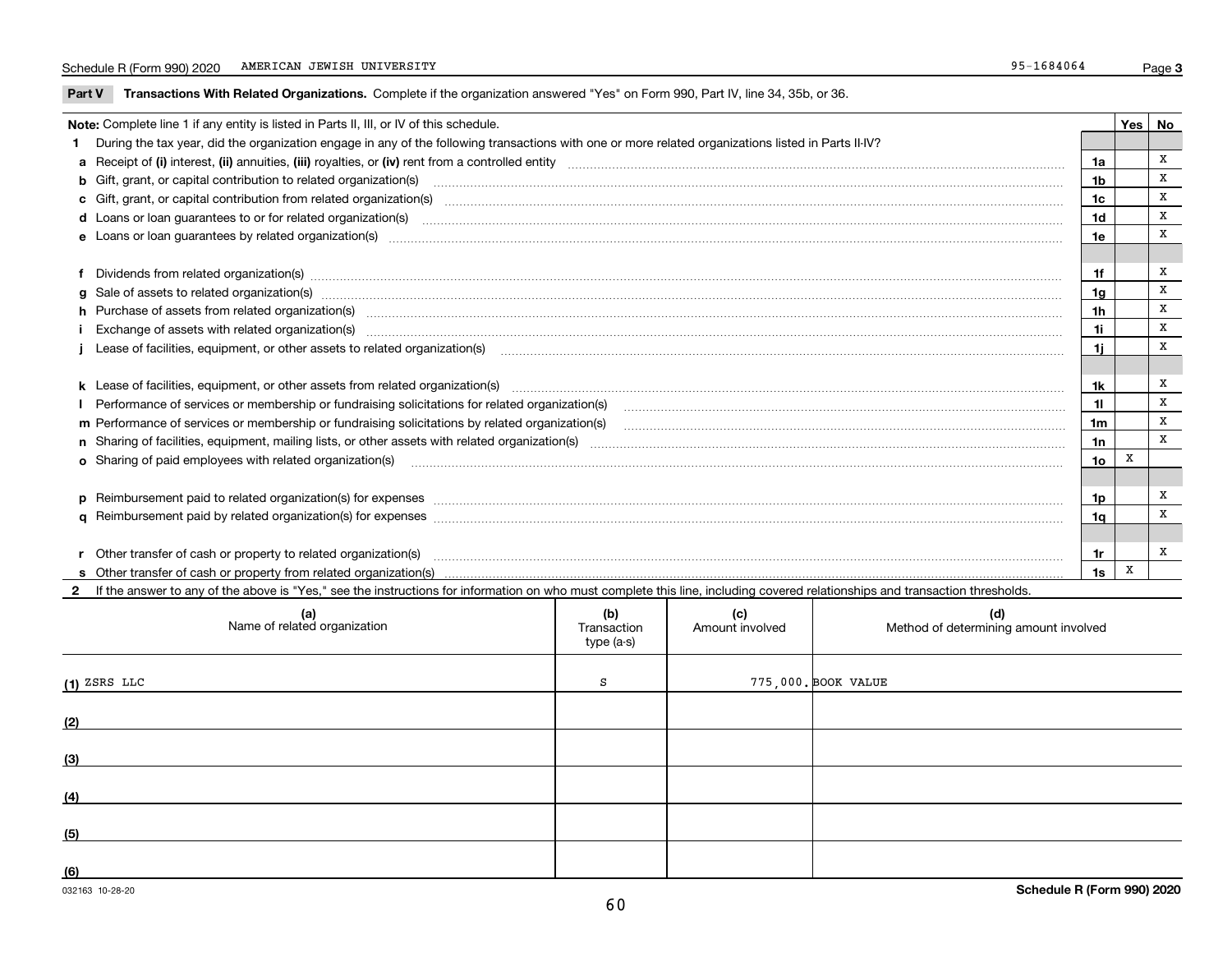### Schedule R (Form 990) 2020 Page AMERICAN JEWISH UNIVERSITY 95-1684064

**Part VI Unrelated Organizations Taxable as a Partnership. Complete if the organization answered "Yes" on Form 990, Part IV, line 37.** 

Provide the following information for each entity taxed as a partnership through which the organization conducted more than five percent of its activities (measured by total assets or gross revenue) that was not a related organization. See instructions regarding exclusion for certain investment partnerships.

| (a)<br>Name, address, and EIN<br>of entity | (b)<br>Primary activity | (c)<br>Legal domicile<br>(state or foreign<br>country) | (d)<br>Predominant income<br>(related, unrelated,<br>excluded from tax under<br>sections 512-514) | $\begin{array}{c} \textbf{(e)}\\ \text{Are all} \\ \text{partners sec.}\\ 501(c)(3)\\ \text{orgs.?} \end{array}$<br>Yes No | (f)<br>Share of<br>total<br>income | (g)<br>Share of<br>end-of-year<br>assets | (h)<br>Dispropor-<br>tionate<br>allocations?<br>Yes No | (i)<br>Code V-UBI<br>amount in box 20 managing<br>of Schedule K-1 partner? ownership<br>(Form 1065)<br>ves No | (i)<br>Yes No | (k) |
|--------------------------------------------|-------------------------|--------------------------------------------------------|---------------------------------------------------------------------------------------------------|----------------------------------------------------------------------------------------------------------------------------|------------------------------------|------------------------------------------|--------------------------------------------------------|---------------------------------------------------------------------------------------------------------------|---------------|-----|
|                                            |                         |                                                        |                                                                                                   |                                                                                                                            |                                    |                                          |                                                        |                                                                                                               |               |     |
|                                            |                         |                                                        |                                                                                                   |                                                                                                                            |                                    |                                          |                                                        |                                                                                                               |               |     |
|                                            |                         |                                                        |                                                                                                   |                                                                                                                            |                                    |                                          |                                                        |                                                                                                               |               |     |
|                                            |                         |                                                        |                                                                                                   |                                                                                                                            |                                    |                                          |                                                        |                                                                                                               |               |     |
|                                            |                         |                                                        |                                                                                                   |                                                                                                                            |                                    |                                          |                                                        |                                                                                                               |               |     |
|                                            |                         |                                                        |                                                                                                   |                                                                                                                            |                                    |                                          |                                                        |                                                                                                               |               |     |
|                                            |                         |                                                        |                                                                                                   |                                                                                                                            |                                    |                                          |                                                        |                                                                                                               |               |     |
|                                            |                         |                                                        |                                                                                                   |                                                                                                                            |                                    |                                          |                                                        |                                                                                                               |               |     |

**Schedule R (Form 990) 2020**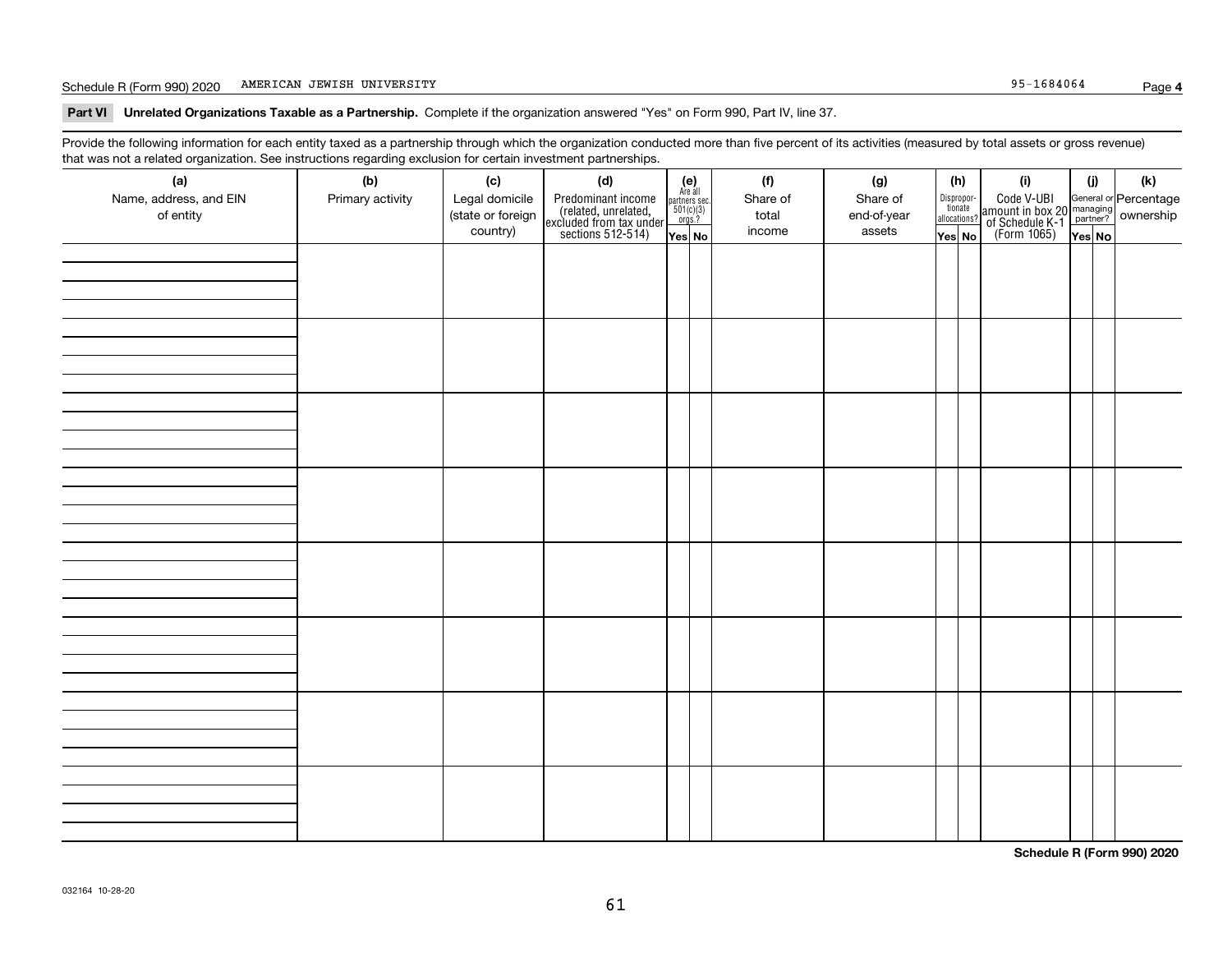## **Part VII Supplemental Information**

Provide additional information for responses to questions on Schedule R. See instructions.

SCH R, PART III, COL (I):

THE PARTNERSHIP REPORTS DEBT FINANCED RENTAL INCOME FROM PROPERTIES

HELD IN BOX 20V OF THE K-1. THE FOOTNOTES TO THE K-1 REPORT THAT

QUALIFYING ORGANIZATIONS HAVE NO UBI. AS SUCH, THERE IS NO UBI FROM THE

ENTITY REPORTED ON THE FORM 990-T

**Schedule R (Form 990) 2020**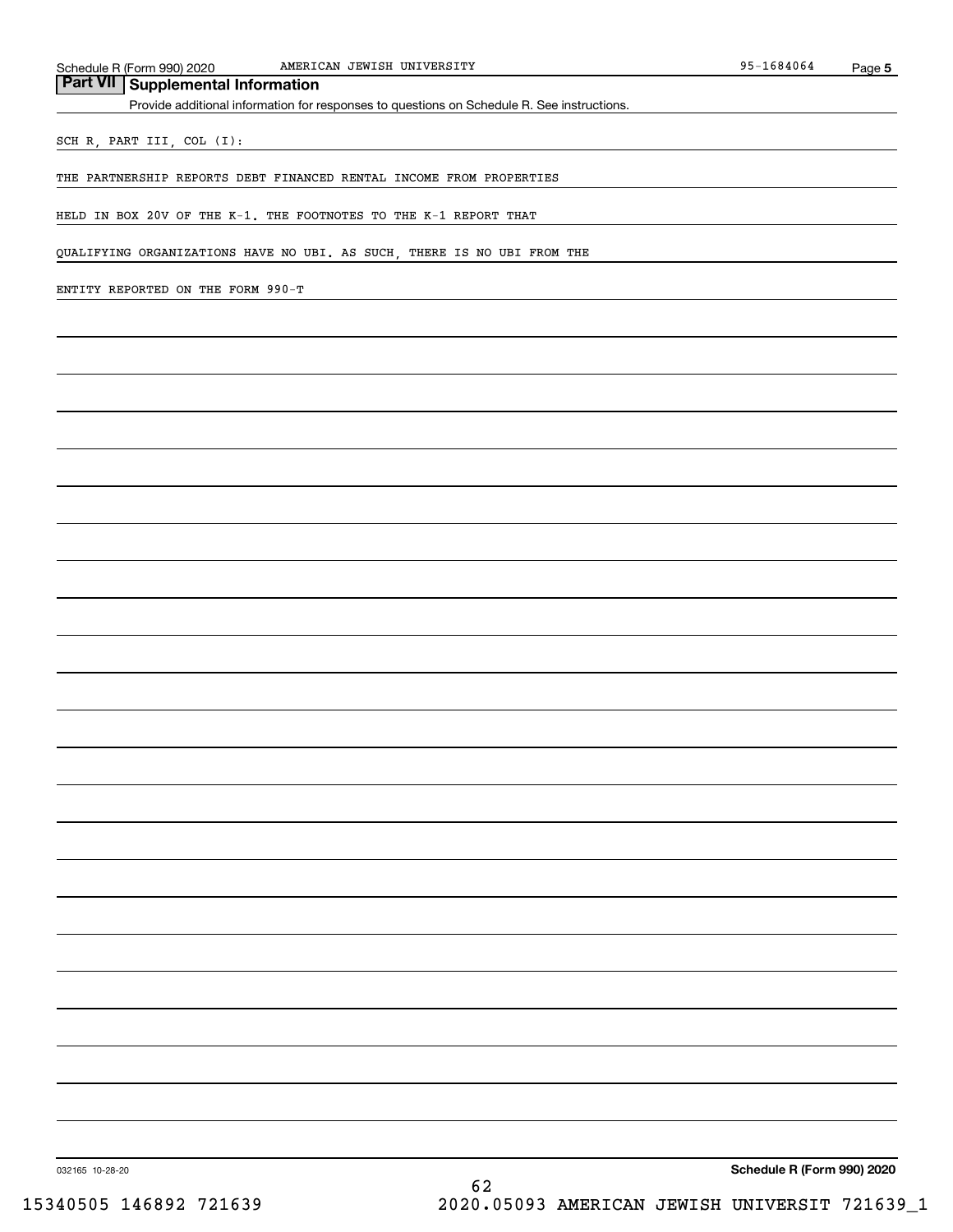(Rev. January 2020)

## **Application for Automatic Extension of Time To File an Exempt Organization Return**

Department of the Treasury Internal Revenue Service

**| File a separate application for each return.**

**| Go to www.irs.gov/Form8868 for the latest information.**

**Electronic filing (e-file).**  You can electronically file Form 8868 to request a 6-month automatic extension of time to file any of the filing of this form, visit www.irs.gov/e-file-providers/e-file-for-charities-and-non-profits. forms listed below with the exception of Form 8870, Information Return for Transfers Associated With Certain Personal Benefit Contracts, for which an extension request must be sent to the IRS in paper format (see instructions). For more details on the electronic

## **Automatic 6-Month Extension of Time.** Only submit original (no copies needed).

All corporations required to file an income tax return other than Form 990-T (including 1120-C filers), partnerships, REMICs, and trusts must use Form 7004 to request an extension of time to file income tax returns.

| Type or                                         | Name of exempt organization or other filer, see instructions.                                                                                                                                                                                                                                                                                                                                                                                                                                                                                                                       | Taxpayer identification number (TIN) |                                                                                                                                               |              |    |                                              |  |  |  |  |  |  |
|-------------------------------------------------|-------------------------------------------------------------------------------------------------------------------------------------------------------------------------------------------------------------------------------------------------------------------------------------------------------------------------------------------------------------------------------------------------------------------------------------------------------------------------------------------------------------------------------------------------------------------------------------|--------------------------------------|-----------------------------------------------------------------------------------------------------------------------------------------------|--------------|----|----------------------------------------------|--|--|--|--|--|--|
| print                                           | AMERICAN JEWISH UNIVERSITY                                                                                                                                                                                                                                                                                                                                                                                                                                                                                                                                                          |                                      | 95-1684064                                                                                                                                    |              |    |                                              |  |  |  |  |  |  |
| File by the<br>due date for<br>filing your      | Number, street, and room or suite no. If a P.O. box, see instructions.<br>15600 MULHOLLAND DRIVE                                                                                                                                                                                                                                                                                                                                                                                                                                                                                    |                                      |                                                                                                                                               |              |    |                                              |  |  |  |  |  |  |
| return. See<br>instructions.                    | City, town or post office, state, and ZIP code. For a foreign address, see instructions.<br>LOS ANGELES, CA 90077                                                                                                                                                                                                                                                                                                                                                                                                                                                                   |                                      |                                                                                                                                               |              |    |                                              |  |  |  |  |  |  |
|                                                 | Enter the Return Code for the return that this application is for (file a separate application for each return)                                                                                                                                                                                                                                                                                                                                                                                                                                                                     |                                      |                                                                                                                                               |              |    | $\mathbf 0$<br>1                             |  |  |  |  |  |  |
| <b>Application</b>                              |                                                                                                                                                                                                                                                                                                                                                                                                                                                                                                                                                                                     | Return                               | Application                                                                                                                                   |              |    | Return                                       |  |  |  |  |  |  |
| Is For                                          |                                                                                                                                                                                                                                                                                                                                                                                                                                                                                                                                                                                     | Code                                 | Is For                                                                                                                                        |              |    | Code                                         |  |  |  |  |  |  |
|                                                 | Form 990 or Form 990-EZ                                                                                                                                                                                                                                                                                                                                                                                                                                                                                                                                                             | 01                                   | Form 990-T (corporation)                                                                                                                      |              |    | 07                                           |  |  |  |  |  |  |
| Form 990-BL                                     |                                                                                                                                                                                                                                                                                                                                                                                                                                                                                                                                                                                     | 02                                   | Form 1041-A                                                                                                                                   |              |    | 08                                           |  |  |  |  |  |  |
|                                                 | Form 4720 (individual)                                                                                                                                                                                                                                                                                                                                                                                                                                                                                                                                                              | 03                                   | Form 4720 (other than individual)                                                                                                             |              |    | 09                                           |  |  |  |  |  |  |
| Form 990-PF                                     |                                                                                                                                                                                                                                                                                                                                                                                                                                                                                                                                                                                     | 04                                   | Form 5227                                                                                                                                     |              |    | 10                                           |  |  |  |  |  |  |
|                                                 | Form 990-T (sec. 401(a) or 408(a) trust)                                                                                                                                                                                                                                                                                                                                                                                                                                                                                                                                            | 05                                   | Form 6069                                                                                                                                     |              |    | 11                                           |  |  |  |  |  |  |
|                                                 | Form 990-T (trust other than above)                                                                                                                                                                                                                                                                                                                                                                                                                                                                                                                                                 | 06                                   | Form 8870                                                                                                                                     |              |    | 12                                           |  |  |  |  |  |  |
|                                                 | ADRIAN BREITFELD<br>• The books are in the care of > 15600 MULHOLLAND DRIVE - LOS ANGELES, CA 90077                                                                                                                                                                                                                                                                                                                                                                                                                                                                                 |                                      |                                                                                                                                               |              |    |                                              |  |  |  |  |  |  |
| $box \blacktriangleright$<br>1.<br>$\mathbf{2}$ | If this is for a Group Return, enter the organization's four digit Group Exemption Number (GEN) [f this is for the whole group, check this<br>. If it is for part of the group, check this box $\blacktriangleright$<br>I request an automatic 6-month extension of time until<br>the organization named above. The extension is for the organization's return for:<br>calendar year or<br>$\blacktriangleright$ $\lfloor$ X $\rfloor$ tax year beginning JUL 1, 2020<br>If the tax year entered in line 1 is for less than 12 months, check reason:<br>Change in accounting period |                                      | and attach a list with the names and TINs of all members the extension is for.<br>MAY 16, 2022<br>, and ending JUN 30, 2021<br>Initial return | Final return |    | , to file the exempt organization return for |  |  |  |  |  |  |
| За                                              | If this application is for Forms 990-BL, 990-PF, 990-T, 4720, or 6069, enter the tentative tax, less<br>any nonrefundable credits. See instructions.                                                                                                                                                                                                                                                                                                                                                                                                                                |                                      |                                                                                                                                               | За           | \$ | 0.                                           |  |  |  |  |  |  |
| b                                               | If this application is for Forms 990-PF, 990-T, 4720, or 6069, enter any refundable credits and                                                                                                                                                                                                                                                                                                                                                                                                                                                                                     |                                      |                                                                                                                                               |              |    |                                              |  |  |  |  |  |  |
|                                                 | estimated tax payments made. Include any prior year overpayment allowed as a credit.<br>3b<br>\$                                                                                                                                                                                                                                                                                                                                                                                                                                                                                    |                                      |                                                                                                                                               |              |    |                                              |  |  |  |  |  |  |
| c                                               | <b>Balance due.</b> Subtract line 3b from line 3a. Include your payment with this form, if required, by                                                                                                                                                                                                                                                                                                                                                                                                                                                                             |                                      |                                                                                                                                               |              |    |                                              |  |  |  |  |  |  |
|                                                 | using EFTPS (Electronic Federal Tax Payment System). See instructions.                                                                                                                                                                                                                                                                                                                                                                                                                                                                                                              |                                      |                                                                                                                                               | Зс           | \$ | 0.                                           |  |  |  |  |  |  |
| instructions.                                   | Caution: If you are going to make an electronic funds withdrawal (direct debit) with this Form 8868, see Form 8453-EO and Form 8879-EO for payment                                                                                                                                                                                                                                                                                                                                                                                                                                  |                                      |                                                                                                                                               |              |    |                                              |  |  |  |  |  |  |

**HA** For Privacy Act and Paperwork Reduction Act Notice, see instructions. **But a struction of the Constantion Constant** Form 8868 (Rev. 1-2020) LHA

023841 04-01-20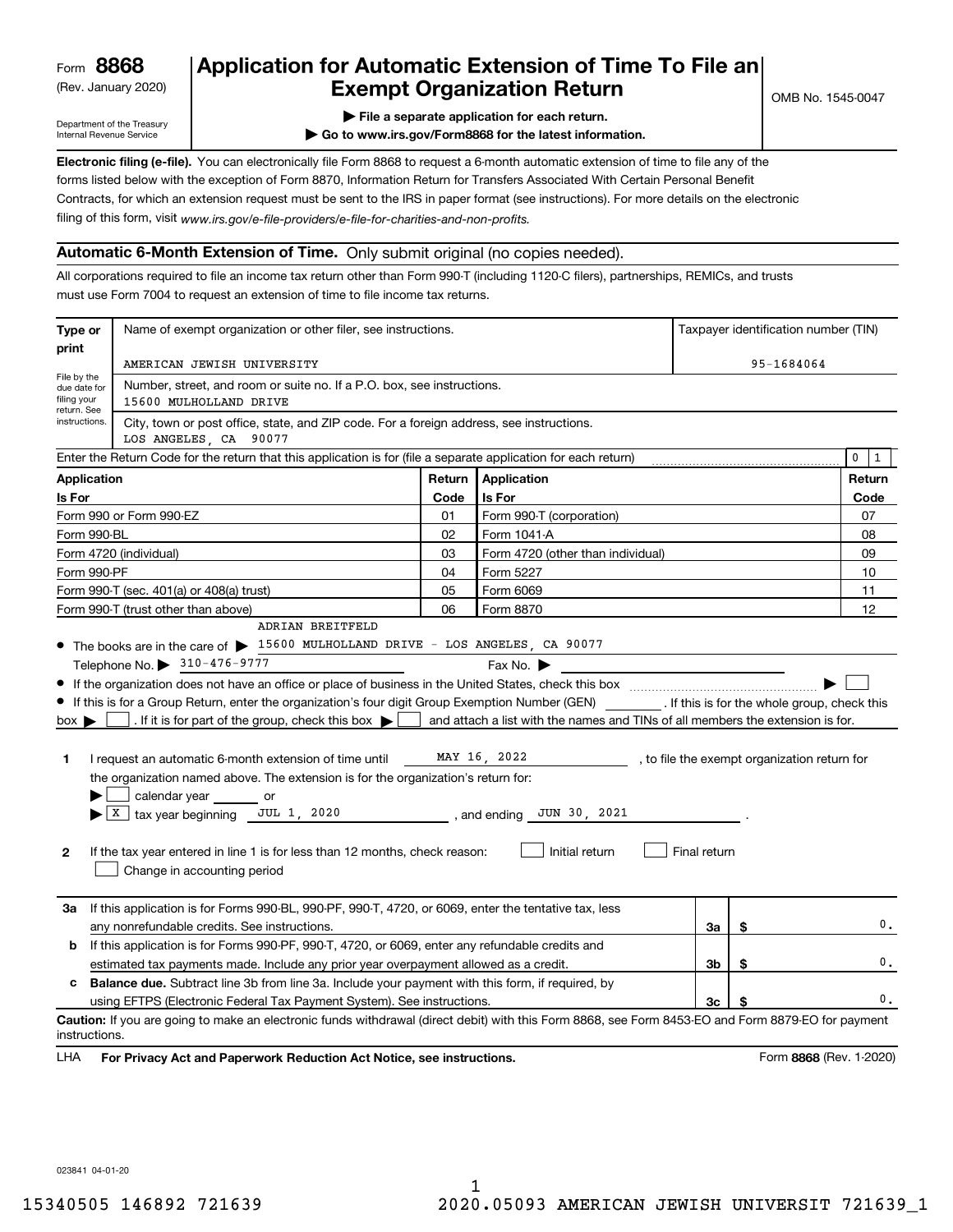|                          |                                               |       | EXTENDED TO MAY 16, 2022                                                                                                                                                          |                          |                                                               |
|--------------------------|-----------------------------------------------|-------|-----------------------------------------------------------------------------------------------------------------------------------------------------------------------------------|--------------------------|---------------------------------------------------------------|
| Form 990-T               |                                               |       | <b>Exempt Organization Business Income Tax Return</b>                                                                                                                             |                          | OMB No. 1545-0047                                             |
|                          |                                               |       | (and proxy tax under section 6033(e))                                                                                                                                             |                          |                                                               |
|                          |                                               |       | For calendar year 2020 or other tax year beginning JUL 1, 2020<br>, and ending $JUN$ 30, 2021                                                                                     |                          | 2021                                                          |
| Internal Revenue Service | Department of the Treasury                    |       | Go to www.irs.gov/Form990T for instructions and the latest information.<br>bo not enter SSN numbers on this form as it may be made public if your organization is a $501(c)(3)$ . |                          | Open to Public Inspection for<br>501(c)(3) Organizations Only |
|                          | Check box if<br>address changed.              |       | Name of organization $($ $\Box$ Check box if name changed and see instructions.)                                                                                                  |                          | DEmployer identification number                               |
|                          | <b>B</b> Exempt under section                 | Print | AMERICAN JEWISH UNIVERSITY                                                                                                                                                        |                          | 95-1684064                                                    |
| ΙX                       | $501(c)$ (3)                                  | 0ľ    | Number, street, and room or suite no. If a P.O. box, see instructions.                                                                                                            |                          | E Group exemption number<br>(see instructions)                |
| 408(e)                   | 220(e)                                        | Type  | 15600 MULHOLLAND DRIVE                                                                                                                                                            |                          |                                                               |
| 408A                     | 530(a)                                        |       | City or town, state or province, country, and ZIP or foreign postal code                                                                                                          |                          |                                                               |
|                          | 529(a)<br>529S                                |       | LOS ANGELES, CA 90077                                                                                                                                                             |                          | Check box if                                                  |
|                          |                                               |       | 141,817,355.<br>C Book value of all assets at end of year                                                                                                                         |                          | an amended return.                                            |
| G                        |                                               |       | Check organization type $\triangleright$ $\boxed{\text{X}}$ 501(c) corporation<br>501(c) trust<br>$401(a)$ trust<br>Other trust                                                   |                          | Applicable reinsurance entity                                 |
| H                        | Check if filing only to $\blacktriangleright$ |       | Claim credit from Form 8941<br>Claim a refund shown on Form 2439                                                                                                                  |                          |                                                               |
|                          |                                               |       | Check if a 501 $(c)(3)$ organization filing a consolidated return with a 501 $(c)(2)$ titleholding corporation                                                                    |                          |                                                               |
|                          |                                               |       | Enter the number of attached Schedules A (Form 990-T)                                                                                                                             |                          | 1                                                             |
| ĸ.                       |                                               |       | During the tax year, was the corporation a subsidiary in an affiliated group or a parent-subsidiary controlled group?                                                             |                          | $\sqrt{X}$ No<br>$ Y$ es                                      |
|                          |                                               |       | If "Yes," enter the name and identifying number of the parent corporation.                                                                                                        |                          |                                                               |
|                          |                                               |       | Telephone number $\triangleright$ 310-476-9777<br>The books are in care of > ADRIAN BREITFELD                                                                                     |                          |                                                               |
| Part I                   |                                               |       | <b>Total Unrelated Business Taxable Income</b>                                                                                                                                    |                          |                                                               |
| 1                        |                                               |       | Total of unrelated business taxable income computed from all unrelated trades or businesses (see                                                                                  |                          |                                                               |
|                          | instructions)                                 |       |                                                                                                                                                                                   | 1                        | 0.                                                            |
| 2                        | Reserved                                      |       |                                                                                                                                                                                   | $\mathbf{2}$             |                                                               |
| 3                        | Add lines 1 and 2                             |       |                                                                                                                                                                                   | 3                        |                                                               |
| 4                        |                                               |       | Charitable contributions (see instructions for limitation rules)                                                                                                                  | $\overline{\mathbf{4}}$  | 0.                                                            |
| 5                        |                                               |       |                                                                                                                                                                                   | 5                        |                                                               |
| 6                        |                                               |       | Deduction for net operating loss. See instructions                                                                                                                                | 6                        |                                                               |
| $\overline{7}$           | Subtract line 6 from line 5                   |       | Total of unrelated business taxable income before specific deduction and section 199A deduction.                                                                                  | $\overline{\phantom{a}}$ |                                                               |
| 8                        |                                               |       | Specific deduction (generally \$1,000, but see instructions for exceptions) manufactured contains an exception of                                                                 | 8                        | 1,000.                                                        |
| 9                        |                                               |       | <b>Trusts.</b> Section 199A deduction. See instructions                                                                                                                           | 9                        |                                                               |
| 10                       | <b>Total deductions.</b> Add lines 8 and 9    |       |                                                                                                                                                                                   | 10                       | 1,000.                                                        |
| 11                       |                                               |       | Unrelated business taxable income. Subtract line 10 from line 7. If line 10 is greater than line 7,                                                                               |                          |                                                               |
|                          | enter zero                                    |       |                                                                                                                                                                                   | 11                       | 0.                                                            |
| Part II                  | <b>Tax Computation</b>                        |       |                                                                                                                                                                                   |                          |                                                               |
| 1                        |                                               |       |                                                                                                                                                                                   | 1.                       | $\mathsf{0}\,.$                                               |
| 2                        |                                               |       | Trusts taxable at trust rates. See instructions for tax computation. Income tax on the amount on                                                                                  |                          |                                                               |
|                          | Part I, line 11 from:                         |       | Schedule D (Form 1041)<br>Tax rate schedule or                                                                                                                                    | 2                        |                                                               |
| з                        | Proxy tax. See instructions                   |       |                                                                                                                                                                                   | 3                        |                                                               |
| 4                        | Other tax amounts. See instructions           |       |                                                                                                                                                                                   | 4                        |                                                               |
| 5                        | Alternative minimum tax (trusts only)         |       |                                                                                                                                                                                   | 5                        |                                                               |
| 6                        |                                               |       | Tax on noncompliant facility income. See instructions                                                                                                                             | 6                        |                                                               |
| 7                        |                                               |       | Total. Add lines 3 through 6 to line 1 or 2, whichever applies                                                                                                                    | $\overline{7}$           | 0.                                                            |
| LHA                      |                                               |       | For Paperwork Reduction Act Notice, see instructions.                                                                                                                             |                          | Form 990-T (2020)                                             |

023701 02-02-21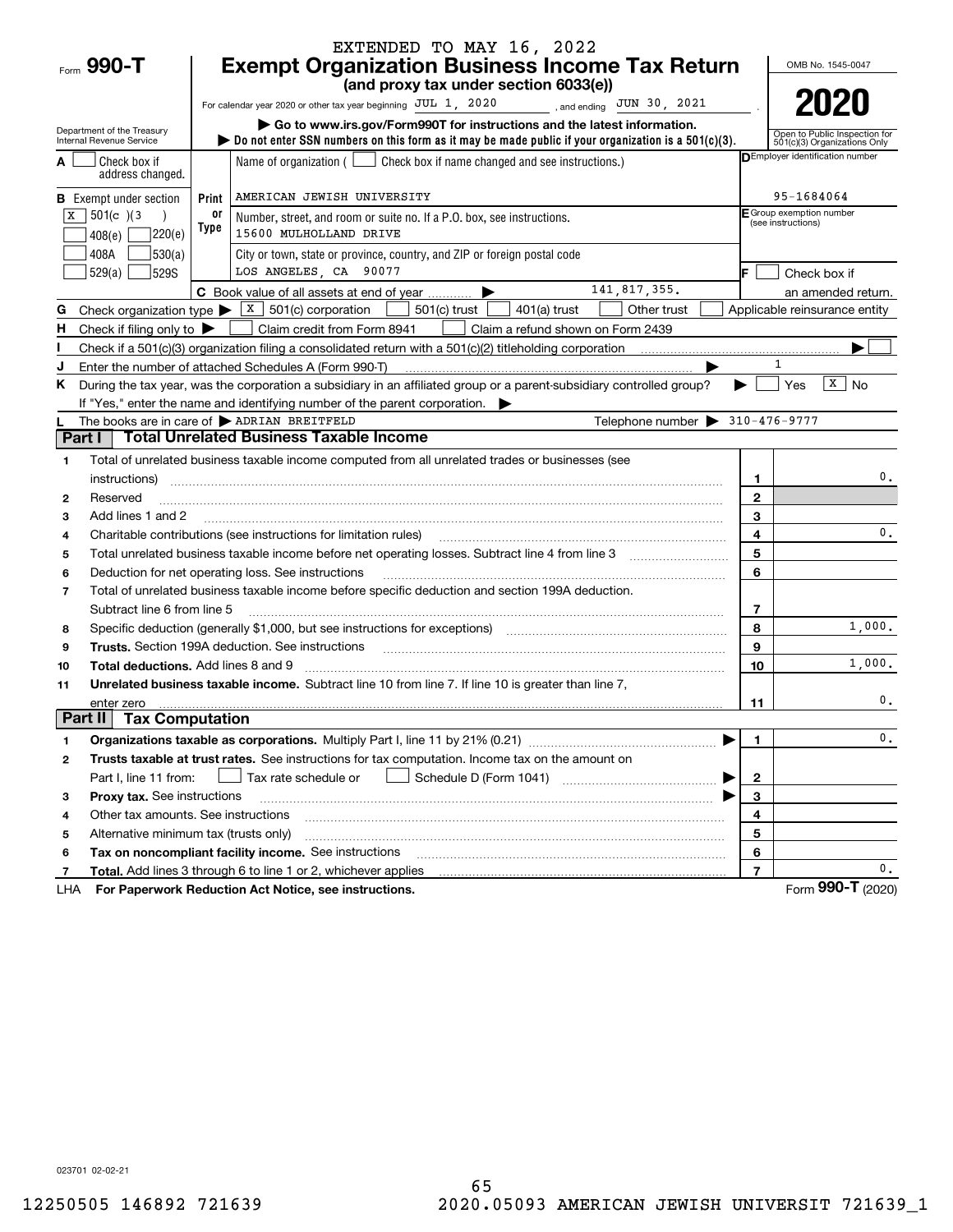|          | Form 990-T (2020)                                                                                                                                                       |              |     | Page 2        |
|----------|-------------------------------------------------------------------------------------------------------------------------------------------------------------------------|--------------|-----|---------------|
| Part III | <b>Tax and Payments</b>                                                                                                                                                 |              |     |               |
| 1a       | Foreign tax credit (corporations attach Form 1118; trusts attach Form 1116)<br>1a                                                                                       |              |     |               |
| b        | Other credits (see instructions)<br>1b                                                                                                                                  |              |     |               |
| с        | 1c                                                                                                                                                                      |              |     |               |
| d        | 1 <sub>d</sub><br>Credit for prior year minimum tax (attach Form 8801 or 8827)                                                                                          |              |     |               |
| е        |                                                                                                                                                                         | 1e           |     |               |
| 2        | Subtract line 1e from Part II, line 7                                                                                                                                   | $\mathbf{2}$ |     | 0.            |
| 3        | Form 8611   Form 8697<br>Form 4255<br>Form 8866<br>Other taxes. Check if from:                                                                                          |              |     |               |
|          | Other (attach statement)                                                                                                                                                | 3            |     |               |
| 4        | Check if includes tax previously deferred under<br>Total tax. Add lines 2 and 3 (see instructions).                                                                     |              |     |               |
|          | section 1294. Enter tax amount here                                                                                                                                     | 4            |     | 0.            |
| 5        | 2020 net 965 tax liability paid from Form 965-A or Form 965-B, Part II, column (k), line 4                                                                              | 5            |     | $\mathbf 0$ . |
| 6a       | Payments: A 2019 overpayment credited to 2020 [11] [12] maximum materials and Payments: A 2019 overpayment credited to 2020 [11] maximum materials and Payments A<br>6a |              |     |               |
| b        | 2020 estimated tax payments. Check if section 643(g) election applies $\qquad \qquad \bullet$<br>6b                                                                     |              |     |               |
| c        | Tax deposited with Form 8868<br>6с                                                                                                                                      |              |     |               |
| d        | Foreign organizations: Tax paid or withheld at source (see instructions) [<br>6d                                                                                        |              |     |               |
| е        | 6e                                                                                                                                                                      |              |     |               |
| f        | Credit for small employer health insurance premiums (attach Form 8941) [[[[[[[[[[[[[[[[[[[[[[[[[[[[[<br>6f                                                              |              |     |               |
| g        |                                                                                                                                                                         |              |     |               |
|          | Form 4136<br>6g                                                                                                                                                         |              |     |               |
| 7        |                                                                                                                                                                         | 7            |     |               |
| 8        | Estimated tax penalty (see instructions). Check if Form 2220 is attached                                                                                                | 8            |     |               |
| 9        | Tax due. If line 7 is smaller than the total of lines 4, 5, and 8, enter amount owed <b>Face and Conservers</b> in the                                                  | 9            |     |               |
| 10       |                                                                                                                                                                         | 10           |     |               |
| 11       | Enter the amount of line 10 you want: Credited to 2021 estimated tax ><br>Refunded $\blacktriangleright$                                                                | 11           |     |               |
| Part IV  | <b>Statements Regarding Certain Activities and Other Information</b> (see instructions)                                                                                 |              |     |               |
| 1        | At any time during the 2020 calendar year, did the organization have an interest in or a signature or other authority                                                   |              | Yes | No.           |
|          | over a financial account (bank, securities, or other) in a foreign country? If "Yes," the organization may have to file                                                 |              |     |               |
|          | FinCEN Form 114, Report of Foreign Bank and Financial Accounts. If "Yes," enter the name of the foreign country                                                         |              |     |               |
|          | here $\blacktriangleright$                                                                                                                                              |              |     | x             |
| 2        | During the tax year, did the organization receive a distribution from, or was it the grantor of, or transferor to, a                                                    |              |     |               |
|          |                                                                                                                                                                         |              |     | х             |
|          | If "Yes," see instructions for other forms the organization may have to file.                                                                                           |              |     |               |
| 3        |                                                                                                                                                                         |              |     |               |
| 4a       | Did the organization change its method of accounting? (see instructions)                                                                                                |              |     | х             |
| b        | If 4a is "Yes," has the organization described the change on Form 990, 990-EZ, 990-PF, or Form 1128? If "No,"                                                           |              |     |               |
|          | explain in Part V                                                                                                                                                       |              |     |               |
| Part V   | <b>Supplemental Information</b>                                                                                                                                         |              |     |               |

Provide the explanation required by Part IV, line 4b. Also, provide any other additional information. See instructions.

| Sign            | Under penalties of perjury, I declare that I have examined this return, including accompanying schedules and statements, and to the best of my knowledge and belief, it is true,<br>correct, and complete. Declaration of preparer (other than taxpayer) is based on all information of which preparer has any knowledge. |                                       |            |                                                                                                           |      |               |  |  |
|-----------------|---------------------------------------------------------------------------------------------------------------------------------------------------------------------------------------------------------------------------------------------------------------------------------------------------------------------------|---------------------------------------|------------|-----------------------------------------------------------------------------------------------------------|------|---------------|--|--|
| Here            | Signature of officer                                                                                                                                                                                                                                                                                                      | VICE PRESIDENT<br>Date<br>Title       |            | May the IRS discuss this return with<br>the preparer shown below (see<br>X<br>Yes<br>instructions)?<br>No |      |               |  |  |
|                 | Print/Type preparer's name                                                                                                                                                                                                                                                                                                | Preparer's signature                  | Date       | Check                                                                                                     | PTIN |               |  |  |
| Paid            |                                                                                                                                                                                                                                                                                                                           |                                       |            | self- employed                                                                                            |      |               |  |  |
| <b>Preparer</b> | LAUREN A. HAVERLOCK                                                                                                                                                                                                                                                                                                       | LAUREN A. HAVERLOCK                   | 05/05/22   |                                                                                                           |      | P00545829     |  |  |
| <b>Use Only</b> | Firm's name MOSS ADAMS LLP                                                                                                                                                                                                                                                                                                | Firm's $EIN$                          | 91-0189318 |                                                                                                           |      |               |  |  |
|                 | 21700 OXNARD ST.                                                                                                                                                                                                                                                                                                          |                                       |            |                                                                                                           |      |               |  |  |
|                 | Firm's address $\blacktriangleright$                                                                                                                                                                                                                                                                                      | WOODLAND HILLS, CA 91367<br>Phone no. |            |                                                                                                           |      |               |  |  |
|                 |                                                                                                                                                                                                                                                                                                                           |                                       |            |                                                                                                           |      | $\sim$ $\sim$ |  |  |

Form (2020)  **990-T**

023711 02-02-21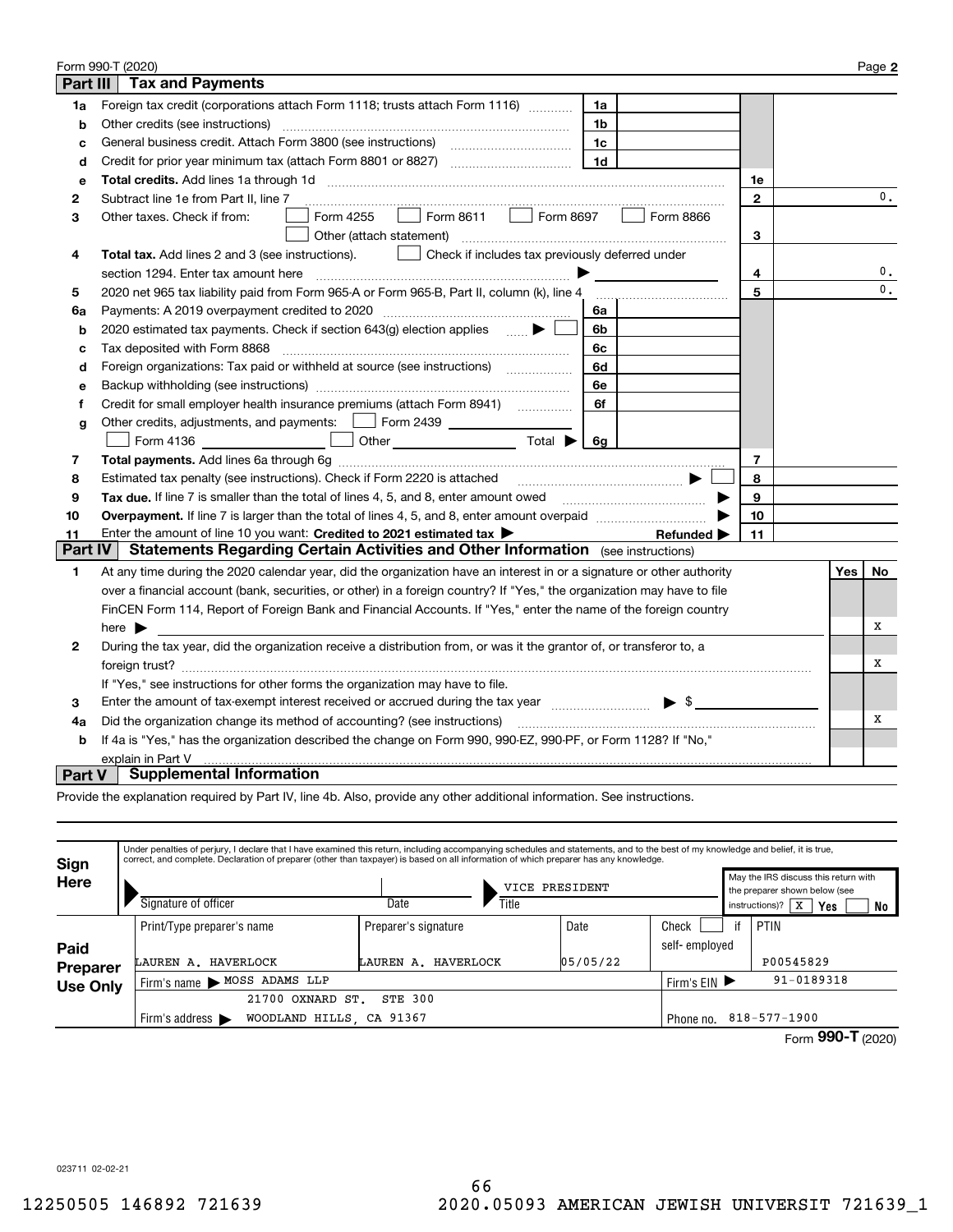| ×<br>_<br>_<br>__<br>___ |
|--------------------------|
|--------------------------|

| SCHEDULE A   |  |  |
|--------------|--|--|
| (Form 990-T) |  |  |

Department of the Treasury Internal Revenue Service

# **Unrelated Business Taxable Income From an Unrelated Trade or Business**

**| Go to www.irs.gov/Form990T for instructions and the latest information.**

**Do not enter SSN numbers on this form as it may be made public if your organization is a 501(c)(3). |** 

OMB No. 1545-0047 **2020**

Open to Public Inspection for 501(c)(3) Organizations Only

| A  | Name of the organization<br>AMERICAN JEWISH UNIVERSITY        | <b>B</b> Employer identification number<br>95-1684064 |    |  |
|----|---------------------------------------------------------------|-------------------------------------------------------|----|--|
| C. | 903001<br>Unrelated business activity code (see instructions) | <b>D</b> Sequence:                                    | ∩f |  |

**E** Describe the unrelated trade or business  $\blacktriangleright$ <sup>ZSRS</sup> LLC

|    | <b>Unrelated Trade or Business Income</b><br>Part I                                                                                                                                                                            |                | (A) Income    | (B) Expenses | (C) Net |
|----|--------------------------------------------------------------------------------------------------------------------------------------------------------------------------------------------------------------------------------|----------------|---------------|--------------|---------|
|    | 1a Gross receipts or sales                                                                                                                                                                                                     |                |               |              |         |
| b  |                                                                                                                                                                                                                                | 1c             |               |              |         |
| 2  |                                                                                                                                                                                                                                | $\mathbf{2}$   |               |              |         |
| 3  |                                                                                                                                                                                                                                | 3              |               |              |         |
|    | 4a Capital gain net income (attach Sch D (Form 1041 or Form                                                                                                                                                                    |                |               |              |         |
|    | 1120)) (see instructions)                                                                                                                                                                                                      | 4a             |               |              |         |
| b  | Net gain (loss) (Form 4797) (attach Form 4797) (see instructions)                                                                                                                                                              | 4b             |               |              |         |
| c  | Capital loss deduction for trusts                                                                                                                                                                                              | 4c             |               |              |         |
| 5  | Income (loss) from a partnership or an S corporation (attach                                                                                                                                                                   |                |               |              |         |
|    |                                                                                                                                                                                                                                | 5              |               |              |         |
| 6  |                                                                                                                                                                                                                                | 6              |               |              |         |
| 7  |                                                                                                                                                                                                                                | $\overline{7}$ |               |              |         |
| 8  | Interest, annuities, royalties, and rents from a controlled                                                                                                                                                                    |                |               |              |         |
|    |                                                                                                                                                                                                                                | 8              |               |              |         |
| 9  | Investment income of section 501(c)(7), (9), or (17)                                                                                                                                                                           |                |               |              |         |
|    |                                                                                                                                                                                                                                | 9              |               |              |         |
| 10 |                                                                                                                                                                                                                                | 10             |               |              |         |
| 11 |                                                                                                                                                                                                                                | 11             |               |              |         |
| 12 | Other income (see instructions; attach statement)                                                                                                                                                                              | 12             |               |              |         |
| 13 |                                                                                                                                                                                                                                | 13             | $\mathbf 0$ . |              |         |
|    | Deductions Not Taken Elsewhere (See instructions for limitations on deductions) Deductions must be<br>Part II<br>directly connected with the unrelated business income                                                         |                |               |              |         |
| 1  |                                                                                                                                                                                                                                |                |               | 1            |         |
| 2  |                                                                                                                                                                                                                                |                |               | $\mathbf{2}$ |         |
| з  | Repairs and maintenance measurements are all and the series of the series and maintenance measurements and maintenance                                                                                                         |                |               | 3            |         |
| 4  | Bad debts                                                                                                                                                                                                                      |                |               | 4            |         |
| 5  | Interest (attach statement) (see instructions) [11] manufacture in the statement of the statement of the statement of the statement of the statement of the statement of the statement of the statement of the statement of th |                |               | 5            |         |
|    |                                                                                                                                                                                                                                |                |               |              |         |

|                 | <b>LUA</b> For Department Reduction Act Notice, and instructions.                                                                           |                |    | Cabadula A (Carm 000 T) 2020 |
|-----------------|---------------------------------------------------------------------------------------------------------------------------------------------|----------------|----|------------------------------|
| 18              |                                                                                                                                             |                | 18 |                              |
| 17              |                                                                                                                                             |                | 17 | 0.                           |
|                 | column (C)                                                                                                                                  |                | 16 | 0.                           |
| 16              | Unrelated business income before net operating loss deduction. Subtract line 15 from Part I, line 13,                                       |                |    |                              |
| 15              | Total deductions. Add lines 1 through 14                                                                                                    |                | 15 | $\mathbf{0}$ .               |
| 14              | Other deductions (attach statement) manufactured and content of the deductions (attach statement)                                           |                | 14 |                              |
| 13              |                                                                                                                                             |                | 13 |                              |
| 12 <sup>2</sup> |                                                                                                                                             |                | 12 |                              |
| 11              |                                                                                                                                             |                | 11 |                              |
| 10              | Contributions to deferred compensation plans entitled and contributions to deferred compensation plans                                      |                | 10 |                              |
| 9               |                                                                                                                                             |                | 9  |                              |
| 8               | Less depreciation claimed in Part III and elsewhere on return [111] [11] [12] Less depreciation claimed in Part III and elsewhere on return | 8а             | 8b |                              |
|                 | Depreciation (attach Form 4562) (see instructions) maturities and the contract of the Depreciation (attach                                  | $\overline{7}$ |    |                              |
| 6               | Taxes and licenses                                                                                                                          |                | 6  |                              |
| 5               | Interest (attach statement) (see instructions)                                                                                              |                | 5  |                              |

LHA **For Paperwork Reduction Act Notice, see instructions. Schedule A (Form 990-T) 2020** 

023741 12-23-20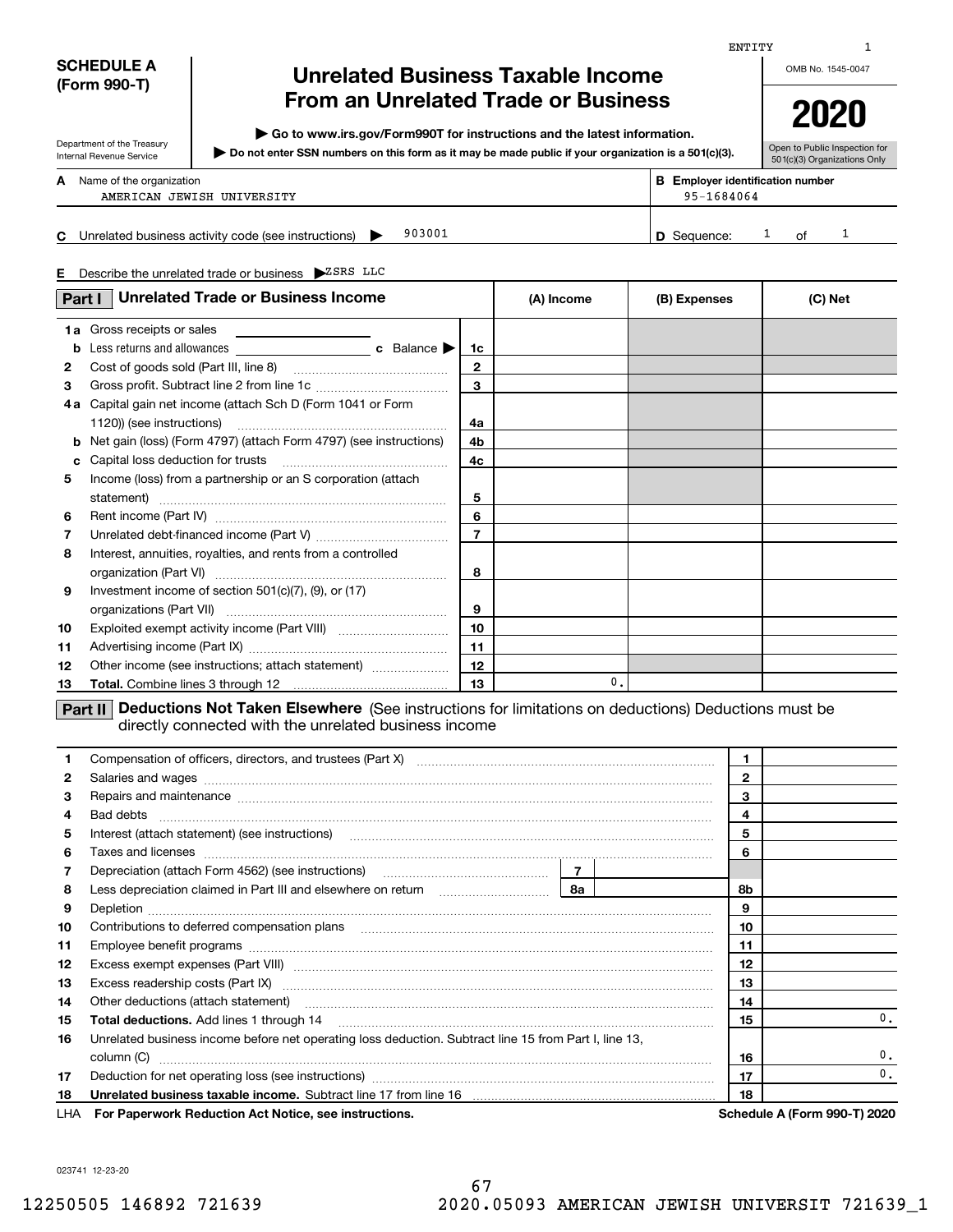|                | Schedule A (Form 990-T) 2020<br>Part III<br><b>Cost of Goods Sold</b>                                                                                                                                                          |        | Enter method of inventory valuation          |   |                | Page 2         |
|----------------|--------------------------------------------------------------------------------------------------------------------------------------------------------------------------------------------------------------------------------|--------|----------------------------------------------|---|----------------|----------------|
| 1              |                                                                                                                                                                                                                                |        |                                              |   | 1.             |                |
|                |                                                                                                                                                                                                                                |        |                                              |   | $\overline{2}$ |                |
| 2              |                                                                                                                                                                                                                                |        |                                              |   |                |                |
| З              |                                                                                                                                                                                                                                |        |                                              |   | 3              |                |
| 4              | Additional section 263A costs (attach statement) material content and according to the Additional section 263A                                                                                                                 |        |                                              |   | $\overline{4}$ |                |
| 5              | Other costs (attach statement) with a construction of the costs (attach statement)                                                                                                                                             |        |                                              |   | 5              |                |
| 6              | Total. Add lines 1 through 5 [11, 12] manuscription of the contract of the contract of the contract of the contract of the contract of the contract of the contract of the contract of the contract of the contract of the con |        |                                              |   | 6              |                |
| 7              | Inventory at end of year                                                                                                                                                                                                       |        |                                              |   | $\overline{7}$ |                |
| 8              | Cost of goods sold. Subtract line 7 from line 6. Enter here and in Part I. line 2                                                                                                                                              |        |                                              |   | 8              |                |
| 9              | Do the rules of section 263A (with respect to property produced or acquired for resale) apply to the organization?                                                                                                             |        |                                              |   |                | Yes<br>No.     |
| <b>Part IV</b> | Rent Income (From Real Property and Personal Property Leased with Real Property)                                                                                                                                               |        |                                              |   |                |                |
| 1              | Description of property (property street address, city, state, ZIP code). Check if a dual-use (see instructions)                                                                                                               |        |                                              |   |                |                |
|                | A                                                                                                                                                                                                                              |        |                                              |   |                |                |
|                | В                                                                                                                                                                                                                              |        |                                              |   |                |                |
|                | C                                                                                                                                                                                                                              |        |                                              |   |                |                |
|                | D                                                                                                                                                                                                                              |        |                                              |   |                |                |
|                |                                                                                                                                                                                                                                |        | Α                                            | В | C              | D              |
| $\mathbf{2}$   | Rent received or accrued                                                                                                                                                                                                       |        |                                              |   |                |                |
|                | From personal property (if the percentage of                                                                                                                                                                                   |        |                                              |   |                |                |
| a              | rent for personal property is more than 10%                                                                                                                                                                                    |        |                                              |   |                |                |
|                |                                                                                                                                                                                                                                |        |                                              |   |                |                |
|                |                                                                                                                                                                                                                                |        |                                              |   |                |                |
| b              | From real and personal property (if the                                                                                                                                                                                        |        |                                              |   |                |                |
|                | percentage of rent for personal property exceeds                                                                                                                                                                               |        |                                              |   |                |                |
|                | 50% or if the rent is based on profit or income)                                                                                                                                                                               | $\sim$ |                                              |   |                |                |
| с              | Total rents received or accrued by property.                                                                                                                                                                                   |        |                                              |   |                |                |
|                | Add lines 2a and 2b, columns A through D                                                                                                                                                                                       |        |                                              |   |                |                |
| 5              |                                                                                                                                                                                                                                |        |                                              |   |                | 0.             |
| Part V         | <b>Unrelated Debt-Financed Income</b> (see instructions)                                                                                                                                                                       |        |                                              |   |                |                |
| 1              | Description of debt-financed property (street address, city, state, ZIP code). Check if a dual-use (see instructions)                                                                                                          |        |                                              |   |                |                |
|                |                                                                                                                                                                                                                                |        |                                              |   |                |                |
|                | A                                                                                                                                                                                                                              |        |                                              |   |                |                |
|                | В                                                                                                                                                                                                                              |        |                                              |   |                |                |
|                |                                                                                                                                                                                                                                |        |                                              |   |                |                |
|                | C                                                                                                                                                                                                                              |        |                                              |   |                |                |
|                | D                                                                                                                                                                                                                              |        |                                              |   |                |                |
|                |                                                                                                                                                                                                                                |        | Α                                            | В | C              | D              |
| 2              | Gross income from or allocable to debt-financed                                                                                                                                                                                |        |                                              |   |                |                |
|                | property                                                                                                                                                                                                                       |        |                                              |   |                |                |
| 3              | Deductions directly connected with or allocable                                                                                                                                                                                |        |                                              |   |                |                |
|                | to debt-financed property                                                                                                                                                                                                      |        |                                              |   |                |                |
| а              | Straight line depreciation (attach statement)                                                                                                                                                                                  |        |                                              |   |                |                |
| b              |                                                                                                                                                                                                                                |        |                                              |   |                |                |
| с              | Total deductions (add lines 3a and 3b,                                                                                                                                                                                         |        |                                              |   |                |                |
|                |                                                                                                                                                                                                                                |        |                                              |   |                |                |
| 4              | Amount of average acquisition debt on or allocable                                                                                                                                                                             |        |                                              |   |                |                |
|                | to debt-financed property (attach statement)                                                                                                                                                                                   |        |                                              |   |                |                |
| 5              | Average adjusted basis of or allocable to debt-                                                                                                                                                                                |        |                                              |   |                |                |
|                |                                                                                                                                                                                                                                |        | the control of the control of the control of |   |                |                |
| 6              | financed property (attach statement)                                                                                                                                                                                           |        | %                                            | % | %              |                |
|                |                                                                                                                                                                                                                                |        |                                              |   |                | $\frac{9}{6}$  |
| 7              | Gross income reportable. Multiply line 2 by line 6                                                                                                                                                                             |        |                                              |   |                | $\mathbf{0}$ . |
| 8              |                                                                                                                                                                                                                                |        |                                              |   |                |                |
|                |                                                                                                                                                                                                                                |        |                                              |   |                |                |
| 9<br>10        | Allocable deductions. Multiply line 3c by line 6<br>Total allocable deductions. Add line 9, columns A through D. Enter here and on Part I, line 7, column (B)                                                                  |        |                                              |   |                | 0.             |

|  | Total dividends-received deductions included in line 10 |  |
|--|---------------------------------------------------------|--|
|  |                                                         |  |

023721 12-23-20

ENTITY 1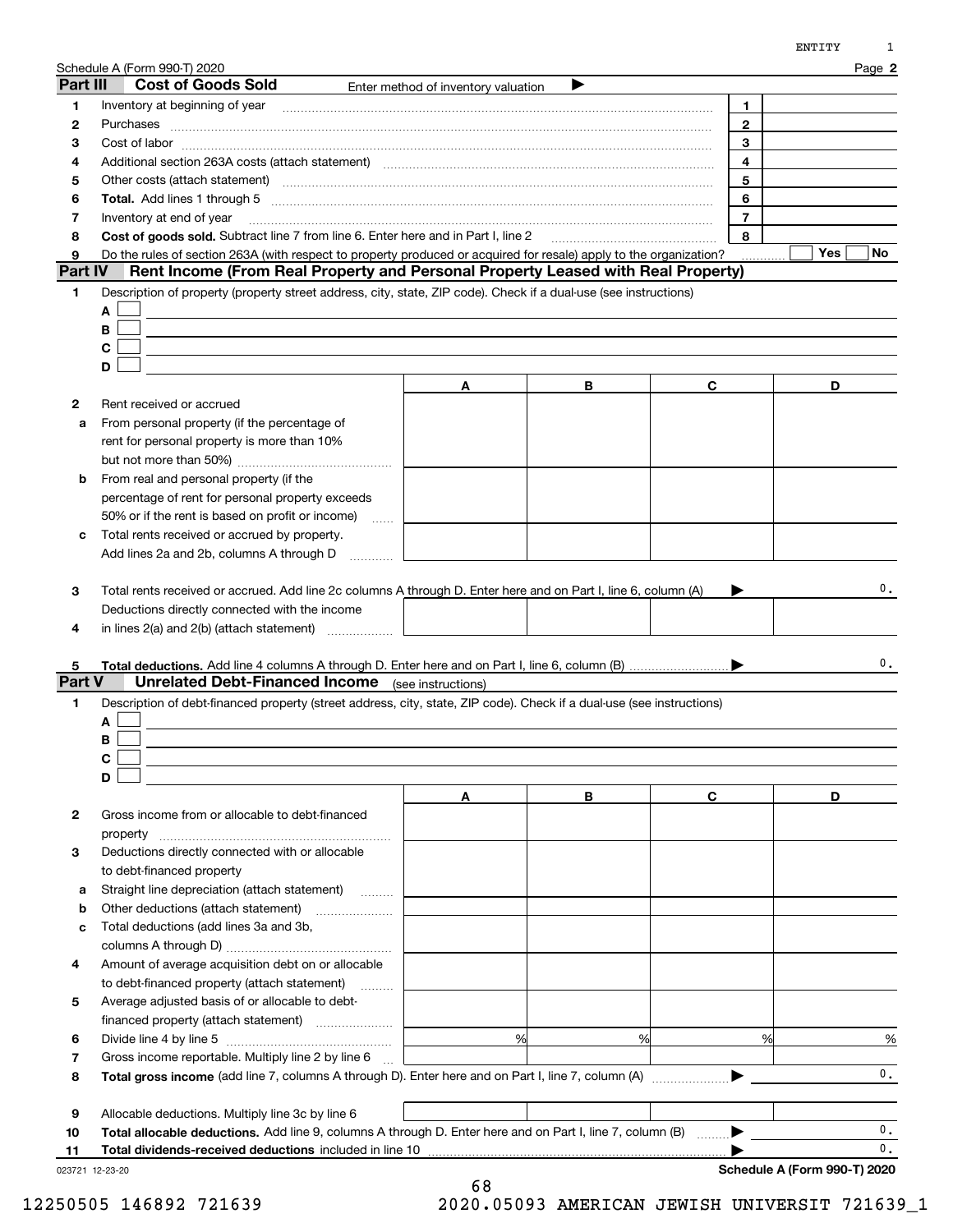|                            | Schedule A (Form 990-T) 2020<br>Part VI Interest, Annuities, Royalties, and Rents from Controlled Organizations                                                                                                               |                          |                                                                        |                                                                                     |    |                                                                                      |              |                                                                                                |               |                                                                  | Page 3                                                                              |
|----------------------------|-------------------------------------------------------------------------------------------------------------------------------------------------------------------------------------------------------------------------------|--------------------------|------------------------------------------------------------------------|-------------------------------------------------------------------------------------|----|--------------------------------------------------------------------------------------|--------------|------------------------------------------------------------------------------------------------|---------------|------------------------------------------------------------------|-------------------------------------------------------------------------------------|
|                            |                                                                                                                                                                                                                               |                          |                                                                        |                                                                                     |    | <b>Exempt Controlled Organizations</b>                                               |              | (see instructions)                                                                             |               |                                                                  |                                                                                     |
|                            | 1. Name of controlled<br>organization                                                                                                                                                                                         |                          | 2. Employer<br>identification<br>number                                | 3. Net unrelated<br>income (loss)<br>(see instructions)                             |    | 4. Total of specified<br>payments made                                               |              | 5. Part of column 4<br>that is included in the<br>controlling organiza-<br>tion's gross income |               | income in column 5                                               | 6. Deductions directly<br>connected with                                            |
| (1)                        |                                                                                                                                                                                                                               |                          |                                                                        |                                                                                     |    |                                                                                      |              |                                                                                                |               |                                                                  |                                                                                     |
| (2)                        |                                                                                                                                                                                                                               |                          |                                                                        |                                                                                     |    |                                                                                      |              |                                                                                                |               |                                                                  |                                                                                     |
| (3)                        |                                                                                                                                                                                                                               |                          |                                                                        |                                                                                     |    |                                                                                      |              |                                                                                                |               |                                                                  |                                                                                     |
| (4)                        |                                                                                                                                                                                                                               |                          |                                                                        |                                                                                     |    |                                                                                      |              |                                                                                                |               |                                                                  |                                                                                     |
|                            |                                                                                                                                                                                                                               |                          |                                                                        | Nonexempt Controlled Organizations                                                  |    |                                                                                      |              |                                                                                                |               |                                                                  |                                                                                     |
|                            | 7. Taxable Income                                                                                                                                                                                                             |                          | 8. Net unrelated<br>income (loss)<br>(see instructions)                | 9. Total of specified<br>payments made                                              |    | <b>10.</b> Part of column 9<br>that is included in the<br>controlling organization's | gross income |                                                                                                |               | 11. Deductions directly<br>connected with<br>income in column 10 |                                                                                     |
| (1)                        |                                                                                                                                                                                                                               |                          |                                                                        |                                                                                     |    |                                                                                      |              |                                                                                                |               |                                                                  |                                                                                     |
| (2)                        |                                                                                                                                                                                                                               |                          |                                                                        |                                                                                     |    |                                                                                      |              |                                                                                                |               |                                                                  |                                                                                     |
| (3)                        |                                                                                                                                                                                                                               |                          |                                                                        |                                                                                     |    |                                                                                      |              |                                                                                                |               |                                                                  |                                                                                     |
| (4)                        |                                                                                                                                                                                                                               |                          |                                                                        |                                                                                     |    |                                                                                      |              |                                                                                                |               |                                                                  |                                                                                     |
| Totals<br><b>Part VII</b>  |                                                                                                                                                                                                                               |                          | Investment Income of a Section 501(c)(7), (9), or (17) Organization    |                                                                                     |    | line 8, column (A)                                                                   |              | 0.<br>(see instructions)                                                                       |               | line 8, column (B)                                               | 0.                                                                                  |
|                            |                                                                                                                                                                                                                               | 1. Description of income |                                                                        | 2. Amount of<br>income                                                              |    | 3. Deductions<br>directly connected<br>(attach statement)                            |              | (attach statement)                                                                             | 4. Set-asides |                                                                  | 5. Total deductions<br>and set-asides<br>(add cols 3 and 4)                         |
| (1)                        |                                                                                                                                                                                                                               |                          |                                                                        |                                                                                     |    |                                                                                      |              |                                                                                                |               |                                                                  |                                                                                     |
| (2)                        |                                                                                                                                                                                                                               |                          |                                                                        |                                                                                     |    |                                                                                      |              |                                                                                                |               |                                                                  |                                                                                     |
| (3)                        |                                                                                                                                                                                                                               |                          |                                                                        |                                                                                     |    |                                                                                      |              |                                                                                                |               |                                                                  |                                                                                     |
| (4)                        |                                                                                                                                                                                                                               |                          |                                                                        |                                                                                     |    |                                                                                      |              |                                                                                                |               |                                                                  |                                                                                     |
|                            |                                                                                                                                                                                                                               |                          |                                                                        | Add amounts in<br>column 2. Enter<br>here and on Part I,<br>line $9$ , column $(A)$ | 0. |                                                                                      |              |                                                                                                |               |                                                                  | Add amounts in<br>column 5. Enter<br>here and on Part I,<br>line $9$ , column $(B)$ |
| Totals<br><b>Part VIII</b> |                                                                                                                                                                                                                               |                          | <b>Exploited Exempt Activity Income, Other Than Advertising Income</b> |                                                                                     |    |                                                                                      |              |                                                                                                |               |                                                                  | $\mathbf 0$ .                                                                       |
|                            | Description of exploited activity:                                                                                                                                                                                            |                          |                                                                        |                                                                                     |    |                                                                                      |              | (see instructions)                                                                             |               |                                                                  |                                                                                     |
| 1<br>2                     | Gross unrelated business income from trade or business. Enter here and on Part I, line 10, column (A)                                                                                                                         |                          |                                                                        |                                                                                     |    |                                                                                      |              |                                                                                                | $\mathbf{2}$  |                                                                  |                                                                                     |
| з                          | Expenses directly connected with production of unrelated business income. Enter here and on Part I,                                                                                                                           |                          |                                                                        |                                                                                     |    |                                                                                      |              |                                                                                                |               |                                                                  |                                                                                     |
|                            | line 10, column (B)                                                                                                                                                                                                           |                          |                                                                        |                                                                                     |    |                                                                                      |              |                                                                                                | 3             |                                                                  |                                                                                     |
| 4                          | Net income (loss) from unrelated trade or business. Subtract line 3 from line 2. If a gain, complete                                                                                                                          |                          |                                                                        |                                                                                     |    |                                                                                      |              |                                                                                                |               |                                                                  |                                                                                     |
|                            |                                                                                                                                                                                                                               |                          |                                                                        |                                                                                     |    |                                                                                      |              |                                                                                                | 4             |                                                                  |                                                                                     |
| 5                          |                                                                                                                                                                                                                               |                          |                                                                        |                                                                                     |    |                                                                                      |              |                                                                                                | 5             |                                                                  |                                                                                     |
| 6                          | Expenses attributable to income entered on line 5 [11] manufacture in the contract of the set of the set of the set of the set of the set of the set of the set of the set of the set of the set of the set of the set of the |                          |                                                                        |                                                                                     |    |                                                                                      |              |                                                                                                | 6             |                                                                  |                                                                                     |
| 7                          | Excess exempt expenses. Subtract line 5 from line 6, but do not enter more than the amount on line                                                                                                                            |                          |                                                                        |                                                                                     |    |                                                                                      |              |                                                                                                |               |                                                                  |                                                                                     |
|                            |                                                                                                                                                                                                                               |                          |                                                                        |                                                                                     |    |                                                                                      |              |                                                                                                | 7             |                                                                  |                                                                                     |

**Schedule A (Form 990-T) 2020**

023731 12-23-20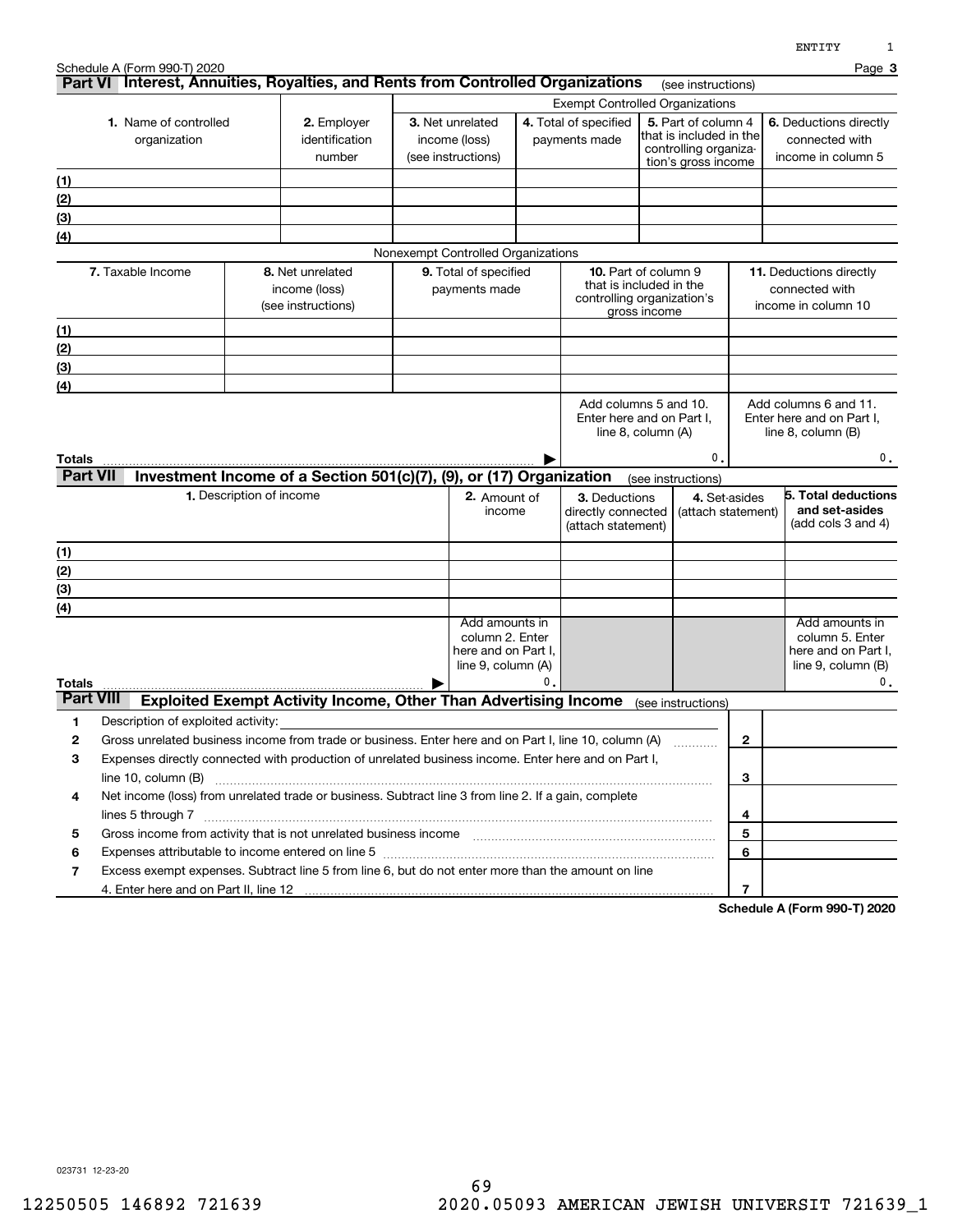| Part IX                    | Schedule A (Form 990-T) 2020<br><b>Advertising Income</b>                                                                                                                                                                                                                                                                                                                                                                                                                                                                                                                            |          |                    |                                                 | Page 4                                                   |
|----------------------------|--------------------------------------------------------------------------------------------------------------------------------------------------------------------------------------------------------------------------------------------------------------------------------------------------------------------------------------------------------------------------------------------------------------------------------------------------------------------------------------------------------------------------------------------------------------------------------------|----------|--------------------|-------------------------------------------------|----------------------------------------------------------|
| $\mathbf{1}$               | Name(s) of periodical(s). Check box if reporting two or more periodicals on a consolidated basis.<br>A<br>В<br>C<br>D                                                                                                                                                                                                                                                                                                                                                                                                                                                                |          |                    |                                                 |                                                          |
|                            | Enter amounts for each periodical listed above in the corresponding column.                                                                                                                                                                                                                                                                                                                                                                                                                                                                                                          |          |                    |                                                 |                                                          |
|                            |                                                                                                                                                                                                                                                                                                                                                                                                                                                                                                                                                                                      | A        | В                  | C                                               | D                                                        |
| 2                          | Gross advertising income                                                                                                                                                                                                                                                                                                                                                                                                                                                                                                                                                             |          |                    |                                                 |                                                          |
|                            |                                                                                                                                                                                                                                                                                                                                                                                                                                                                                                                                                                                      |          |                    |                                                 | 0.                                                       |
| a                          |                                                                                                                                                                                                                                                                                                                                                                                                                                                                                                                                                                                      |          |                    |                                                 |                                                          |
| 3                          | Direct advertising costs by periodical                                                                                                                                                                                                                                                                                                                                                                                                                                                                                                                                               |          |                    |                                                 |                                                          |
| a                          |                                                                                                                                                                                                                                                                                                                                                                                                                                                                                                                                                                                      |          |                    | ▶                                               | $\mathbf{0}$ .                                           |
| 4<br>5<br>6<br>7<br>8<br>a | Advertising gain (loss). Subtract line 3 from line<br>2. For any column in line 4 showing a gain,<br>complete lines 5 through 8. For any column in<br>line 4 showing a loss or zero, do not complete<br>lines 5 through 7, and enter zero on line 8<br>Excess readership costs. If line 6 is less than<br>line 5, subtract line 6 from line 5. If line 5 is less<br>Excess readership costs allowed as a<br>deduction. For each column showing a gain on<br>Add line 8, columns A through D. Enter the greater of the line 8a, columns total or zero here and on<br>Part II, line 13 |          |                    |                                                 | 0.                                                       |
| Part X                     | <b>Compensation of Officers, Directors, and Trustees</b>                                                                                                                                                                                                                                                                                                                                                                                                                                                                                                                             |          | (see instructions) |                                                 |                                                          |
|                            | 1. Name                                                                                                                                                                                                                                                                                                                                                                                                                                                                                                                                                                              | 2. Title |                    | 3. Percentage<br>of time devoted<br>to business | 4. Compensation<br>attributable to<br>unrelated business |
| (1)                        |                                                                                                                                                                                                                                                                                                                                                                                                                                                                                                                                                                                      |          |                    | %                                               |                                                          |
| (2)                        |                                                                                                                                                                                                                                                                                                                                                                                                                                                                                                                                                                                      |          |                    | %                                               |                                                          |
| (3)<br>(4)                 |                                                                                                                                                                                                                                                                                                                                                                                                                                                                                                                                                                                      |          |                    | %<br>%                                          |                                                          |
| <b>Part XI</b>             | Total. Enter here and on Part II, line 1<br><b>Supplemental Information</b> (see instructions)                                                                                                                                                                                                                                                                                                                                                                                                                                                                                       |          |                    |                                                 | $\mathbf{0}$ .                                           |

023732 12-23-20